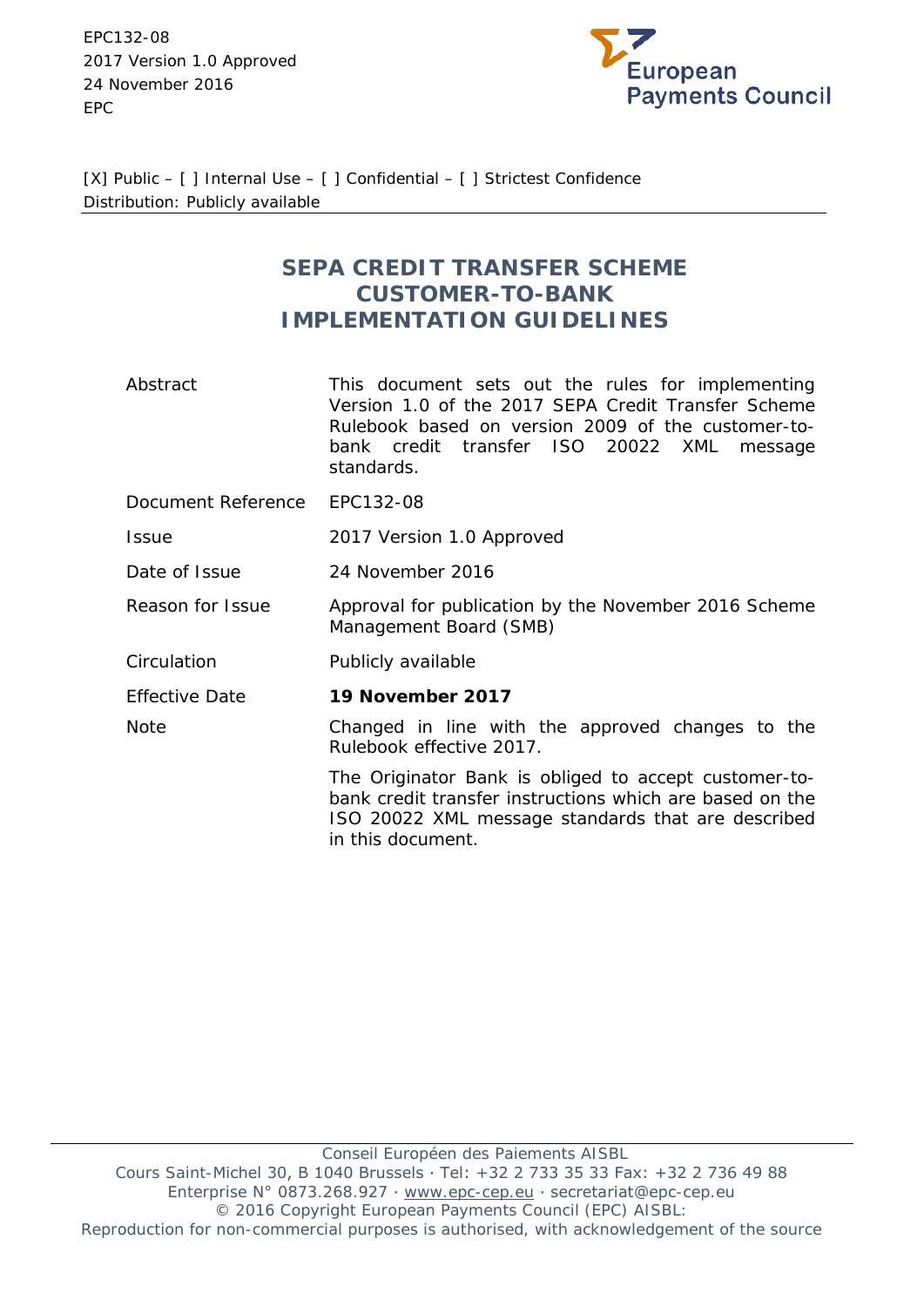

# **TABLE OF CONTENTS**

| O            |                                                                          |  |
|--------------|--------------------------------------------------------------------------|--|
|              |                                                                          |  |
|              |                                                                          |  |
|              |                                                                          |  |
| 1            |                                                                          |  |
|              | 1.1 COVERAGE OF THE SEPA CUSTOMER-TO-BANK IMPLEMENTATION GUIDELINES  4   |  |
|              | 1.2 USE OF THESE GUIDELINES BY THE INSTRUCTING AND INSTRUCTED PARTIES 6  |  |
|              |                                                                          |  |
|              |                                                                          |  |
|              |                                                                          |  |
|              | 1.5.1                                                                    |  |
|              |                                                                          |  |
|              |                                                                          |  |
| $\mathbf{2}$ | MANDATORY CUSTOMER-TO-BANK AND BANK-TO-CUSTOMER MESSAGES 9               |  |
|              |                                                                          |  |
|              | 211                                                                      |  |
|              | 2.2 BANK TO CUSTOMER REJECT CREDIT TRANSFER DATASET (BASED ON DS-03)  33 |  |
|              | Use of the Customer Payment Status Report (pain.002.001.03) 33<br>2.2.1  |  |
|              | 2.2.2                                                                    |  |
| 3            | LIST OF CHANGES IN CREDIT TRANSFER C2B IMPLEMENTATION GUIDELINES         |  |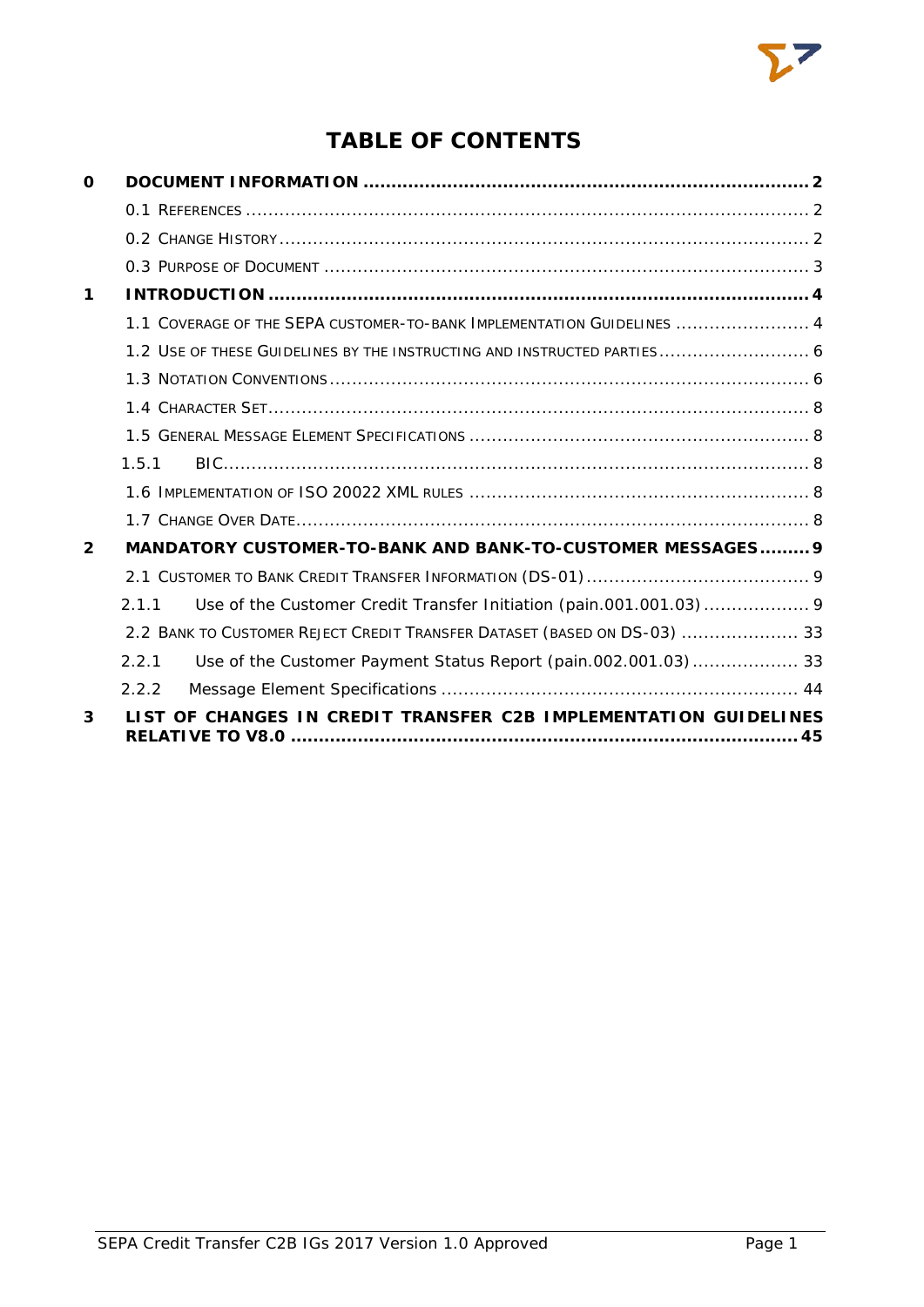# <span id="page-2-0"></span>**0 DOCUMENT INFORMATION**

# <span id="page-2-1"></span>**0.1 References**

# This section lists relevant documents of interest.

|       | <b>Document</b><br><b>Number</b> | <b>Title</b>                                                                                       | <b>Issued by:</b> |
|-------|----------------------------------|----------------------------------------------------------------------------------------------------|-------------------|
| $[1]$ | EPC125-05                        | SEPA Credit Transfer Scheme Rulebook 2017 Version<br>1.0                                           | <b>EPC</b>        |
| $[2]$ | $\overline{\phantom{a}}$         | ISO 20022 XML Credit Transfers and Related<br>Messages, September 2009:<br>Initiation<br>$\bullet$ | <b>ISO 20022</b>  |
|       |                                  | <b>Clearing and Settlement</b><br>$\bullet$                                                        |                   |
| $[3]$ | ISO 3166                         | <b>Country Codes</b>                                                                               | <u>ISO</u>        |
| [4]   | ISO 4217                         | <b>Currency Code List</b>                                                                          | <u>ISO</u>        |
| [5]   | ISO 9362                         | <b>Business Identifier Codes (BIC)</b>                                                             | <u>ISO</u>        |
| [6]   | ISO 13616                        | <b>IBAN: International Bank Account Number</b>                                                     | ISO <sup>1</sup>  |
| $[7]$ | ISO 11649                        | Structured creditor reference to remittance<br>information                                         | <b>ISO</b>        |
| [8]   | EPC217-08                        | SEPA Requirements for an Extended Character Set                                                    | <b>EPC</b>        |
| $[9]$ | EPC230-15                        | Clarification Paper on the Use of Slashes in<br>References, Identifications and Identifiers        | <b>EPC</b>        |

# <span id="page-2-2"></span>**0.2 Change History**

1

| <b>Issue</b><br>number | <b>Dated</b> | <b>Reason for revision</b>                                 |  |
|------------------------|--------------|------------------------------------------------------------|--|
| V1.0                   | 20060824     | Approved under the authority of the EPC Plenary March 2006 |  |
| V2.1                   | 20060929     | EPC Plenary approval 27 September 2006                     |  |
| V2.2                   | 20061213     | EPC Plenary approval 13 December 2006                      |  |
| V2.3                   | 20070619     | Approved by the EPC June Plenary 2007                      |  |
| V3.2                   | 20080108     | Approved by the September 2008 Plenary                     |  |
| V3.3                   | 20091001     | Approval by the September 2009 Plenary                     |  |
| V4.0                   | 20091001     | Approval by the September 2009 Plenary                     |  |
| V5.0                   | 20101101     | Approval by the September 2010 Plenary                     |  |
| V6.0                   | 20111117     | Approval by the September 2011 Plenary                     |  |
| V7.0                   | 20121130     | Approval by the September 2012 Plenary                     |  |

<span id="page-2-3"></span><sup>&</sup>lt;sup>1</sup> See also [http://www.swift.com/products/bic\\_registration/iban\\_format\\_registration](http://www.swift.com/products/bic_registration/iban_format_registration)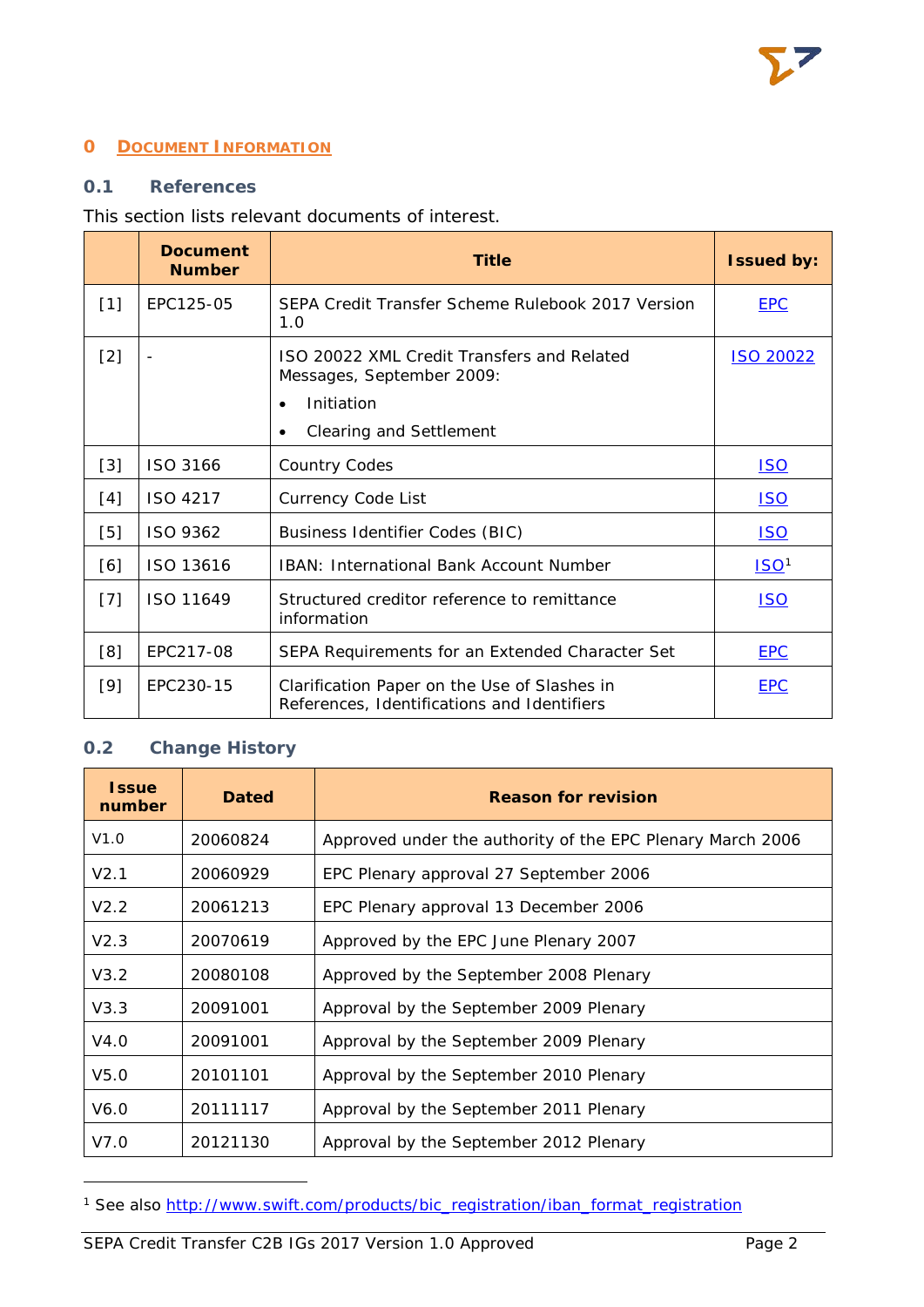

| V8.0                 | 20141125 | Approval by the October 2014 Plenary                  |
|----------------------|----------|-------------------------------------------------------|
| 2017 V1.0   20161103 |          | Approval by the November 2016 Scheme Management Board |

### <span id="page-3-0"></span>**0.3 Purpose of Document**

The objective of these Guidelines is to define the rules to be applied to the ISO 20022 XML message standards for the implementation of the SEPA Credit Transfers in the customer-to-bank space.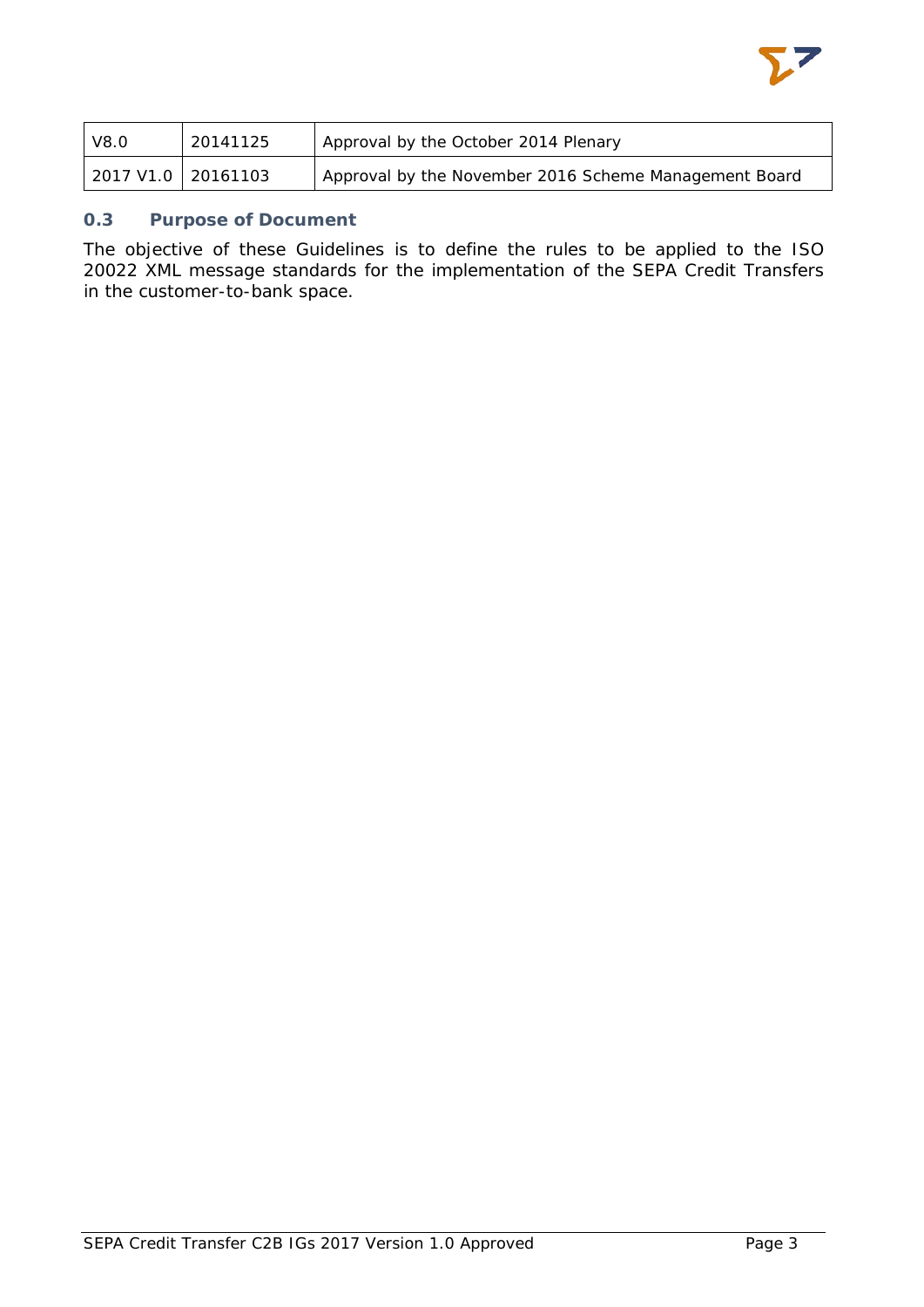# <span id="page-4-0"></span>**1 INTRODUCTION**

This document sets out the SEPA rules for implementing the credit transfer ISO 20022 XML initiation message standards. The SEPA Credit Transfer Scheme Rulebook defines data sets which are implemented in the relevant ISO 20022 XML message standard of which the following are covered:

| SEPA Credit Transfer Scheme Rulebook   ISO 20022 XML Message Standards                      |                                   |
|---------------------------------------------------------------------------------------------|-----------------------------------|
| DS-01 Customer to Bank Credit Transfer   Customer Credit Transfer Initiation<br>Information | (pain.001.001.03)                 |
| DS-04 Bank to Customer Credit Transfer Statements/advice ISO 20022 XML<br>Information       | standards are covered separately. |
| Reject based on DS-03 for the Bank to Reject - Customer Payment Status<br>Customer reject   | Report (pain.002.001.03)          |

The Guidelines for the customer-to-bank and bank-to-customer XML message standards are mandatory. This means that a scheme participant is obliged to accept at least but not exclusively the messages as described in these guidelines.

# <span id="page-4-1"></span>**1.1 Coverage of the SEPA customer-to-bank Implementation Guidelines**

The purpose of the SEPA customer-to-bank Implementation Guidelines, hereafter referred to as the Guidelines, is to provide guidance on the use of the payment initiation ISO 20022 XML standards (the 'pain' messages) in initiating SEPA core payments as defined in the SEPA scheme rulebooks and supplemented by processing requirements.

The Guidelines are fully aligned to the SEPA core requirements when defined in the Rulebook and identify message elements needed for initiating SEPA payments while recognising message elements that may be available for use in Additional Optional Services (AOS), as shown below.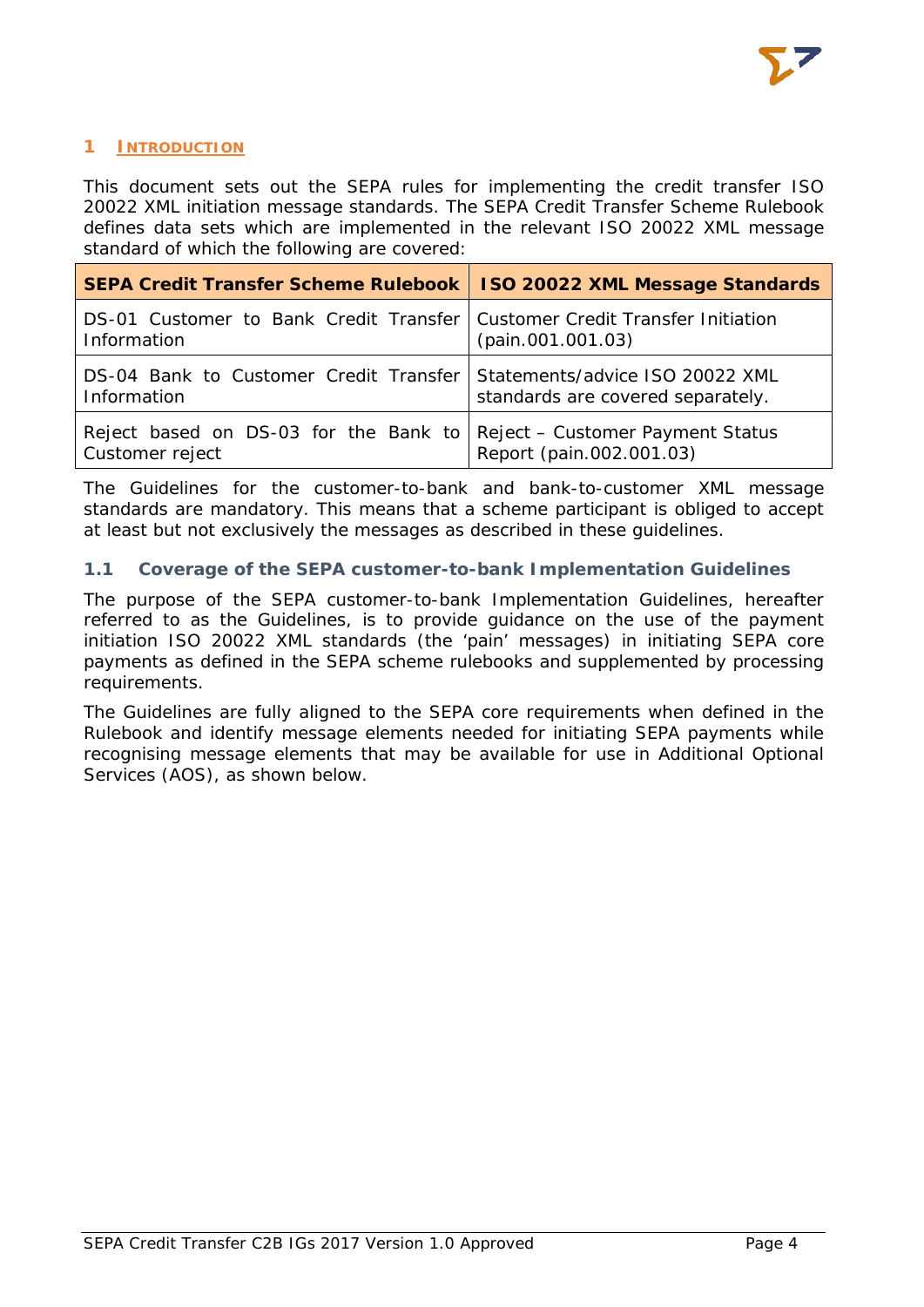| Global ISO 20022 XML Message Standards                                                                        |                                                                                                                                                                                             |                                                                                                                                   |                                                                                           |
|---------------------------------------------------------------------------------------------------------------|---------------------------------------------------------------------------------------------------------------------------------------------------------------------------------------------|-----------------------------------------------------------------------------------------------------------------------------------|-------------------------------------------------------------------------------------------|
| <b>Message</b><br>elements from<br>the ISO<br>messages<br>corresponding to<br><b>Rulebook</b><br>requirements | Message elements that<br>are mandatory in the<br><b>ISO messages or</b><br>needed for Processing                                                                                            | <b>Message</b><br>elements from<br>the ISO<br>messages<br>available for<br>use by AOS<br>within an EPC<br>Governance<br>framework | <b>Message</b><br>elements<br>from ISO<br>messages<br>not<br>applicable to<br><b>SEPA</b> |
| $\equiv$<br>$\sim$<br>Note: yellow fields can be used in a<br>specific way for an AOS.                        | <b>EPC Implementation Guidelines for SEPA</b><br>Core subset, identifying elements<br>to be used as defined in ISO<br>to be used with SEPA usage rules<br>(from or completing the Rulebook) | To be<br>developed and<br>documented by<br><b>AOS</b><br><b>Communities</b>                                                       | <b>Not available</b><br>for use in<br><b>SEPA</b><br>payments                             |
|                                                                                                               |                                                                                                                                                                                             |                                                                                                                                   |                                                                                           |

# Figure 1

These Guidelines define the SEPA Core Mandatory Subset<sup>[2](#page-5-0)</sup> of the Global ISO 20022 XML standard that consists of message elements:

- required in the Rulebook as business requirements
- needed for processing by banks, clearing and settlement mechanisms and bank customers

Elements needed for specific national regulatory requirements are not considered in these guidelines. They have to be dealt with at national level without being regarded as an AOS.

These message elements define the **SEPA core service** and are denoted by yellow shading in the message structures given in the following chapters. Only these elements are further detailed with relevant SEPA core requirements, such as the use of the message element, its components or the values that must be used. Usage rules, for example, may indicate limits on the number of repetitions, or code value restrictions, while format rules may be used to indicate the allowable combinations of components of a message element.

These Guidelines also recognise message elements and the usage rules in the ISO 20022 XML standard that may be available for use in an AOS, subject to a governance framework to be defined by the EPC. The definition and documentation of these message elements are a matter for the AOS communities involved. These message elements are denoted by white shading.

Where there are message elements that do not apply to SEPA payments, these are denoted with red shading in the right-most column of the message structures. To date, few such message elements have been identified.

1

<span id="page-5-0"></span><sup>2</sup> The SEPA Core Mandatory Subset is hereafter known as the SEPA core service.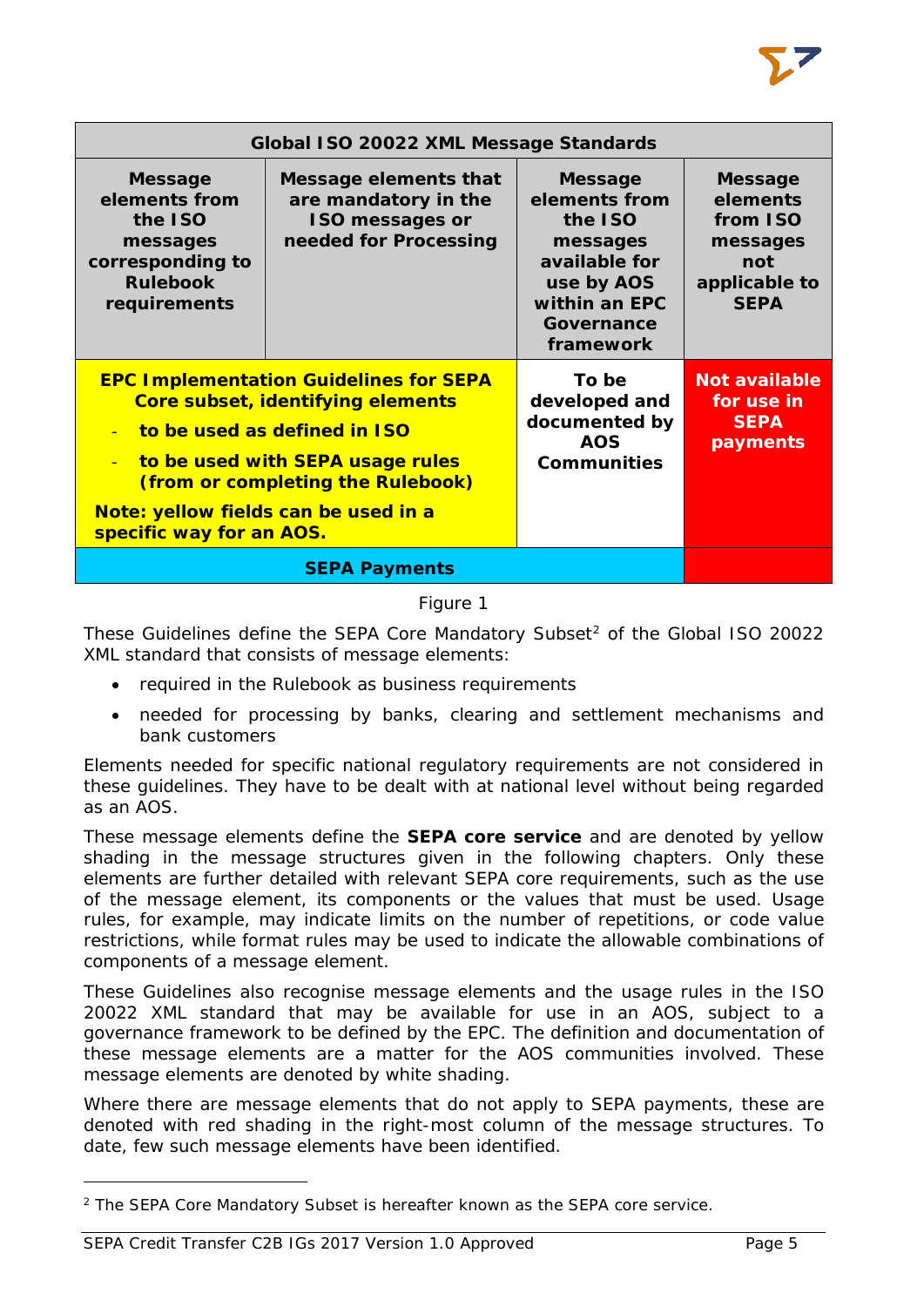

#### <span id="page-6-0"></span>**1.2 Use of these Guidelines by the instructing and instructed parties[3](#page-6-2)**

- SEPA core payments are executed using messages only containing message elements defined as part of the SEPA Core Subset (shaded vellow in Figure 2).
- Payments that include message elements that are defined and documented by AOS communities (shaded white/yellow in Figure 2) are considered as SEPA payments, but not as SEPA core payments.
- It is the responsibility of the instructing customer and instructed bank of the message to ensure that message elements defined for use in an AOS are only included in messages sent to AOS community members.
- The instructed bank receiving a message containing AOS message elements, but which is not a member of this AOS community, may ignore the information, that is, not use it for processing, nor forward it to the next party in the chain. The instructed bank, however, may reject the message for this reason.

#### <span id="page-6-1"></span>**1.3 Notation Conventions**

The Guidelines are presented in a similar format than the one used in the ISO 20022 XML standard.

| #    | <b>SEPA Mul</b> | <b>Message Element</b>                                                                 | <b>SEPA Core Requirements</b>                                                                                                                                                                                                                                                                                                                                                                                                                                            |
|------|-----------------|----------------------------------------------------------------------------------------|--------------------------------------------------------------------------------------------------------------------------------------------------------------------------------------------------------------------------------------------------------------------------------------------------------------------------------------------------------------------------------------------------------------------------------------------------------------------------|
| 1.00 | 11              | Message root<br>+Group Header<br>$++Sublevel 1$<br>$+++Sublevel 2$                     | <b>SEPA Usage Rule(s)</b><br>(e.g. Mandatory)<br><b>SEPA Format Rule(s)</b><br><b>ISO</b> Name<br><b>ISO Definition</b><br><b>XML Tag</b><br><b>Type</b><br>(Yellow: Message Element that is part of the SEPA<br>Core Service)                                                                                                                                                                                                                                           |
|      | 1.1             |                                                                                        | <b>XML Tag</b><br>xs: choice                                                                                                                                                                                                                                                                                                                                                                                                                                             |
| 1.01 | 1.1             | Message root<br>+Group Header<br>$++Sublevel 1$<br>$+++Sublevel 2$<br>$+++S$ ublevel 3 | <b>SEPA Rulebook</b><br>(Attribute used in Rulebook)<br>(e.g. Only 'SEPA' is allowed.)<br>$SEPA$ Usage Rule $(s)$<br><b>ISO</b> Name<br><b>ISO Definition</b><br><b>XML Tag</b><br><b>Type</b><br><b>ISO Length</b><br><b>SEPA Length</b><br>(Yellow: Message Element that is part of the SEPA<br>Core Service)<br><b>SEPA Code restrictions</b><br><b>SEPA</b><br>SingleEuroPaymentsArea<br>Payment must be executed following the Single<br>Euro Payments Area scheme. |
| 1.02 | 1.1             | Message root<br>+Group Header<br>$++Sublevel 1$<br>$+++Sublevel 2$<br>$+++Sublevel 3$  | <b>ISO</b> Name<br><b>ISO Definition</b><br><b>XML</b> Tag<br><b>Type</b><br>(White: Message Element that is not part of the Core Service but is<br>available for use in a SEPA AOS)                                                                                                                                                                                                                                                                                     |

<span id="page-6-2"></span><sup>3</sup> Instructing and instructed parties include CSMs.

1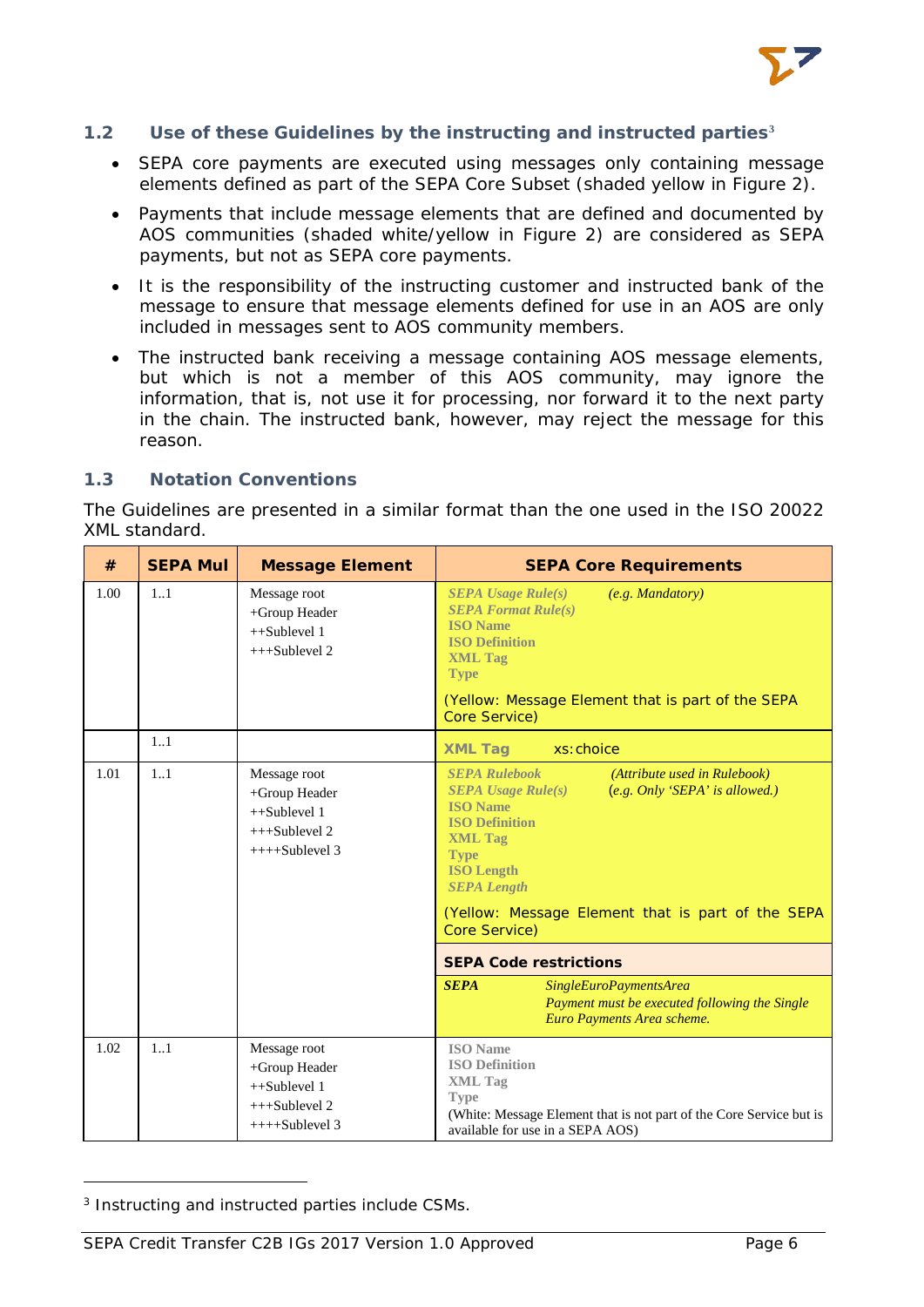

| 1.0n | 01 | Message root<br>$+$ Group Header<br>$++Sublevel 1$ | <b>ISO</b> Name<br><b>ISO Definition</b><br>XML Tag                           |
|------|----|----------------------------------------------------|-------------------------------------------------------------------------------|
|      |    |                                                    | <b>Type</b><br>(Red: Message Element that is not to be used in SEPA Payments) |

Figure 2

Where:

- Column 1 indicates the message element Index number specific to these Implementation Guidelines. As a result, the Index numbers differ from the ones used in the relating ISO 20022 Message Definition Report, PDF version. Components of message elements that are not allowed in SEPA payments or where no SEPA requirements are defined are not displayed in full as the ISO 20022 XML standard applies.
- Column 2 indicates the mandatory or optional status and the number of repetitions defined by the SEPA Core Requirements, e.g.:
	- o 0..1 element is optional and may only be present once
	- o 0..n element is optional with unlimited repetition
	- o 1..1 element is mandatory and must be present exactly once
	- o 1..n element is mandatory with unlimited repetition

The displayed SEPA multiplicity may thus differ from the one of the ISO 20022 XML standard. When an element is shaded yellow, possible remaining ISO 20022 occurrences are available for use in an AOS.

Empty elements are not allowed (i.e. a message shall not contain elements without content).

- Column 3 indicates the full path of an element where the last line contains the name of the message element as defined in the ISO 20022 XML standard. When an element contains sub-elements these are indented to the right and noted with a plus sign (+) per level.
- Column 4 specifies in italic characters the SEPA Core Requirements as additional rules to those specified in the ISO 20022 XML standard, which are shown in non-italic characters.
	- o When defined in the Rulebook, the attribute is indicated by the attribute name and where applicable, the number, i.e., AT-nn. Those message elements are shaded yellow.
	- o When the message element relates to interbank processing requirements, it is shaded yellow.
	- o When the message element specified in the ISO 20022 XML standard is used for SEPA payments without change (regarding the definition and any usage rules), no specific SEPA Core requirements are provided and is shaded yellow.
	- o When the message element is specified in the ISO 20022 XML standard as optional, but is mandatory in SEPA Core requirements, this is specified as 'Mandatory' and is shaded yellow.
	- o When the message element is not available for use in SEPA payments, this is indicated with red shading. Note that these message elements are similarly not available for use in an AOS.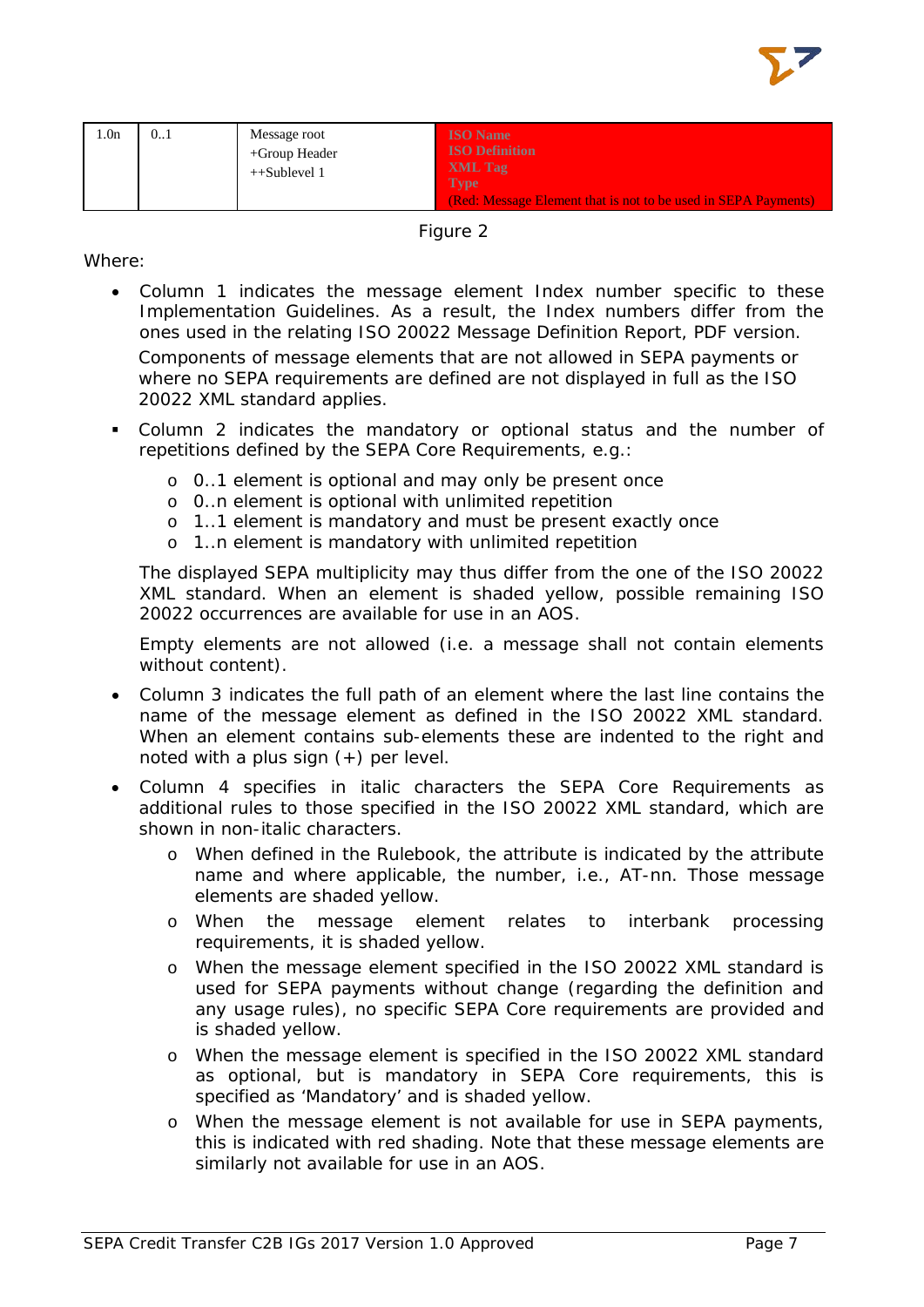

o The SEPA length is indicated for every message element (if applicable), even if it is the same length as in the ISO 20022 XML standard.

Column 4 may also indicate conditional relationships between components of a message element, for example, either component 1 or component 2 must be present, but not both (indicated, in empty lines without index number, in the column 4 with XML Tag 'xs:choice'). In such case, the choice is to be made between the two following sub-elements, if both are shaded yellow.

#### <span id="page-8-0"></span>**1.4 Character Set**

The character set issue centres on the use of the full set characters in the message elements. Two considerations are:

- While banks and their customers must be allowed to use the character set currently in use at national level,
- banks and their customers throughout SEPA cannot be required to support the full character set used in SEPA countries.

#### Therefore:

- The ISO 20022 XML messages allow for the full range of global language requirements (UTF-8).
- Banks and their customers must be able to support the Latin character set commonly used in international communication, as follows: a b c d e f q h i j k l m n o p q r s t u v w x y z A B C D E F G H I J K L M N O P Q R S T U V W X Y Z

0 1 2 3 4 5 6 7 8 9  $1 - ? : () . . ' +$ Space

- References, identifications and identifiers must respect the following [9]:
	- o Content is restricted to the Latin character set as defined above
	- o Content must not start or end with a '/'
	- o Content must not contain '//'s

However, there may be bilateral or multilateral agreements to support one or more sets of characters beyond the Latin character set referred to above.

#### <span id="page-8-2"></span><span id="page-8-1"></span>**1.5 General Message Element Specifications**

#### **1.5.1 BIC**

The BIC used to identify financial institutions (Agents in the ISO 20022 XML standards) may be either BIC 11 or BIC 8.

# <span id="page-8-3"></span>**1.6 Implementation of ISO 20022 XML rules**

This document should be read in conjunction with the ISO 20022 XML message standards.

#### <span id="page-8-4"></span>**1.7 Change Over Date**

As from the change-over date, receiving banks may only receive messages, including the r-messages, in the new version.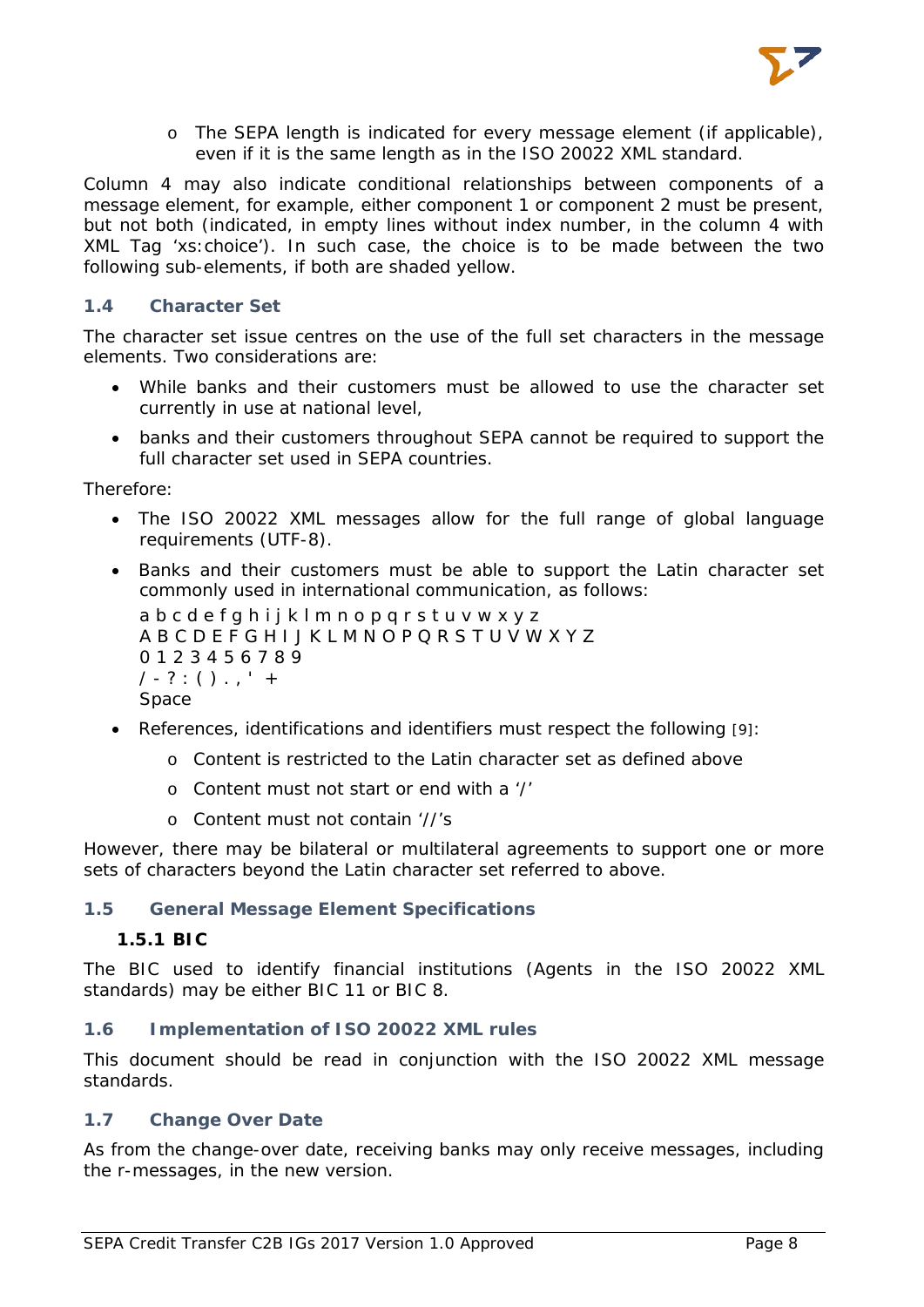

# <span id="page-9-0"></span>**2 MANDATORY CUSTOMER-TO-BANK AND BANK-TO-CUSTOMER MESSAGES**

### <span id="page-9-2"></span><span id="page-9-1"></span>**2.1 Customer to Bank Credit Transfer Information (DS-01)**

# **2.1.1 Use of the Customer Credit Transfer Initiation (pain.001.001.03)**

The message is used to transport the customer-to-bank Credit Transfer Information sent by the Originator to the Originator Bank.

The message caters for bulk and single payment instructions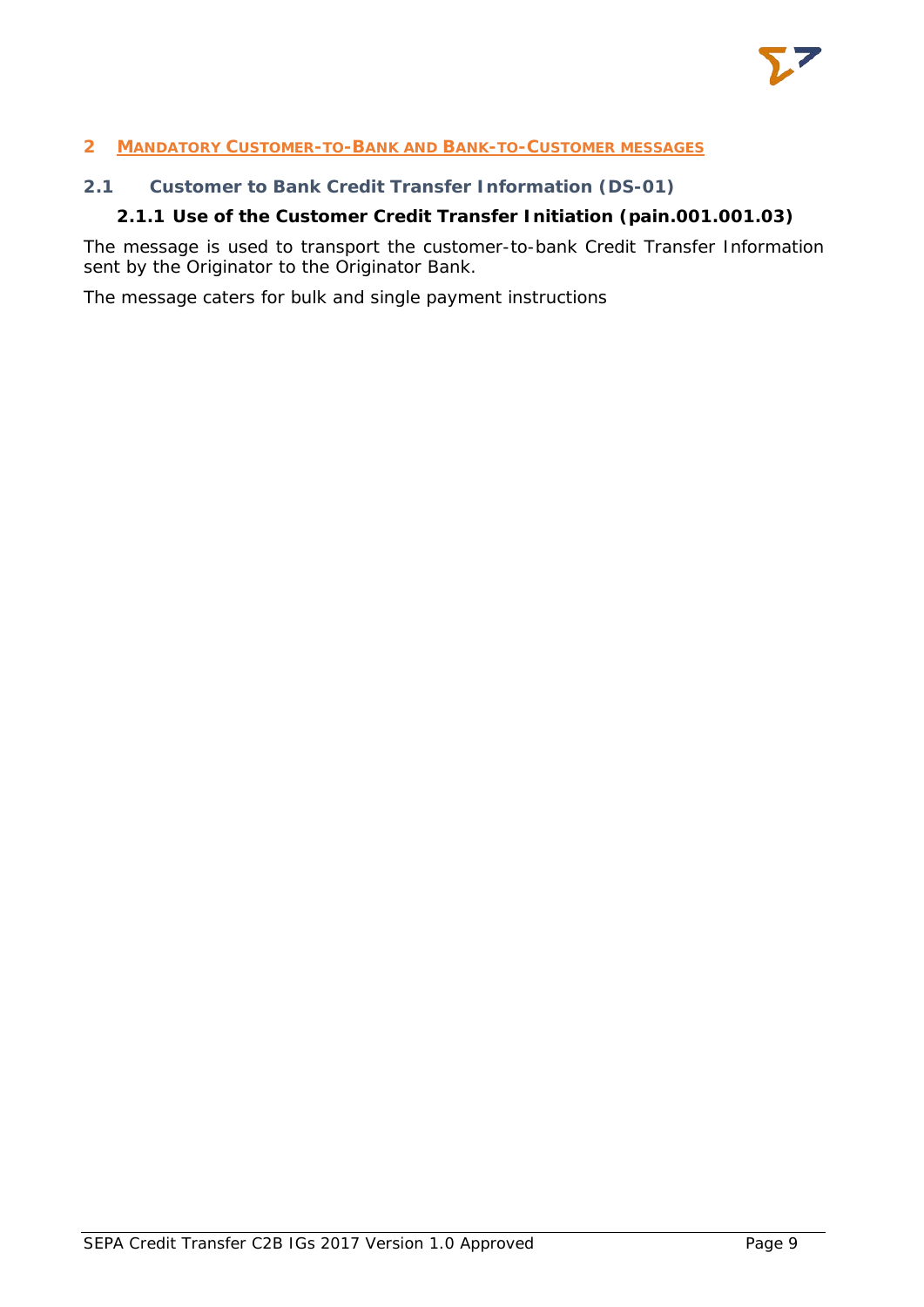

| #   | <b>SEPA</b><br><b>Mult</b> | <b>Message Element</b>                                                                      | <b>SEPA Core Requirements</b>                                                                                        |                                                                                                                                                                                                                                                                                                                                                                                                                                                                                                                                                                                        |
|-----|----------------------------|---------------------------------------------------------------------------------------------|----------------------------------------------------------------------------------------------------------------------|----------------------------------------------------------------------------------------------------------------------------------------------------------------------------------------------------------------------------------------------------------------------------------------------------------------------------------------------------------------------------------------------------------------------------------------------------------------------------------------------------------------------------------------------------------------------------------------|
|     |                            | Document                                                                                    | <b>XML Tag</b><br><b>Type</b>                                                                                        | <b>Document</b><br><b>Document</b>                                                                                                                                                                                                                                                                                                                                                                                                                                                                                                                                                     |
|     | 11                         | <b>Customer Credit Transfer Initiation V03</b>                                              | <b>ISO Name</b><br><b>ISO Definition</b><br><b>XML Tag</b><br><b>Type</b>                                            | <b>Customer Credit Transfer Initiation V03</b><br>The CustomerCreditTransferInitiation message is<br>sent by the initiating party to the forwarding<br>agent or debtor's agent.<br>It is used to request movement of funds from<br>debtor's account to a creditor.<br>CstmrCdtTrfInitn<br>CustomerCreditTransferInitiationV03                                                                                                                                                                                                                                                          |
| 1.0 | 11                         | <b>Customer Credit Transfer Initiation V03</b><br>+Group Header                             | <b>ISO Name</b><br><b>ISO Definition</b><br><b>XML Tag</b><br><b>Type</b>                                            | <b>Group Header</b><br>Set of characteristics shared by all individual<br>transactions included in the message.<br>GrpHdr<br>GroupHeader32                                                                                                                                                                                                                                                                                                                                                                                                                                             |
| 1.1 | 11                         | <b>Customer Credit Transfer Initiation V03</b><br>+Group Header<br>++Message Identification | <b>ISO Name</b><br><b>ISO Definition</b><br><b>XML Tag</b><br><b>Type</b><br><b>ISO Length</b><br><b>SEPA Length</b> | <b>Message Identification</b><br>Point to point reference, as assigned by the<br>instructing party, and sent to the next party in the<br>chain to unambiguously identify the message.<br>Usage: The instructing party has to make sure<br>that MessageIdentification is unique per<br>instructed party for a pre-agreed period.<br>MsgId<br>Max35Text<br>$1 \t . 35$<br>$1 \t35$                                                                                                                                                                                                       |
| 1.2 | 11                         | <b>Customer Credit Transfer Initiation V03</b><br>+Group Header<br>++Creation Date Time     | <b>ISO</b> Name<br><b>ISO Definition</b><br><b>XML Tag</b><br><b>Type</b>                                            | <b>Creation Date Time</b><br>Date and time at which the message was created.<br>CreDtTm<br><b>ISODateTime</b>                                                                                                                                                                                                                                                                                                                                                                                                                                                                          |
| 1.3 | 02                         | <b>Customer Credit Transfer Initiation V03</b><br>+Group Header<br>++Authorisation          | <b>ISO</b> Name<br><b>ISO Definition</b><br><b>XML Tag</b><br><b>Type</b>                                            | Authorisation<br>User identification or any user key to be used to<br>check whether the initiating party is allowed to<br>initiate transactions from the account specified in<br>the message.<br>Usage: The content is not of a technical nature,<br>but reflects the organisational structure at the<br>initiating side.<br>The authorisation element can typically be used<br>in relay scenarios, payment initiations, payment<br>returns or payment reversals that are initiated on<br>behalf of a party different from the initiating<br>party.<br>Authstn<br>Authorisation1Choice |
| 1.4 | 11                         | Customer Credit Transfer Initiation V03<br>+Group Header<br>++Number Of Transactions        | <b>ISO Name</b><br><b>ISO Definition</b><br><b>XML Tag</b><br><b>Type</b><br><b>Pattern</b>                          | SEPA Usage Rule(s) The validation of this data element depends on<br>pre-agreed customer-to-bank conditions.<br><b>Number Of Transactions</b><br>Number of individual transactions contained in<br>the message.<br><b>NbOfTxs</b><br>Max15NumericText<br>$[0-9]{1,15}$                                                                                                                                                                                                                                                                                                                 |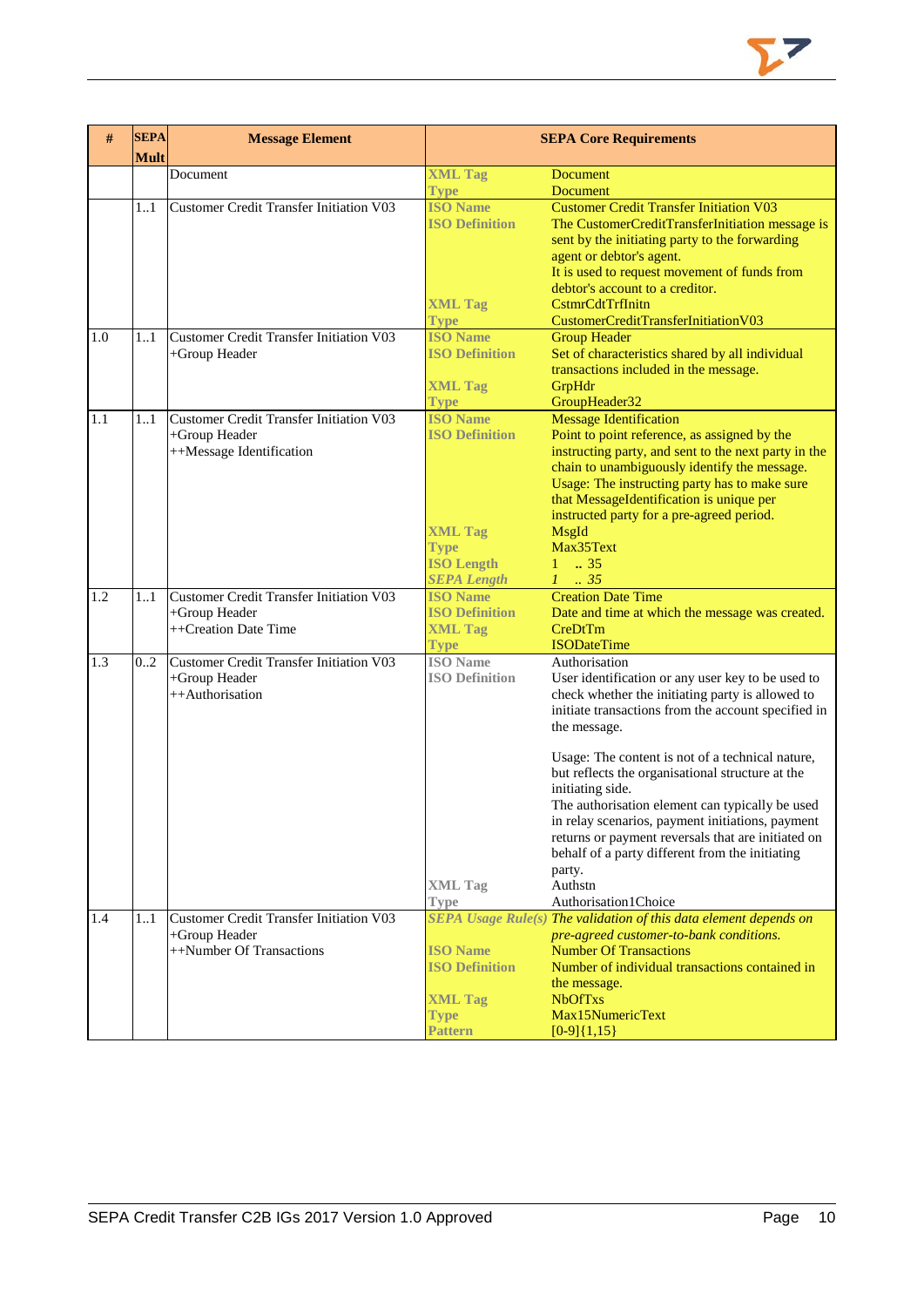

| #    | <b>SEPA</b><br><b>Mult</b> | <b>Message Element</b>                         |                                          | <b>SEPA Core Requirements</b>                                       |
|------|----------------------------|------------------------------------------------|------------------------------------------|---------------------------------------------------------------------|
| 1.5  | 11                         | Customer Credit Transfer Initiation V03        | <b>SEPA Usage Rule(s) Mandatory</b>      |                                                                     |
|      |                            | +Group Header                                  |                                          | The validation of this data element depends on                      |
|      |                            | ++Control Sum                                  |                                          | pre-agreed customer-to-bank conditions.                             |
|      |                            |                                                | <b>SEPA Format</b>                       | The fractional part has a maximum of two digits.                    |
|      |                            |                                                | Rule(s)                                  |                                                                     |
|      |                            |                                                | <b>ISO Name</b>                          | <b>Control Sum</b>                                                  |
|      |                            |                                                | <b>ISO Definition</b>                    | Total of all individual amounts included in the                     |
|      |                            |                                                |                                          | message, irrespective of currencies.                                |
|      |                            |                                                | <b>XML Tag</b>                           | CtrlSum                                                             |
|      |                            |                                                | <b>Type</b>                              | DecimalNumber                                                       |
|      |                            |                                                | <b>SEPA FractDigits</b>                  | 17                                                                  |
|      |                            |                                                | <b>TotalDigits</b>                       | 18                                                                  |
| 1.6  | 11                         | <b>Customer Credit Transfer Initiation V03</b> | <b>ISO</b> Name                          | <b>Initiating Party</b>                                             |
|      |                            | +Group Header                                  | <b>ISO Definition</b>                    | Party that initiates the payment.                                   |
|      |                            | ++Initiating Party                             |                                          |                                                                     |
|      |                            |                                                |                                          | Usage: This can either be the debtor or the party                   |
|      |                            |                                                |                                          | that initiates the credit transfer on behalf of the                 |
|      |                            |                                                |                                          | debtor.                                                             |
|      |                            |                                                | <b>XML Tag</b>                           | <b>InitgPty</b>                                                     |
|      |                            |                                                | <b>Type</b>                              | PartyIdentification32                                               |
| 1.7  | 0.1                        | Customer Credit Transfer Initiation V03        |                                          | SEPA Usage Rule(s) 'Name' is limited to 70 characters in length.    |
|      |                            | +Group Header                                  | <b>ISO</b> Name                          | Name                                                                |
|      |                            | ++Initiating Party                             | <b>ISO Definition</b>                    | Name by which a party is known and which is                         |
|      |                            | $+++Name$                                      |                                          | usually used to identify that party.                                |
|      |                            |                                                | <b>XML Tag</b>                           | Nm                                                                  |
|      |                            |                                                | <b>Type</b>                              | Max140Text                                                          |
|      |                            |                                                | <b>ISO Length</b>                        | $1 \t  140$                                                         |
|      |                            |                                                | <b>SEPA Length</b>                       | $1 \dots 70$                                                        |
| 1.8  | 0.1                        | Customer Credit Transfer Initiation V03        | <b>ISO</b> Name                          | <b>Postal Address</b>                                               |
|      |                            | +Group Header                                  | <b>ISO Definition</b>                    | Information that locates and identifies a specific                  |
|      |                            | ++Initiating Party                             |                                          | address, as defined by postal services.                             |
|      |                            | +++Postal Address                              | <b>XML Tag</b>                           | PstlAdr                                                             |
|      |                            |                                                | Type                                     | PostalAddress6                                                      |
| 1.9  | 0.1                        | <b>Customer Credit Transfer Initiation V03</b> | <b>ISO Name</b>                          | Identification                                                      |
|      |                            | +Group Header                                  | <b>ISO Definition</b>                    | Unique and unambiguous identification of a                          |
|      |                            | ++Initiating Party<br>+++Identification        |                                          | party.<br>Id                                                        |
|      |                            |                                                | <b>XML Tag</b>                           |                                                                     |
|      |                            |                                                | <b>Type</b>                              | Party6Choice                                                        |
|      | 1.1                        |                                                | <b>XML Tag</b>                           | xs:choice                                                           |
| 1.10 | 1.1                        | Customer Credit Transfer Initiation V03        |                                          | SEPA Usage Rule(s) Either 'BIC or BEI' or one occurrence of 'Other' |
|      |                            | +Group Header                                  |                                          | <i>is allowed.</i>                                                  |
|      |                            | ++Initiating Party                             | <b>ISO Name</b>                          | <b>Organisation Identification</b>                                  |
|      |                            | +++Identification                              | <b>ISO Definition</b>                    | Unique and unambiguous way to identify an                           |
|      |                            | ++++Organisation Identification                |                                          | organisation.                                                       |
|      |                            |                                                | <b>XML Tag</b>                           | OrgId                                                               |
|      |                            |                                                | <b>Type</b>                              | OrganisationIdentification4                                         |
| 1.11 | 1.1                        | Customer Credit Transfer Initiation V03        |                                          | <b>SEPA Usage Rule(s) Either 'Date and Place of Birth' or one</b>   |
|      |                            | +Group Header                                  |                                          | occurrence of 'Other' is allowed.                                   |
|      |                            | ++Initiating Party<br>+++Identification        | <b>ISO Name</b><br><b>ISO Definition</b> | <b>Private Identification</b>                                       |
|      |                            | ++++Private Identification                     |                                          | Unique and unambiguous identification of a                          |
|      |                            |                                                |                                          | person, eg, passport.                                               |
|      |                            |                                                | <b>XML Tag</b>                           | PrvtId<br>PersonIdentification5                                     |
|      |                            | <b>Customer Credit Transfer Initiation V03</b> | Type<br><b>ISO</b> Name                  |                                                                     |
| 1.12 | 0.1                        |                                                | <b>ISO Definition</b>                    | <b>Country Of Residence</b>                                         |
|      |                            | +Group Header                                  |                                          | Country in which a person resides (the place of a                   |
|      |                            | ++Initiating Party                             |                                          | person's home). In the case of a company, it is the                 |
|      |                            | +++Country Of Residence                        |                                          | country from which the affairs of that company<br>are directed.     |
|      |                            |                                                | <b>XML Tag</b>                           | CtryOfRes                                                           |
|      |                            |                                                |                                          |                                                                     |
|      |                            |                                                | Type                                     | CountryCode                                                         |
|      |                            |                                                | Pattern                                  | $[A-Z]\{2,2\}$                                                      |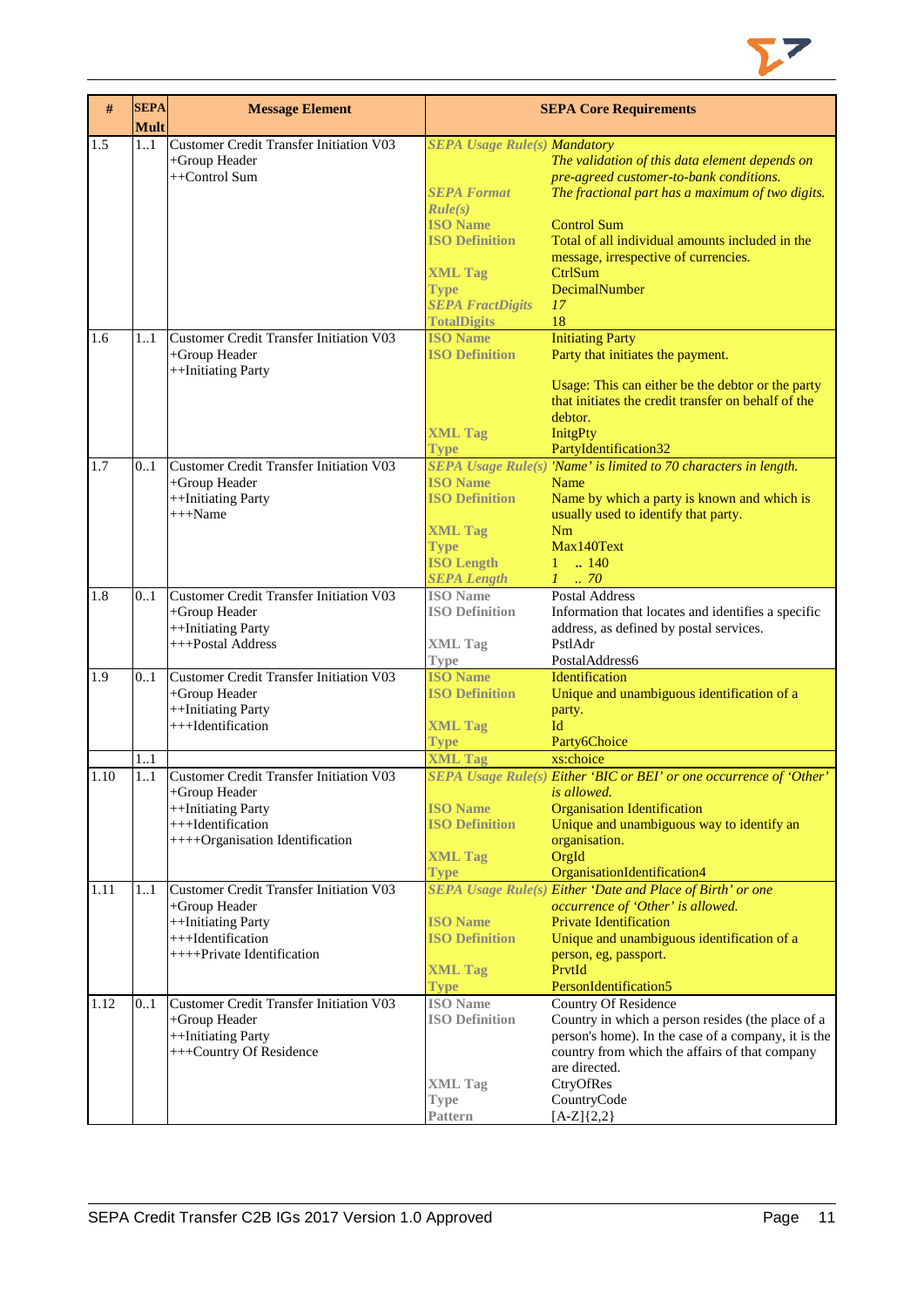

| #    | <b>SEPA</b><br><b>Mult</b> | <b>Message Element</b>                                                                                  |                                                                                                                                     | <b>SEPA Core Requirements</b>                                                                                                                                                                                                                                                                                                                                                                                                                                                                                                                                      |
|------|----------------------------|---------------------------------------------------------------------------------------------------------|-------------------------------------------------------------------------------------------------------------------------------------|--------------------------------------------------------------------------------------------------------------------------------------------------------------------------------------------------------------------------------------------------------------------------------------------------------------------------------------------------------------------------------------------------------------------------------------------------------------------------------------------------------------------------------------------------------------------|
| 1.13 | 01                         | Customer Credit Transfer Initiation V03<br>+Group Header<br>++Initiating Party<br>+++Contact Details    | <b>ISO</b> Name<br><b>ISO Definition</b><br><b>XML Tag</b><br>Type                                                                  | <b>Contact Details</b><br>Set of elements used to indicate how to contact<br>the party.<br>CtctDtls<br>ContactDetails2                                                                                                                                                                                                                                                                                                                                                                                                                                             |
| 1.14 | 0.1                        | <b>Customer Credit Transfer Initiation V03</b><br>+Group Header<br>++Forwarding Agent                   | <b>ISO</b> Name<br><b>ISO Definition</b><br><b>XML Tag</b>                                                                          | Forwarding Agent<br>Financial institution that receives the instruction<br>from the initiating party and forwards it to the<br>next agent in the payment chain for execution.<br>FwdgAgt                                                                                                                                                                                                                                                                                                                                                                           |
| 2.0  |                            | <b>Customer Credit Transfer Initiation V03</b>                                                          | <b>Type</b><br><b>ISO Name</b>                                                                                                      | BranchAndFinancialInstitutionIdentification4<br><b>Payment Information</b>                                                                                                                                                                                                                                                                                                                                                                                                                                                                                         |
|      | $1 \dots n$                | +Payment Information                                                                                    | <b>ISO Definition</b><br><b>XML Tag</b>                                                                                             | Set of characteristics that applies to the debit side<br>of the payment transactions included in the credit<br>transfer initiation.<br>PmtInf<br>PaymentInstructionInformation3                                                                                                                                                                                                                                                                                                                                                                                    |
| 2.1  | 1.1                        | Customer Credit Transfer Initiation V03<br>+Payment Information<br>++Payment Information Identification | <b>Type</b><br><b>ISO Name</b><br><b>ISO Definition</b><br><b>XML Tag</b><br><b>Type</b><br><b>ISO Length</b><br><b>SEPA Length</b> | <b>Payment Information Identification</b><br>Unique identification, as assigned by a sending<br>party, to unambiguously identify the payment<br>information group within the message.<br>PmtInfId<br>Max35Text<br>$1 \t . 35$<br>$1-.35$                                                                                                                                                                                                                                                                                                                           |
| 2.2  | 1.1                        | Customer Credit Transfer Initiation V03<br>+Payment Information<br>++Payment Method                     | <b>ISO Name</b><br><b>ISO Definition</b><br><b>XML Tag</b><br><b>Type</b>                                                           | SEPA Usage Rule(s) Only 'TRF' is allowed.<br><b>Payment Method</b><br>Specifies the means of payment that will be used<br>to move the amount of money.<br>PmtMtd<br>PaymentMethod3Code                                                                                                                                                                                                                                                                                                                                                                             |
|      |                            |                                                                                                         | <b>SEPA Code Restrictions</b>                                                                                                       |                                                                                                                                                                                                                                                                                                                                                                                                                                                                                                                                                                    |
|      |                            |                                                                                                         | <b>TRF</b>                                                                                                                          | <b>CreditTransfer</b><br>Transfer of an amount of money in the books of<br>the account servicer.                                                                                                                                                                                                                                                                                                                                                                                                                                                                   |
| 2.3  | 0.1                        | Customer Credit Transfer Initiation V03<br>+Payment Information<br>++Batch Booking                      | <b>ISO Name</b><br><b>ISO Definition</b><br><b>XML Tag</b>                                                                          | SEPA Usage Rule(s) If present and contains 'true', batch booking is<br>requested. If present and contains 'false',<br>booking per transaction is requested.<br>If element is not present, pre-agreed customer-<br>to-bank conditions apply.<br><b>Batch Booking</b><br>Identifies whether a single entry per individual<br>transaction or a batch entry for the sum of the<br>amounts of all transactions within the group of a<br>message is requested.<br>Usage: Batch booking is used to request and not<br>order a possible batch booking.<br><b>BtchBookg</b> |
|      |                            |                                                                                                         | <b>Type</b>                                                                                                                         | BatchBookingIndicator                                                                                                                                                                                                                                                                                                                                                                                                                                                                                                                                              |
| 2.4  | 11                         | Customer Credit Transfer Initiation V03<br>+Payment Information<br>++Number Of Transactions             | <b>SEPA Usage Rule(s) Mandatory</b><br><b>ISO Name</b><br><b>ISO Definition</b><br><b>XML Tag</b><br><b>Type</b>                    | The validation of this data element depends on<br>pre-agreed customer-to-bank conditions.<br><b>Number Of Transactions</b><br>Number of individual transactions contained in<br>the paymnet information group.<br><b>NbOfTxs</b><br>Max15NumericText                                                                                                                                                                                                                                                                                                               |
|      |                            |                                                                                                         | <b>Pattern</b>                                                                                                                      | $[0-9]{1,15}$                                                                                                                                                                                                                                                                                                                                                                                                                                                                                                                                                      |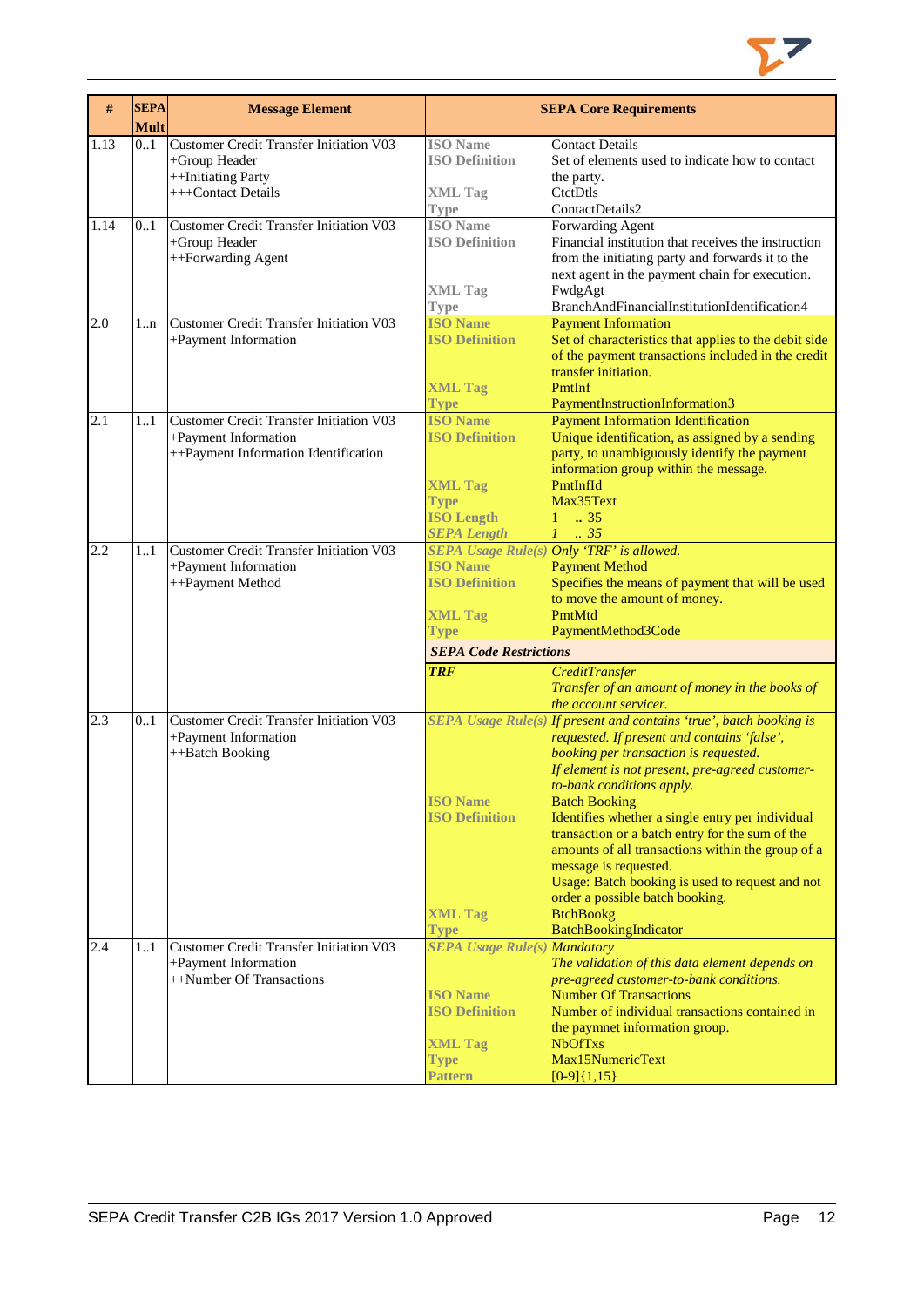

| $\#$ | <b>SEPA</b><br><b>Mult</b> | <b>Message Element</b>                                                                                                               |                                                                                                                                                                               | <b>SEPA Core Requirements</b>                                                                                                                                                                                                                                                                                          |
|------|----------------------------|--------------------------------------------------------------------------------------------------------------------------------------|-------------------------------------------------------------------------------------------------------------------------------------------------------------------------------|------------------------------------------------------------------------------------------------------------------------------------------------------------------------------------------------------------------------------------------------------------------------------------------------------------------------|
| 2.5  | 11                         | Customer Credit Transfer Initiation V03<br>+Payment Information<br>++Control Sum                                                     | <b>SEPA Usage Rule(s) Mandatory</b><br><b>SEPA Format</b><br>Rule(s)<br><b>ISO Name</b><br><b>ISO Definition</b><br><b>XML Tag</b><br><b>Type</b><br><b>SEPA FractDigits</b>  | The validation of this data element depends on<br>pre-agreed customer-to-bank conditions.<br>The fractional part has a maximum of two digits.<br><b>Control Sum</b><br>Total of all individual amounts included in the<br>group, irrespective of currencies.<br>CtrlSum<br>DecimalNumber<br>17<br>18                   |
| 2.6  | 0.1                        | Customer Credit Transfer Initiation V03<br>+Payment Information<br>++Payment Type Information                                        | <b>TotalDigits</b><br><b>ISO Name</b><br><b>ISO Definition</b><br><b>XML Tag</b><br><b>Type</b>                                                                               | SEPA Usage Rule(s) 'Payment Type Information' must be present<br>either here or under 'Credit Transfer<br>Transaction Information'.<br><b>Payment Type Information</b><br>Set of elements used to further specify the type of<br>transaction.<br>PmtTpInf<br>PaymentTypeInformation19                                  |
| 2.7  | 0.1                        | <b>Customer Credit Transfer Initiation V03</b><br>+Payment Information<br>++Payment Type Information<br>+++Instruction Priority      | <b>ISO</b> Name<br><b>ISO Definition</b><br><b>XML Tag</b><br><b>Type</b>                                                                                                     | SEPA Usage Rule(s) If present, pre-agreed customer-to-bank<br>conditions apply.<br><b>Instruction Priority</b><br>Indicator of the urgency or order of importance<br>that the instructing party would like the instructed<br>party to apply to the processing of the instruction.<br><b>InstrPrty</b><br>Priority2Code |
| 2.8  | 01                         | <b>Customer Credit Transfer Initiation V03</b><br>+Payment Information<br>++Payment Type Information<br>+++Service Level             | <b>ISO Name</b><br><b>ISO Definition</b><br><b>XML Tag</b><br><b>Type</b>                                                                                                     | SEPA Usage Rule(s) Usage is recommended.<br><b>Service Level</b><br>Agreement under which or rules under which the<br>transaction should be processed.<br><b>SvcLvl</b><br>ServiceLevel8Choice                                                                                                                         |
|      | 11                         |                                                                                                                                      | <b>XML Tag</b>                                                                                                                                                                | xs:choice                                                                                                                                                                                                                                                                                                              |
| 2.9  | 11                         | Customer Credit Transfer Initiation V03<br>+Payment Information<br>++Payment Type Information<br>+++Service Level<br>$+++Code$       | <b>SEPA Rulebook</b><br><b>ISO Name</b><br><b>ISO Definition</b><br><b>XML Tag</b><br><b>Type</b><br><b>ISO Length</b><br><b>SEPA Length</b><br><b>SEPA Code Restrictions</b> | AT-40 Identification code of the Scheme.<br>SEPA Usage Rule(s) Only 'SEPA' is allowed.<br>Code<br>Specifies a pre-agreed service or level of service<br>between the parties, as published in an external<br>service level code list.<br>Cd<br>ExternalServiceLevel1Code<br>$\ldots$ 4<br>1<br>1<br>$\cdot$ 4           |
|      |                            |                                                                                                                                      | <b>SEPA</b>                                                                                                                                                                   | SingleEuroPaymentsArea                                                                                                                                                                                                                                                                                                 |
|      |                            |                                                                                                                                      |                                                                                                                                                                               | Payment must be executed following the Single<br>Euro Payments Area scheme.                                                                                                                                                                                                                                            |
| 2.10 | 11                         | Customer Credit Transfer Initiation V03<br>+Payment Information<br>++Payment Type Information<br>+++Service Level<br>++++Proprietary | <b>ISO</b> Name<br><b>ISO Definition</b><br><b>XML Tag</b><br><b>Type</b><br><b>ISO Length</b><br><b>SEPA Length</b>                                                          | Proprietary<br>Specifies a pre-agreed service or level of service<br>between the parties, as a proprietary code.<br>Prtry<br>Max35Text<br>$1 \t . 35$<br>$1 \quad .35$                                                                                                                                                 |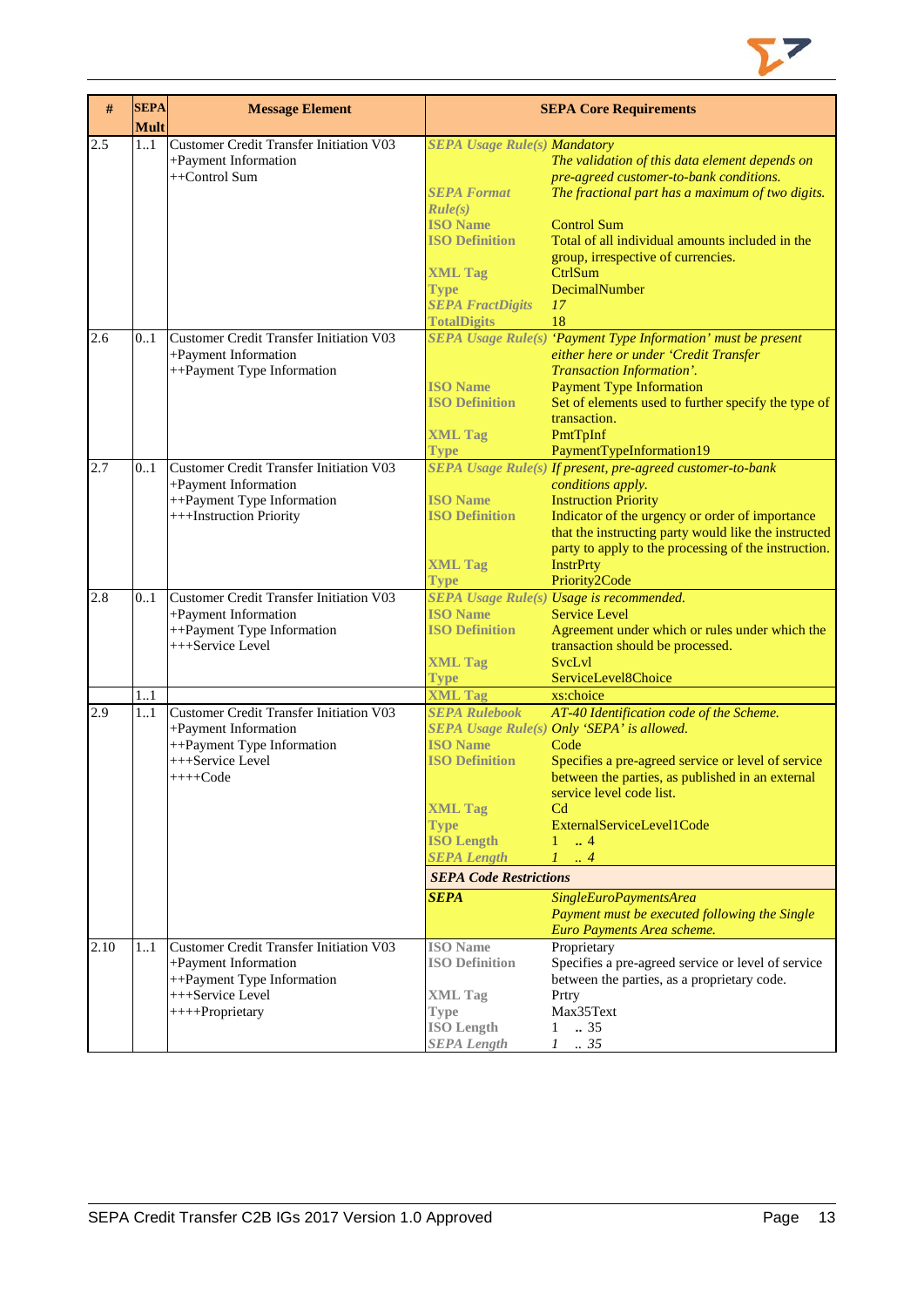

| #    | <b>SEPA</b><br><b>Mult</b> | <b>Message Element</b>                         |                                         | <b>SEPA Core Requirements</b>                             |
|------|----------------------------|------------------------------------------------|-----------------------------------------|-----------------------------------------------------------|
| 2.11 | 0.1                        | <b>Customer Credit Transfer Initiation V03</b> | <b>ISO Name</b>                         | <b>Local Instrument</b>                                   |
|      |                            | +Payment Information                           | <b>ISO Definition</b>                   | User community specific instrument.                       |
|      |                            | ++Payment Type Information                     |                                         |                                                           |
|      |                            | +++Local Instrument                            |                                         | Usage: This element is used to specify a local            |
|      |                            |                                                |                                         | instrument, local clearing option and/or further          |
|      |                            |                                                |                                         | qualify the service or service level.                     |
|      |                            |                                                | <b>XML Tag</b>                          | LelInstrm                                                 |
|      |                            |                                                | <b>Type</b>                             | LocalInstrument2Choice                                    |
|      | 11                         |                                                | <b>XML Tag</b>                          | xs:choice                                                 |
| 2.12 | 11                         | <b>Customer Credit Transfer Initiation V03</b> | <b>ISO Name</b>                         | Code                                                      |
|      |                            | +Payment Information                           | <b>ISO Definition</b>                   | Specifies the local instrument, as published in an        |
|      |                            | ++Payment Type Information                     |                                         | external local instrument code list.                      |
|      |                            | +++Local Instrument                            | <b>XML Tag</b>                          | C <sub>d</sub>                                            |
|      |                            | $++++Code$                                     | <b>Type</b>                             | ExternalLocalInstrument1Code                              |
|      |                            |                                                | <b>ISO Length</b>                       | .35<br>$\mathbf{1}$                                       |
|      |                            |                                                | <b>SEPA Length</b>                      | $1 \cdot .35$                                             |
| 2.13 | 11                         | <b>Customer Credit Transfer Initiation V03</b> | <b>ISO Name</b>                         | Proprietary                                               |
|      |                            | +Payment Information                           | <b>ISO Definition</b>                   | Specifies the local instrument, as a proprietary          |
|      |                            | ++Payment Type Information                     |                                         | code.                                                     |
|      |                            | +++Local Instrument                            | <b>XML Tag</b>                          | Prtry                                                     |
|      |                            | ++++Proprietary                                | <b>Type</b>                             | Max35Text<br>$1 \t . 35$                                  |
|      |                            |                                                | <b>ISO Length</b><br><b>SEPA Length</b> | $1 \t 35$                                                 |
| 2.14 | 0.1                        | <b>Customer Credit Transfer Initiation V03</b> | <b>SEPA Rulebook</b>                    | AT-45 Category purpose of the Credit Transfer             |
|      |                            | +Payment Information                           |                                         | SEPA Usage Rule(s) Depending on the agreement between the |
|      |                            | ++Payment Type Information                     |                                         | Originator and the Originator Bank, 'Category             |
|      |                            | +++Category Purpose                            |                                         | Purpose' may be forwarded to the Beneficiary              |
|      |                            |                                                |                                         | Bank.                                                     |
|      |                            |                                                | <b>ISO Name</b>                         | <b>Category Purpose</b>                                   |
|      |                            |                                                | <b>ISO Definition</b>                   | Specifies the high level purpose of the instruction       |
|      |                            |                                                |                                         | based on a set of pre-defined categories.                 |
|      |                            |                                                |                                         | Usage: This is used by the initiating party to            |
|      |                            |                                                |                                         | provide information concerning the processing of          |
|      |                            |                                                |                                         | the payment. It is likely to trigger special              |
|      |                            |                                                |                                         | processing by any of the agents involved in the           |
|      |                            |                                                |                                         | payment chain.                                            |
|      |                            |                                                | <b>XML Tag</b>                          | CtgyPurp                                                  |
|      |                            |                                                | <b>Type</b>                             | CategoryPurpose1Choice                                    |
| 2.15 | 11                         | <b>Customer Credit Transfer Initiation V03</b> | <b>SEPA Rulebook</b>                    | AT-07 The Requested Execution Date of the                 |
|      |                            | +Payment Information                           |                                         | <i>instruction.</i>                                       |
|      |                            | ++Requested Execution Date                     | <b>ISO Name</b>                         | <b>Requested Execution Date</b>                           |
|      |                            |                                                | <b>ISO Definition</b>                   | Date at which the initiating party requests the           |
|      |                            |                                                |                                         | clearing agent to process the payment.                    |
|      |                            |                                                |                                         | Usage: This is the date on which the debtor's             |
|      |                            |                                                |                                         | account is to be debited. If payment by cheque,           |
|      |                            |                                                |                                         | the date when the cheque must be generated by             |
|      |                            |                                                | <b>XML Tag</b>                          | the bank.<br>ReqdExctnDt                                  |
|      |                            |                                                | <b>Type</b>                             | <b>ISODate</b>                                            |
| 2.16 | 0.1                        | <b>Customer Credit Transfer Initiation V03</b> | <b>ISO</b> Name                         | Pooling Adjustment Date                                   |
|      |                            | +Payment Information                           | <b>ISO Definition</b>                   | Date used for the correction of the value date of a       |
|      |                            | ++Pooling Adjustment Date                      |                                         | cash pool movement that has been posted with a            |
|      |                            |                                                |                                         | different value date.                                     |
|      |                            |                                                | <b>XML Tag</b>                          | PoolgAdjstmntDt                                           |
|      |                            |                                                | <b>Type</b>                             | ISODate                                                   |
| 2.17 | 11                         | <b>Customer Credit Transfer Initiation V03</b> | <b>ISO Name</b>                         | <b>Debtor</b>                                             |
|      |                            | +Payment Information                           | <b>ISO Definition</b>                   | Party that owes an amount of money to the                 |
|      |                            | ++Debtor                                       |                                         | (ultimate) creditor.                                      |
|      |                            |                                                | <b>XML Tag</b>                          | <b>D</b> btr                                              |
|      |                            |                                                | <b>Type</b>                             | PartyIdentification32                                     |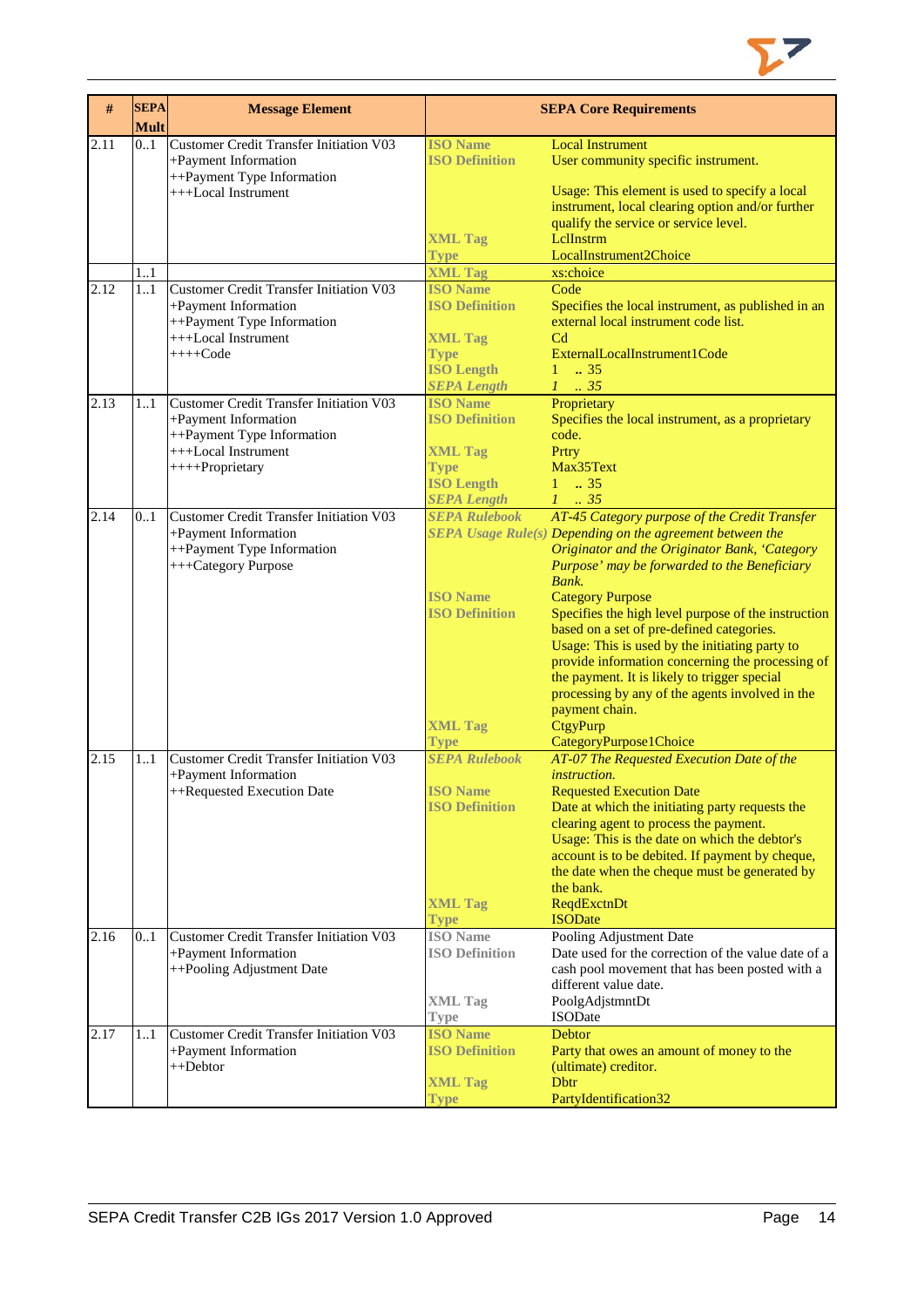

| $\#$ | <b>SEPA</b><br><b>Mult</b> | <b>Message Element</b>                                                 |                                            | <b>SEPA Core Requirements</b>                                                                             |
|------|----------------------------|------------------------------------------------------------------------|--------------------------------------------|-----------------------------------------------------------------------------------------------------------|
| 2.18 | 11                         | Customer Credit Transfer Initiation V03                                | <b>SEPA Rulebook</b>                       | AT-02 Name of the Originator                                                                              |
|      |                            | +Payment Information                                                   | <b>SEPA Usage Rule(s) Mandatory</b>        |                                                                                                           |
|      |                            | ++Debtor                                                               | <b>ISO</b> Name                            | 'Name' is limited to 70 characters in length.                                                             |
|      |                            | +++Name                                                                | <b>ISO Definition</b>                      | Name<br>Name by which a party is known and which is                                                       |
|      |                            |                                                                        |                                            | usually used to identify that party.                                                                      |
|      |                            |                                                                        | <b>XML Tag</b>                             | Nm                                                                                                        |
|      |                            |                                                                        | <b>Type</b>                                | Max140Text                                                                                                |
|      |                            |                                                                        | <b>ISO Length</b>                          | $1 \t  140$                                                                                               |
| 2.19 | 0.1                        | Customer Credit Transfer Initiation V03                                | <b>SEPA Length</b><br><b>SEPA Rulebook</b> | $1 \cdot .70$<br>AT-03 Address of the Originator                                                          |
|      |                            | +Payment Information                                                   | <b>ISO Name</b>                            | <b>Postal Address</b>                                                                                     |
|      |                            | $++Dektor$                                                             | <b>ISO Definition</b>                      | Information that locates and identifies a specific                                                        |
|      |                            | +++Postal Address                                                      |                                            | address, as defined by postal services.                                                                   |
|      |                            |                                                                        | <b>XML Tag</b>                             | PstlAdr                                                                                                   |
|      |                            |                                                                        | <b>Type</b>                                | PostalAddress6                                                                                            |
| 2.20 | 0.1                        | Customer Credit Transfer Initiation V03<br>+Payment Information        | <b>ISO</b> Name<br><b>ISO Definition</b>   | Address Type<br>Identifies the nature of the postal address.                                              |
|      |                            | $++Dektor$                                                             | <b>XML Tag</b>                             | AdrTp                                                                                                     |
|      |                            | +++Postal Address                                                      | <b>Type</b>                                | AddressType2Code                                                                                          |
|      |                            | ++++Address Type                                                       |                                            |                                                                                                           |
| 2.21 | 0.1                        | <b>Customer Credit Transfer Initiation V03</b>                         | <b>ISO</b> Name                            | Department                                                                                                |
|      |                            | +Payment Information                                                   | <b>ISO Definition</b>                      | Identification of a division of a large organisation                                                      |
|      |                            | ++Debtor<br>+++Postal Address                                          | <b>XML Tag</b>                             | or building.<br>Dept                                                                                      |
|      |                            | ++++Department                                                         | <b>Type</b>                                | Max70Text                                                                                                 |
|      |                            |                                                                        | <b>ISO Length</b>                          | 70<br>$\mathbf{1}$                                                                                        |
|      |                            |                                                                        | <b>SEPA Length</b>                         | $1$ 70                                                                                                    |
| 2.22 | 0.1                        | <b>Customer Credit Transfer Initiation V03</b>                         | <b>ISO</b> Name                            | Sub Department                                                                                            |
|      |                            | +Payment Information<br>$++Dektor$                                     | <b>ISO Definition</b>                      | Identification of a sub-division of a large                                                               |
|      |                            | +++Postal Address                                                      | <b>XML Tag</b>                             | organisation or building.<br>SubDept                                                                      |
|      |                            | ++++Sub Department                                                     | <b>Type</b>                                | Max70Text                                                                                                 |
|      |                            |                                                                        | <b>ISO Length</b>                          | .70<br>1                                                                                                  |
|      |                            |                                                                        | <b>SEPA Length</b>                         | $1$ $\,$ . $70$                                                                                           |
| 2.23 | 0.1                        | <b>Customer Credit Transfer Initiation V03</b>                         | <b>ISO</b> Name                            | <b>Street Name</b>                                                                                        |
|      |                            | +Payment Information<br>$++Dektor$                                     | <b>ISO Definition</b><br><b>XML Tag</b>    | Name of a street or thoroughfare.<br>StrtNm                                                               |
|      |                            | +++Postal Address                                                      | <b>Type</b>                                | Max70Text                                                                                                 |
|      |                            | ++++Street Name                                                        | <b>ISO Length</b>                          | $1 \t 70$                                                                                                 |
|      |                            |                                                                        | <b>SEPA Length</b>                         | 1<br>$\therefore 70$                                                                                      |
| 2.24 | 0.1                        | <b>Customer Credit Transfer Initiation V03</b>                         | <b>ISO</b> Name                            | <b>Building Number</b>                                                                                    |
|      |                            | +Payment Information<br>++Debtor                                       | <b>ISO Definition</b>                      | Number that identifies the position of a building                                                         |
|      |                            | +++Postal Address                                                      | <b>XML</b> Tag                             | on a street.<br>BldgNb                                                                                    |
|      |                            | ++++Building Number                                                    | Type                                       | Max16Text                                                                                                 |
|      |                            |                                                                        | <b>ISO Length</b>                          | .16<br>$\mathbf{1}$                                                                                       |
|      |                            |                                                                        | <b>SEPA Length</b>                         | .16<br>$\mathcal{I}$                                                                                      |
| 2.25 | 0.1                        | <b>Customer Credit Transfer Initiation V03</b>                         | <b>ISO</b> Name                            | Post Code                                                                                                 |
|      |                            | +Payment Information<br>$++Dektor$                                     | <b>ISO Definition</b>                      | Identifier consisting of a group of letters and/or<br>numbers that is added to a postal address to assist |
|      |                            | +++Postal Address                                                      |                                            | the sorting of mail.                                                                                      |
|      |                            | ++++Post Code                                                          | <b>XML</b> Tag                             | PstCd                                                                                                     |
|      |                            |                                                                        | <b>Type</b>                                | Max16Text                                                                                                 |
|      |                            |                                                                        | <b>ISO Length</b>                          | .16<br>$\mathbf{1}$                                                                                       |
|      |                            |                                                                        | <b>SEPA Length</b>                         | $1 \t . 16$                                                                                               |
| 2.26 | 0.1                        | <b>Customer Credit Transfer Initiation V03</b><br>+Payment Information | <b>ISO</b> Name<br><b>ISO Definition</b>   | <b>Town Name</b><br>Name of a built-up area, with defined boundaries,                                     |
|      |                            | ++Debtor                                                               |                                            | and a local government.                                                                                   |
|      |                            | +++Postal Address                                                      | <b>XML</b> Tag                             | TwnNm                                                                                                     |
|      |                            | ++++Town Name                                                          | <b>Type</b>                                | Max35Text                                                                                                 |
|      |                            |                                                                        | <b>ISO Length</b>                          | .35<br>$\mathbf{1}$                                                                                       |
|      |                            |                                                                        | <b>SEPA Length</b>                         | $1 \quad .35$                                                                                             |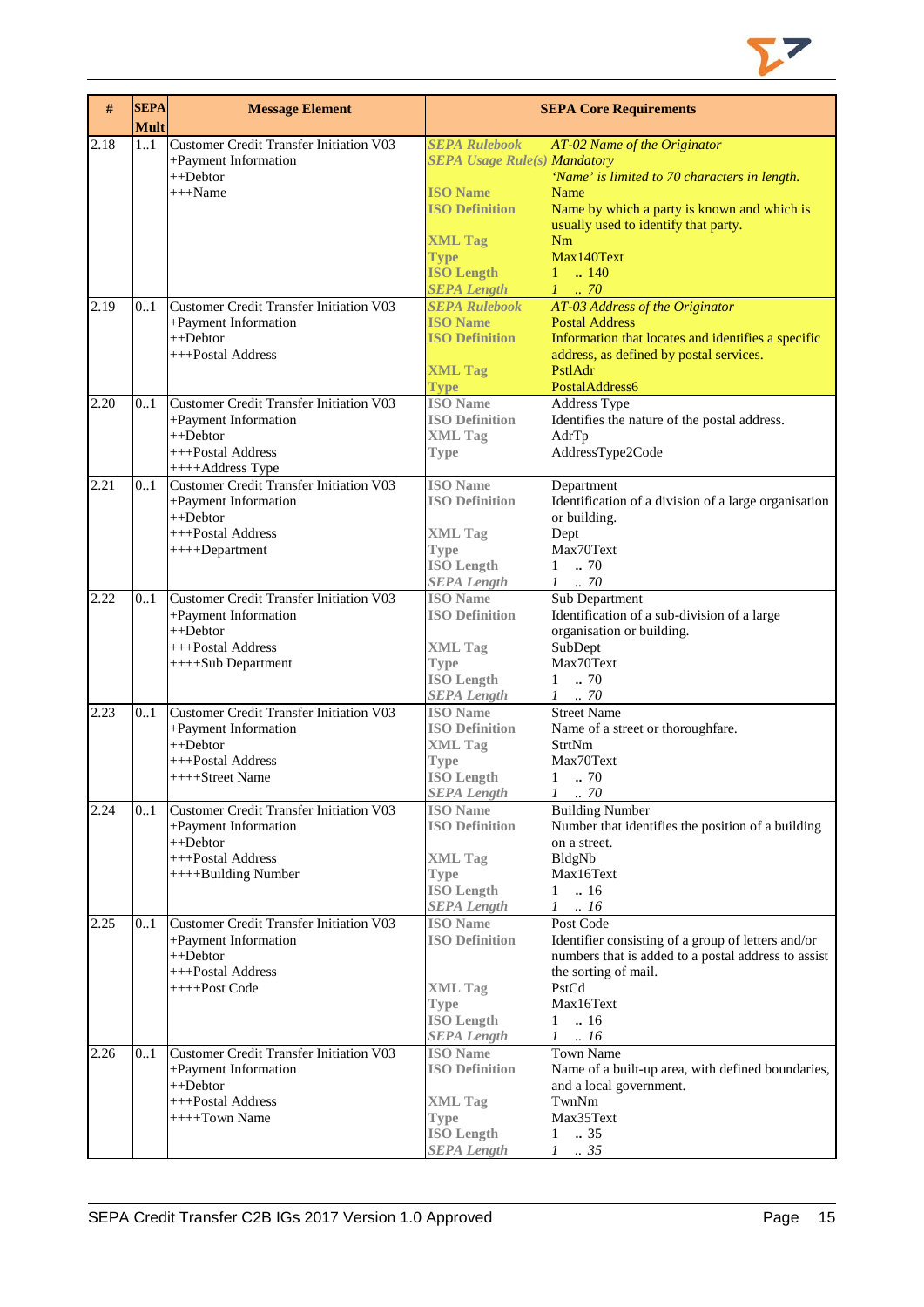

| #    | <b>SEPA</b><br><b>Mult</b> | <b>Message Element</b>                         |                               | <b>SEPA Core Requirements</b>                                             |
|------|----------------------------|------------------------------------------------|-------------------------------|---------------------------------------------------------------------------|
| 2.27 | 0.1                        | <b>Customer Credit Transfer Initiation V03</b> | <b>ISO</b> Name               | <b>Country Sub Division</b>                                               |
|      |                            | +Payment Information                           | <b>ISO Definition</b>         | Identifies a subdivision of a country such as state,                      |
|      |                            | ++Debtor                                       |                               | region, county.                                                           |
|      |                            | +++Postal Address                              | <b>XML Tag</b>                | CtrySubDvsn                                                               |
|      |                            | ++++Country Sub Division                       | <b>Type</b>                   | Max35Text                                                                 |
|      |                            |                                                | <b>ISO Length</b>             | .35<br>1                                                                  |
|      |                            |                                                | <b>SEPA Length</b>            | $1-.35$                                                                   |
| 2.28 | 0.1                        | Customer Credit Transfer Initiation V03        | <b>ISO</b> Name               | Country                                                                   |
|      |                            | +Payment Information                           | <b>ISO Definition</b>         | Nation with its own government.                                           |
|      |                            | $++Dektor$                                     | <b>XML Tag</b>                | Ctry                                                                      |
|      |                            | +++Postal Address                              | <b>Type</b>                   | CountryCode                                                               |
|      |                            | $+++$ Country                                  | <b>Pattern</b>                | $[A-Z]\{2,2\}$                                                            |
| 2.29 | 02                         | <b>Customer Credit Transfer Initiation V03</b> |                               | $\overline{SEPA}$ Usage Rule(s) Only two occurrences are allowed.         |
|      |                            | +Payment Information                           | <b>ISO Name</b>               | <b>Address Line</b>                                                       |
|      |                            | ++Debtor                                       | <b>ISO Definition</b>         | Information that locates and identifies a specific                        |
|      |                            | +++Postal Address<br>++++Address Line          |                               | address, as defined by postal services, presented<br>in free format text. |
|      |                            |                                                | <b>XML Tag</b>                | AdrLine                                                                   |
|      |                            |                                                | <b>Type</b>                   | Max70Text                                                                 |
|      |                            |                                                | <b>ISO Length</b>             | $1 \t . 70$                                                               |
|      |                            |                                                | <b>SEPA Length</b>            | $1 \t 70$                                                                 |
| 2.30 | 0.1                        | <b>Customer Credit Transfer Initiation V03</b> | <b>SEPA Rulebook</b>          | AT-10 Originator Identification Code                                      |
|      |                            | +Payment Information                           | <b>ISO Name</b>               | Identification                                                            |
|      |                            | ++Debtor                                       | <b>ISO Definition</b>         | Unique and unambiguous identification of a                                |
|      |                            | +++Identification                              |                               | party.                                                                    |
|      |                            |                                                | <b>XML Tag</b>                | Id                                                                        |
|      |                            |                                                | Type                          | Party6Choice                                                              |
|      | 1.1                        |                                                | <b>XML Tag</b>                | xs:choice                                                                 |
| 2.31 | 1.1                        | <b>Customer Credit Transfer Initiation V03</b> |                               | SEPA Usage Rule(s) Either 'BIC or BEI' or one occurrence of 'Other'       |
|      |                            | +Payment Information                           |                               | is allowed.                                                               |
|      |                            | $++Dektor$                                     | <b>ISO Name</b>               | <b>Organisation Identification</b>                                        |
|      |                            | +++Identification                              | <b>ISO Definition</b>         | Unique and unambiguous way to identify an                                 |
|      |                            | ++++Organisation Identification                |                               | organisation.                                                             |
|      |                            |                                                | <b>XML Tag</b>                | OrgId                                                                     |
|      |                            |                                                | <b>Type</b>                   | OrganisationIdentification4                                               |
| 2.32 | 11                         | <b>Customer Credit Transfer Initiation V03</b> |                               | SEPA Usage Rule(s) Either 'Date and Place of Birth' or one occurence      |
|      |                            | +Payment Information                           |                               | of 'Other' is allowed                                                     |
|      |                            | ++Debtor                                       | <b>ISO Name</b>               | <b>Private Identification</b>                                             |
|      |                            | +++Identification                              | <b>ISO Definition</b>         | Unique and unambiguous identification of a                                |
|      |                            | ++++Private Identification                     |                               | person, eg, passport.                                                     |
|      |                            |                                                | <b>XML Tag</b>                | PrvtId                                                                    |
|      |                            |                                                | <b>Type</b>                   | PersonIdentification5                                                     |
| 2.33 | 0.1                        | <b>Customer Credit Transfer Initiation V03</b> | <b>ISO</b> Name               | <b>Country Of Residence</b>                                               |
|      |                            | +Payment Information                           | <b>ISO Definition</b>         | Country in which a person resides (the place of a                         |
|      |                            | ++Debtor                                       |                               | person's home). In the case of a company, it is the                       |
|      |                            | +++Country Of Residence                        |                               | country from which the affairs of that company                            |
|      |                            |                                                |                               | are directed.                                                             |
|      |                            |                                                | <b>XML Tag</b>                | CtryOfRes                                                                 |
|      |                            |                                                | <b>Type</b>                   | CountryCode                                                               |
|      |                            | Customer Credit Transfer Initiation V03        | Pattern<br><b>ISO</b> Name    | $[A-Z]\{2,2\}$<br><b>Contact Details</b>                                  |
| 2.34 | 0.1                        |                                                |                               |                                                                           |
|      |                            | +Payment Information<br>$++Dektor$             | <b>ISO Definition</b>         | Set of elements used to indicate how to contact                           |
|      |                            | +++Contact Details                             |                               | the party.<br>CtctDtls                                                    |
|      |                            |                                                | <b>XML Tag</b><br><b>Type</b> | ContactDetails2                                                           |
| 2.35 | 11                         | <b>Customer Credit Transfer Initiation V03</b> | <b>SEPA Rulebook</b>          |                                                                           |
|      |                            | +Payment Information                           | <b>ISO Name</b>               | AT-01 The IBAN of the account of the Originator<br><b>Debtor Account</b>  |
|      |                            | ++Debtor Account                               | <b>ISO Definition</b>         | Unambiguous identification of the account of the                          |
|      |                            |                                                |                               | debtor to which a debit entry will be made as a                           |
|      |                            |                                                |                               | result of the transaction.                                                |
|      |                            |                                                | <b>XML Tag</b>                | <b>DbtrAcct</b>                                                           |
|      |                            |                                                | <b>Type</b>                   | CashAccount16                                                             |
|      |                            |                                                |                               |                                                                           |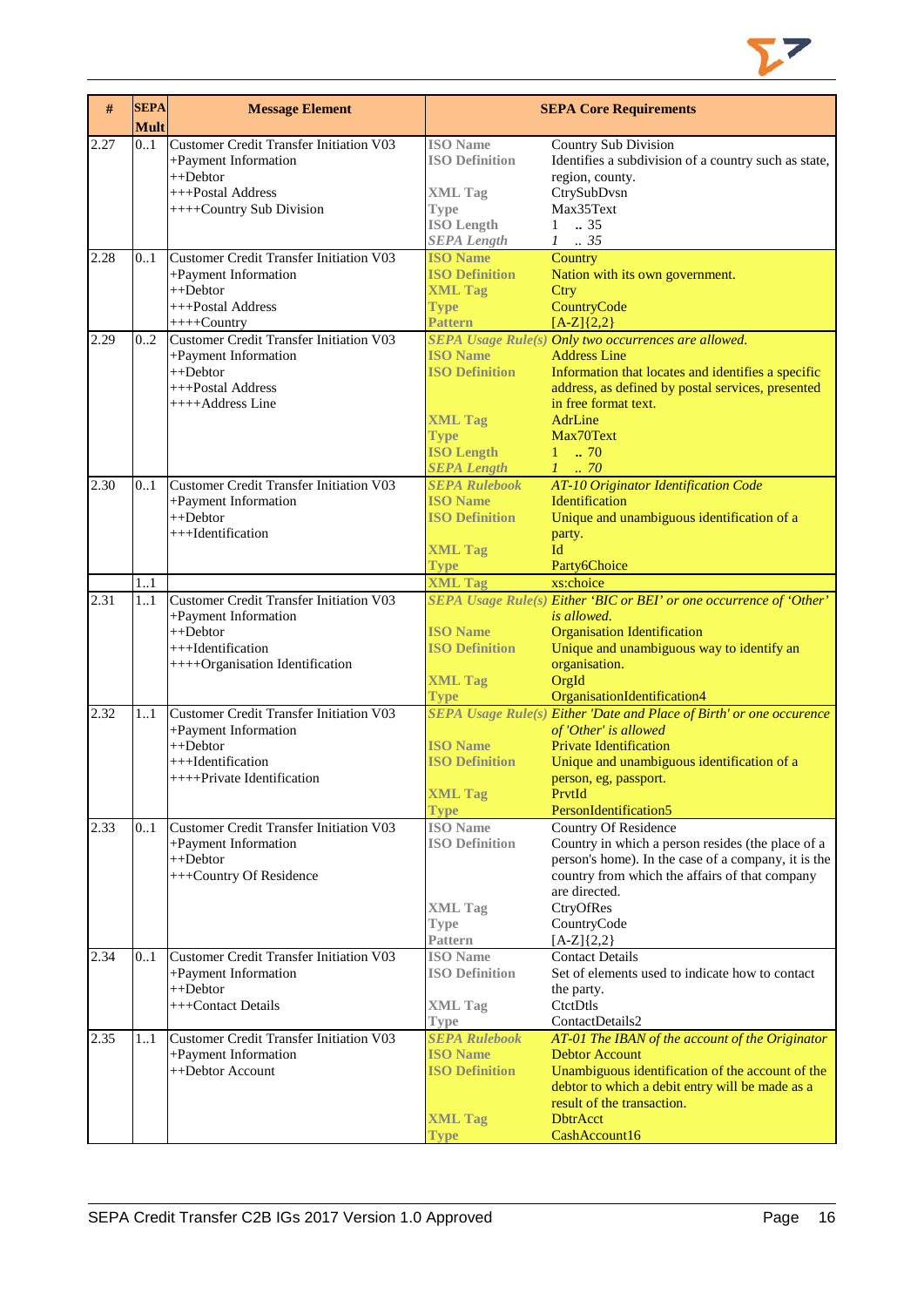

| #    | <b>SEPA</b><br><b>Mult</b> | <b>Message Element</b>                                                                                                              |                                                                                                                      | <b>SEPA Core Requirements</b>                                                                                                                                                                                                                                                                                                                                                                                                                                                                                             |
|------|----------------------------|-------------------------------------------------------------------------------------------------------------------------------------|----------------------------------------------------------------------------------------------------------------------|---------------------------------------------------------------------------------------------------------------------------------------------------------------------------------------------------------------------------------------------------------------------------------------------------------------------------------------------------------------------------------------------------------------------------------------------------------------------------------------------------------------------------|
| 2.36 | 1.1                        | Customer Credit Transfer Initiation V03<br>+Payment Information<br>++Debtor Account<br>+++Identification                            | <b>ISO Name</b><br><b>ISO Definition</b><br><b>XML Tag</b><br><b>Type</b>                                            | SEPA Usage Rule(s) Only IBAN is allowed.<br>Identification<br>Unique and unambiguous identification for the<br>account between the account owner and the<br>account servicer.<br>Id<br>AccountIdentification4Choice                                                                                                                                                                                                                                                                                                       |
| 2.37 | 0.1                        | Customer Credit Transfer Initiation V03<br>+Payment Information<br>++Debtor Account<br>$+++Type$                                    | <b>ISO Name</b><br><b>ISO Definition</b><br><b>XML Tag</b><br><b>Type</b>                                            | Type<br>Specifies the nature, or use of the account.<br>Tp<br>CashAccountType2                                                                                                                                                                                                                                                                                                                                                                                                                                            |
| 2.38 | 0.1                        | Customer Credit Transfer Initiation V03<br>+Payment Information<br>++Debtor Account<br>+++Currency                                  | <b>ISO Name</b><br><b>ISO Definition</b><br><b>XML Tag</b><br><b>Type</b><br><b>Pattern</b>                          | Currency<br>Identification of the currency in which the<br>account is held.<br>Usage: Currency should only be used in case one<br>and the same account number covers several<br>currencies<br>and the initiating party needs to identify which<br>currency needs to be used for settlement on the<br>account.<br>Ccy<br>ActiveOrHistoricCurrencyCode<br>$[A-Z]\{3,3\}$                                                                                                                                                    |
| 2.39 | 0.1                        | <b>Customer Credit Transfer Initiation V03</b><br>+Payment Information<br>++Debtor Account<br>$+++Name$                             | <b>ISO</b> Name<br><b>ISO Definition</b><br><b>XML Tag</b><br><b>Type</b><br><b>ISO Length</b><br><b>SEPA Length</b> | Name<br>Name of the account, as assigned by the account<br>servicing institution, in agreement with the<br>account owner in order to provide an additional<br>means of identification of the account.<br>Usage: The account name is different from the<br>account owner name. The account name is used<br>in certain user communities to provide a means of<br>identifying the account, in addition to the account<br>owner's identity and the account number.<br>Nm<br>Max70Text<br>.70<br>$\mathbf{1}$<br>$1 \quad .70$ |
| 2.40 | 11                         | Customer Credit Transfer Initiation V03<br>+Payment Information<br>++Debtor Agent                                                   | <b>ISO</b> Name<br><b>ISO Definition</b><br><b>XML Tag</b><br><b>Type</b>                                            | <b>Debtor Agent</b><br>Financial institution servicing an account for the<br>debtor.<br><b>DbtrAgt</b><br>BranchAndFinancialInstitutionIdentification4                                                                                                                                                                                                                                                                                                                                                                    |
| 2.41 | 1.1                        | <b>Customer Credit Transfer Initiation V03</b><br>+Payment Information<br>++Debtor Agent<br>+++Financial Institution Identification | <b>ISO Name</b><br><b>ISO Definition</b><br><b>XML Tag</b><br>Type                                                   | SEPA Usage Rule(s) Either BIC or 'Other/Identification' must be<br>used.<br><b>Financial Institution Identification</b><br>Unique and unambiguous identification of a<br>financial institution, as assigned under an<br>internationally recognised or proprietary<br>identification scheme.<br>FinInstnId<br>FinancialInstitutionIdentification7                                                                                                                                                                          |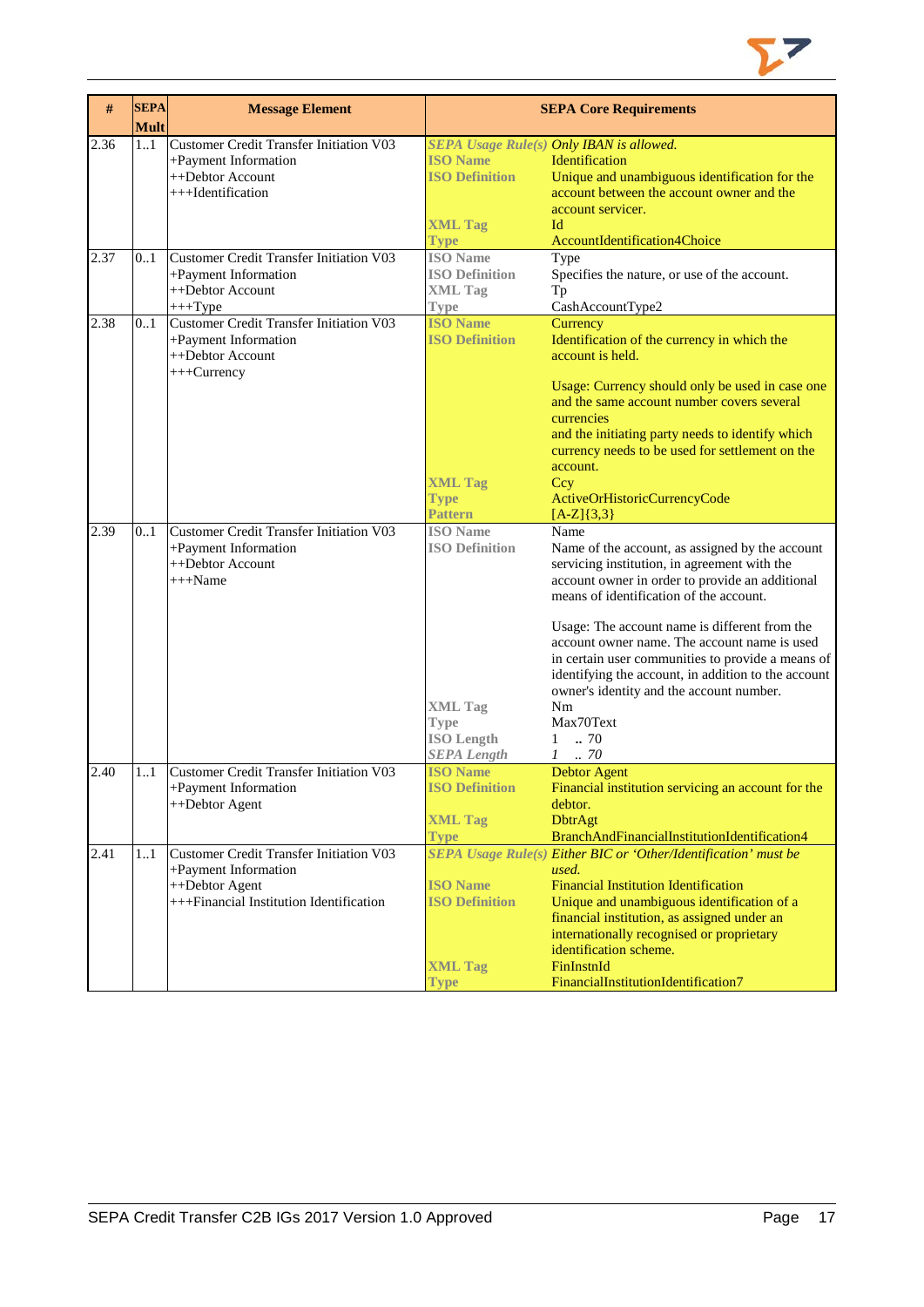

| $\#$ | <b>SEPA</b><br><b>Mult</b> | <b>Message Element</b>                                                                                                                                                  |                                                                                                               | <b>SEPA Core Requirements</b>                                                                                                                                                                                                                                                                                                                                                                                                                      |
|------|----------------------------|-------------------------------------------------------------------------------------------------------------------------------------------------------------------------|---------------------------------------------------------------------------------------------------------------|----------------------------------------------------------------------------------------------------------------------------------------------------------------------------------------------------------------------------------------------------------------------------------------------------------------------------------------------------------------------------------------------------------------------------------------------------|
| 2.42 | 0.1                        | <b>Customer Credit Transfer Initiation V03</b><br>+Payment Information<br>++Debtor Agent<br>+++Financial Institution Identification<br>$+++BIC$                         | <b>SEPA Rulebook</b><br><b>ISO</b> Name<br><b>ISO Definition</b><br><b>XML Tag</b><br><b>Type</b><br>Pattern  | AT-06 BIC code of the Originator Bank (Only<br>mandatory when Originator Bank is located in a<br>non-EEA SEPA country or territory).<br><b>BIC</b><br>Code allocated to a financial institution by the<br>ISO 9362 Registration Authority as described in<br>ISO 9362 "Banking - Banking<br>telecommunication messages - Business identifier<br>code (BIC)".<br><b>BIC</b><br><b>BICIdentifier</b><br>$[A-Z]$ {6,6}[A-Z2-9][A-NP-Z0-9]([A-Z0-9]{3, |
| 2.43 | 0.1                        | Customer Credit Transfer Initiation V03<br>+Payment Information                                                                                                         | <b>ISO</b> Name<br><b>ISO Definition</b>                                                                      | $3\}$ {0,1}<br>Clearing System Member Identification<br>Information used to identify a member within a                                                                                                                                                                                                                                                                                                                                             |
|      |                            | ++Debtor Agent<br>+++Financial Institution Identification<br>++++Clearing System Member Identification Type                                                             | <b>XML Tag</b>                                                                                                | clearing system.<br>ClrSysMmbId<br>ClearingSystemMemberIdentification2                                                                                                                                                                                                                                                                                                                                                                             |
| 2.44 | 0.1                        | <b>Customer Credit Transfer Initiation V03</b><br>+Payment Information<br>++Debtor Agent<br>+++Financial Institution Identification<br>$+++$ Name                       | <b>ISO</b> Name<br><b>ISO Definition</b><br><b>XML Tag</b><br><b>Type</b><br><b>ISO Length</b>                | Name<br>Name by which an agent is known and which is<br>usually used to identify that agent.<br>Nm<br>Max140Text<br>.140<br>$\mathbf{1}$                                                                                                                                                                                                                                                                                                           |
| 2.45 | 0.1                        | Customer Credit Transfer Initiation V03<br>+Payment Information<br>++Debtor Agent<br>+++Financial Institution Identification                                            | <b>SEPA Length</b><br><b>ISO</b> Name<br><b>ISO Definition</b><br><b>XML Tag</b>                              | $1 \quad 140$<br><b>Postal Address</b><br>Information that locates and identifies a specific<br>address, as defined by postal services.<br>PstlAdr                                                                                                                                                                                                                                                                                                 |
| 2.46 | 0.1                        | ++++Postal Address<br>Customer Credit Transfer Initiation V03<br>+Payment Information<br>++Debtor Agent<br>+++Financial Institution Identification<br>$+++Other$        | Type<br><b>ISO Name</b><br><b>ISO Definition</b><br><b>XML Tag</b><br><b>Type</b>                             | PostalAddress6<br>Other<br>Unique identification of an agent, as assigned by<br>an institution, using an identification scheme.<br>Othr<br>GenericFinancialIdentification1                                                                                                                                                                                                                                                                         |
| 2.47 | 1.1                        | <b>Customer Credit Transfer Initiation V03</b><br>+Payment Information<br>++Debtor Agent<br>+++Financial Institution Identification<br>++++Other<br>+++++Hdentification | <b>ISO Name</b><br><b>ISO Definition</b><br><b>XML Tag</b><br>Type<br><b>ISO Length</b><br><b>SEPA Length</b> | SEPA Usage Rule(s) Usage Rule: Only 'NOTPROVIDED' is allowed.<br>Identification<br>Unique and unambiguous identification of a<br>person.<br>Id<br>Max35Text<br>$\mathbf{1}$<br>.35<br>$\therefore$ 35<br>$\mathcal{I}$                                                                                                                                                                                                                             |
| 2.48 | 0.1                        | Customer Credit Transfer Initiation V03<br>+Payment Information<br>++Debtor Agent<br>+++Financial Institution Identification<br>$+++O$ ther<br>+++++Scheme Name         | <b>ISO</b> Name<br><b>ISO Definition</b><br><b>XML Tag</b><br><b>Type</b>                                     | Scheme Name<br>Name of the identification scheme.<br>SchmeNm<br>FinancialIdentificationSchemeName1Choice                                                                                                                                                                                                                                                                                                                                           |
| 2.49 | 01                         | <b>Customer Credit Transfer Initiation V03</b><br>+Payment Information<br>++Debtor Agent<br>+++Financial Institution Identification<br>$+++Other$<br>$+++++Issuer$      | <b>ISO</b> Name<br><b>ISO Definition</b><br>XML Tag<br>Type<br><b>ISO Length</b><br><b>SEPA Length</b>        | <b>Issuer</b><br>Entity that assigns the identification.<br>Issr<br>Max35Text<br>$1 \t . 35$<br>$1 \t . 35$                                                                                                                                                                                                                                                                                                                                        |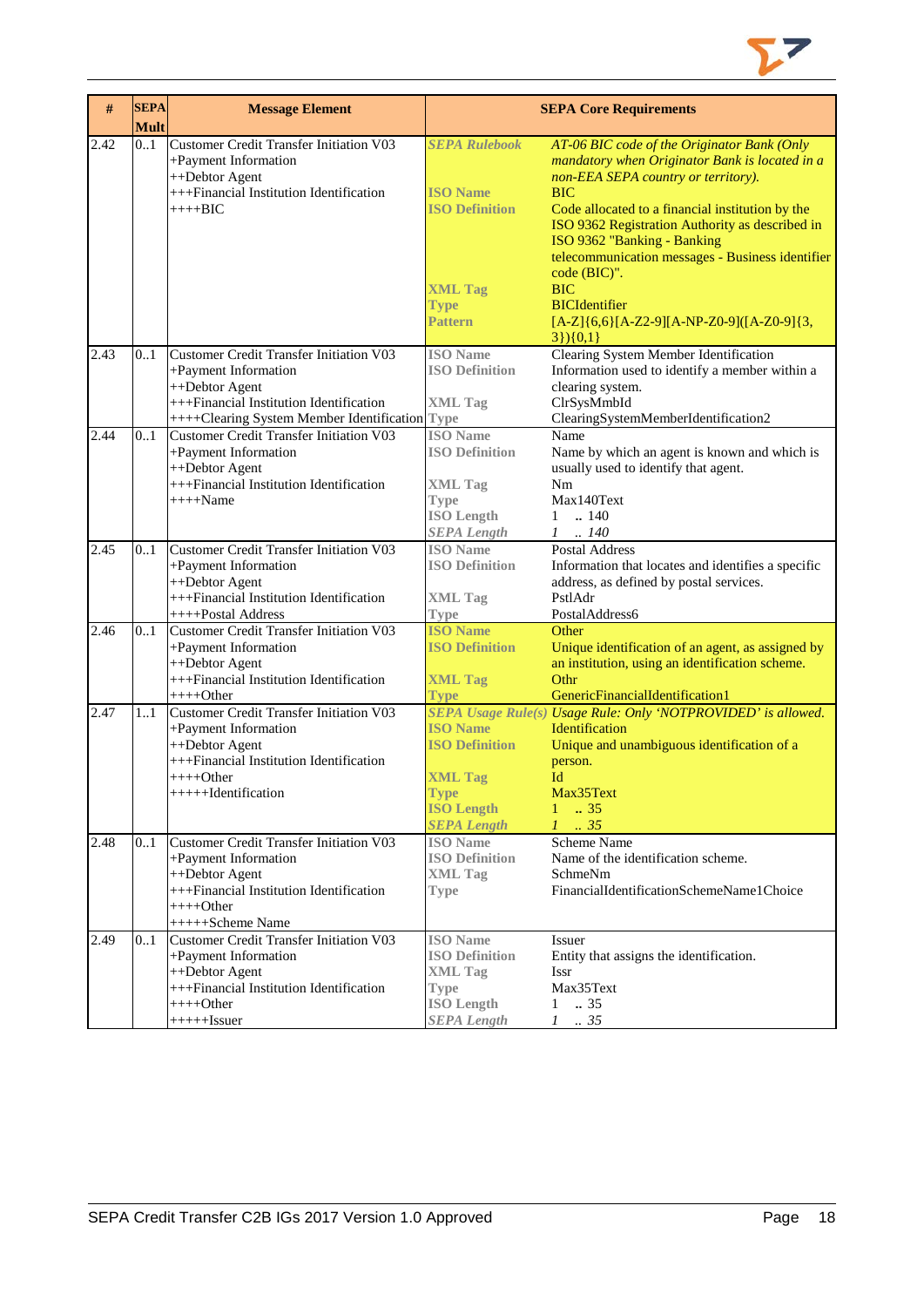

| #    | <b>SEPA</b><br><b>Mult</b> | <b>Message Element</b>                                                                                        |                                                            | <b>SEPA Core Requirements</b>                                                                                                                                                                  |
|------|----------------------------|---------------------------------------------------------------------------------------------------------------|------------------------------------------------------------|------------------------------------------------------------------------------------------------------------------------------------------------------------------------------------------------|
| 2.50 | 01                         | Customer Credit Transfer Initiation V03<br>+Payment Information<br>++Debtor Agent<br>+++Branch Identification | <b>ISO</b> Name<br><b>ISO Definition</b>                   | <b>Branch Identification</b><br>Identifies a specific branch of a financial<br>institution.<br>Usage: This component should be used in case<br>the identification information in the financial |
|      |                            |                                                                                                               | <b>XML Tag</b><br><b>Type</b>                              | institution component does not provide<br>identification up to branch level.<br><b>BrnchId</b><br>BranchData2                                                                                  |
| 2.51 | 01                         | <b>Customer Credit Transfer Initiation V03</b><br>+Payment Information<br>++Debtor Agent Account              | <b>ISO</b> Name<br><b>ISO Definition</b><br><b>XML Tag</b> | Debtor Agent Account<br>Unambiguous identification of the account of the<br>debtor agent at its servicing agent in the payment<br>chain.<br>DbtrAgtAcct                                        |
|      |                            |                                                                                                               | <b>Type</b>                                                | CashAccount16                                                                                                                                                                                  |
| 2.52 | 01                         | <b>Customer Credit Transfer Initiation V03</b>                                                                | <b>ISO Name</b>                                            | <b>Ultimate Debtor</b>                                                                                                                                                                         |
|      |                            | +Payment Information<br>++Ultimate Debtor                                                                     | <b>ISO Definition</b><br><b>XML Tag</b>                    | Ultimate party that owes an amount of money to<br>the (ultimate) creditor.<br><b>UltmtDbtr</b>                                                                                                 |
|      |                            |                                                                                                               | <b>Type</b>                                                | PartyIdentification32                                                                                                                                                                          |
| 2.53 | 0.1                        | Customer Credit Transfer Initiation V03<br>+Payment Information                                               | <b>SEPA Rulebook</b>                                       | AT-08 Name of the Originator Reference Party<br>SEPA Usage Rule(s) 'Name' is limited to 70 characters in length.                                                                               |
|      |                            | ++Ultimate Debtor<br>$+++Name$                                                                                | <b>ISO</b> Name<br><b>ISO Definition</b>                   | Name<br>Name by which a party is known and which is<br>usually used to identify that party.                                                                                                    |
|      |                            |                                                                                                               | <b>XML Tag</b><br><b>Type</b>                              | Nm<br>Max140Text                                                                                                                                                                               |
|      |                            |                                                                                                               | <b>ISO Length</b><br><b>SEPA Length</b>                    | $1 \quad . \quad 140$<br>$1 \dots 70$                                                                                                                                                          |
| 2.54 | 0.1                        | Customer Credit Transfer Initiation V03                                                                       | <b>ISO</b> Name                                            | <b>Postal Address</b>                                                                                                                                                                          |
|      |                            | +Payment Information                                                                                          | <b>ISO Definition</b>                                      | Information that locates and identifies a specific                                                                                                                                             |
|      |                            | ++Ultimate Debtor<br>+++Postal Address                                                                        | <b>XML Tag</b>                                             | address, as defined by postal services.<br>PstlAdr                                                                                                                                             |
|      |                            |                                                                                                               | <b>Type</b>                                                | PostalAddress6                                                                                                                                                                                 |
| 2.55 | 0.1                        | <b>Customer Credit Transfer Initiation V03</b><br>+Payment Information                                        | <b>SEPA Rulebook</b>                                       | AT-09 Identification code of the Originator<br><b>Reference Party</b>                                                                                                                          |
|      |                            | ++Ultimate Debtor<br>+++Identification                                                                        | <b>ISO Name</b><br><b>ISO Definition</b>                   | Identification<br>Unique and unambiguous identification of a                                                                                                                                   |
|      |                            |                                                                                                               |                                                            | party.                                                                                                                                                                                         |
|      |                            |                                                                                                               | <b>XML Tag</b>                                             | Id                                                                                                                                                                                             |
|      |                            |                                                                                                               | <b>Type</b>                                                | Party6Choice                                                                                                                                                                                   |
|      | 1.1                        |                                                                                                               | <b>XML Tag</b>                                             | xs:choice                                                                                                                                                                                      |
| 2.56 | 11                         | Customer Credit Transfer Initiation V03<br>+Payment Information                                               |                                                            | SEPA Usage Rule(s) Either 'BIC or BEI' or one occurrence of 'Other'<br><i>is allowed.</i>                                                                                                      |
|      |                            | ++Ultimate Debtor<br>+++Identification                                                                        | <b>ISO Name</b>                                            | <b>Organisation Identification</b>                                                                                                                                                             |
|      |                            | ++++Organisation Identification                                                                               | <b>ISO Definition</b>                                      | Unique and unambiguous way to identify an<br>organisation.                                                                                                                                     |
|      |                            |                                                                                                               | <b>XML Tag</b>                                             | OrgId                                                                                                                                                                                          |
|      |                            |                                                                                                               | <b>Type</b>                                                | OrganisationIdentification4                                                                                                                                                                    |
| 2.57 | 11                         | <b>Customer Credit Transfer Initiation V03</b><br>+Payment Information                                        |                                                            | SEPA Usage Rule(s) Either 'Date and Place of Birth' or one<br>occurrence of 'Other' is allowed.                                                                                                |
|      |                            | ++Ultimate Debtor                                                                                             | <b>ISO Name</b>                                            | <b>Private Identification</b>                                                                                                                                                                  |
|      |                            | +++Identification<br>++++Private Identification                                                               | <b>ISO Definition</b>                                      | Unique and unambiguous identification of a<br>person, eg, passport.                                                                                                                            |
|      |                            |                                                                                                               | <b>XML Tag</b>                                             | PrvtId                                                                                                                                                                                         |
|      |                            |                                                                                                               | <b>Type</b>                                                | PersonIdentification5                                                                                                                                                                          |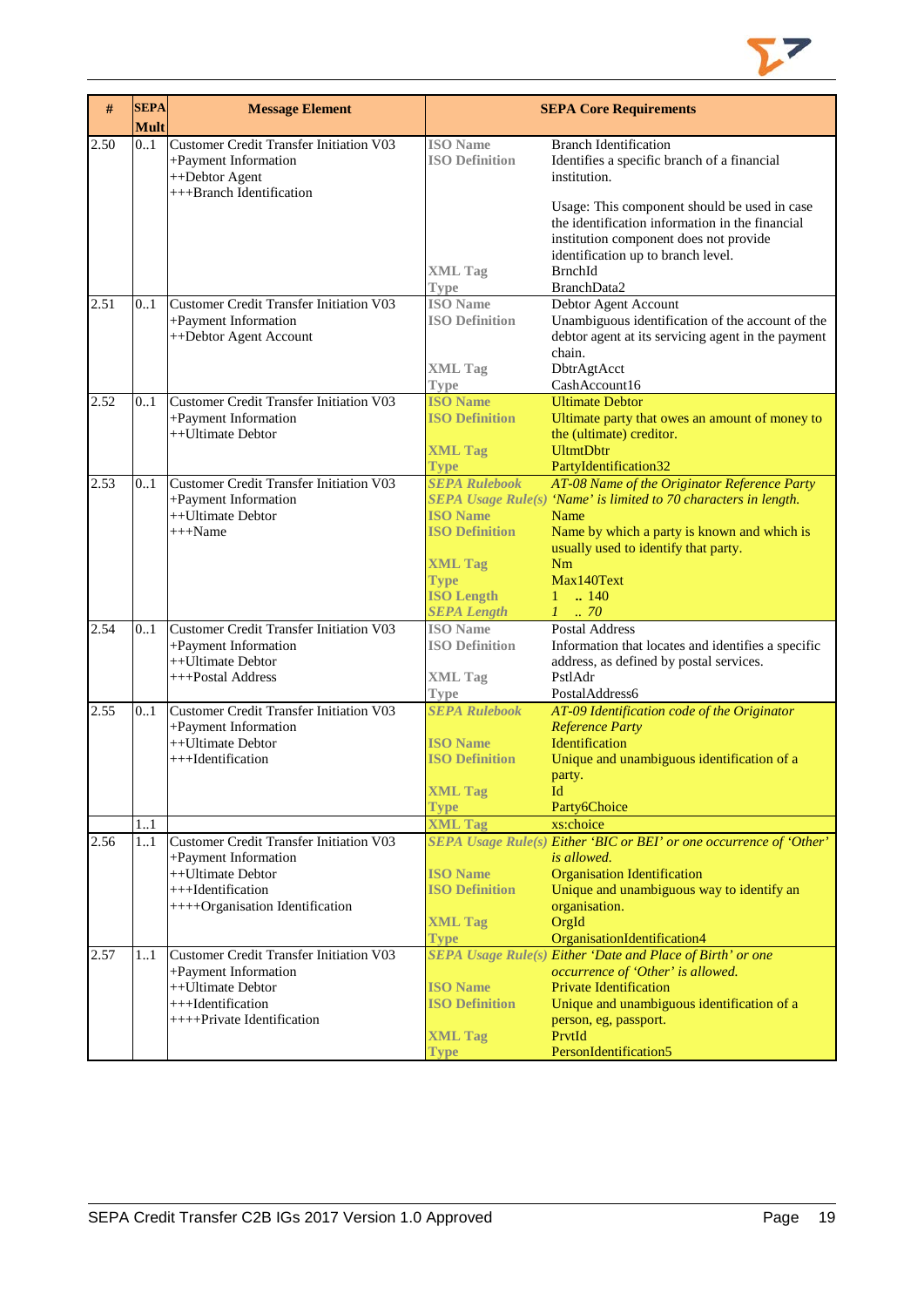

| #    | <b>SEPA</b><br><b>Mult</b> | <b>Message Element</b>                         |                                          | <b>SEPA Core Requirements</b>                       |
|------|----------------------------|------------------------------------------------|------------------------------------------|-----------------------------------------------------|
| 2.58 | 0.1                        | Customer Credit Transfer Initiation V03        | <b>ISO</b> Name                          | Country Of Residence                                |
|      |                            | +Payment Information                           | <b>ISO Definition</b>                    | Country in which a person resides (the place of a   |
|      |                            | ++Ultimate Debtor                              |                                          | person's home). In the case of a company, it is the |
|      |                            | +++Country Of Residence                        |                                          | country from which the affairs of that company      |
|      |                            |                                                |                                          | are directed.                                       |
|      |                            |                                                | <b>XML</b> Tag                           | CtryOfRes                                           |
|      |                            |                                                | <b>Type</b>                              | CountryCode                                         |
|      |                            |                                                | <b>Pattern</b>                           | $[A-Z]\{2,2\}$                                      |
| 2.59 | 0.1                        | <b>Customer Credit Transfer Initiation V03</b> | <b>ISO</b> Name                          | <b>Contact Details</b>                              |
|      |                            | +Payment Information                           | <b>ISO Definition</b>                    | Set of elements used to indicate how to contact     |
|      |                            | ++Ultimate Debtor                              |                                          |                                                     |
|      |                            | +++Contact Details                             |                                          | the party.<br>CtctDtls                              |
|      |                            |                                                | <b>XML Tag</b>                           |                                                     |
|      |                            | <b>Customer Credit Transfer Initiation V03</b> | <b>Type</b>                              | ContactDetails2                                     |
| 2.60 | 0.1                        |                                                |                                          | SEPA Usage Rule(s) Only 'SLEV' is allowed.          |
|      |                            | +Payment Information                           |                                          | It is recommended that this element be specified    |
|      |                            | ++Charge Bearer                                |                                          | at 'Payment Information' level.                     |
|      |                            |                                                | <b>ISO Name</b><br><b>ISO Definition</b> | <b>Charge Bearer</b>                                |
|      |                            |                                                |                                          | Specifies which party/parties will bear the         |
|      |                            |                                                |                                          | charges associated with the processing of the       |
|      |                            |                                                |                                          | payment transaction.                                |
|      |                            |                                                | <b>XML Tag</b>                           | ChrgBr                                              |
|      |                            |                                                | <b>Type</b>                              | ChargeBearerType1Code                               |
|      |                            |                                                | <b>SEPA Code Restrictions</b>            |                                                     |
|      |                            |                                                | <b>SLEV</b>                              | FollowingServiceLevel                               |
|      |                            |                                                |                                          | Charges are to be applied following the rules       |
|      |                            |                                                |                                          | agreed in the service level and/or scheme.          |
| 2.61 | 0.1                        | <b>Customer Credit Transfer Initiation V03</b> | <b>ISO</b> Name                          | <b>Charges Account</b>                              |
|      |                            | +Payment Information                           | <b>ISO Definition</b>                    | Account used to process charges associated with     |
|      |                            | ++Charges Account                              |                                          | a transaction.                                      |
|      |                            |                                                |                                          | Usage: Charges account should be used when          |
|      |                            |                                                |                                          | charges have to be booked to an account different   |
|      |                            |                                                |                                          | from the account identified in debtor's account.    |
|      |                            |                                                | <b>XML Tag</b>                           | ChrgsAcct                                           |
|      |                            |                                                | <b>Type</b>                              | CashAccount16                                       |
| 2.62 | 01                         | Customer Credit Transfer Initiation V03        | <b>ISO</b> Name                          | <b>Charges Account Agent</b>                        |
|      |                            | +Payment Information                           | <b>ISO Definition</b>                    | Agent that services a charges account.              |
|      |                            | ++Charges Account Agent                        |                                          | Usage: Charges account agent should only be         |
|      |                            |                                                |                                          | used when the charges account agent is different    |
|      |                            |                                                |                                          | from the debtor agent.                              |
|      |                            |                                                | <b>XML Tag</b>                           | ChrgsAcctAgt                                        |
|      |                            |                                                | <b>Type</b>                              | BranchAndFinancialInstitutionIdentification4        |
| 2.63 | 1n                         | <b>Customer Credit Transfer Initiation V03</b> | <b>ISO Name</b>                          | <b>Credit Transfer Transaction Information</b>      |
|      |                            | +Payment Information                           | <b>ISO Definition</b>                    | Set of elements used to provide information on      |
|      |                            | ++Credit Transfer Transaction Information      |                                          | the individual transaction(s) included in the       |
|      |                            |                                                |                                          | message.                                            |
|      |                            |                                                | <b>XML Tag</b>                           | CdtTrfTxInf                                         |
|      |                            |                                                | <b>Type</b>                              | CreditTransferTransactionInformation10              |
| 2.64 | 11                         | <b>Customer Credit Transfer Initiation V03</b> | <b>ISO Name</b>                          | <b>Payment Identification</b>                       |
|      |                            | +Payment Information                           | <b>ISO Definition</b>                    | Set of elements used to reference a payment         |
|      |                            | ++Credit Transfer Transaction Information      |                                          | instruction.                                        |
|      |                            | +++Payment Identification                      | <b>XML Tag</b>                           | PmtId                                               |
|      |                            |                                                | <b>Type</b>                              | PaymentIdentification1                              |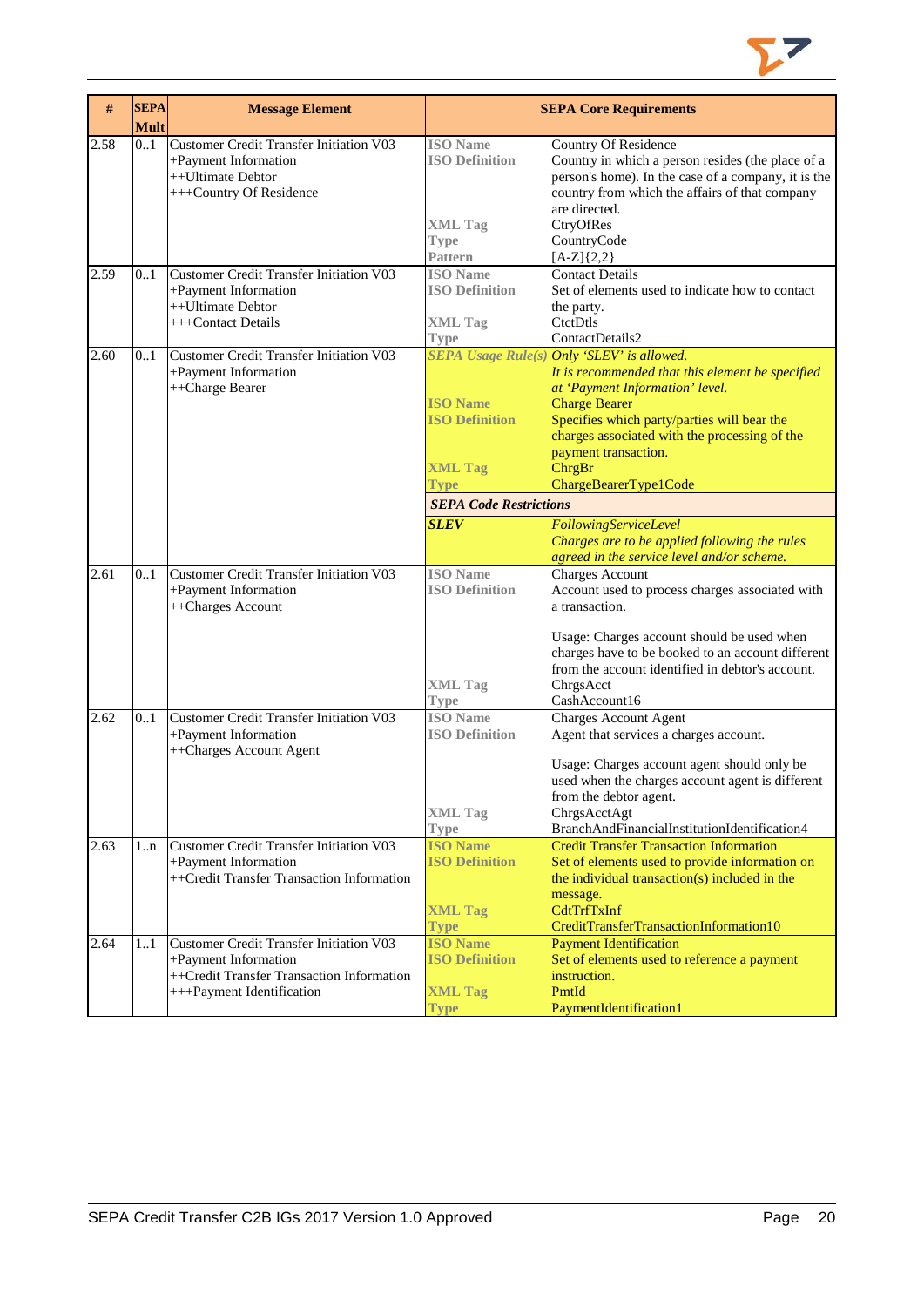

| #    | <b>SEPA</b><br><b>Mult</b> | <b>Message Element</b>                         |                                              | <b>SEPA Core Requirements</b>                                                                     |
|------|----------------------------|------------------------------------------------|----------------------------------------------|---------------------------------------------------------------------------------------------------|
| 2.65 | 0.1                        | Customer Credit Transfer Initiation V03        | <b>ISO Name</b>                              | <b>Instruction Identification</b>                                                                 |
|      |                            | +Payment Information                           | <b>ISO Definition</b>                        | Unique identification as assigned by an                                                           |
|      |                            | ++Credit Transfer Transaction Information      |                                              | instructing party for an instructed party to                                                      |
|      |                            | +++Payment Identification                      |                                              | unambiguously identify the instruction.                                                           |
|      |                            | ++++Instruction Identification                 |                                              |                                                                                                   |
|      |                            |                                                |                                              | Usage: the instruction identification is a point to                                               |
|      |                            |                                                |                                              | point reference that can be used between the                                                      |
|      |                            |                                                |                                              | instructing party and the instructed party to refer                                               |
|      |                            |                                                |                                              | to the individual instruction. It can be included in                                              |
|      |                            |                                                |                                              | several messages related to the instruction.                                                      |
|      |                            |                                                | <b>XML Tag</b>                               | InstrId                                                                                           |
|      |                            |                                                | <b>Type</b>                                  | Max35Text                                                                                         |
|      |                            |                                                | <b>ISO Length</b>                            | $1 \t . 35$                                                                                       |
|      |                            |                                                |                                              |                                                                                                   |
|      |                            |                                                | <b>SEPA Length</b>                           | $1 \t . 35$                                                                                       |
| 2.66 | 11                         | Customer Credit Transfer Initiation V03        | <b>SEPA Rulebook</b>                         | AT-41 Originator's Reference to the Credit                                                        |
|      |                            | +Payment Information                           |                                              | Transfer.                                                                                         |
|      |                            | ++Credit Transfer Transaction Information      | <b>ISO</b> Name                              | <b>End To End Identification</b>                                                                  |
|      |                            | +++Payment Identification                      | <b>ISO Definition</b>                        | Unique identification assigned by the initiating                                                  |
|      |                            | ++++End To End Identification                  |                                              | party to unumbiguously identify the transaction.                                                  |
|      |                            |                                                |                                              | This identification is passed on, unchanged,                                                      |
|      |                            |                                                |                                              | throughout the entire end-to-end chain.                                                           |
|      |                            |                                                |                                              | Usage: The end-to-end identification can be used                                                  |
|      |                            |                                                |                                              | for reconciliation or to link tasks relating to the<br>transaction. It can be included in several |
|      |                            |                                                |                                              | messages related to the transaction.                                                              |
|      |                            |                                                |                                              | EndToEndId                                                                                        |
|      |                            |                                                | <b>XML Tag</b>                               | Max35Text                                                                                         |
|      |                            |                                                | <b>Type</b>                                  |                                                                                                   |
|      |                            |                                                | <b>ISO Length</b>                            | $1 \t . 35$                                                                                       |
| 2.67 | 0.1                        | Customer Credit Transfer Initiation V03        | <b>SEPA Length</b>                           | $1 \t35$<br>SEPA Usage Rule(s) 'Payment Type Information' must be present                         |
|      |                            | +Payment Information                           |                                              | either here or directly under 'Payment                                                            |
|      |                            | ++Credit Transfer Transaction Information      |                                              | Information'.                                                                                     |
|      |                            | +++Payment Type Information                    | <b>ISO Name</b>                              | <b>Payment Type Information</b>                                                                   |
|      |                            |                                                | <b>ISO Definition</b>                        | Set of elements used to further specify the type of                                               |
|      |                            |                                                |                                              | transaction.                                                                                      |
|      |                            |                                                | <b>XML Tag</b>                               | PmtTpInf                                                                                          |
|      |                            |                                                | <b>Type</b>                                  | PaymentTypeInformation19                                                                          |
| 2.68 | 01                         | Customer Credit Transfer Initiation V03        | <b>ISO</b> Name                              | <b>Instruction Priority</b>                                                                       |
|      |                            | +Payment Information                           | <b>ISO Definition</b>                        | Indicator of the urgency or order of importance                                                   |
|      |                            | ++Credit Transfer Transaction Information      |                                              | that the instructing party would like the instructed                                              |
|      |                            | +++Payment Type Information                    |                                              | party to apply to the processing of the instruction.                                              |
|      |                            | ++++Instruction Priority                       | <b>XML Tag</b>                               | <b>InstrPrty</b>                                                                                  |
|      |                            |                                                | <b>Type</b>                                  | Priority2Code                                                                                     |
| 2.69 | 0.1                        | <b>Customer Credit Transfer Initiation V03</b> |                                              | SEPA Usage Rule(s) Usage is recommended.                                                          |
|      |                            | +Payment Information                           | <b>ISO</b> Name                              | <b>Service Level</b>                                                                              |
|      |                            | ++Credit Transfer Transaction Information      | <b>ISO Definition</b>                        | Agreement under which or rules under which the                                                    |
|      |                            | +++Payment Type Information                    |                                              | transaction should be processed.                                                                  |
|      |                            | ++++Service Level                              | <b>XML Tag</b>                               | SvcLvl                                                                                            |
|      |                            |                                                | <b>Type</b>                                  | ServiceLevel8Choice                                                                               |
|      | 11                         |                                                | <b>XML Tag</b>                               | xs:choice                                                                                         |
| 2.70 | 1.1                        | Customer Credit Transfer Initiation V03        | <b>SEPA Rulebook</b>                         | AT-40 Identification code of the Scheme.                                                          |
|      |                            | +Payment Information                           |                                              | SEPA Usage Rule(s) Only 'SEPA' is allowed.                                                        |
|      |                            | ++Credit Transfer Transaction Information      | <b>ISO Name</b>                              | Code                                                                                              |
|      |                            | +++Payment Type Information                    | <b>ISO Definition</b>                        | Specifies a pre-agreed service or level of service                                                |
|      |                            | ++++Service Level                              |                                              | between the parties, as published in an external                                                  |
|      |                            | $++++-Code$                                    |                                              | service level code list.                                                                          |
|      |                            |                                                | <b>XML Tag</b>                               | C <sub>d</sub>                                                                                    |
|      |                            |                                                | <b>Type</b>                                  | ExternalServiceLevel1Code                                                                         |
|      |                            |                                                | <b>ISO Length</b>                            | $1 \t . 4$                                                                                        |
|      |                            |                                                | <b>SEPA Length</b>                           | $1 \ldots 4$                                                                                      |
|      |                            |                                                | <b>SEPA Code Restrictions</b><br><b>SEPA</b> | SingleEuroPaymentsArea                                                                            |
|      |                            |                                                |                                              |                                                                                                   |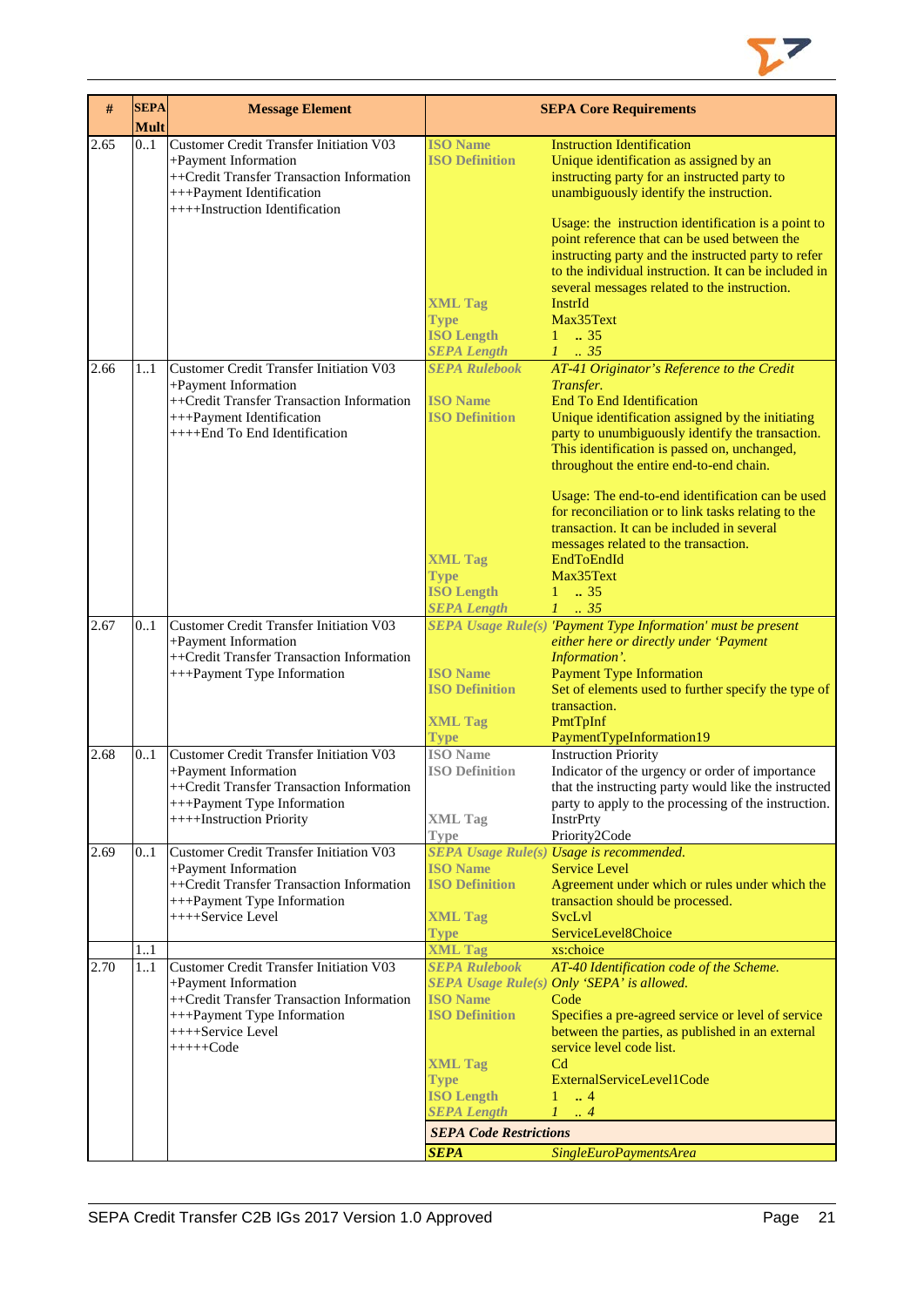

| #    | <b>SEPA</b><br><b>Mult</b> | <b>Message Element</b>                                                                                                                                                                  | <b>SEPA Core Requirements</b>                                                                                        |                                                                                                                                                                                                                                                                                                                                                                                                                                                                                                                                                                                                                       |  |
|------|----------------------------|-----------------------------------------------------------------------------------------------------------------------------------------------------------------------------------------|----------------------------------------------------------------------------------------------------------------------|-----------------------------------------------------------------------------------------------------------------------------------------------------------------------------------------------------------------------------------------------------------------------------------------------------------------------------------------------------------------------------------------------------------------------------------------------------------------------------------------------------------------------------------------------------------------------------------------------------------------------|--|
|      |                            |                                                                                                                                                                                         | <b>SEPA Code Restrictions</b>                                                                                        |                                                                                                                                                                                                                                                                                                                                                                                                                                                                                                                                                                                                                       |  |
|      |                            |                                                                                                                                                                                         |                                                                                                                      | Payment must be executed following the Single<br>Euro Payments Area scheme.                                                                                                                                                                                                                                                                                                                                                                                                                                                                                                                                           |  |
| 2.71 | 11                         | Customer Credit Transfer Initiation V03<br>+Payment Information<br>++Credit Transfer Transaction Information<br>+++Payment Type Information<br>++++Service Level<br>+++++Proprietary    | <b>ISO</b> Name<br><b>ISO Definition</b><br><b>XML</b> Tag<br><b>Type</b><br><b>ISO Length</b><br><b>SEPA Length</b> | Proprietary<br>Specifies a pre-agreed service or level of service<br>between the parties, as a proprietary code.<br>Prtry<br>Max35Text<br>$1 \t . 35$<br>$1 \t . 35$                                                                                                                                                                                                                                                                                                                                                                                                                                                  |  |
| 2.72 | 0.1                        | Customer Credit Transfer Initiation V03<br>+Payment Information<br>++Credit Transfer Transaction Information<br>+++Payment Type Information<br>++++Local Instrument                     | <b>ISO Name</b><br><b>ISO Definition</b><br><b>XML Tag</b><br>Type                                                   | <b>Local Instrument</b><br>User community specific instrument.<br>Usage: This element is used to specify a local<br>instrument, local clearing option and/or further<br>qualify the service or service level.<br>LelInstrm<br>LocalInstrument2Choice                                                                                                                                                                                                                                                                                                                                                                  |  |
|      | 11                         |                                                                                                                                                                                         | <b>XML Tag</b>                                                                                                       | xs:choice                                                                                                                                                                                                                                                                                                                                                                                                                                                                                                                                                                                                             |  |
| 2.73 | 1.1                        | Customer Credit Transfer Initiation V03<br>+Payment Information<br>++Credit Transfer Transaction Information<br>+++Payment Type Information<br>++++Local Instrument<br>$+++++Code$      | <b>ISO Name</b><br><b>ISO Definition</b><br><b>XML Tag</b><br><b>Type</b><br><b>ISO Length</b><br><b>SEPA Length</b> | Code<br>Specifies the local instrument, as published in an<br>external local instrument code list.<br>C <sub>d</sub><br>ExternalLocalInstrument1Code<br>$1 \t . 35$<br>$1 \t35$                                                                                                                                                                                                                                                                                                                                                                                                                                       |  |
| 2.74 | 11                         | Customer Credit Transfer Initiation V03<br>+Payment Information<br>++Credit Transfer Transaction Information<br>+++Payment Type Information<br>++++Local Instrument<br>+++++Proprietary | <b>ISO Name</b><br><b>ISO Definition</b><br><b>XML Tag</b><br><b>Type</b><br><b>ISO Length</b><br><b>SEPA Length</b> | Proprietary<br>Specifies the local instrument, as a proprietary<br>code.<br>Prtry<br>Max35Text<br>$1 \t . 35$<br>$1 \t 35$                                                                                                                                                                                                                                                                                                                                                                                                                                                                                            |  |
| 2.75 | 0.1                        | Customer Credit Transfer Initiation V03<br>+Payment Information<br>++Credit Transfer Transaction Information<br>+++Payment Type Information<br>++++Category Purpose                     | <b>SEPA Rulebook</b><br><b>ISO Name</b><br><b>ISO Definition</b><br><b>XML Tag</b><br><b>Type</b>                    | AT-45 Category purpose of the Credit Transfer.<br>SEPA Usage Rule(s) Depending on the agreement between the<br>Originator and the Originator Bank, 'Category<br>Purpose' may be forwarded to the Beneficiary<br>Bank.<br><b>Category Purpose</b><br>Specifies the high level purpose of the instruction<br>based on a set of pre-defined categories.<br>Usage: This is used by the initiating party to<br>provide information concerning the processing of<br>the payment. It is likely to trigger special<br>processing by any of the agents involved in the<br>payment chain.<br>CtgyPurp<br>CategoryPurpose1Choice |  |
| 2.76 | 11                         | <b>Customer Credit Transfer Initiation V03</b><br>+Payment Information<br>++Credit Transfer Transaction Information<br>$+++A$ mount                                                     | <b>ISO Name</b><br><b>ISO Definition</b><br><b>XML Tag</b>                                                           | <b>Amount</b><br>Amount of money to be moved between the<br>debtor and creditor, before deduction of charges,<br>expressed in the currency as ordered by the<br>initiating party.<br>Amt                                                                                                                                                                                                                                                                                                                                                                                                                              |  |
|      |                            |                                                                                                                                                                                         | <b>Type</b>                                                                                                          | AmountType3Choice                                                                                                                                                                                                                                                                                                                                                                                                                                                                                                                                                                                                     |  |
|      | 11                         |                                                                                                                                                                                         | <b>XML Tag</b>                                                                                                       | xs:choice                                                                                                                                                                                                                                                                                                                                                                                                                                                                                                                                                                                                             |  |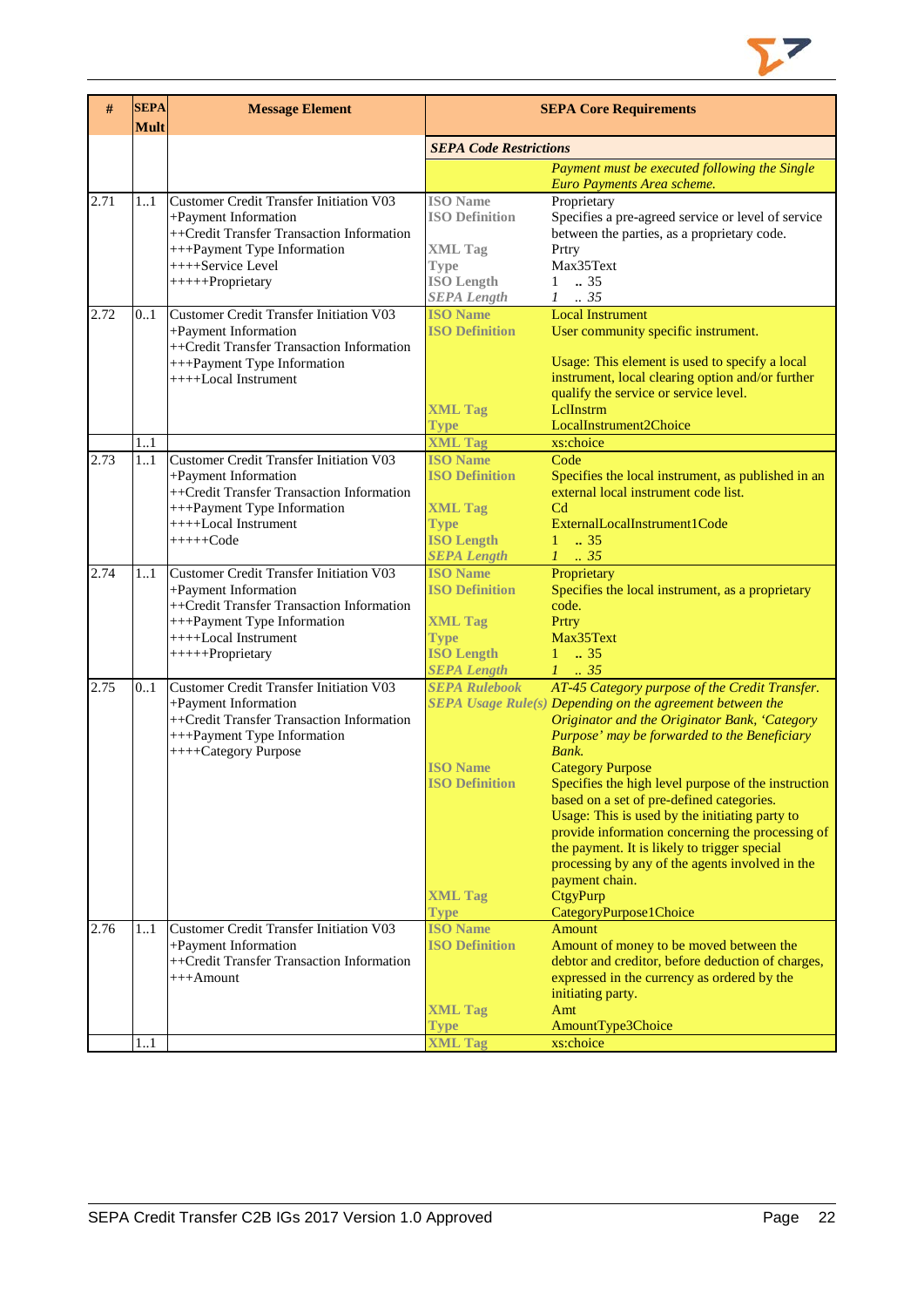

| #    | <b>SEPA</b><br><b>Mult</b> | <b>Message Element</b>                                          |                                          | <b>SEPA Core Requirements</b>                                    |
|------|----------------------------|-----------------------------------------------------------------|------------------------------------------|------------------------------------------------------------------|
| 2.77 | 11                         | <b>Customer Credit Transfer Initiation V03</b>                  | <b>SEPA Rulebook</b>                     | AT-04 Amount of the Credit Transfer in Euro.                     |
|      |                            | +Payment Information                                            |                                          | SEPA Usage Rule(s) Only 'EUR' is allowed.                        |
|      |                            | ++Credit Transfer Transaction Information                       |                                          | Amount must be 0.01 or more and 999999999.99                     |
|      |                            | $+++A$ mount                                                    |                                          | or less.                                                         |
|      |                            | ++++Instructed Amount                                           | <b>SEPA Format</b>                       | The fractional part has a maximum of two digits.                 |
|      |                            |                                                                 | Rule(s)                                  |                                                                  |
|      |                            |                                                                 | <b>ISO Name</b>                          | <b>Instructed Amount</b>                                         |
|      |                            |                                                                 | <b>ISO Definition</b>                    | Amount of money to be moved between the                          |
|      |                            |                                                                 |                                          | debtor and creditor, before deduction of charges,                |
|      |                            |                                                                 |                                          | expressed in the currency as ordered by the                      |
|      |                            |                                                                 |                                          | initiating party.                                                |
|      |                            |                                                                 | <b>XML Tag</b>                           | <b>InstdAmt</b>                                                  |
|      |                            |                                                                 | <b>Type</b><br><b>SEPA FractDigits</b>   | ActiveOrHistoricCurrencyAndAmount<br>2                           |
|      |                            |                                                                 | <b>TotalDigits</b>                       | 18                                                               |
|      |                            |                                                                 | <b>SEPA Inclusive</b>                    | 0.01<br>999999999.99<br>$\mathbf{r}$                             |
| 2.78 | 11                         | Customer Credit Transfer Initiation V03                         | <b>ISO</b> Name                          | <b>Equivalent Amount</b>                                         |
|      |                            | +Payment Information                                            | <b>ISO Definition</b>                    | Amount of money to be moved between the                          |
|      |                            | ++Credit Transfer Transaction Information                       |                                          | debtor and creditor, expressed in the currency of                |
|      |                            | $+++A$ mount                                                    |                                          | the debtor's account, and the currency in which                  |
|      |                            | ++++Equivalent Amount                                           |                                          | the amount is to be moved.                                       |
|      |                            |                                                                 | <b>XML Tag</b>                           | EqvtAmt                                                          |
|      |                            |                                                                 | <b>Type</b>                              | EquivalentAmount2                                                |
| 2.79 | 0.1                        | Customer Credit Transfer Initiation V03                         | <b>ISO</b> Name                          | <b>Exchange Rate Information</b>                                 |
|      |                            | +Payment Information                                            | <b>ISO Definition</b>                    | Set of elements used to provide details on the                   |
|      |                            | ++Credit Transfer Transaction Information                       |                                          | currency exchange rate and contract.                             |
|      |                            | +++Exchange Rate Information                                    | <b>XML Tag</b><br><b>Type</b>            | XchgRateInf<br>ExchangeRateInformation1                          |
| 2.80 | 0.1                        | Customer Credit Transfer Initiation V03                         |                                          | SEPA Usage Rule(s) Only 'SLEV' is allowed.                       |
|      |                            | +Payment Information                                            |                                          | It is recommended that this element be specified                 |
|      |                            | ++Credit Transfer Transaction Information                       |                                          | at 'Payment Information' level.                                  |
|      |                            | +++Charge Bearer                                                | <b>ISO</b> Name                          | <b>Charge Bearer</b>                                             |
|      |                            |                                                                 | <b>ISO Definition</b>                    | Specifies which party/parties will bear the                      |
|      |                            |                                                                 |                                          | charges associated with the processing of the                    |
|      |                            |                                                                 |                                          | payment transaction.                                             |
|      |                            |                                                                 | <b>XML Tag</b>                           | ChrgBr                                                           |
|      |                            |                                                                 | Type                                     | ChargeBearerType1Code                                            |
|      |                            |                                                                 | <b>SEPA Code Restrictions</b>            |                                                                  |
|      |                            |                                                                 | <b>SLEV</b>                              | FollowingServiceLevel                                            |
|      |                            |                                                                 |                                          | Charges are to be applied following the rules                    |
| 2.81 | 0.1                        | Customer Credit Transfer Initiation V03                         | <b>ISO</b> Name                          | agreed in the service level and/or scheme.<br>Cheque Instruction |
|      |                            | +Payment Information                                            | <b>ISO Definition</b>                    | Set of elements needed to issue a cheque.                        |
|      |                            | ++Credit Transfer Transaction Information                       | <b>XML</b> Tag                           | ChqInstr                                                         |
|      |                            | +++Cheque Instruction                                           | Type                                     | Cheque6                                                          |
| 2.82 | 0.1                        | Customer Credit Transfer Initiation V03                         | <b>ISO Name</b>                          | <b>Ultimate Debtor</b>                                           |
|      |                            | +Payment Information                                            | <b>ISO Definition</b>                    | Ultimate party that owes an amount of money to                   |
|      |                            | ++Credit Transfer Transaction Information                       |                                          | the (ultimate) creditor.                                         |
|      |                            | +++Ultimate Debtor                                              | <b>XML Tag</b>                           | <b>UltmtDbtr</b>                                                 |
|      |                            |                                                                 | <b>Type</b>                              | PartyIdentification32                                            |
| 2.83 | 0.1                        | <b>Customer Credit Transfer Initiation V03</b>                  | <b>SEPA Rulebook</b>                     | AT-08 Name of the Originator Reference Party.                    |
|      |                            | +Payment Information                                            |                                          | SEPA Usage Rule(s) 'Name' is limited to 70 characters in length. |
|      |                            | ++Credit Transfer Transaction Information<br>+++Ultimate Debtor | <b>ISO</b> Name<br><b>ISO Definition</b> | Name<br>Name by which a party is known and which is              |
|      |                            | $++++$ Name                                                     |                                          | usually used to identify that party.                             |
|      |                            |                                                                 | <b>XML Tag</b>                           | Nm                                                               |
|      |                            |                                                                 | <b>Type</b>                              | Max140Text                                                       |
|      |                            |                                                                 | <b>ISO Length</b>                        | .140<br>1                                                        |
|      |                            |                                                                 | <b>SEPA Length</b>                       | $1 \cdot .70$                                                    |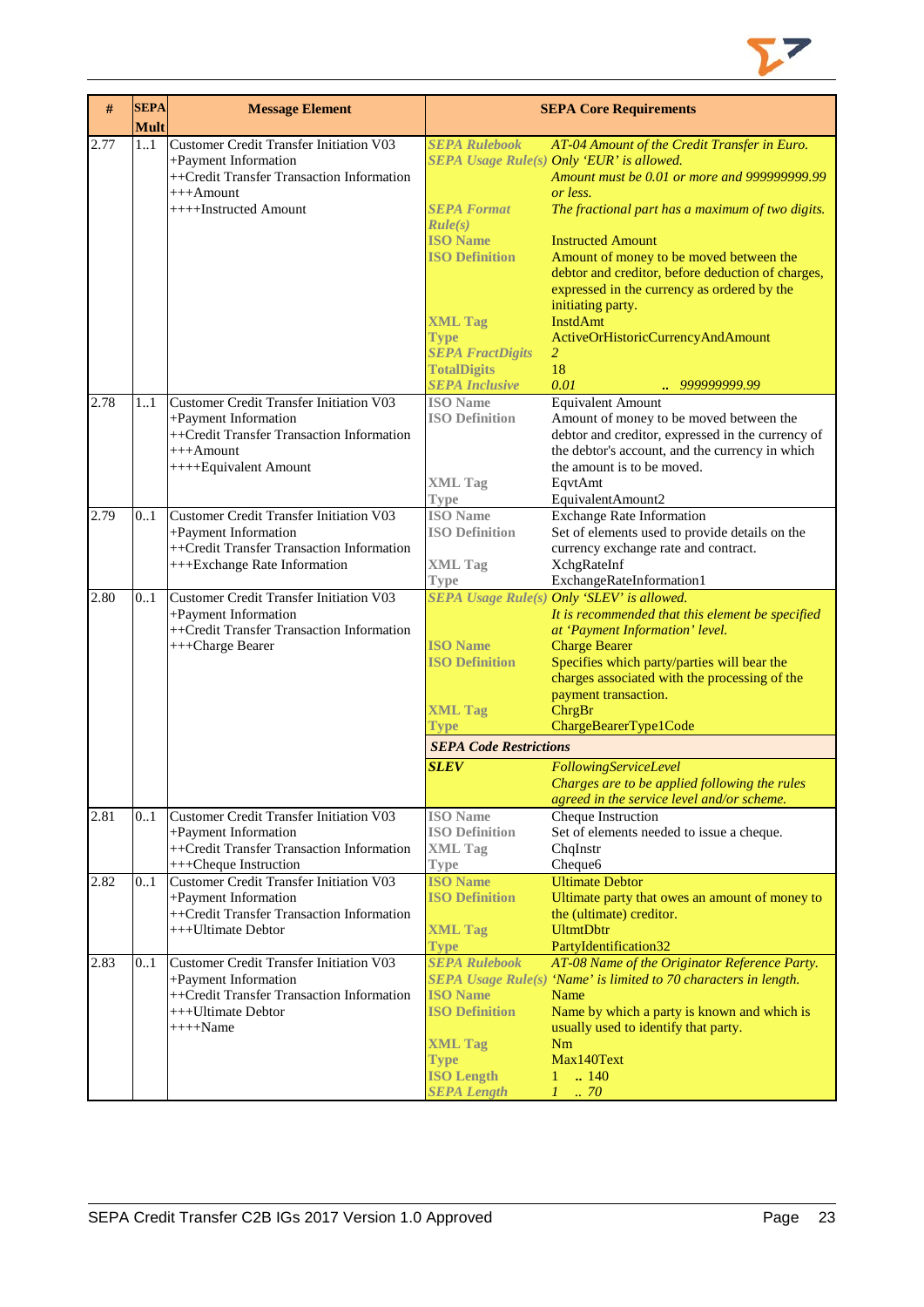

| #    | <b>SEPA</b><br>Mult | <b>Message Element</b>                                                                                                                                                                          |                                                                                                     | <b>SEPA Core Requirements</b>                                                                                                                                                                                                                                                                                           |
|------|---------------------|-------------------------------------------------------------------------------------------------------------------------------------------------------------------------------------------------|-----------------------------------------------------------------------------------------------------|-------------------------------------------------------------------------------------------------------------------------------------------------------------------------------------------------------------------------------------------------------------------------------------------------------------------------|
| 2.84 | 0.1                 | <b>Customer Credit Transfer Initiation V03</b><br>+Payment Information<br>++Credit Transfer Transaction Information<br>+++Ultimate Debtor                                                       | <b>ISO</b> Name<br><b>ISO Definition</b><br><b>XML Tag</b>                                          | <b>Postal Address</b><br>Information that locates and identifies a specific<br>address, as defined by postal services.<br>PstlAdr                                                                                                                                                                                       |
|      |                     | ++++Postal Address                                                                                                                                                                              | Type                                                                                                | PostalAddress6                                                                                                                                                                                                                                                                                                          |
| 2.85 | 0.1                 | <b>Customer Credit Transfer Initiation V03</b><br>+Payment Information<br>++Credit Transfer Transaction Information<br>+++Ultimate Debtor<br>++++Identification                                 | <b>SEPA Rulebook</b><br><b>ISO Name</b><br><b>ISO Definition</b><br><b>XML Tag</b>                  | AT-09 Identification Code of the Originator<br>Reference Party.<br>Identification<br>Unique and unambiguous identification of a<br>party.<br>Id                                                                                                                                                                         |
|      |                     |                                                                                                                                                                                                 | <b>Type</b>                                                                                         | Party6Choice                                                                                                                                                                                                                                                                                                            |
| 2.86 | 1.1<br>1.1          | <b>Customer Credit Transfer Initiation V03</b><br>+Payment Information                                                                                                                          | <b>XML Tag</b>                                                                                      | xs:choice<br>SEPA Usage Rule(s) Either 'BIC or BEI' or one occurrence of 'Other'<br>is allowed.                                                                                                                                                                                                                         |
|      |                     | ++Credit Transfer Transaction Information<br>+++Ultimate Debtor<br>++++Identification<br>+++++Organisation Identification                                                                       | <b>ISO Name</b><br><b>ISO Definition</b><br><b>XML Tag</b><br><b>Type</b>                           | <b>Organisation Identification</b><br>Unique and unambiguous way to identify an<br>organisation.<br>OrgId<br>OrganisationIdentification4                                                                                                                                                                                |
| 2.87 | 11                  | <b>Customer Credit Transfer Initiation V03</b><br>+Payment Information<br>++Credit Transfer Transaction Information<br>+++Ultimate Debtor<br>++++Identification<br>++++++Private Identification | <b>ISO</b> Name<br><b>ISO Definition</b><br><b>XML Tag</b>                                          | SEPA Usage Rule(s) Either 'Date and Place of Birth' or one<br>occurrence of 'Other' is allowed.<br><b>Private Identification</b><br>Unique and unambiguous identification of a<br>person, eg, passport.<br>PrvtId                                                                                                       |
| 2.88 | 0.1                 | Customer Credit Transfer Initiation V03<br>+Payment Information<br>++Credit Transfer Transaction Information<br>+++Ultimate Debtor<br>++++Country Of Residence                                  | <b>Type</b><br><b>ISO</b> Name<br><b>ISO Definition</b><br><b>XML Tag</b><br><b>Type</b><br>Pattern | PersonIdentification5<br><b>Country Of Residence</b><br>Country in which a person resides (the place of a<br>person's home). In the case of a company, it is the<br>country from which the affairs of that company<br>are directed.<br>CtryOfRes<br>CountryCode<br>$[A-Z]{2,2}$                                         |
| 2.89 | 0.1                 | <b>Customer Credit Transfer Initiation V03</b><br>+Payment Information<br>++Credit Transfer Transaction Information<br>+++Ultimate Debtor<br>++++Contact Details                                | <b>ISO</b> Name<br><b>ISO Definition</b><br><b>XML Tag</b><br><b>Type</b>                           | <b>Contact Details</b><br>Set of elements used to indicate how to contact<br>the party.<br>CtctDtls<br>ContactDetails2                                                                                                                                                                                                  |
| 2.90 | 0.1                 | Customer Credit Transfer Initiation V03<br>+Payment Information<br>++Credit Transfer Transaction Information<br>+++Intermediary Agent 1                                                         | <b>ISO Name</b><br><b>ISO Definition</b><br><b>XML Tag</b><br><b>Type</b>                           | Intermediary Agent 1<br>Agent between the debtor's agent and the<br>creditor's agent.<br>Usage: If more than one intermediary agent is<br>present, then IntermediaryAgent1 identifies the<br>agent between the DebtorAgent and the<br>IntermediaryAgent2.<br>IntrmyAgt1<br>BranchAndFinancialInstitutionIdentification4 |
| 2.91 | 01                  | Customer Credit Transfer Initiation V03<br>+Payment Information<br>++Credit Transfer Transaction Information<br>+++Intermediary Agent 1Account                                                  | <b>ISO</b> Name<br><b>ISO Definition</b><br><b>XML Tag</b><br><b>Type</b>                           | Intermediary Agent 1Account<br>Unambiguous identification of the account of the<br>intermediary agent 1 at its servicing agent in the<br>payment chain.<br>IntrmyAgt1Acct<br>CashAccount16                                                                                                                              |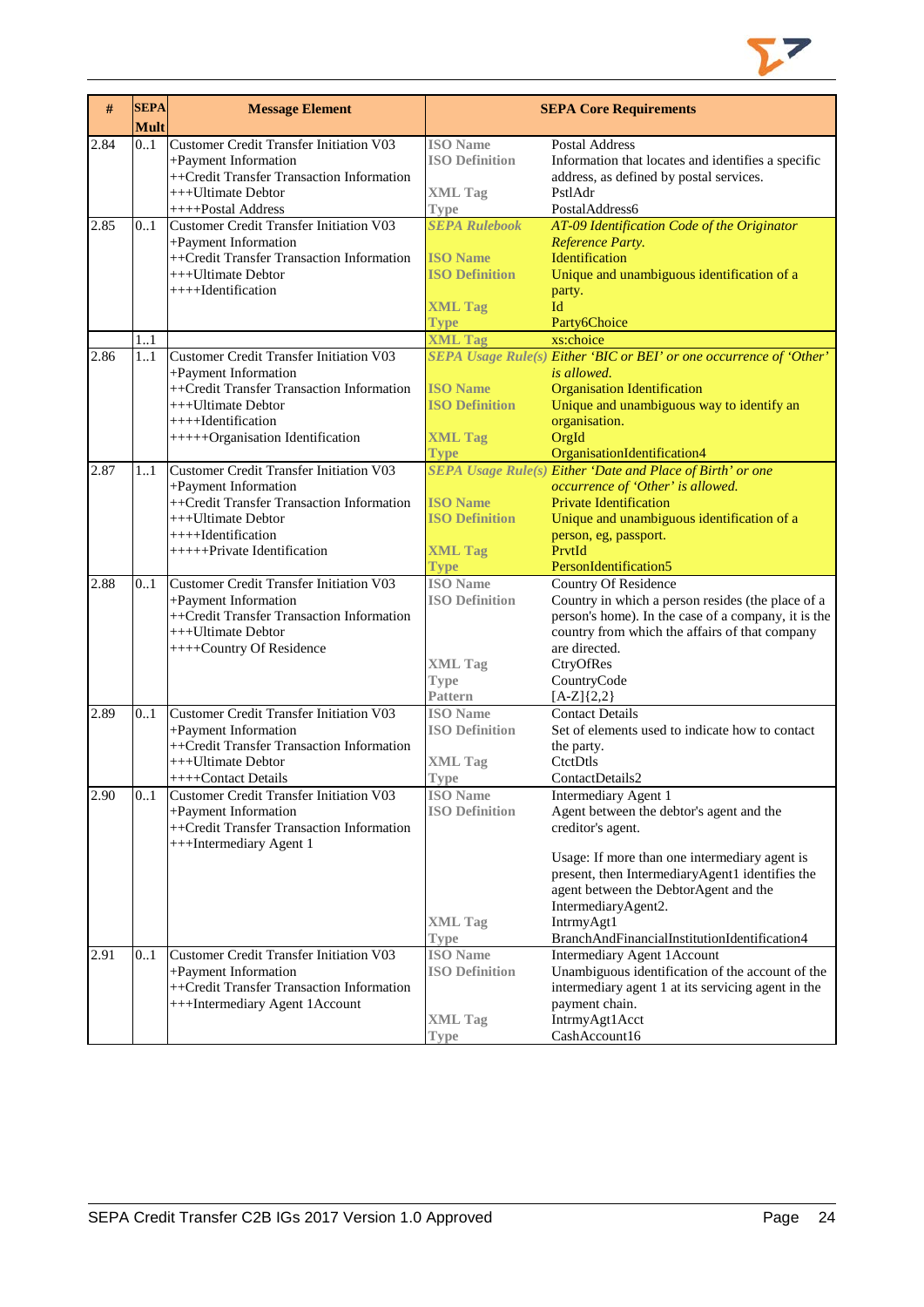

| #    | <b>SEPA</b> | <b>Message Element</b>                                                                                                                                |                                          | <b>SEPA Core Requirements</b>                                                                                                                                                  |
|------|-------------|-------------------------------------------------------------------------------------------------------------------------------------------------------|------------------------------------------|--------------------------------------------------------------------------------------------------------------------------------------------------------------------------------|
| 2.92 | Mult<br>0.1 | Customer Credit Transfer Initiation V03<br>+Payment Information<br>++Credit Transfer Transaction Information                                          | <b>ISO</b> Name<br><b>ISO Definition</b> | Intermediary Agent 2<br>Agent between the debtor's agent and the<br>creditor's agent.                                                                                          |
|      |             | +++Intermediary Agent 2                                                                                                                               |                                          | Usage: If more than two intermediary agents are<br>present, then IntermediaryAgent2 identifies the<br>agent between the IntermediaryAgent1 and the                             |
|      |             |                                                                                                                                                       | <b>XML Tag</b><br><b>Type</b>            | IntermediaryAgent3.<br>IntrmyAgt2<br>BranchAndFinancialInstitutionIdentification4                                                                                              |
| 2.93 | 0.1         | <b>Customer Credit Transfer Initiation V03</b><br>+Payment Information<br>++Credit Transfer Transaction Information<br>+++Intermediary Agent 2Account | <b>ISO</b> Name<br><b>ISO Definition</b> | <b>Intermediary Agent 2Account</b><br>Unambiguous identification of the account of the<br>intermediary agent 2 at its servicing agent in the<br>payment chain.                 |
|      |             |                                                                                                                                                       | <b>XML Tag</b><br><b>Type</b>            | IntrmyAgt2Acct<br>CashAccount16                                                                                                                                                |
| 2.94 | 0.1         | <b>Customer Credit Transfer Initiation V03</b><br>+Payment Information<br>++Credit Transfer Transaction Information<br>+++Intermediary Agent 3        | <b>ISO</b> Name<br><b>ISO Definition</b> | Intermediary Agent 3<br>Agent between the debtor's agent and the<br>creditor's agent.                                                                                          |
|      |             |                                                                                                                                                       | <b>XML Tag</b>                           | Usage: If IntermediaryAgent3 is present, then it<br>identifies the agent between the<br>IntermediaryAgent 2 and the CreditorAgent.<br>IntrmyAgt3                               |
| 2.95 | 0.1         | <b>Customer Credit Transfer Initiation V03</b>                                                                                                        | <b>Type</b><br><b>ISO</b> Name           | BranchAndFinancialInstitutionIdentification4                                                                                                                                   |
|      |             | +Payment Information<br>++Credit Transfer Transaction Information<br>+++Intermediary Agent 3Account                                                   | <b>ISO Definition</b>                    | <b>Intermediary Agent 3Account</b><br>Unambiguous identification of the account of the<br>intermediary agent 3 at its servicing agent in the<br>payment chain.                 |
|      |             |                                                                                                                                                       | <b>XML Tag</b><br><b>Type</b>            | IntrmyAgt3Acct<br>CashAccount16                                                                                                                                                |
| 2.96 | 0.1         | <b>Customer Credit Transfer Initiation V03</b><br>+Payment Information                                                                                | <b>SEPA Rulebook</b>                     | AT-23 BIC of the Beneficiary Bank (Only<br>mandatory when Beneficiary Bank is located in a                                                                                     |
|      |             | ++Credit Transfer Transaction Information<br>+++Creditor Agent                                                                                        | SEPA Usage Rule(s) Only BIC is allowed   | non-EEA SEPA country or territory)<br>If the BIC is not indicated 'Creditor Agent'                                                                                             |
|      |             |                                                                                                                                                       | <b>ISO Name</b><br><b>ISO Definition</b> | structure is not to be used.<br><b>Creditor Agent</b><br>Financial institution servicing an account for the                                                                    |
|      |             |                                                                                                                                                       | <b>XML Tag</b><br><b>Type</b>            | creditor.<br>CdtrAgt<br>BranchAndFinancialInstitutionIdentification4                                                                                                           |
| 2.97 | 0.1         | Customer Credit Transfer Initiation V03<br>+Payment Information<br>++Credit Transfer Transaction Information<br>+++Creditor Agent Account             | <b>ISO</b> Name<br><b>ISO Definition</b> | Creditor Agent Account<br>Unambiguous identification of the account of the<br>creditor agent at its servicing agent to which a<br>credit entry will be made as a result of the |
|      |             |                                                                                                                                                       | <b>XML Tag</b><br><b>Type</b>            | payment transaction.<br>CdtrAgtAcct<br>CashAccount16                                                                                                                           |
| 2.98 | 1.1         | <b>Customer Credit Transfer Initiation V03</b>                                                                                                        | <b>SEPA Usage Rule(s) Mandatory</b>      |                                                                                                                                                                                |
|      |             | +Payment Information                                                                                                                                  | <b>ISO</b> Name                          | Creditor                                                                                                                                                                       |
|      |             | ++Credit Transfer Transaction Information<br>+++Creditor                                                                                              | <b>ISO Definition</b><br><b>XML Tag</b>  | Party to which an amount of money is due.<br>Cdtr                                                                                                                              |
|      |             |                                                                                                                                                       | <b>Type</b>                              | PartyIdentification32                                                                                                                                                          |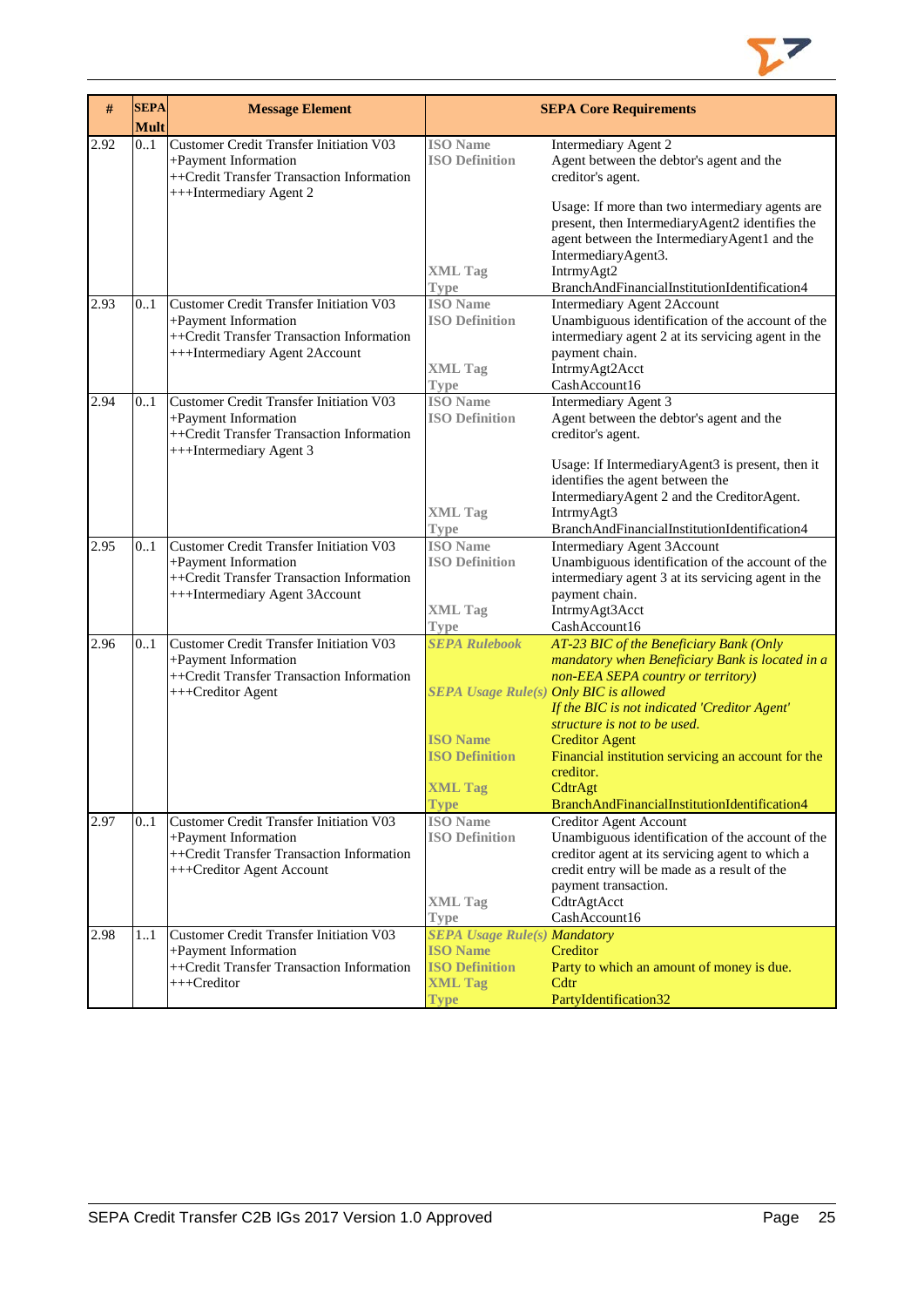

| #     | <b>SEPA</b><br><b>Mult</b> | <b>Message Element</b>                                            |                                          | <b>SEPA Core Requirements</b>                                     |
|-------|----------------------------|-------------------------------------------------------------------|------------------------------------------|-------------------------------------------------------------------|
| 2.99  | 1.1                        | <b>Customer Credit Transfer Initiation V03</b>                    | <b>SEPA Rulebook</b>                     | AT-21 Name of the Beneficiary.                                    |
|       |                            | +Payment Information                                              | <b>SEPA Usage Rule(s) Mandatory</b>      |                                                                   |
|       |                            | ++Credit Transfer Transaction Information                         |                                          | 'Name' is limited to 70 characters in length.                     |
|       |                            | +++Creditor                                                       | <b>ISO Name</b>                          | Name                                                              |
|       |                            | $+++$ Name                                                        | <b>ISO Definition</b>                    | Name by which a party is known and which is                       |
|       |                            |                                                                   |                                          | usually used to identify that party.                              |
|       |                            |                                                                   | <b>XML Tag</b>                           | Nm                                                                |
|       |                            |                                                                   | <b>Type</b>                              | Max140Text                                                        |
|       |                            |                                                                   | <b>ISO Length</b>                        | $1 \t  140$                                                       |
|       |                            |                                                                   | <b>SEPA Length</b>                       | $1 \cdot .70$                                                     |
| 2.100 | 0.1                        | Customer Credit Transfer Initiation V03                           | <b>SEPA Rulebook</b>                     | AT-22 Address of the Beneficiary.                                 |
|       |                            | +Payment Information                                              | <b>ISO Name</b>                          | <b>Postal Address</b>                                             |
|       |                            | ++Credit Transfer Transaction Information                         | <b>ISO Definition</b>                    | Information that locates and identifies a specific                |
|       |                            | +++Creditor                                                       |                                          | address, as defined by postal services.                           |
|       |                            | ++++Postal Address                                                | <b>XML Tag</b>                           | PstlAdr                                                           |
| 2.101 |                            |                                                                   | <b>Type</b>                              | PostalAddress6                                                    |
|       | 0.1                        | <b>Customer Credit Transfer Initiation V03</b>                    | <b>ISO</b> Name<br><b>ISO Definition</b> | Address Type                                                      |
|       |                            | +Payment Information<br>++Credit Transfer Transaction Information | <b>XML Tag</b>                           | Identifies the nature of the postal address.<br>AdrTp             |
|       |                            | $++$ Creditor                                                     | <b>Type</b>                              | AddressType2Code                                                  |
|       |                            | ++++Postal Address                                                |                                          |                                                                   |
|       |                            | +++++Address Type                                                 |                                          |                                                                   |
| 2.102 | 0.1                        | <b>Customer Credit Transfer Initiation V03</b>                    | <b>ISO Name</b>                          | Department                                                        |
|       |                            | +Payment Information                                              | <b>ISO Definition</b>                    | Identification of a division of a large organisation              |
|       |                            | ++Credit Transfer Transaction Information                         |                                          | or building.                                                      |
|       |                            | $++$ Creditor                                                     | <b>XML Tag</b>                           | Dept                                                              |
|       |                            | ++++Postal Address                                                | <b>Type</b>                              | Max70Text                                                         |
|       |                            | $+++++Department$                                                 | <b>ISO</b> Length                        | $1 \t . 70$                                                       |
|       |                            |                                                                   | <b>SEPA</b> Length                       | $1 \t . 70$                                                       |
| 2.103 | 0.1                        | <b>Customer Credit Transfer Initiation V03</b>                    | <b>ISO</b> Name                          | Sub Department                                                    |
|       |                            | +Payment Information                                              | <b>ISO Definition</b>                    | Identification of a sub-division of a large                       |
|       |                            | ++Credit Transfer Transaction Information                         |                                          | organisation or building.                                         |
|       |                            | +++Creditor                                                       | <b>XML Tag</b>                           | SubDept                                                           |
|       |                            | ++++Postal Address                                                | Type                                     | Max70Text                                                         |
|       |                            | +++++Sub Department                                               | <b>ISO Length</b>                        | $1 \t . 70$                                                       |
|       |                            |                                                                   | <b>SEPA Length</b>                       | $1 \t . 70$                                                       |
| 2.104 | 0.1                        | <b>Customer Credit Transfer Initiation V03</b>                    | <b>ISO</b> Name                          | <b>Street Name</b>                                                |
|       |                            | +Payment Information                                              | <b>ISO Definition</b>                    | Name of a street or thoroughfare.                                 |
|       |                            | ++Credit Transfer Transaction Information                         | <b>XML Tag</b>                           | StrtNm                                                            |
|       |                            | +++Creditor                                                       | <b>Type</b>                              | Max70Text                                                         |
|       |                            | ++++Postal Address<br>+++++Street Name                            | <b>ISO</b> Length                        | 1<br>.70<br>$\mathcal{I}$                                         |
|       |                            |                                                                   | <b>SEPA Length</b><br><b>ISO</b> Name    | .70                                                               |
| 2.105 | 01                         | Customer Credit Transfer Initiation V03                           | <b>ISO Definition</b>                    | <b>Building Number</b>                                            |
|       |                            | +Payment Information<br>++Credit Transfer Transaction Information |                                          | Number that identifies the position of a building<br>on a street. |
|       |                            | +++Creditor                                                       | <b>XML Tag</b>                           | BldgNb                                                            |
|       |                            | $++++$ Postal Address                                             | <b>Type</b>                              | Max16Text                                                         |
|       |                            | +++++Building Number                                              | <b>ISO</b> Length                        | $1 \t . 16$                                                       |
|       |                            |                                                                   | <b>SEPA Length</b>                       | $1 \quad .16$                                                     |
| 2.106 | 0.1                        | <b>Customer Credit Transfer Initiation V03</b>                    | <b>ISO</b> Name                          | Post Code                                                         |
|       |                            | +Payment Information                                              | <b>ISO Definition</b>                    | Identifier consisting of a group of letters and/or                |
|       |                            | ++Credit Transfer Transaction Information                         |                                          | numbers that is added to a postal address to assist               |
|       |                            | $++$ Creditor                                                     |                                          | the sorting of mail.                                              |
|       |                            | ++++Postal Address                                                | <b>XML Tag</b>                           | PstCd                                                             |
|       |                            | +++++Post Code                                                    | <b>Type</b>                              | Max16Text                                                         |
|       |                            |                                                                   | <b>ISO</b> Length                        | .16<br>$\mathbf{1}$                                               |
|       |                            |                                                                   | <b>SEPA Length</b>                       | $\cdot$ 16<br>$\mathcal{I}$                                       |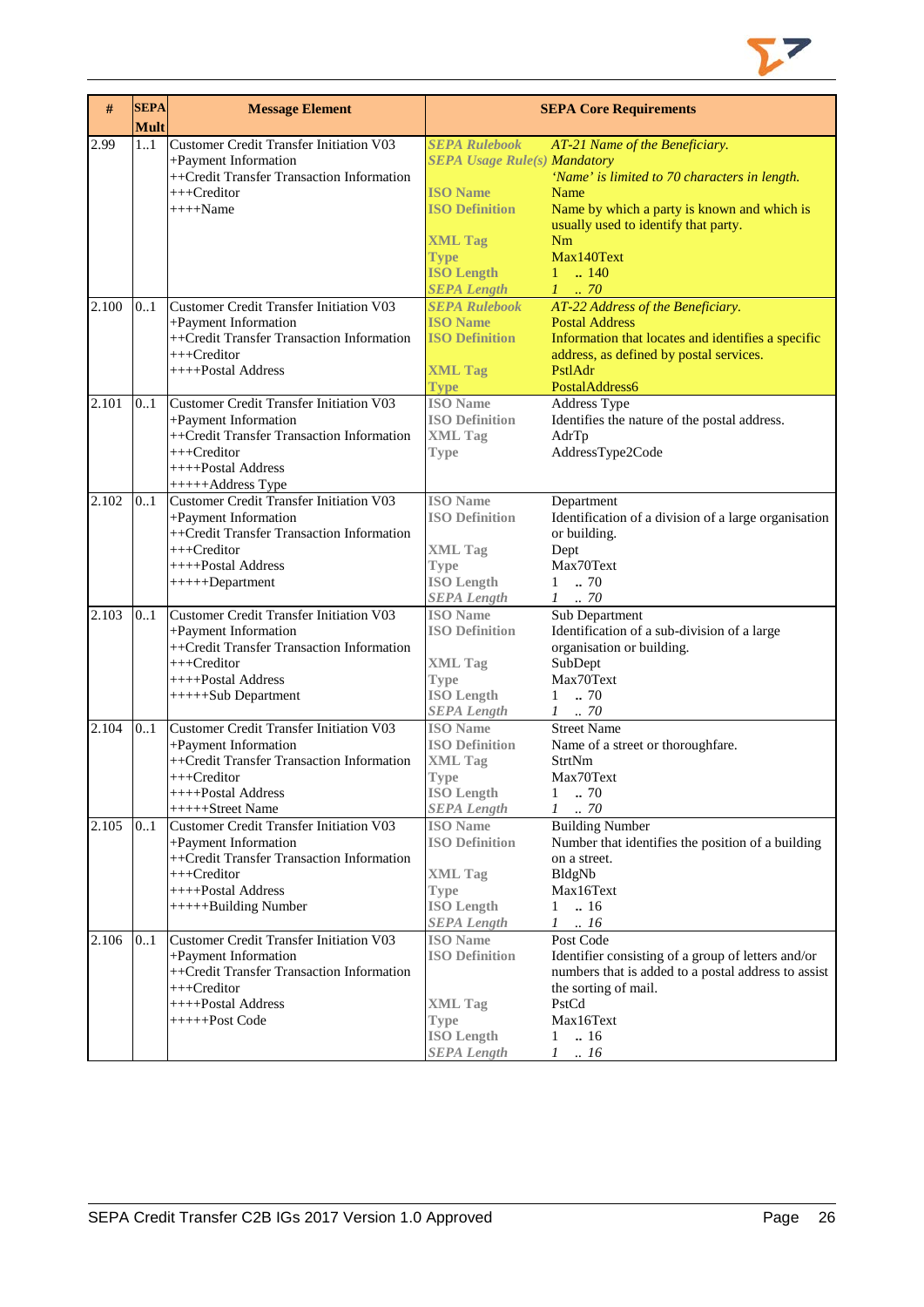

| <b>Customer Credit Transfer Initiation V03</b><br><b>ISO</b> Name<br>0.1<br><b>Town Name</b><br>2.107<br><b>ISO Definition</b><br>+Payment Information<br>Name of a built-up area, with defined boundaries,<br>++Credit Transfer Transaction Information<br>and a local government.<br>+++Creditor<br>TwnNm<br><b>XML Tag</b><br>++++Postal Address<br>Max35Text<br><b>Type</b><br>$+++++Town Name$<br><b>ISO Length</b><br>$\therefore$ 35<br>$\mathbf{1}$<br><b>SEPA Length</b><br>$1 \t . 35$<br><b>Country Sub Division</b><br>2.108<br><b>Customer Credit Transfer Initiation V03</b><br><b>ISO</b> Name<br>0.1<br><b>ISO Definition</b><br>+Payment Information<br>Identifies a subdivision of a country such as state,<br>++Credit Transfer Transaction Information<br>region, county.<br>$+++Creditor$<br>CtrySubDvsn<br><b>XML</b> Tag<br>++++Postal Address<br>Max35Text<br><b>Type</b><br><b>ISO Length</b><br>$1 \t . 35$<br>+++++Country Sub Division<br><b>SEPA Length</b><br>$1-.35$<br>Customer Credit Transfer Initiation V03<br>2.109<br><b>ISO Name</b><br>Country<br>0.1<br><b>ISO Definition</b><br>+Payment Information<br>Nation with its own government.<br>++Credit Transfer Transaction Information<br><b>XML Tag</b><br>Ctry<br>CountryCode<br>$++$ Creditor<br><b>Type</b><br>++++Postal Address<br><b>Pattern</b><br>$[A-Z]{2,2}$<br>$+++++Country$<br>2.110<br><b>Customer Credit Transfer Initiation V03</b><br>02<br>SEPA Usage Rule(s) Only two occurrences are allowed.<br><b>ISO Name</b><br>+Payment Information<br><b>Address Line</b><br>++Credit Transfer Transaction Information<br><b>ISO Definition</b><br>Information that locates and identifies a specific<br>+++Creditor<br>address, as defined by postal services, presented<br>++++Postal Address<br>in free format text.<br>+++++Address Line<br><b>XML Tag</b><br>AdrLine<br>Max70Text<br><b>Type</b><br><b>ISO Length</b><br>$1 - 70$<br><b>SEPA Length</b><br>$1 \cdot .70$<br>2.111<br><b>Customer Credit Transfer Initiation V03</b><br>AT-24 Beneficiary Identification Code.<br>0.1<br><b>SEPA Rulebook</b><br><b>ISO Name</b><br>+Payment Information<br><b>Identification</b><br>++Credit Transfer Transaction Information<br><b>ISO Definition</b><br>Unique and unambiguous identification of a<br>+++Creditor<br>party.<br>Id<br>++++Identification<br><b>XML Tag</b><br><b>Type</b><br>Party6Choice<br><b>XML Tag</b><br>1.1<br>xs:choice<br><b>Customer Credit Transfer Initiation V03</b><br>SEPA Usage Rule(s) Either 'BIC or BEI' or one occurrence of 'Other'<br>2.112<br>1.1<br>+Payment Information<br>is allowed.<br>++Credit Transfer Transaction Information<br><b>ISO Name</b><br><b>Organisation Identification</b><br><b>ISO Definition</b><br>Unique and unambiguous way to identify an<br>+++Creditor<br>++++Identification<br>organisation.<br>+++++Organisation Identification<br><b>XML Tag</b><br>OrgId<br>OrganisationIdentification4<br><b>Type</b><br>SEPA Usage Rule(s) Either 'Date and Place of Birth' or one<br>2.113<br><b>Customer Credit Transfer Initiation V03</b><br>1.1<br>+Payment Information<br>occurrence of 'Other' is allowed.<br>++Credit Transfer Transaction Information<br>Private Identification<br><b>ISO</b> Name<br>+++Creditor<br><b>ISO Definition</b><br>Unique and unambiguous identification of a<br>++++Identification<br>person, eg, passport.<br>++++++Private Identification<br><b>XML Tag</b><br>PrvtId<br>PersonIdentification5<br><b>Type</b><br>2.114<br><b>ISO</b> Name<br>0.1<br><b>Customer Credit Transfer Initiation V03</b><br><b>Country Of Residence</b><br><b>ISO Definition</b><br>+Payment Information<br>Country in which a person resides (the place of a<br>++Credit Transfer Transaction Information<br>person's home). In the case of a company, it is the<br>$++$ Creditor<br>country from which the affairs of that company<br>++++Country Of Residence<br>are directed.<br>CtryOfRes<br><b>XML</b> Tag<br>CountryCode<br><b>Type</b><br><b>Pattern</b><br>$[A-Z]\{2,2\}$<br>2.115<br><b>Customer Credit Transfer Initiation V03</b><br><b>ISO</b> Name<br><b>Contact Details</b><br>0.1<br>+Payment Information<br><b>ISO Definition</b><br>Set of elements used to indicate how to contact<br>++Credit Transfer Transaction Information<br>the party.<br>+++Creditor<br>CtctDtls<br><b>XML</b> Tag<br>ContactDetails2 | # | <b>SEPA</b><br><b>Mult</b> | <b>Message Element</b> |      | <b>SEPA Core Requirements</b> |
|---------------------------------------------------------------------------------------------------------------------------------------------------------------------------------------------------------------------------------------------------------------------------------------------------------------------------------------------------------------------------------------------------------------------------------------------------------------------------------------------------------------------------------------------------------------------------------------------------------------------------------------------------------------------------------------------------------------------------------------------------------------------------------------------------------------------------------------------------------------------------------------------------------------------------------------------------------------------------------------------------------------------------------------------------------------------------------------------------------------------------------------------------------------------------------------------------------------------------------------------------------------------------------------------------------------------------------------------------------------------------------------------------------------------------------------------------------------------------------------------------------------------------------------------------------------------------------------------------------------------------------------------------------------------------------------------------------------------------------------------------------------------------------------------------------------------------------------------------------------------------------------------------------------------------------------------------------------------------------------------------------------------------------------------------------------------------------------------------------------------------------------------------------------------------------------------------------------------------------------------------------------------------------------------------------------------------------------------------------------------------------------------------------------------------------------------------------------------------------------------------------------------------------------------------------------------------------------------------------------------------------------------------------------------------------------------------------------------------------------------------------------------------------------------------------------------------------------------------------------------------------------------------------------------------------------------------------------------------------------------------------------------------------------------------------------------------------------------------------------------------------------------------------------------------------------------------------------------------------------------------------------------------------------------------------------------------------------------------------------------------------------------------------------------------------------------------------------------------------------------------------------------------------------------------------------------------------------------------------------------------------------------------------------------------------------------------------------------------------------------------------------------------------------------------------------------------------------------------------------------------------------------------------------------------------------------------------------------------------------------------------------------------------------------------------------------------------------------------------------------------------------------------------------------------------------------------------------------------------------------------------------------------------------------------------------------------------------------------------------------------------------------------------------------|---|----------------------------|------------------------|------|-------------------------------|
|                                                                                                                                                                                                                                                                                                                                                                                                                                                                                                                                                                                                                                                                                                                                                                                                                                                                                                                                                                                                                                                                                                                                                                                                                                                                                                                                                                                                                                                                                                                                                                                                                                                                                                                                                                                                                                                                                                                                                                                                                                                                                                                                                                                                                                                                                                                                                                                                                                                                                                                                                                                                                                                                                                                                                                                                                                                                                                                                                                                                                                                                                                                                                                                                                                                                                                                                                                                                                                                                                                                                                                                                                                                                                                                                                                                                                                                                                                                                                                                                                                                                                                                                                                                                                                                                                                                                                                                                                     |   |                            |                        |      |                               |
|                                                                                                                                                                                                                                                                                                                                                                                                                                                                                                                                                                                                                                                                                                                                                                                                                                                                                                                                                                                                                                                                                                                                                                                                                                                                                                                                                                                                                                                                                                                                                                                                                                                                                                                                                                                                                                                                                                                                                                                                                                                                                                                                                                                                                                                                                                                                                                                                                                                                                                                                                                                                                                                                                                                                                                                                                                                                                                                                                                                                                                                                                                                                                                                                                                                                                                                                                                                                                                                                                                                                                                                                                                                                                                                                                                                                                                                                                                                                                                                                                                                                                                                                                                                                                                                                                                                                                                                                                     |   |                            |                        |      |                               |
|                                                                                                                                                                                                                                                                                                                                                                                                                                                                                                                                                                                                                                                                                                                                                                                                                                                                                                                                                                                                                                                                                                                                                                                                                                                                                                                                                                                                                                                                                                                                                                                                                                                                                                                                                                                                                                                                                                                                                                                                                                                                                                                                                                                                                                                                                                                                                                                                                                                                                                                                                                                                                                                                                                                                                                                                                                                                                                                                                                                                                                                                                                                                                                                                                                                                                                                                                                                                                                                                                                                                                                                                                                                                                                                                                                                                                                                                                                                                                                                                                                                                                                                                                                                                                                                                                                                                                                                                                     |   |                            |                        |      |                               |
|                                                                                                                                                                                                                                                                                                                                                                                                                                                                                                                                                                                                                                                                                                                                                                                                                                                                                                                                                                                                                                                                                                                                                                                                                                                                                                                                                                                                                                                                                                                                                                                                                                                                                                                                                                                                                                                                                                                                                                                                                                                                                                                                                                                                                                                                                                                                                                                                                                                                                                                                                                                                                                                                                                                                                                                                                                                                                                                                                                                                                                                                                                                                                                                                                                                                                                                                                                                                                                                                                                                                                                                                                                                                                                                                                                                                                                                                                                                                                                                                                                                                                                                                                                                                                                                                                                                                                                                                                     |   |                            |                        |      |                               |
|                                                                                                                                                                                                                                                                                                                                                                                                                                                                                                                                                                                                                                                                                                                                                                                                                                                                                                                                                                                                                                                                                                                                                                                                                                                                                                                                                                                                                                                                                                                                                                                                                                                                                                                                                                                                                                                                                                                                                                                                                                                                                                                                                                                                                                                                                                                                                                                                                                                                                                                                                                                                                                                                                                                                                                                                                                                                                                                                                                                                                                                                                                                                                                                                                                                                                                                                                                                                                                                                                                                                                                                                                                                                                                                                                                                                                                                                                                                                                                                                                                                                                                                                                                                                                                                                                                                                                                                                                     |   |                            |                        |      |                               |
|                                                                                                                                                                                                                                                                                                                                                                                                                                                                                                                                                                                                                                                                                                                                                                                                                                                                                                                                                                                                                                                                                                                                                                                                                                                                                                                                                                                                                                                                                                                                                                                                                                                                                                                                                                                                                                                                                                                                                                                                                                                                                                                                                                                                                                                                                                                                                                                                                                                                                                                                                                                                                                                                                                                                                                                                                                                                                                                                                                                                                                                                                                                                                                                                                                                                                                                                                                                                                                                                                                                                                                                                                                                                                                                                                                                                                                                                                                                                                                                                                                                                                                                                                                                                                                                                                                                                                                                                                     |   |                            |                        |      |                               |
|                                                                                                                                                                                                                                                                                                                                                                                                                                                                                                                                                                                                                                                                                                                                                                                                                                                                                                                                                                                                                                                                                                                                                                                                                                                                                                                                                                                                                                                                                                                                                                                                                                                                                                                                                                                                                                                                                                                                                                                                                                                                                                                                                                                                                                                                                                                                                                                                                                                                                                                                                                                                                                                                                                                                                                                                                                                                                                                                                                                                                                                                                                                                                                                                                                                                                                                                                                                                                                                                                                                                                                                                                                                                                                                                                                                                                                                                                                                                                                                                                                                                                                                                                                                                                                                                                                                                                                                                                     |   |                            |                        |      |                               |
|                                                                                                                                                                                                                                                                                                                                                                                                                                                                                                                                                                                                                                                                                                                                                                                                                                                                                                                                                                                                                                                                                                                                                                                                                                                                                                                                                                                                                                                                                                                                                                                                                                                                                                                                                                                                                                                                                                                                                                                                                                                                                                                                                                                                                                                                                                                                                                                                                                                                                                                                                                                                                                                                                                                                                                                                                                                                                                                                                                                                                                                                                                                                                                                                                                                                                                                                                                                                                                                                                                                                                                                                                                                                                                                                                                                                                                                                                                                                                                                                                                                                                                                                                                                                                                                                                                                                                                                                                     |   |                            |                        |      |                               |
|                                                                                                                                                                                                                                                                                                                                                                                                                                                                                                                                                                                                                                                                                                                                                                                                                                                                                                                                                                                                                                                                                                                                                                                                                                                                                                                                                                                                                                                                                                                                                                                                                                                                                                                                                                                                                                                                                                                                                                                                                                                                                                                                                                                                                                                                                                                                                                                                                                                                                                                                                                                                                                                                                                                                                                                                                                                                                                                                                                                                                                                                                                                                                                                                                                                                                                                                                                                                                                                                                                                                                                                                                                                                                                                                                                                                                                                                                                                                                                                                                                                                                                                                                                                                                                                                                                                                                                                                                     |   |                            |                        |      |                               |
|                                                                                                                                                                                                                                                                                                                                                                                                                                                                                                                                                                                                                                                                                                                                                                                                                                                                                                                                                                                                                                                                                                                                                                                                                                                                                                                                                                                                                                                                                                                                                                                                                                                                                                                                                                                                                                                                                                                                                                                                                                                                                                                                                                                                                                                                                                                                                                                                                                                                                                                                                                                                                                                                                                                                                                                                                                                                                                                                                                                                                                                                                                                                                                                                                                                                                                                                                                                                                                                                                                                                                                                                                                                                                                                                                                                                                                                                                                                                                                                                                                                                                                                                                                                                                                                                                                                                                                                                                     |   |                            |                        |      |                               |
|                                                                                                                                                                                                                                                                                                                                                                                                                                                                                                                                                                                                                                                                                                                                                                                                                                                                                                                                                                                                                                                                                                                                                                                                                                                                                                                                                                                                                                                                                                                                                                                                                                                                                                                                                                                                                                                                                                                                                                                                                                                                                                                                                                                                                                                                                                                                                                                                                                                                                                                                                                                                                                                                                                                                                                                                                                                                                                                                                                                                                                                                                                                                                                                                                                                                                                                                                                                                                                                                                                                                                                                                                                                                                                                                                                                                                                                                                                                                                                                                                                                                                                                                                                                                                                                                                                                                                                                                                     |   |                            |                        |      |                               |
|                                                                                                                                                                                                                                                                                                                                                                                                                                                                                                                                                                                                                                                                                                                                                                                                                                                                                                                                                                                                                                                                                                                                                                                                                                                                                                                                                                                                                                                                                                                                                                                                                                                                                                                                                                                                                                                                                                                                                                                                                                                                                                                                                                                                                                                                                                                                                                                                                                                                                                                                                                                                                                                                                                                                                                                                                                                                                                                                                                                                                                                                                                                                                                                                                                                                                                                                                                                                                                                                                                                                                                                                                                                                                                                                                                                                                                                                                                                                                                                                                                                                                                                                                                                                                                                                                                                                                                                                                     |   |                            |                        |      |                               |
|                                                                                                                                                                                                                                                                                                                                                                                                                                                                                                                                                                                                                                                                                                                                                                                                                                                                                                                                                                                                                                                                                                                                                                                                                                                                                                                                                                                                                                                                                                                                                                                                                                                                                                                                                                                                                                                                                                                                                                                                                                                                                                                                                                                                                                                                                                                                                                                                                                                                                                                                                                                                                                                                                                                                                                                                                                                                                                                                                                                                                                                                                                                                                                                                                                                                                                                                                                                                                                                                                                                                                                                                                                                                                                                                                                                                                                                                                                                                                                                                                                                                                                                                                                                                                                                                                                                                                                                                                     |   |                            |                        |      |                               |
|                                                                                                                                                                                                                                                                                                                                                                                                                                                                                                                                                                                                                                                                                                                                                                                                                                                                                                                                                                                                                                                                                                                                                                                                                                                                                                                                                                                                                                                                                                                                                                                                                                                                                                                                                                                                                                                                                                                                                                                                                                                                                                                                                                                                                                                                                                                                                                                                                                                                                                                                                                                                                                                                                                                                                                                                                                                                                                                                                                                                                                                                                                                                                                                                                                                                                                                                                                                                                                                                                                                                                                                                                                                                                                                                                                                                                                                                                                                                                                                                                                                                                                                                                                                                                                                                                                                                                                                                                     |   |                            |                        |      |                               |
|                                                                                                                                                                                                                                                                                                                                                                                                                                                                                                                                                                                                                                                                                                                                                                                                                                                                                                                                                                                                                                                                                                                                                                                                                                                                                                                                                                                                                                                                                                                                                                                                                                                                                                                                                                                                                                                                                                                                                                                                                                                                                                                                                                                                                                                                                                                                                                                                                                                                                                                                                                                                                                                                                                                                                                                                                                                                                                                                                                                                                                                                                                                                                                                                                                                                                                                                                                                                                                                                                                                                                                                                                                                                                                                                                                                                                                                                                                                                                                                                                                                                                                                                                                                                                                                                                                                                                                                                                     |   |                            |                        |      |                               |
|                                                                                                                                                                                                                                                                                                                                                                                                                                                                                                                                                                                                                                                                                                                                                                                                                                                                                                                                                                                                                                                                                                                                                                                                                                                                                                                                                                                                                                                                                                                                                                                                                                                                                                                                                                                                                                                                                                                                                                                                                                                                                                                                                                                                                                                                                                                                                                                                                                                                                                                                                                                                                                                                                                                                                                                                                                                                                                                                                                                                                                                                                                                                                                                                                                                                                                                                                                                                                                                                                                                                                                                                                                                                                                                                                                                                                                                                                                                                                                                                                                                                                                                                                                                                                                                                                                                                                                                                                     |   |                            |                        |      |                               |
|                                                                                                                                                                                                                                                                                                                                                                                                                                                                                                                                                                                                                                                                                                                                                                                                                                                                                                                                                                                                                                                                                                                                                                                                                                                                                                                                                                                                                                                                                                                                                                                                                                                                                                                                                                                                                                                                                                                                                                                                                                                                                                                                                                                                                                                                                                                                                                                                                                                                                                                                                                                                                                                                                                                                                                                                                                                                                                                                                                                                                                                                                                                                                                                                                                                                                                                                                                                                                                                                                                                                                                                                                                                                                                                                                                                                                                                                                                                                                                                                                                                                                                                                                                                                                                                                                                                                                                                                                     |   |                            |                        |      |                               |
|                                                                                                                                                                                                                                                                                                                                                                                                                                                                                                                                                                                                                                                                                                                                                                                                                                                                                                                                                                                                                                                                                                                                                                                                                                                                                                                                                                                                                                                                                                                                                                                                                                                                                                                                                                                                                                                                                                                                                                                                                                                                                                                                                                                                                                                                                                                                                                                                                                                                                                                                                                                                                                                                                                                                                                                                                                                                                                                                                                                                                                                                                                                                                                                                                                                                                                                                                                                                                                                                                                                                                                                                                                                                                                                                                                                                                                                                                                                                                                                                                                                                                                                                                                                                                                                                                                                                                                                                                     |   |                            |                        |      |                               |
|                                                                                                                                                                                                                                                                                                                                                                                                                                                                                                                                                                                                                                                                                                                                                                                                                                                                                                                                                                                                                                                                                                                                                                                                                                                                                                                                                                                                                                                                                                                                                                                                                                                                                                                                                                                                                                                                                                                                                                                                                                                                                                                                                                                                                                                                                                                                                                                                                                                                                                                                                                                                                                                                                                                                                                                                                                                                                                                                                                                                                                                                                                                                                                                                                                                                                                                                                                                                                                                                                                                                                                                                                                                                                                                                                                                                                                                                                                                                                                                                                                                                                                                                                                                                                                                                                                                                                                                                                     |   |                            |                        |      |                               |
|                                                                                                                                                                                                                                                                                                                                                                                                                                                                                                                                                                                                                                                                                                                                                                                                                                                                                                                                                                                                                                                                                                                                                                                                                                                                                                                                                                                                                                                                                                                                                                                                                                                                                                                                                                                                                                                                                                                                                                                                                                                                                                                                                                                                                                                                                                                                                                                                                                                                                                                                                                                                                                                                                                                                                                                                                                                                                                                                                                                                                                                                                                                                                                                                                                                                                                                                                                                                                                                                                                                                                                                                                                                                                                                                                                                                                                                                                                                                                                                                                                                                                                                                                                                                                                                                                                                                                                                                                     |   |                            |                        |      |                               |
|                                                                                                                                                                                                                                                                                                                                                                                                                                                                                                                                                                                                                                                                                                                                                                                                                                                                                                                                                                                                                                                                                                                                                                                                                                                                                                                                                                                                                                                                                                                                                                                                                                                                                                                                                                                                                                                                                                                                                                                                                                                                                                                                                                                                                                                                                                                                                                                                                                                                                                                                                                                                                                                                                                                                                                                                                                                                                                                                                                                                                                                                                                                                                                                                                                                                                                                                                                                                                                                                                                                                                                                                                                                                                                                                                                                                                                                                                                                                                                                                                                                                                                                                                                                                                                                                                                                                                                                                                     |   |                            |                        |      |                               |
|                                                                                                                                                                                                                                                                                                                                                                                                                                                                                                                                                                                                                                                                                                                                                                                                                                                                                                                                                                                                                                                                                                                                                                                                                                                                                                                                                                                                                                                                                                                                                                                                                                                                                                                                                                                                                                                                                                                                                                                                                                                                                                                                                                                                                                                                                                                                                                                                                                                                                                                                                                                                                                                                                                                                                                                                                                                                                                                                                                                                                                                                                                                                                                                                                                                                                                                                                                                                                                                                                                                                                                                                                                                                                                                                                                                                                                                                                                                                                                                                                                                                                                                                                                                                                                                                                                                                                                                                                     |   |                            |                        |      |                               |
|                                                                                                                                                                                                                                                                                                                                                                                                                                                                                                                                                                                                                                                                                                                                                                                                                                                                                                                                                                                                                                                                                                                                                                                                                                                                                                                                                                                                                                                                                                                                                                                                                                                                                                                                                                                                                                                                                                                                                                                                                                                                                                                                                                                                                                                                                                                                                                                                                                                                                                                                                                                                                                                                                                                                                                                                                                                                                                                                                                                                                                                                                                                                                                                                                                                                                                                                                                                                                                                                                                                                                                                                                                                                                                                                                                                                                                                                                                                                                                                                                                                                                                                                                                                                                                                                                                                                                                                                                     |   |                            |                        |      |                               |
|                                                                                                                                                                                                                                                                                                                                                                                                                                                                                                                                                                                                                                                                                                                                                                                                                                                                                                                                                                                                                                                                                                                                                                                                                                                                                                                                                                                                                                                                                                                                                                                                                                                                                                                                                                                                                                                                                                                                                                                                                                                                                                                                                                                                                                                                                                                                                                                                                                                                                                                                                                                                                                                                                                                                                                                                                                                                                                                                                                                                                                                                                                                                                                                                                                                                                                                                                                                                                                                                                                                                                                                                                                                                                                                                                                                                                                                                                                                                                                                                                                                                                                                                                                                                                                                                                                                                                                                                                     |   |                            |                        |      |                               |
|                                                                                                                                                                                                                                                                                                                                                                                                                                                                                                                                                                                                                                                                                                                                                                                                                                                                                                                                                                                                                                                                                                                                                                                                                                                                                                                                                                                                                                                                                                                                                                                                                                                                                                                                                                                                                                                                                                                                                                                                                                                                                                                                                                                                                                                                                                                                                                                                                                                                                                                                                                                                                                                                                                                                                                                                                                                                                                                                                                                                                                                                                                                                                                                                                                                                                                                                                                                                                                                                                                                                                                                                                                                                                                                                                                                                                                                                                                                                                                                                                                                                                                                                                                                                                                                                                                                                                                                                                     |   |                            |                        |      |                               |
|                                                                                                                                                                                                                                                                                                                                                                                                                                                                                                                                                                                                                                                                                                                                                                                                                                                                                                                                                                                                                                                                                                                                                                                                                                                                                                                                                                                                                                                                                                                                                                                                                                                                                                                                                                                                                                                                                                                                                                                                                                                                                                                                                                                                                                                                                                                                                                                                                                                                                                                                                                                                                                                                                                                                                                                                                                                                                                                                                                                                                                                                                                                                                                                                                                                                                                                                                                                                                                                                                                                                                                                                                                                                                                                                                                                                                                                                                                                                                                                                                                                                                                                                                                                                                                                                                                                                                                                                                     |   |                            |                        |      |                               |
|                                                                                                                                                                                                                                                                                                                                                                                                                                                                                                                                                                                                                                                                                                                                                                                                                                                                                                                                                                                                                                                                                                                                                                                                                                                                                                                                                                                                                                                                                                                                                                                                                                                                                                                                                                                                                                                                                                                                                                                                                                                                                                                                                                                                                                                                                                                                                                                                                                                                                                                                                                                                                                                                                                                                                                                                                                                                                                                                                                                                                                                                                                                                                                                                                                                                                                                                                                                                                                                                                                                                                                                                                                                                                                                                                                                                                                                                                                                                                                                                                                                                                                                                                                                                                                                                                                                                                                                                                     |   |                            |                        |      |                               |
|                                                                                                                                                                                                                                                                                                                                                                                                                                                                                                                                                                                                                                                                                                                                                                                                                                                                                                                                                                                                                                                                                                                                                                                                                                                                                                                                                                                                                                                                                                                                                                                                                                                                                                                                                                                                                                                                                                                                                                                                                                                                                                                                                                                                                                                                                                                                                                                                                                                                                                                                                                                                                                                                                                                                                                                                                                                                                                                                                                                                                                                                                                                                                                                                                                                                                                                                                                                                                                                                                                                                                                                                                                                                                                                                                                                                                                                                                                                                                                                                                                                                                                                                                                                                                                                                                                                                                                                                                     |   |                            |                        |      |                               |
|                                                                                                                                                                                                                                                                                                                                                                                                                                                                                                                                                                                                                                                                                                                                                                                                                                                                                                                                                                                                                                                                                                                                                                                                                                                                                                                                                                                                                                                                                                                                                                                                                                                                                                                                                                                                                                                                                                                                                                                                                                                                                                                                                                                                                                                                                                                                                                                                                                                                                                                                                                                                                                                                                                                                                                                                                                                                                                                                                                                                                                                                                                                                                                                                                                                                                                                                                                                                                                                                                                                                                                                                                                                                                                                                                                                                                                                                                                                                                                                                                                                                                                                                                                                                                                                                                                                                                                                                                     |   |                            |                        |      |                               |
|                                                                                                                                                                                                                                                                                                                                                                                                                                                                                                                                                                                                                                                                                                                                                                                                                                                                                                                                                                                                                                                                                                                                                                                                                                                                                                                                                                                                                                                                                                                                                                                                                                                                                                                                                                                                                                                                                                                                                                                                                                                                                                                                                                                                                                                                                                                                                                                                                                                                                                                                                                                                                                                                                                                                                                                                                                                                                                                                                                                                                                                                                                                                                                                                                                                                                                                                                                                                                                                                                                                                                                                                                                                                                                                                                                                                                                                                                                                                                                                                                                                                                                                                                                                                                                                                                                                                                                                                                     |   |                            |                        |      |                               |
|                                                                                                                                                                                                                                                                                                                                                                                                                                                                                                                                                                                                                                                                                                                                                                                                                                                                                                                                                                                                                                                                                                                                                                                                                                                                                                                                                                                                                                                                                                                                                                                                                                                                                                                                                                                                                                                                                                                                                                                                                                                                                                                                                                                                                                                                                                                                                                                                                                                                                                                                                                                                                                                                                                                                                                                                                                                                                                                                                                                                                                                                                                                                                                                                                                                                                                                                                                                                                                                                                                                                                                                                                                                                                                                                                                                                                                                                                                                                                                                                                                                                                                                                                                                                                                                                                                                                                                                                                     |   |                            |                        |      |                               |
|                                                                                                                                                                                                                                                                                                                                                                                                                                                                                                                                                                                                                                                                                                                                                                                                                                                                                                                                                                                                                                                                                                                                                                                                                                                                                                                                                                                                                                                                                                                                                                                                                                                                                                                                                                                                                                                                                                                                                                                                                                                                                                                                                                                                                                                                                                                                                                                                                                                                                                                                                                                                                                                                                                                                                                                                                                                                                                                                                                                                                                                                                                                                                                                                                                                                                                                                                                                                                                                                                                                                                                                                                                                                                                                                                                                                                                                                                                                                                                                                                                                                                                                                                                                                                                                                                                                                                                                                                     |   |                            |                        |      |                               |
|                                                                                                                                                                                                                                                                                                                                                                                                                                                                                                                                                                                                                                                                                                                                                                                                                                                                                                                                                                                                                                                                                                                                                                                                                                                                                                                                                                                                                                                                                                                                                                                                                                                                                                                                                                                                                                                                                                                                                                                                                                                                                                                                                                                                                                                                                                                                                                                                                                                                                                                                                                                                                                                                                                                                                                                                                                                                                                                                                                                                                                                                                                                                                                                                                                                                                                                                                                                                                                                                                                                                                                                                                                                                                                                                                                                                                                                                                                                                                                                                                                                                                                                                                                                                                                                                                                                                                                                                                     |   |                            |                        |      |                               |
|                                                                                                                                                                                                                                                                                                                                                                                                                                                                                                                                                                                                                                                                                                                                                                                                                                                                                                                                                                                                                                                                                                                                                                                                                                                                                                                                                                                                                                                                                                                                                                                                                                                                                                                                                                                                                                                                                                                                                                                                                                                                                                                                                                                                                                                                                                                                                                                                                                                                                                                                                                                                                                                                                                                                                                                                                                                                                                                                                                                                                                                                                                                                                                                                                                                                                                                                                                                                                                                                                                                                                                                                                                                                                                                                                                                                                                                                                                                                                                                                                                                                                                                                                                                                                                                                                                                                                                                                                     |   |                            |                        |      |                               |
|                                                                                                                                                                                                                                                                                                                                                                                                                                                                                                                                                                                                                                                                                                                                                                                                                                                                                                                                                                                                                                                                                                                                                                                                                                                                                                                                                                                                                                                                                                                                                                                                                                                                                                                                                                                                                                                                                                                                                                                                                                                                                                                                                                                                                                                                                                                                                                                                                                                                                                                                                                                                                                                                                                                                                                                                                                                                                                                                                                                                                                                                                                                                                                                                                                                                                                                                                                                                                                                                                                                                                                                                                                                                                                                                                                                                                                                                                                                                                                                                                                                                                                                                                                                                                                                                                                                                                                                                                     |   |                            |                        |      |                               |
|                                                                                                                                                                                                                                                                                                                                                                                                                                                                                                                                                                                                                                                                                                                                                                                                                                                                                                                                                                                                                                                                                                                                                                                                                                                                                                                                                                                                                                                                                                                                                                                                                                                                                                                                                                                                                                                                                                                                                                                                                                                                                                                                                                                                                                                                                                                                                                                                                                                                                                                                                                                                                                                                                                                                                                                                                                                                                                                                                                                                                                                                                                                                                                                                                                                                                                                                                                                                                                                                                                                                                                                                                                                                                                                                                                                                                                                                                                                                                                                                                                                                                                                                                                                                                                                                                                                                                                                                                     |   |                            |                        |      |                               |
|                                                                                                                                                                                                                                                                                                                                                                                                                                                                                                                                                                                                                                                                                                                                                                                                                                                                                                                                                                                                                                                                                                                                                                                                                                                                                                                                                                                                                                                                                                                                                                                                                                                                                                                                                                                                                                                                                                                                                                                                                                                                                                                                                                                                                                                                                                                                                                                                                                                                                                                                                                                                                                                                                                                                                                                                                                                                                                                                                                                                                                                                                                                                                                                                                                                                                                                                                                                                                                                                                                                                                                                                                                                                                                                                                                                                                                                                                                                                                                                                                                                                                                                                                                                                                                                                                                                                                                                                                     |   |                            |                        |      |                               |
|                                                                                                                                                                                                                                                                                                                                                                                                                                                                                                                                                                                                                                                                                                                                                                                                                                                                                                                                                                                                                                                                                                                                                                                                                                                                                                                                                                                                                                                                                                                                                                                                                                                                                                                                                                                                                                                                                                                                                                                                                                                                                                                                                                                                                                                                                                                                                                                                                                                                                                                                                                                                                                                                                                                                                                                                                                                                                                                                                                                                                                                                                                                                                                                                                                                                                                                                                                                                                                                                                                                                                                                                                                                                                                                                                                                                                                                                                                                                                                                                                                                                                                                                                                                                                                                                                                                                                                                                                     |   |                            |                        |      |                               |
|                                                                                                                                                                                                                                                                                                                                                                                                                                                                                                                                                                                                                                                                                                                                                                                                                                                                                                                                                                                                                                                                                                                                                                                                                                                                                                                                                                                                                                                                                                                                                                                                                                                                                                                                                                                                                                                                                                                                                                                                                                                                                                                                                                                                                                                                                                                                                                                                                                                                                                                                                                                                                                                                                                                                                                                                                                                                                                                                                                                                                                                                                                                                                                                                                                                                                                                                                                                                                                                                                                                                                                                                                                                                                                                                                                                                                                                                                                                                                                                                                                                                                                                                                                                                                                                                                                                                                                                                                     |   |                            |                        |      |                               |
|                                                                                                                                                                                                                                                                                                                                                                                                                                                                                                                                                                                                                                                                                                                                                                                                                                                                                                                                                                                                                                                                                                                                                                                                                                                                                                                                                                                                                                                                                                                                                                                                                                                                                                                                                                                                                                                                                                                                                                                                                                                                                                                                                                                                                                                                                                                                                                                                                                                                                                                                                                                                                                                                                                                                                                                                                                                                                                                                                                                                                                                                                                                                                                                                                                                                                                                                                                                                                                                                                                                                                                                                                                                                                                                                                                                                                                                                                                                                                                                                                                                                                                                                                                                                                                                                                                                                                                                                                     |   |                            |                        |      |                               |
|                                                                                                                                                                                                                                                                                                                                                                                                                                                                                                                                                                                                                                                                                                                                                                                                                                                                                                                                                                                                                                                                                                                                                                                                                                                                                                                                                                                                                                                                                                                                                                                                                                                                                                                                                                                                                                                                                                                                                                                                                                                                                                                                                                                                                                                                                                                                                                                                                                                                                                                                                                                                                                                                                                                                                                                                                                                                                                                                                                                                                                                                                                                                                                                                                                                                                                                                                                                                                                                                                                                                                                                                                                                                                                                                                                                                                                                                                                                                                                                                                                                                                                                                                                                                                                                                                                                                                                                                                     |   |                            |                        |      |                               |
|                                                                                                                                                                                                                                                                                                                                                                                                                                                                                                                                                                                                                                                                                                                                                                                                                                                                                                                                                                                                                                                                                                                                                                                                                                                                                                                                                                                                                                                                                                                                                                                                                                                                                                                                                                                                                                                                                                                                                                                                                                                                                                                                                                                                                                                                                                                                                                                                                                                                                                                                                                                                                                                                                                                                                                                                                                                                                                                                                                                                                                                                                                                                                                                                                                                                                                                                                                                                                                                                                                                                                                                                                                                                                                                                                                                                                                                                                                                                                                                                                                                                                                                                                                                                                                                                                                                                                                                                                     |   |                            |                        |      |                               |
|                                                                                                                                                                                                                                                                                                                                                                                                                                                                                                                                                                                                                                                                                                                                                                                                                                                                                                                                                                                                                                                                                                                                                                                                                                                                                                                                                                                                                                                                                                                                                                                                                                                                                                                                                                                                                                                                                                                                                                                                                                                                                                                                                                                                                                                                                                                                                                                                                                                                                                                                                                                                                                                                                                                                                                                                                                                                                                                                                                                                                                                                                                                                                                                                                                                                                                                                                                                                                                                                                                                                                                                                                                                                                                                                                                                                                                                                                                                                                                                                                                                                                                                                                                                                                                                                                                                                                                                                                     |   |                            |                        |      |                               |
|                                                                                                                                                                                                                                                                                                                                                                                                                                                                                                                                                                                                                                                                                                                                                                                                                                                                                                                                                                                                                                                                                                                                                                                                                                                                                                                                                                                                                                                                                                                                                                                                                                                                                                                                                                                                                                                                                                                                                                                                                                                                                                                                                                                                                                                                                                                                                                                                                                                                                                                                                                                                                                                                                                                                                                                                                                                                                                                                                                                                                                                                                                                                                                                                                                                                                                                                                                                                                                                                                                                                                                                                                                                                                                                                                                                                                                                                                                                                                                                                                                                                                                                                                                                                                                                                                                                                                                                                                     |   |                            |                        |      |                               |
|                                                                                                                                                                                                                                                                                                                                                                                                                                                                                                                                                                                                                                                                                                                                                                                                                                                                                                                                                                                                                                                                                                                                                                                                                                                                                                                                                                                                                                                                                                                                                                                                                                                                                                                                                                                                                                                                                                                                                                                                                                                                                                                                                                                                                                                                                                                                                                                                                                                                                                                                                                                                                                                                                                                                                                                                                                                                                                                                                                                                                                                                                                                                                                                                                                                                                                                                                                                                                                                                                                                                                                                                                                                                                                                                                                                                                                                                                                                                                                                                                                                                                                                                                                                                                                                                                                                                                                                                                     |   |                            |                        |      |                               |
|                                                                                                                                                                                                                                                                                                                                                                                                                                                                                                                                                                                                                                                                                                                                                                                                                                                                                                                                                                                                                                                                                                                                                                                                                                                                                                                                                                                                                                                                                                                                                                                                                                                                                                                                                                                                                                                                                                                                                                                                                                                                                                                                                                                                                                                                                                                                                                                                                                                                                                                                                                                                                                                                                                                                                                                                                                                                                                                                                                                                                                                                                                                                                                                                                                                                                                                                                                                                                                                                                                                                                                                                                                                                                                                                                                                                                                                                                                                                                                                                                                                                                                                                                                                                                                                                                                                                                                                                                     |   |                            |                        |      |                               |
|                                                                                                                                                                                                                                                                                                                                                                                                                                                                                                                                                                                                                                                                                                                                                                                                                                                                                                                                                                                                                                                                                                                                                                                                                                                                                                                                                                                                                                                                                                                                                                                                                                                                                                                                                                                                                                                                                                                                                                                                                                                                                                                                                                                                                                                                                                                                                                                                                                                                                                                                                                                                                                                                                                                                                                                                                                                                                                                                                                                                                                                                                                                                                                                                                                                                                                                                                                                                                                                                                                                                                                                                                                                                                                                                                                                                                                                                                                                                                                                                                                                                                                                                                                                                                                                                                                                                                                                                                     |   |                            |                        |      |                               |
|                                                                                                                                                                                                                                                                                                                                                                                                                                                                                                                                                                                                                                                                                                                                                                                                                                                                                                                                                                                                                                                                                                                                                                                                                                                                                                                                                                                                                                                                                                                                                                                                                                                                                                                                                                                                                                                                                                                                                                                                                                                                                                                                                                                                                                                                                                                                                                                                                                                                                                                                                                                                                                                                                                                                                                                                                                                                                                                                                                                                                                                                                                                                                                                                                                                                                                                                                                                                                                                                                                                                                                                                                                                                                                                                                                                                                                                                                                                                                                                                                                                                                                                                                                                                                                                                                                                                                                                                                     |   |                            |                        |      |                               |
|                                                                                                                                                                                                                                                                                                                                                                                                                                                                                                                                                                                                                                                                                                                                                                                                                                                                                                                                                                                                                                                                                                                                                                                                                                                                                                                                                                                                                                                                                                                                                                                                                                                                                                                                                                                                                                                                                                                                                                                                                                                                                                                                                                                                                                                                                                                                                                                                                                                                                                                                                                                                                                                                                                                                                                                                                                                                                                                                                                                                                                                                                                                                                                                                                                                                                                                                                                                                                                                                                                                                                                                                                                                                                                                                                                                                                                                                                                                                                                                                                                                                                                                                                                                                                                                                                                                                                                                                                     |   |                            |                        |      |                               |
|                                                                                                                                                                                                                                                                                                                                                                                                                                                                                                                                                                                                                                                                                                                                                                                                                                                                                                                                                                                                                                                                                                                                                                                                                                                                                                                                                                                                                                                                                                                                                                                                                                                                                                                                                                                                                                                                                                                                                                                                                                                                                                                                                                                                                                                                                                                                                                                                                                                                                                                                                                                                                                                                                                                                                                                                                                                                                                                                                                                                                                                                                                                                                                                                                                                                                                                                                                                                                                                                                                                                                                                                                                                                                                                                                                                                                                                                                                                                                                                                                                                                                                                                                                                                                                                                                                                                                                                                                     |   |                            |                        |      |                               |
|                                                                                                                                                                                                                                                                                                                                                                                                                                                                                                                                                                                                                                                                                                                                                                                                                                                                                                                                                                                                                                                                                                                                                                                                                                                                                                                                                                                                                                                                                                                                                                                                                                                                                                                                                                                                                                                                                                                                                                                                                                                                                                                                                                                                                                                                                                                                                                                                                                                                                                                                                                                                                                                                                                                                                                                                                                                                                                                                                                                                                                                                                                                                                                                                                                                                                                                                                                                                                                                                                                                                                                                                                                                                                                                                                                                                                                                                                                                                                                                                                                                                                                                                                                                                                                                                                                                                                                                                                     |   |                            |                        |      |                               |
|                                                                                                                                                                                                                                                                                                                                                                                                                                                                                                                                                                                                                                                                                                                                                                                                                                                                                                                                                                                                                                                                                                                                                                                                                                                                                                                                                                                                                                                                                                                                                                                                                                                                                                                                                                                                                                                                                                                                                                                                                                                                                                                                                                                                                                                                                                                                                                                                                                                                                                                                                                                                                                                                                                                                                                                                                                                                                                                                                                                                                                                                                                                                                                                                                                                                                                                                                                                                                                                                                                                                                                                                                                                                                                                                                                                                                                                                                                                                                                                                                                                                                                                                                                                                                                                                                                                                                                                                                     |   |                            |                        |      |                               |
|                                                                                                                                                                                                                                                                                                                                                                                                                                                                                                                                                                                                                                                                                                                                                                                                                                                                                                                                                                                                                                                                                                                                                                                                                                                                                                                                                                                                                                                                                                                                                                                                                                                                                                                                                                                                                                                                                                                                                                                                                                                                                                                                                                                                                                                                                                                                                                                                                                                                                                                                                                                                                                                                                                                                                                                                                                                                                                                                                                                                                                                                                                                                                                                                                                                                                                                                                                                                                                                                                                                                                                                                                                                                                                                                                                                                                                                                                                                                                                                                                                                                                                                                                                                                                                                                                                                                                                                                                     |   |                            |                        |      |                               |
|                                                                                                                                                                                                                                                                                                                                                                                                                                                                                                                                                                                                                                                                                                                                                                                                                                                                                                                                                                                                                                                                                                                                                                                                                                                                                                                                                                                                                                                                                                                                                                                                                                                                                                                                                                                                                                                                                                                                                                                                                                                                                                                                                                                                                                                                                                                                                                                                                                                                                                                                                                                                                                                                                                                                                                                                                                                                                                                                                                                                                                                                                                                                                                                                                                                                                                                                                                                                                                                                                                                                                                                                                                                                                                                                                                                                                                                                                                                                                                                                                                                                                                                                                                                                                                                                                                                                                                                                                     |   |                            |                        |      |                               |
|                                                                                                                                                                                                                                                                                                                                                                                                                                                                                                                                                                                                                                                                                                                                                                                                                                                                                                                                                                                                                                                                                                                                                                                                                                                                                                                                                                                                                                                                                                                                                                                                                                                                                                                                                                                                                                                                                                                                                                                                                                                                                                                                                                                                                                                                                                                                                                                                                                                                                                                                                                                                                                                                                                                                                                                                                                                                                                                                                                                                                                                                                                                                                                                                                                                                                                                                                                                                                                                                                                                                                                                                                                                                                                                                                                                                                                                                                                                                                                                                                                                                                                                                                                                                                                                                                                                                                                                                                     |   |                            |                        |      |                               |
|                                                                                                                                                                                                                                                                                                                                                                                                                                                                                                                                                                                                                                                                                                                                                                                                                                                                                                                                                                                                                                                                                                                                                                                                                                                                                                                                                                                                                                                                                                                                                                                                                                                                                                                                                                                                                                                                                                                                                                                                                                                                                                                                                                                                                                                                                                                                                                                                                                                                                                                                                                                                                                                                                                                                                                                                                                                                                                                                                                                                                                                                                                                                                                                                                                                                                                                                                                                                                                                                                                                                                                                                                                                                                                                                                                                                                                                                                                                                                                                                                                                                                                                                                                                                                                                                                                                                                                                                                     |   |                            |                        |      |                               |
|                                                                                                                                                                                                                                                                                                                                                                                                                                                                                                                                                                                                                                                                                                                                                                                                                                                                                                                                                                                                                                                                                                                                                                                                                                                                                                                                                                                                                                                                                                                                                                                                                                                                                                                                                                                                                                                                                                                                                                                                                                                                                                                                                                                                                                                                                                                                                                                                                                                                                                                                                                                                                                                                                                                                                                                                                                                                                                                                                                                                                                                                                                                                                                                                                                                                                                                                                                                                                                                                                                                                                                                                                                                                                                                                                                                                                                                                                                                                                                                                                                                                                                                                                                                                                                                                                                                                                                                                                     |   |                            |                        |      |                               |
|                                                                                                                                                                                                                                                                                                                                                                                                                                                                                                                                                                                                                                                                                                                                                                                                                                                                                                                                                                                                                                                                                                                                                                                                                                                                                                                                                                                                                                                                                                                                                                                                                                                                                                                                                                                                                                                                                                                                                                                                                                                                                                                                                                                                                                                                                                                                                                                                                                                                                                                                                                                                                                                                                                                                                                                                                                                                                                                                                                                                                                                                                                                                                                                                                                                                                                                                                                                                                                                                                                                                                                                                                                                                                                                                                                                                                                                                                                                                                                                                                                                                                                                                                                                                                                                                                                                                                                                                                     |   |                            |                        |      |                               |
|                                                                                                                                                                                                                                                                                                                                                                                                                                                                                                                                                                                                                                                                                                                                                                                                                                                                                                                                                                                                                                                                                                                                                                                                                                                                                                                                                                                                                                                                                                                                                                                                                                                                                                                                                                                                                                                                                                                                                                                                                                                                                                                                                                                                                                                                                                                                                                                                                                                                                                                                                                                                                                                                                                                                                                                                                                                                                                                                                                                                                                                                                                                                                                                                                                                                                                                                                                                                                                                                                                                                                                                                                                                                                                                                                                                                                                                                                                                                                                                                                                                                                                                                                                                                                                                                                                                                                                                                                     |   |                            |                        |      |                               |
|                                                                                                                                                                                                                                                                                                                                                                                                                                                                                                                                                                                                                                                                                                                                                                                                                                                                                                                                                                                                                                                                                                                                                                                                                                                                                                                                                                                                                                                                                                                                                                                                                                                                                                                                                                                                                                                                                                                                                                                                                                                                                                                                                                                                                                                                                                                                                                                                                                                                                                                                                                                                                                                                                                                                                                                                                                                                                                                                                                                                                                                                                                                                                                                                                                                                                                                                                                                                                                                                                                                                                                                                                                                                                                                                                                                                                                                                                                                                                                                                                                                                                                                                                                                                                                                                                                                                                                                                                     |   |                            |                        |      |                               |
|                                                                                                                                                                                                                                                                                                                                                                                                                                                                                                                                                                                                                                                                                                                                                                                                                                                                                                                                                                                                                                                                                                                                                                                                                                                                                                                                                                                                                                                                                                                                                                                                                                                                                                                                                                                                                                                                                                                                                                                                                                                                                                                                                                                                                                                                                                                                                                                                                                                                                                                                                                                                                                                                                                                                                                                                                                                                                                                                                                                                                                                                                                                                                                                                                                                                                                                                                                                                                                                                                                                                                                                                                                                                                                                                                                                                                                                                                                                                                                                                                                                                                                                                                                                                                                                                                                                                                                                                                     |   |                            |                        |      |                               |
|                                                                                                                                                                                                                                                                                                                                                                                                                                                                                                                                                                                                                                                                                                                                                                                                                                                                                                                                                                                                                                                                                                                                                                                                                                                                                                                                                                                                                                                                                                                                                                                                                                                                                                                                                                                                                                                                                                                                                                                                                                                                                                                                                                                                                                                                                                                                                                                                                                                                                                                                                                                                                                                                                                                                                                                                                                                                                                                                                                                                                                                                                                                                                                                                                                                                                                                                                                                                                                                                                                                                                                                                                                                                                                                                                                                                                                                                                                                                                                                                                                                                                                                                                                                                                                                                                                                                                                                                                     |   |                            |                        |      |                               |
|                                                                                                                                                                                                                                                                                                                                                                                                                                                                                                                                                                                                                                                                                                                                                                                                                                                                                                                                                                                                                                                                                                                                                                                                                                                                                                                                                                                                                                                                                                                                                                                                                                                                                                                                                                                                                                                                                                                                                                                                                                                                                                                                                                                                                                                                                                                                                                                                                                                                                                                                                                                                                                                                                                                                                                                                                                                                                                                                                                                                                                                                                                                                                                                                                                                                                                                                                                                                                                                                                                                                                                                                                                                                                                                                                                                                                                                                                                                                                                                                                                                                                                                                                                                                                                                                                                                                                                                                                     |   |                            | ++++Contact Details    | Type |                               |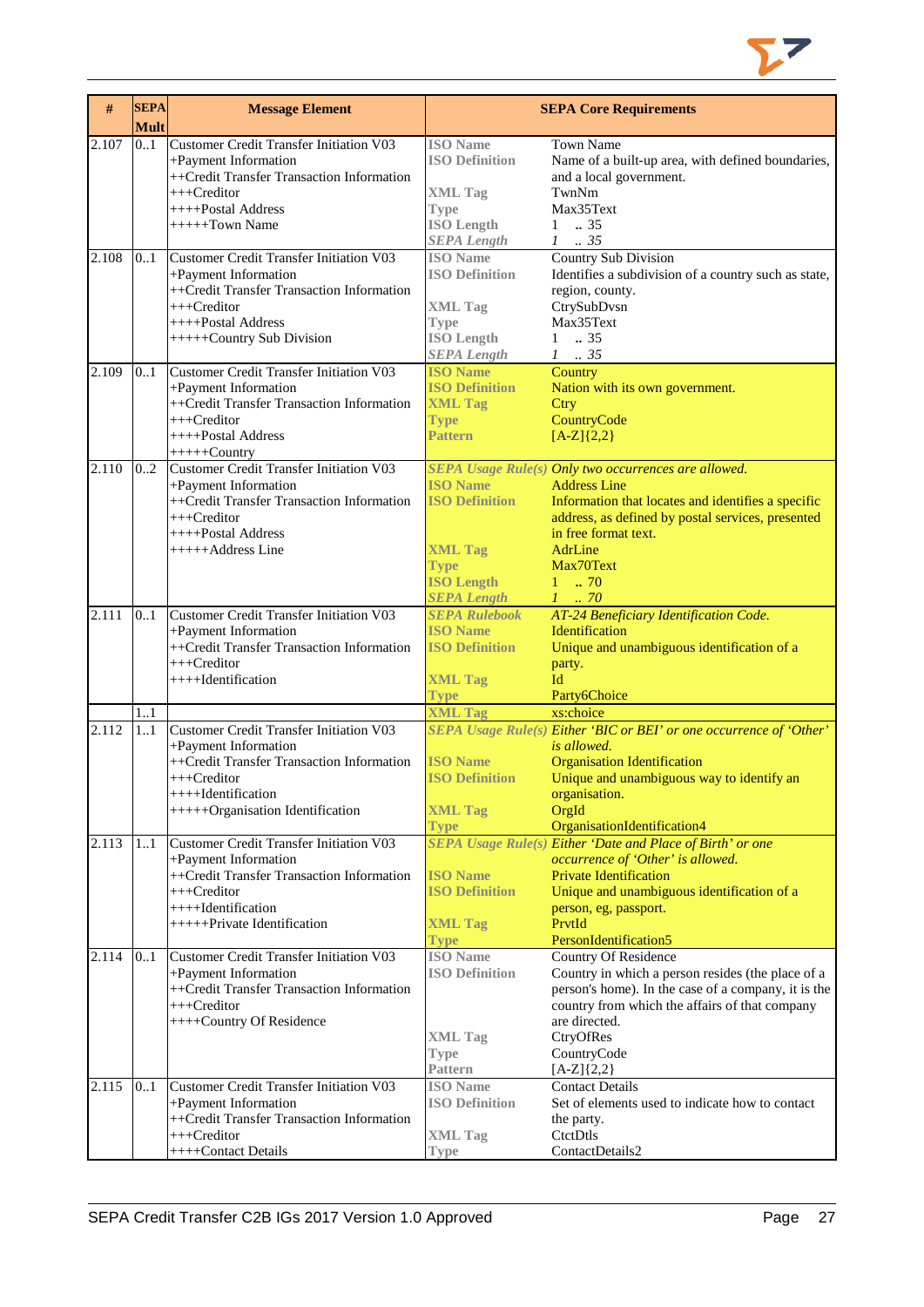

| #     | <b>SEPA</b><br><b>Mult</b> | <b>Message Element</b>                         |                                     | <b>SEPA Core Requirements</b>                                       |
|-------|----------------------------|------------------------------------------------|-------------------------------------|---------------------------------------------------------------------|
| 2.116 | 1.1                        | Customer Credit Transfer Initiation V03        | <b>SEPA Rulebook</b>                | AT-20 The IBAN of the account of the                                |
|       |                            | +Payment Information                           |                                     | Beneficiary.                                                        |
|       |                            | ++Credit Transfer Transaction Information      | <b>SEPA Usage Rule(s) Mandatory</b> |                                                                     |
|       |                            | +++Creditor Account                            |                                     | Only IBAN is allowed.                                               |
|       |                            |                                                | <b>ISO</b> Name                     | <b>Creditor Account</b>                                             |
|       |                            |                                                | <b>ISO Definition</b>               | Unambiguous identification of the account of the                    |
|       |                            |                                                |                                     | creditor to which a credit entry will be posted as a                |
|       |                            |                                                |                                     | result of the payment transaction.                                  |
|       |                            |                                                | <b>XML Tag</b>                      | CdtrAcct                                                            |
|       |                            |                                                | <b>Type</b>                         | CashAccount16                                                       |
|       | 0.1                        | Customer Credit Transfer Initiation V03        | <b>ISO Name</b>                     | <b>Ultimate Creditor</b>                                            |
| 2.117 |                            |                                                |                                     |                                                                     |
|       |                            | +Payment Information                           | <b>ISO Definition</b>               | Ultimate party to which an amount of money is                       |
|       |                            | ++Credit Transfer Transaction Information      |                                     | due.                                                                |
|       |                            | +++Ultimate Creditor                           | <b>XML Tag</b>                      | <b>UltmtCdtr</b>                                                    |
|       |                            |                                                | <b>Type</b>                         | PartyIdentification32                                               |
| 2.118 | 0.1                        | <b>Customer Credit Transfer Initiation V03</b> | <b>SEPA Rulebook</b>                | AT-28 Name of the Beneficiary Reference Party.                      |
|       |                            | +Payment Information                           |                                     | SEPA Usage Rule(s) 'Name' is limited to 70 characters in length.    |
|       |                            | ++Credit Transfer Transaction Information      | <b>ISO Name</b>                     | Name                                                                |
|       |                            | +++Ultimate Creditor                           | <b>ISO Definition</b>               | Name by which a party is known and which is                         |
|       |                            | $+++$ Name                                     |                                     | usually used to identify that party.                                |
|       |                            |                                                | <b>XML Tag</b>                      | Nm                                                                  |
|       |                            |                                                | <b>Type</b>                         | Max140Text                                                          |
|       |                            |                                                | <b>ISO Length</b>                   | $1 \t  140$                                                         |
|       |                            |                                                | <b>SEPA Length</b>                  | $1 \t 70$                                                           |
| 2.119 | 0.1                        | Customer Credit Transfer Initiation V03        | <b>ISO</b> Name                     | <b>Postal Address</b>                                               |
|       |                            |                                                | <b>ISO Definition</b>               |                                                                     |
|       |                            | +Payment Information                           |                                     | Information that locates and identifies a specific                  |
|       |                            | ++Credit Transfer Transaction Information      |                                     | address, as defined by postal services.                             |
|       |                            | +++Ultimate Creditor                           | <b>XML Tag</b>                      | PstlAdr                                                             |
|       |                            | ++++Postal Address                             | <b>Type</b>                         | PostalAddress6                                                      |
| 2.120 | 0.1                        | Customer Credit Transfer Initiation V03        | <b>SEPA Rulebook</b>                | AT-29 Identification Code of the Beneficiary                        |
|       |                            | +Payment Information                           |                                     | Reference Party.                                                    |
|       |                            | ++Credit Transfer Transaction Information      | <b>ISO Name</b>                     | Identification                                                      |
|       |                            | +++Ultimate Creditor                           | <b>ISO Definition</b>               | Unique and unambiguous identification of a                          |
|       |                            | ++++Identification                             |                                     | party.                                                              |
|       |                            |                                                | <b>XML Tag</b>                      | Id                                                                  |
|       |                            |                                                | <b>Type</b>                         | Party6Choice                                                        |
|       | 1.1                        |                                                | <b>XML Tag</b>                      | xs:choice                                                           |
| 2.121 | 1.1                        | <b>Customer Credit Transfer Initiation V03</b> |                                     | SEPA Usage Rule(s) Either 'BIC or BEI' or one occurrence of 'Other' |
|       |                            | +Payment Information                           |                                     | is allowed.                                                         |
|       |                            | ++Credit Transfer Transaction Information      | <b>ISO</b> Name                     | <b>Organisation Identification</b>                                  |
|       |                            | +++Ultimate Creditor                           | <b>ISO Definition</b>               | Unique and unambiguous way to identify an                           |
|       |                            | ++++Identification                             |                                     | organisation.                                                       |
|       |                            | +++++Organisation Identification               | <b>XML Tag</b>                      | OrgId                                                               |
|       |                            |                                                | <b>Type</b>                         | OrganisationIdentification4                                         |
| 2.122 | 1.1                        | Customer Credit Transfer Initiation V03        |                                     | SEPA Usage Rule(s) Either 'Date and Place of Birth' or one          |
|       |                            |                                                |                                     |                                                                     |
|       |                            | +Payment Information                           | <b>ISO Name</b>                     | occurrence of 'Other' is allowed.                                   |
|       |                            | ++Credit Transfer Transaction Information      |                                     | <b>Private Identification</b>                                       |
|       |                            | +++Ultimate Creditor                           | <b>ISO Definition</b>               | Unique and unambiguous identification of a                          |
|       |                            | $++++$ Identification                          |                                     | person, eg, passport.                                               |
|       |                            | ++++++Private Identification                   | <b>XML Tag</b>                      | PrvtId                                                              |
|       |                            |                                                | <b>Type</b>                         | PersonIdentification5                                               |
| 2.123 | 0.1                        | Customer Credit Transfer Initiation V03        | <b>ISO</b> Name                     | <b>Country Of Residence</b>                                         |
|       |                            | +Payment Information                           | <b>ISO Definition</b>               | Country in which a person resides (the place of a                   |
|       |                            | ++Credit Transfer Transaction Information      |                                     | person's home). In the case of a company, it is the                 |
|       |                            | +++Ultimate Creditor                           |                                     | country from which the affairs of that company                      |
|       |                            | ++++Country Of Residence                       |                                     | are directed.                                                       |
|       |                            |                                                | <b>XML Tag</b>                      | CtryOfRes                                                           |
|       |                            |                                                | <b>Type</b>                         | CountryCode                                                         |
|       |                            |                                                | Pattern                             | $[A-Z]\{2,2\}$                                                      |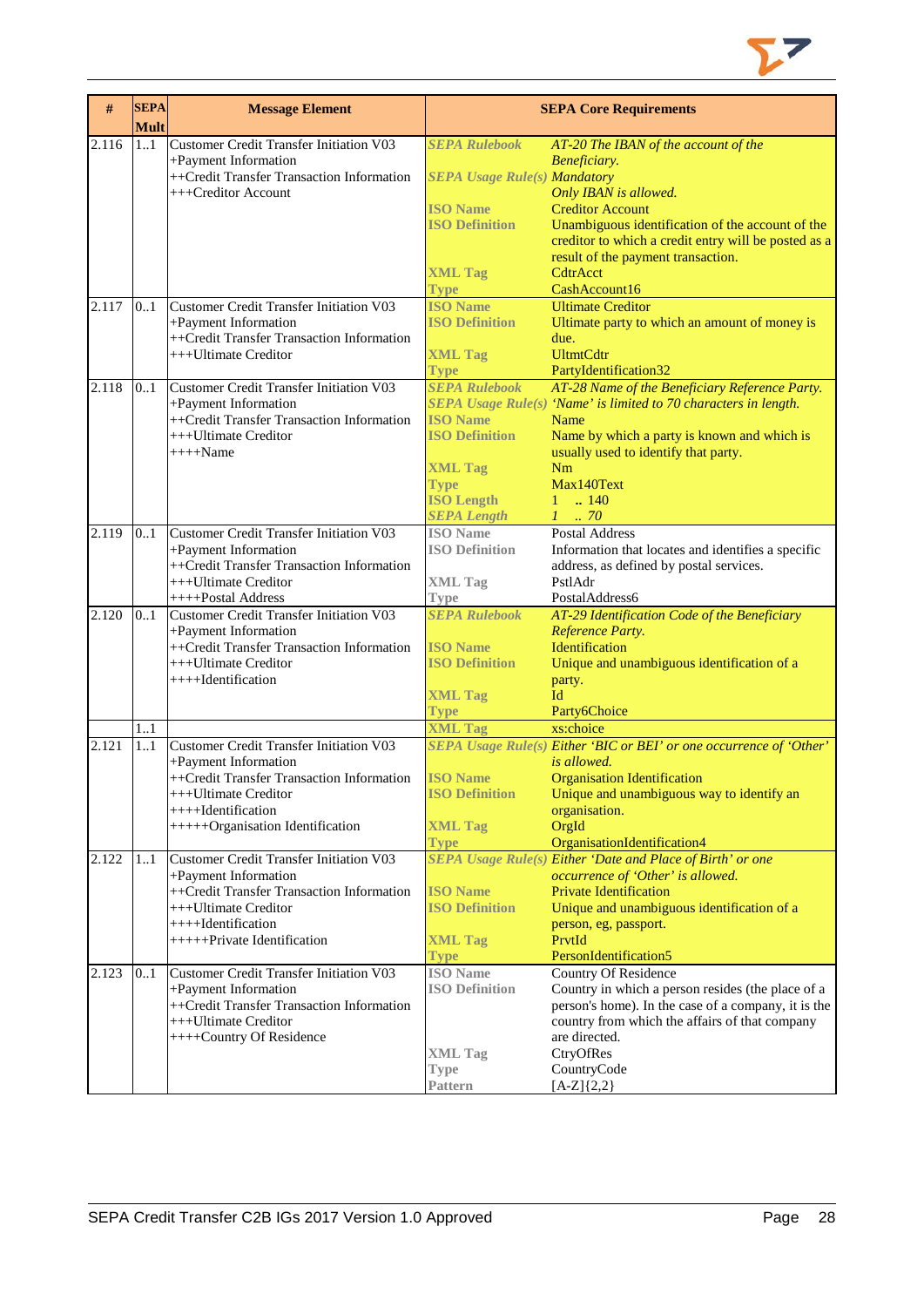

| #     | <b>SEPA</b><br><b>Mult</b> | <b>Message Element</b>                                                                                                                                             |                                                                                                                      | <b>SEPA Core Requirements</b>                                                                                                                                                                                                                                                                                                                                                                                                                   |
|-------|----------------------------|--------------------------------------------------------------------------------------------------------------------------------------------------------------------|----------------------------------------------------------------------------------------------------------------------|-------------------------------------------------------------------------------------------------------------------------------------------------------------------------------------------------------------------------------------------------------------------------------------------------------------------------------------------------------------------------------------------------------------------------------------------------|
| 2.124 | 0.1                        | <b>Customer Credit Transfer Initiation V03</b><br>+Payment Information<br>++Credit Transfer Transaction Information<br>+++Ultimate Creditor<br>++++Contact Details | <b>ISO</b> Name<br><b>ISO Definition</b><br><b>XML Tag</b><br><b>Type</b>                                            | <b>Contact Details</b><br>Set of elements used to indicate how to contact<br>the party.<br>CtctDtls<br>ContactDetails2                                                                                                                                                                                                                                                                                                                          |
| 2.125 | 0.n                        | <b>Customer Credit Transfer Initiation V03</b><br>+Payment Information<br>++Credit Transfer Transaction Information<br>+++Instruction For Creditor Agent           | <b>ISO</b> Name<br><b>ISO Definition</b><br><b>XML Tag</b><br>Type                                                   | <b>Instruction For Creditor Agent</b><br>Further information related to the processing of<br>the payment instruction, provided by the<br>initiating party, and intended for the creditor<br>agent.<br>InstrForCdtrAgt<br>InstructionForCreditorAgent1                                                                                                                                                                                           |
| 2.126 | 0.1                        | <b>Customer Credit Transfer Initiation V03</b><br>+Payment Information<br>++Credit Transfer Transaction Information<br>+++Instruction For Debtor Agent             | <b>ISO Name</b><br><b>ISO Definition</b><br><b>XML Tag</b><br>Type<br><b>ISO Length</b><br><b>SEPA Length</b>        | <b>Instruction For Debtor Agent</b><br>Further information related to the processing of<br>the payment instruction, that may need to be<br>acted upon by the debtor agent, depending on<br>agreement between debtor and the debtor agent.<br>InstrForDbtrAgt<br>Max140Text<br>.140<br>$\mathbf{1}$<br>$1-.140$                                                                                                                                  |
| 2.127 | 0.1                        | <b>Customer Credit Transfer Initiation V03</b><br>+Payment Information<br>++Credit Transfer Transaction Information<br>+++Purpose                                  | <b>SEPA Rulebook</b><br><b>ISO Name</b><br><b>ISO Definition</b><br><b>XML Tag</b><br><b>Type</b>                    | AT-44 Purpose of the Credit Transfer.<br>Purpose<br>Underlying reason for the payment transaction.<br>Usage: Purpose is used by the end-customers,<br>that is initiating party, (ultimate) debtor,<br>(ultimate) creditor to provide information<br>concerning the nature of the payment. Purpose is<br>a content element, which is not used for<br>processing by any of the agents involved in the<br>payment chain.<br>Purp<br>Purpose2Choice |
|       | 11                         |                                                                                                                                                                    | <b>XML Tag</b>                                                                                                       | xs:choice                                                                                                                                                                                                                                                                                                                                                                                                                                       |
| 2.128 | 11                         | <b>Customer Credit Transfer Initiation V03</b><br>+Payment Information<br>++Credit Transfer Transaction Information<br>$+++Purpose$<br>++++Code                    | <b>ISO Name</b><br><b>ISO Definition</b><br><b>XML Tag</b><br><b>Type</b><br><b>ISO Length</b><br><b>SEPA Length</b> | Code<br>Underlying reason for the payment transaction, as<br>published in an external purpose code list.<br>C <sub>d</sub><br>ExternalPurpose1Code<br>$1 \dots 4$<br>4                                                                                                                                                                                                                                                                          |
| 2.129 | 1.1                        | Customer Credit Transfer Initiation V03<br>+Payment Information<br>++Credit Transfer Transaction Information<br>$+++Purpose$<br>++++Proprietary                    | <b>ISO</b> Name<br><b>ISO Definition</b><br><b>XML Tag</b><br><b>Type</b><br><b>ISO Length</b><br><b>SEPA Length</b> | Proprietary<br>Purpose, in a proprietary form.<br>Prtry<br>Max35Text<br>.35<br>$\mathbf{1}$<br>$\mathcal{I}$<br>.35                                                                                                                                                                                                                                                                                                                             |
| 2.130 | 0.<br>10                   | <b>Customer Credit Transfer Initiation V03</b><br>+Payment Information<br>++Credit Transfer Transaction Information<br>+++Regulatory Reporting                     | <b>ISO</b> Name<br><b>ISO Definition</b><br><b>XML Tag</b><br><b>Type</b>                                            | <b>Regulatory Reporting</b><br>Information needed due to regulatory and<br>statutory requirements.<br>RgltryRptg<br>RegulatoryReporting3                                                                                                                                                                                                                                                                                                        |
| 2.131 | 0.1                        | <b>Customer Credit Transfer Initiation V03</b><br>+Payment Information<br>++Credit Transfer Transaction Information<br>$+++$ Tax                                   | <b>ISO</b> Name<br><b>ISO Definition</b><br><b>XML Tag</b><br>Type                                                   | Tax<br>Set of elements used to provide details on the tax.<br>Tax<br>TaxInformation3                                                                                                                                                                                                                                                                                                                                                            |
| 2.132 | 0.1                        | <b>Customer Credit Transfer Initiation V03</b><br>+Payment Information<br>++Credit Transfer Transaction Information<br>+++Related Remittance Information           | <b>ISO</b> Name<br><b>ISO Definition</b><br><b>XML Tag</b><br>Type                                                   | <b>Related Remittance Information</b><br>Set of elements used to provide information<br>related to the handling of the remittance<br>information by any of the agents in the<br>transaction processing chain.<br>RltdRmtInf<br>RemittanceLocation2                                                                                                                                                                                              |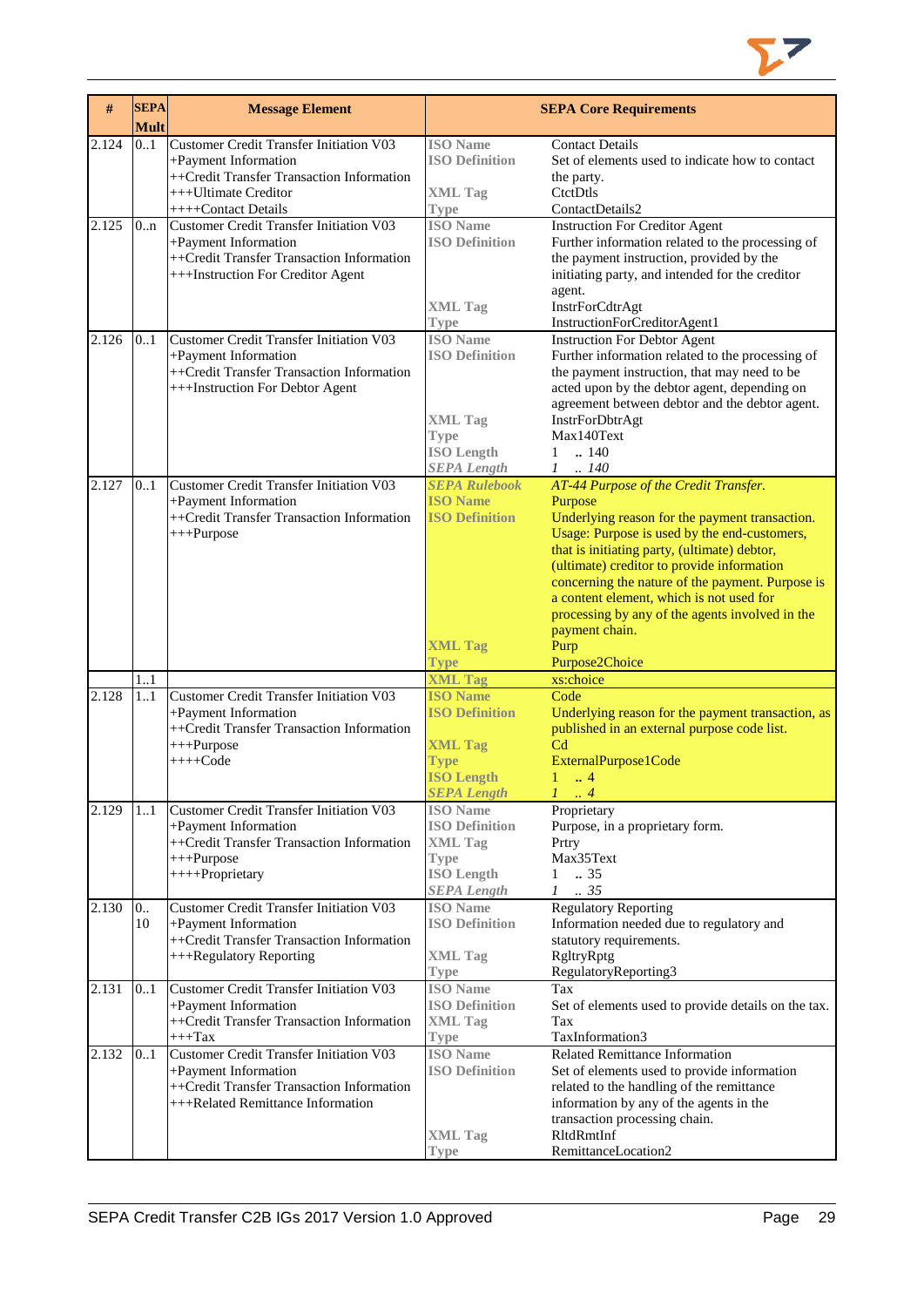

| #     | <b>SEPA</b><br><b>Mult</b> | <b>Message Element</b>                                                 |                                          | <b>SEPA Core Requirements</b>                                                                                      |
|-------|----------------------------|------------------------------------------------------------------------|------------------------------------------|--------------------------------------------------------------------------------------------------------------------|
| 2.133 | 0.1                        | Customer Credit Transfer Initiation V03                                | <b>SEPA Rulebook</b>                     | AT-05 The Remittance Information sent by the                                                                       |
|       |                            | +Payment Information<br>++Credit Transfer Transaction Information      |                                          | Originator to the Beneficiary in the Credit<br><b>Transfer Instruction.</b>                                        |
|       |                            | +++Remittance Information                                              |                                          | SEPA Usage Rule(s) Either 'Structured' or 'Unstructured' may be<br>present                                         |
|       |                            |                                                                        | <b>ISO Name</b><br><b>ISO Definition</b> | <b>Remittance Information</b><br>Information supplied to enable the matching of                                    |
|       |                            |                                                                        |                                          | an entry with the items that the transfer is<br>intended to settle, such as commercial invoices in                 |
|       |                            |                                                                        | <b>XML Tag</b>                           | an accounts' receivable system.<br><b>RmtInf</b>                                                                   |
|       |                            |                                                                        | <b>Type</b>                              | RemittanceInformation5                                                                                             |
| 2.134 | 0.1                        | <b>Customer Credit Transfer Initiation V03</b><br>+Payment Information |                                          | SEPA Usage Rule(s) 'Unstructured' may carry structured remittance<br>information, as agreed between the Originator |
|       |                            | ++Credit Transfer Transaction Information<br>+++Remittance Information |                                          | and the Beneficiary.<br>Only one occurrence of 'Unstructured' is                                                   |
|       |                            | ++++Unstructured                                                       | <b>ISO</b> Name                          | allowed.<br><b>Unstructured</b>                                                                                    |
|       |                            |                                                                        | <b>ISO Definition</b>                    | Information supplied to enable the matching/<br>reconciliation of an entry with the items that the                 |
|       |                            |                                                                        |                                          | payment is intended to settle, such as commercial                                                                  |
|       |                            |                                                                        |                                          | invoices in an accounts' receivable system, in an                                                                  |
|       |                            |                                                                        | <b>XML Tag</b>                           | unstructured form.<br><b>Ustrd</b>                                                                                 |
|       |                            |                                                                        | <b>Type</b>                              | Max140Text                                                                                                         |
|       |                            |                                                                        | <b>ISO Length</b><br><b>SEPA Length</b>  | $1 \t{.} 140$<br>$1 \t . 140$                                                                                      |
| 2.135 | 0.1                        | <b>Customer Credit Transfer Initiation V03</b>                         |                                          | SEPA Usage Rule(s) Only one occurrence of 'Structured' is allowed.                                                 |
|       |                            | +Payment Information                                                   | <b>SEPA Format</b>                       | 'Structured' can be used, provided the tags and                                                                    |
|       |                            | ++Credit Transfer Transaction Information<br>+++Remittance Information | Rule(s)                                  | the data within the 'Structured' element do not<br>exceed 140 characters in length.                                |
|       |                            | ++++Structured                                                         | <b>ISO Name</b>                          | <b>Structured</b>                                                                                                  |
|       |                            |                                                                        | <b>ISO Definition</b>                    | Information supplied to enable the matching/<br>reconciliation of an entry with the items that the                 |
|       |                            |                                                                        |                                          | payment is intended to settle, such as commercial                                                                  |
|       |                            |                                                                        |                                          | invoices in an accounts' receivable system, in a<br>structured form.                                               |
|       |                            |                                                                        | <b>XML Tag</b>                           | Strd                                                                                                               |
| 2.136 | 0 <sub>nn</sub>            | <b>Customer Credit Transfer Initiation V03</b>                         | Type<br><b>ISO</b> Name                  | StructuredRemittanceInformation7<br>Referred Document Information                                                  |
|       |                            | +Payment Information                                                   | <b>ISO Definition</b>                    | Set of elements used to identify the documents                                                                     |
|       |                            | ++Credit Transfer Transaction Information<br>+++Remittance Information | <b>XML Tag</b>                           | referred to in the remittance information.<br>RfrdDocInf                                                           |
|       |                            | ++++Structured                                                         | <b>Type</b>                              | ReferredDocumentInformation3                                                                                       |
|       |                            | +++++Referred Document Information                                     |                                          |                                                                                                                    |
| 2.137 | 0.1                        | Customer Credit Transfer Initiation V03<br>+Payment Information        | <b>ISO</b> Name<br><b>ISO Definition</b> | <b>Referred Document Amount</b><br>Set of elements used to provide details on the                                  |
|       |                            | ++Credit Transfer Transaction Information                              |                                          | amounts of the referred document.                                                                                  |
|       |                            | +++Remittance Information<br>++++Structured                            | <b>XML</b> Tag<br><b>Type</b>            | RfrdDocAmt<br>RemittanceAmount1                                                                                    |
|       |                            | +++++Referred Document Amount                                          |                                          |                                                                                                                    |
| 2.138 | 01                         | Customer Credit Transfer Initiation V03                                |                                          | SEPA Usage Rule(s) When present, the Debtor Bank is not obliged to                                                 |
|       |                            | +Payment Information<br>++Credit Transfer Transaction Information      |                                          | validate the reference information.<br>When used both 'Creditor Reference Type' and                                |
|       |                            | +++Remittance Information<br>++++Structured                            | <b>ISO</b> Name                          | 'Creditor Reference' must be present.<br><b>Creditor Reference Information</b>                                     |
|       |                            | +++++Creditor Reference Information                                    | <b>ISO Definition</b>                    | Reference information provided by the creditor to                                                                  |
|       |                            |                                                                        |                                          | allow the identification of the underlying<br>documents.                                                           |
|       |                            |                                                                        | <b>XML Tag</b>                           | CdtrRefInf                                                                                                         |
|       |                            |                                                                        | <b>Type</b>                              | CreditorReferenceInformation2                                                                                      |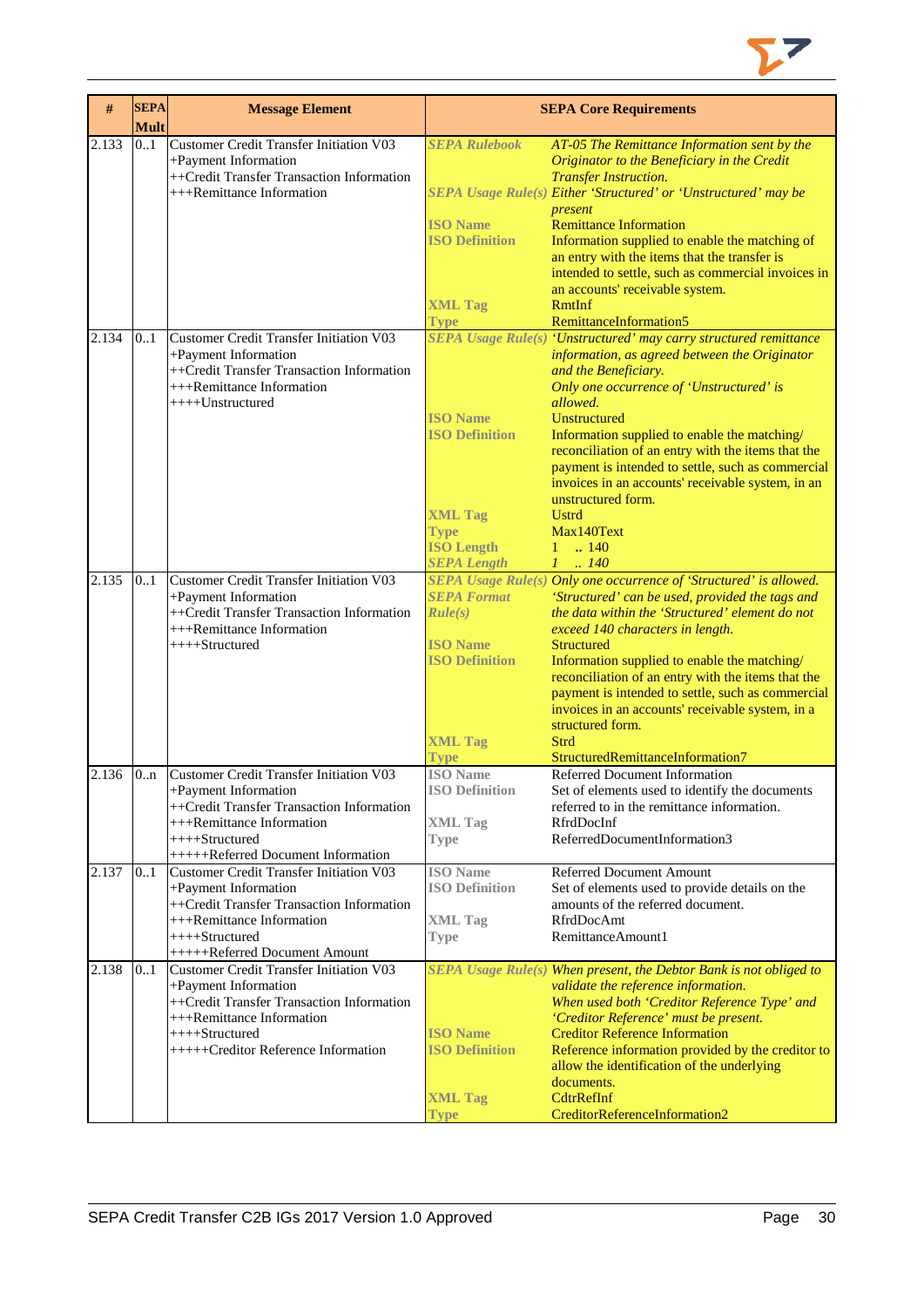

| #     | <b>SEPA</b> | <b>Message Element</b>                                                                                                                                                                                                                                                          |                                                                                                                      | <b>SEPA Core Requirements</b>                                                                                                                             |
|-------|-------------|---------------------------------------------------------------------------------------------------------------------------------------------------------------------------------------------------------------------------------------------------------------------------------|----------------------------------------------------------------------------------------------------------------------|-----------------------------------------------------------------------------------------------------------------------------------------------------------|
|       | <b>Mult</b> |                                                                                                                                                                                                                                                                                 |                                                                                                                      |                                                                                                                                                           |
| 2.139 | 0.1         | <b>Customer Credit Transfer Initiation V03</b><br>+Payment Information<br>++Credit Transfer Transaction Information<br>+++Remittance Information<br>$++++-Structured$<br>+++++Creditor Reference Information                                                                    | <b>ISO Name</b><br><b>ISO Definition</b><br><b>XML Tag</b><br><b>Type</b>                                            | Type<br>Specifies the type of creditor reference.<br>Tp<br>CreditorReferenceType2                                                                         |
|       |             | $+++++Type$                                                                                                                                                                                                                                                                     |                                                                                                                      |                                                                                                                                                           |
| 2.140 | 11          | Customer Credit Transfer Initiation V03<br>+Payment Information<br>++Credit Transfer Transaction Information<br>+++Remittance Information<br>++++Structured<br>+++++Creditor Reference Information<br>$+++++Type$<br>++++++++Code Or Proprietary                                | <b>ISO Name</b><br><b>ISO Definition</b><br><b>XML Tag</b><br><b>Type</b>                                            | <b>Code Or Proprietary</b><br>Coded or proprietary format creditor reference<br>type.<br>CdOrPrtry<br>CreditorReferenceType1Choice                        |
|       | 11          |                                                                                                                                                                                                                                                                                 | <b>XML Tag</b>                                                                                                       | xs:choice                                                                                                                                                 |
| 2.141 | 1.1         | <b>Customer Credit Transfer Initiation V03</b><br>+Payment Information<br>++Credit Transfer Transaction Information<br>+++Remittance Information<br>++++Structured<br>+++++Creditor Reference Information<br>$+++++Type$<br>++++++++Code Or Proprietary<br>$++++++Code$         | <b>ISO Name</b><br><b>ISO Definition</b><br><b>XML Tag</b><br><b>Type</b>                                            | SEPA Usage Rule(s) Only 'SCOR' is allowed.<br>Code<br>Type of creditor reference, in a coded form.<br>Cd<br>DocumentType3Code                             |
|       |             |                                                                                                                                                                                                                                                                                 | <b>SEPA Code Restrictions</b>                                                                                        |                                                                                                                                                           |
|       |             |                                                                                                                                                                                                                                                                                 | <b>SCOR</b>                                                                                                          | StructuredCommunicationReference<br>Document is a structured communication<br>reference provided by the creditor to identify the<br>referred transaction. |
| 2.142 | 11          | <b>Customer Credit Transfer Initiation V03</b><br>+Payment Information<br>++Credit Transfer Transaction Information<br>+++Remittance Information<br>++++Structured<br>+++++Creditor Reference Information<br>$+++++Type$<br>++++++++Code Or Proprietary<br>+++++++++Proprietary | <b>ISO</b> Name<br><b>ISO Definition</b><br><b>XML Tag</b><br><b>Type</b><br><b>ISO Length</b><br><b>SEPA Length</b> | Proprietary<br>Creditor reference type, in a proprietary form.<br>Prtry<br>Max35Text<br>$1 \t . 35$<br>$1 \t . 35$                                        |
| 2.143 | 0.1         | Customer Credit Transfer Initiation V03<br>+Payment Information<br>++Credit Transfer Transaction Information<br>+++Remittance Information<br>++++Structured<br>+++++Creditor Reference Information<br>$+++++Type$<br>$++++++Issuer$                                             | <b>ISO</b> Name<br><b>ISO Definition</b><br><b>XML Tag</b><br><b>Type</b><br><b>ISO Length</b><br><b>SEPA Length</b> | <i>Issuer</i><br>Entity that assigns the credit reference type.<br><b>Issr</b><br>Max35Text<br>$1 \t . 35$<br>$1 \t35$                                    |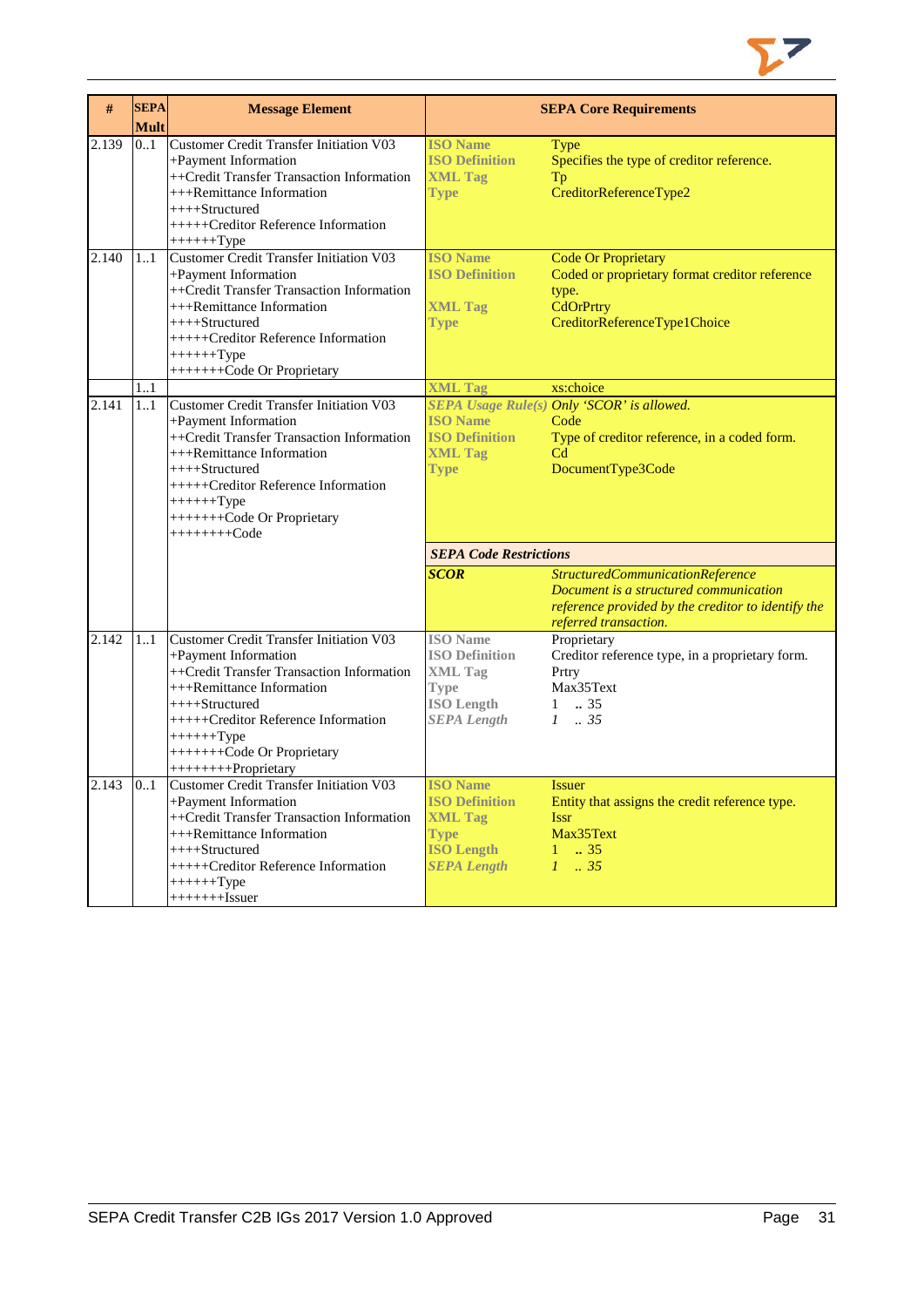

| #     | <b>SEPA</b>        | <b>Message Element</b>                                                                                                                                                                                   |                                                                                                                      | <b>SEPA Core Requirements</b>                                                                                                                                                                                                                                                                                                                                                                                                                                                                                                                                                                                                     |
|-------|--------------------|----------------------------------------------------------------------------------------------------------------------------------------------------------------------------------------------------------|----------------------------------------------------------------------------------------------------------------------|-----------------------------------------------------------------------------------------------------------------------------------------------------------------------------------------------------------------------------------------------------------------------------------------------------------------------------------------------------------------------------------------------------------------------------------------------------------------------------------------------------------------------------------------------------------------------------------------------------------------------------------|
| 2.144 | <b>Mult</b><br>0.1 | <b>Customer Credit Transfer Initiation V03</b>                                                                                                                                                           |                                                                                                                      | SEPA Usage Rule(s) If a Creditor Reference contains a check digit,                                                                                                                                                                                                                                                                                                                                                                                                                                                                                                                                                                |
|       |                    | +Payment Information<br>++Credit Transfer Transaction Information<br>$+++$ Remittance Information<br>$++++$ Structured<br>$+++++Creditor$ Reference Information<br>$+++++Reference$                      | <b>ISO Name</b><br><b>ISO Definition</b>                                                                             | the receiving bank is not required to validate<br>this.<br>If the receiving bank validates the check digit and<br>if this validation fails, the bank may continue its<br>processing and send the transaction to the next<br>party in the chain.<br>RF Creditor Reference may be used (ISO 11649)<br>Reference<br>Unique reference, as assigned by the creditor, to<br>unambiguously refer to the payment transaction.<br>Usage: If available, the initiating party should<br>provide this reference in the structured remittance<br>information, to enable reconciliation by the<br>creditor upon receipt of the amount of money. |
|       |                    |                                                                                                                                                                                                          | <b>XML Tag</b><br><b>Type</b><br><b>ISO Length</b><br><b>SEPA Length</b>                                             | If the business context requires the use of a<br>creditor reference or a payment remit<br>identification, and only one identifier can be<br>passed through the end-to-end chain, the<br>creditor's reference or payment remittance<br>identification should be quoted in the end-to-end<br>transaction identification.<br>Ref<br>Max35Text<br>$1 \t . 35$<br>$1-.35$                                                                                                                                                                                                                                                              |
| 2.145 | 0.1                | <b>Customer Credit Transfer Initiation V03</b><br>+Payment Information<br>++Credit Transfer Transaction Information<br>+++Remittance Information<br>$+++Structured$<br>$+++++Invoicer$                   | <b>ISO</b> Name<br><b>ISO Definition</b><br><b>XML Tag</b><br><b>Type</b>                                            | Invoicer<br>Identification of the organisation issuing the<br>invoice, when it is different from the creditor or<br>ultimate creditor.<br>Inver<br>PartyIdentification32                                                                                                                                                                                                                                                                                                                                                                                                                                                          |
| 2.146 | 0.1                | <b>Customer Credit Transfer Initiation V03</b><br>+Payment Information<br>++Credit Transfer Transaction Information<br>+++Remittance Information<br>$++++-Structured$<br>$+++++Invoicee$                 | <b>ISO</b> Name<br><b>ISO Definition</b><br><b>XML Tag</b><br><b>Type</b>                                            | Invoicee<br>Identification of the party to whom an invoice is<br>issued, when it is different from the debtor or<br>ultimate debtor.<br>Invcee<br>PartyIdentification32                                                                                                                                                                                                                                                                                                                                                                                                                                                           |
| 2.147 | 03                 | Customer Credit Transfer Initiation V03<br>+Payment Information<br>++Credit Transfer Transaction Information<br>$+++$ Remittance Information<br>++++Structured<br>+++++Additional Remittance Information | <b>ISO</b> Name<br><b>ISO Definition</b><br><b>XML Tag</b><br><b>Type</b><br><b>ISO Length</b><br><b>SEPA Length</b> | <b>Additional Remittance Information</b><br>Additional information, in free text form, to<br>complement the structured remittance<br>information.<br>AddtlRmtInf<br>Max140Text<br>.140<br>1<br>$1-.140$                                                                                                                                                                                                                                                                                                                                                                                                                           |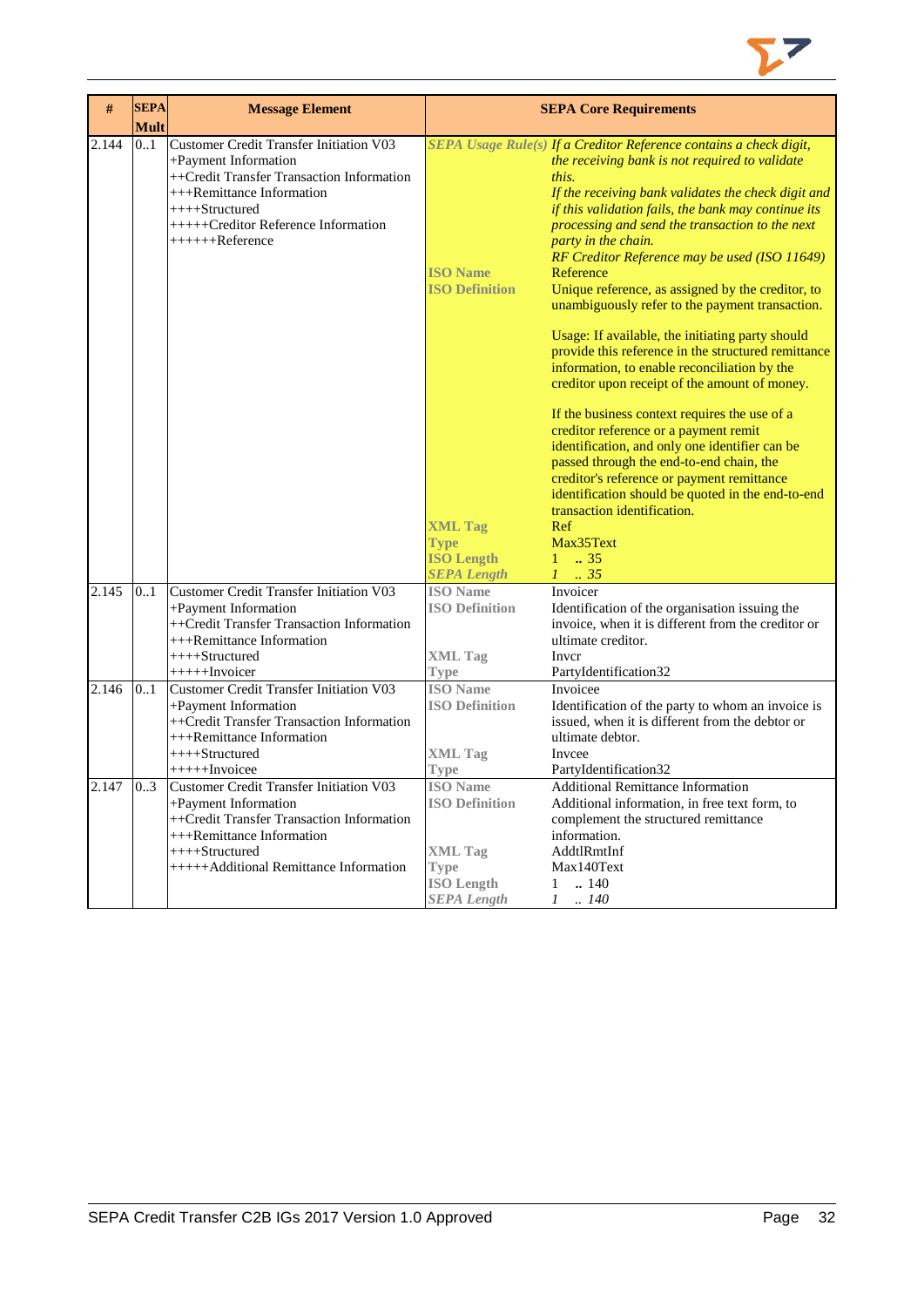

# <span id="page-33-0"></span>**2.2 Bank to Customer Reject Credit Transfer Dataset (based on DS-03)**

**Caution**: These Guidelines are not sufficient to fully implement this message and require additional information under bilateral agreement between the customer and its bank. The Rulebook in addition does not specify the dataset requirements.

#### <span id="page-33-1"></span>**2.2.1 Use of the Customer Payment Status Report (pain.002.001.03)**

The code 'RJCT' must be used in 'Group Status', or 'Payment Information Status' or 'Transaction Status', to transport the Credit Transfer Reject instruction between the banks and their remitting customers.

The message caters for bulk and single reject instructions.

**Note**: Attribute AT-R1 in DS-03 is implied by the 'Message Name', 'pain.002.001.03', the 'Original Message Name Identification', 'pain.001.001.03' and 'Group Status' or 'Transaction Status'.

**Note**: Attribute AT-R4 is not applicable to reject instructions.

**Note**: Message elements under 'Original Transaction Reference' sequence are based on DS-01 or DS-02 attributes.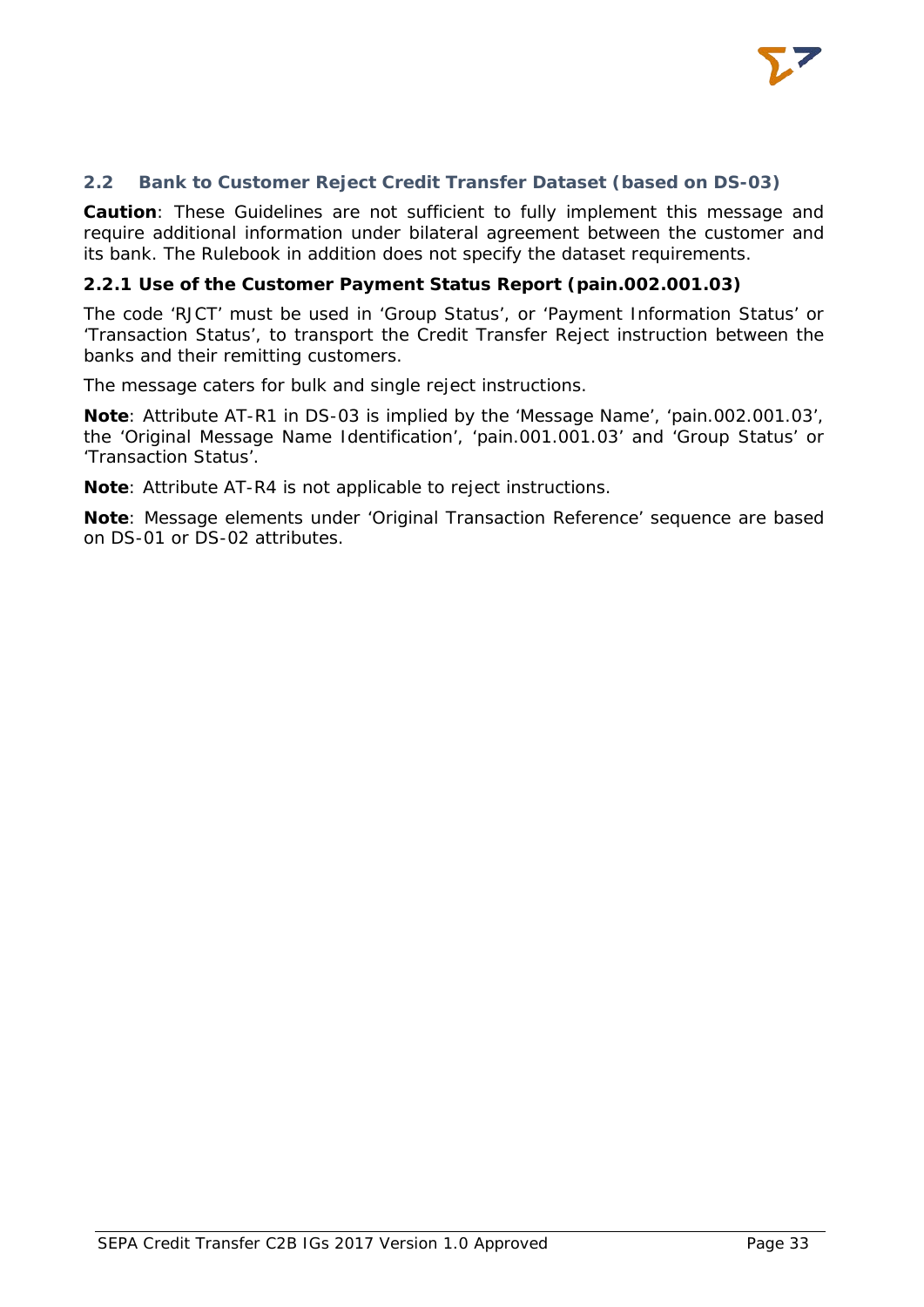

| #       | <b>SEPA</b><br><b>Mult</b> | <b>Message Element</b>                              | <b>SEPA Core Requirements</b>            |                                                                               |
|---------|----------------------------|-----------------------------------------------------|------------------------------------------|-------------------------------------------------------------------------------|
|         |                            | Document                                            | <b>XML Tag</b>                           | <b>Document</b>                                                               |
|         | 11                         | Customer Payment Status Report V03                  | <b>Type</b><br><b>ISO Name</b>           | <b>Document</b><br><b>Customer Payment Status Report V03</b>                  |
|         |                            |                                                     | <b>ISO Definition</b>                    | The CustomerPaymentStatusReport message is                                    |
|         |                            |                                                     |                                          | sent by an instructed agent to the payment                                    |
|         |                            |                                                     |                                          | initiator. It is used to inform this party about the                          |
|         |                            |                                                     |                                          | positive or negative status of an instruction                                 |
|         |                            |                                                     |                                          | (either single, group or file). It is also used to                            |
|         |                            |                                                     |                                          | report on a pending instruction.                                              |
|         |                            |                                                     | <b>XML Tag</b><br><b>Type</b>            | CstmrPmtStsRpt<br>CustomerPaymentStatusReportV03                              |
| 1.0     | 11                         | Customer Payment Status Report V03                  | <b>ISO Name</b>                          | <b>Group Header</b>                                                           |
|         |                            | +Group Header                                       | <b>ISO Definition</b>                    | Set of characteristics shared by all individual                               |
|         |                            |                                                     |                                          | transactions included in the status report                                    |
|         |                            |                                                     |                                          | message.                                                                      |
|         |                            |                                                     | <b>XML Tag</b>                           | GrpHdr                                                                        |
|         |                            |                                                     | <b>Type</b>                              | GroupHeader36                                                                 |
| 1.1     | 11                         | Customer Payment Status Report V03<br>+Group Header | <b>ISO Name</b><br><b>ISO Definition</b> | <b>Message Identification</b><br>Point to point reference, as assigned by the |
|         |                            | ++Message Identification                            |                                          | instructing party, and sent to the next party in the                          |
|         |                            |                                                     |                                          | chain to unambiguously identify the message.                                  |
|         |                            |                                                     |                                          | Usage: The instructing party has to make sure                                 |
|         |                            |                                                     |                                          | that 'MessageIdentification' is unique per                                    |
|         |                            |                                                     |                                          | instructed party for a pre-agreed period.                                     |
|         |                            |                                                     | <b>XML Tag</b>                           | MsgId                                                                         |
|         |                            |                                                     | <b>Type</b><br><b>ISO Length</b>         | Max35Text<br>$1 \t . 35$                                                      |
|         |                            |                                                     | <b>SEPA Length</b>                       | $1-.35$                                                                       |
| 1.2     | 11                         | Customer Payment Status Report V03                  | <b>ISO Name</b>                          | <b>Creation Date Time</b>                                                     |
|         |                            | +Group Header                                       | <b>ISO Definition</b>                    | Date and time at which the message was created.                               |
|         |                            | ++Creation Date Time                                | <b>XML Tag</b>                           | CreDtTm                                                                       |
|         |                            |                                                     | <b>Type</b>                              | <b>ISODateTime</b>                                                            |
| 1.3     | 0.1                        | Customer Payment Status Report V03<br>+Group Header | <b>ISO</b> Name<br><b>ISO Definition</b> | <b>Initiating Party</b><br>Party that initiates the status message.           |
|         |                            | ++Initiating Party                                  | <b>XML Tag</b>                           | InitgPty                                                                      |
|         |                            |                                                     | <b>Type</b>                              | PartyIdentification32                                                         |
| 1.4     | 0.1                        | Customer Payment Status Report V03                  | <b>ISO</b> Name                          | Forwarding Agent                                                              |
|         |                            | +Group Header                                       | <b>ISO Definition</b>                    | Financial institution that receives the instruction                           |
|         |                            | ++Forwarding Agent                                  |                                          | from the initiating party and forwards it to the                              |
|         |                            |                                                     |                                          | next agent in the payment chain.                                              |
|         |                            |                                                     | <b>XML Tag</b><br><b>Type</b>            | FwdgAgt<br>BranchAndFinancialInstitutionIdentification4                       |
| 1.5     | 0.1                        | Customer Payment Status Report V03                  | <b>SEPA Rulebook</b>                     | AT-06 BIC code of the Originator Bank.                                        |
|         |                            | +Group Header                                       | <b>ISO</b> Name                          | <b>Debtor Agent</b>                                                           |
|         |                            | ++Debtor Agent                                      | <b>ISO Definition</b>                    | Financial institution servicing an account for the                            |
|         |                            |                                                     |                                          | debtor.                                                                       |
|         |                            |                                                     | <b>XML Tag</b>                           | <b>DbtrAgt</b>                                                                |
|         |                            |                                                     | <b>Type</b>                              | BranchAndFinancialInstitutionIdentification4                                  |
| 1.6     | 01                         | Customer Payment Status Report V03                  | <b>ISO</b> Name                          | <b>Creditor Agent</b>                                                         |
|         |                            | +Group Header<br>++Creditor Agent                   | <b>ISO Definition</b>                    | Financial institution servicing an account for the<br>creditor.               |
|         |                            |                                                     | <b>XML</b> Tag                           | CdtrAgt                                                                       |
|         |                            |                                                     | <b>Type</b>                              | BranchAndFinancialInstitutionIdentification4                                  |
| $2.0\,$ | 11                         | Customer Payment Status Report V03                  | <b>ISO Name</b>                          | <b>Original Group Information And Status</b>                                  |
|         |                            | +Original Group Information And Status              | <b>ISO Definition</b>                    | Original group information concerning the group                               |
|         |                            |                                                     |                                          | of transactions, to which the status report                                   |
|         |                            |                                                     |                                          | message refers to.                                                            |
|         |                            |                                                     | <b>XML Tag</b>                           | OrgnlGrpInfAndSts<br>OriginalGroupInformation20                               |
|         |                            |                                                     | <b>Type</b>                              |                                                                               |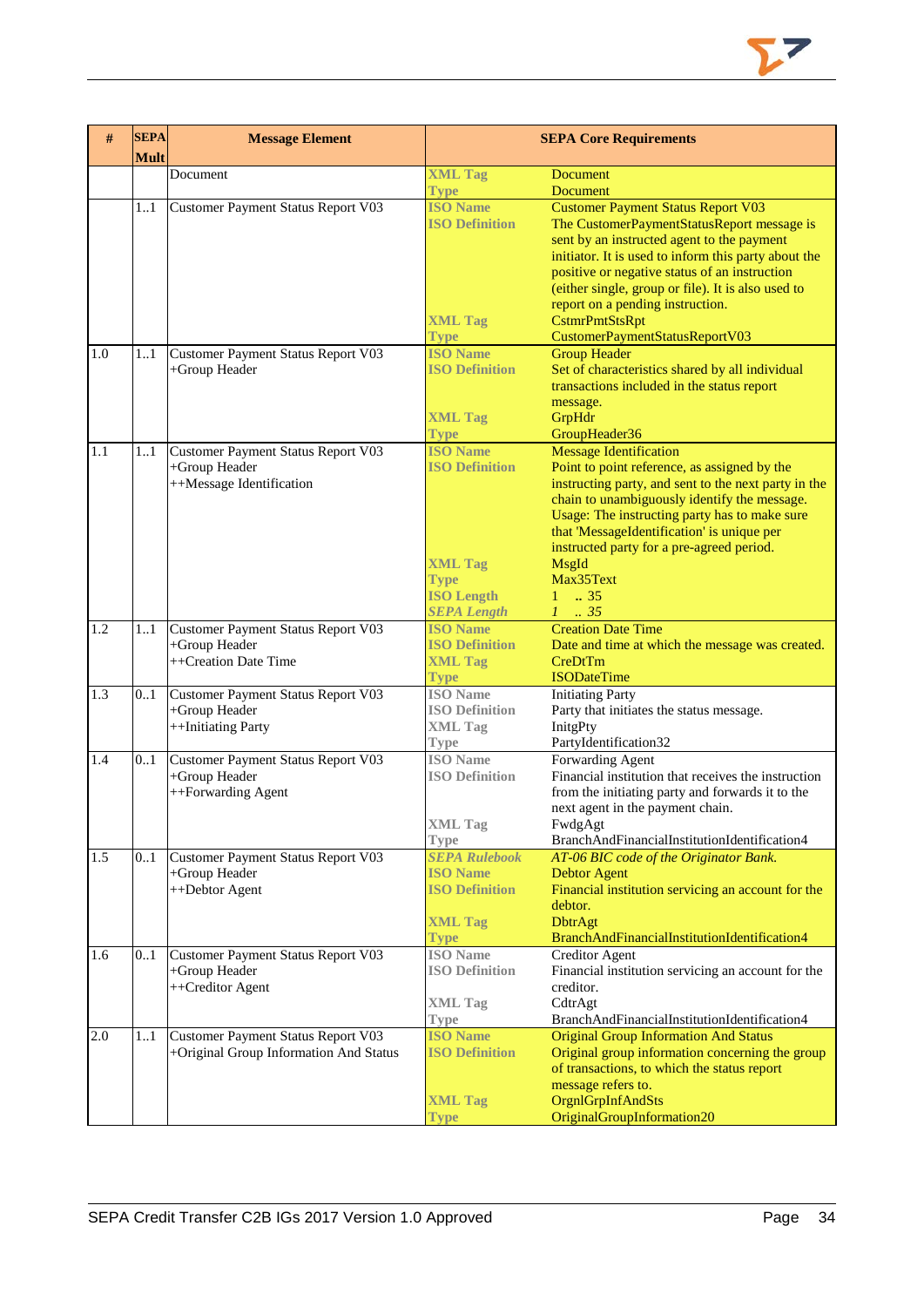

| $\#$ | <b>SEPA</b><br><b>Mult</b> | <b>Message Element</b>                    |                               | <b>SEPA Core Requirements</b>                                      |
|------|----------------------------|-------------------------------------------|-------------------------------|--------------------------------------------------------------------|
| 2.1  | 11                         | <b>Customer Payment Status Report V03</b> | <b>ISO Name</b>               | <b>Original Message Identification</b>                             |
|      |                            | +Original Group Information And Status    | <b>ISO Definition</b>         | Point to point reference, as assigned by the                       |
|      |                            | ++Original Message Identification         |                               | original instructing party, to unambiguously                       |
|      |                            |                                           |                               | identify the original message.                                     |
|      |                            |                                           | <b>XML Tag</b>                | OrgnlMsgId                                                         |
|      |                            |                                           | <b>Type</b>                   | Max35Text                                                          |
|      |                            |                                           | <b>ISO Length</b>             | $1 \t . 35$                                                        |
|      |                            |                                           | <b>SEPA Length</b>            | $1-.35$                                                            |
| 2.2  | 11                         | Customer Payment Status Report V03        | <b>ISO Name</b>               | <b>Original Message Name Identification</b>                        |
|      |                            | +Original Group Information And Status    | <b>ISO Definition</b>         | Specifies the original message name identifier to                  |
|      |                            | ++Original Message Name Identification    |                               | which the message refers.                                          |
|      |                            |                                           | <b>XML Tag</b>                | OrgnlMsgNmId                                                       |
|      |                            |                                           | <b>Type</b>                   | Max35Text                                                          |
|      |                            |                                           | <b>ISO Length</b>             | $1 \t . 35$                                                        |
|      |                            |                                           | <b>SEPA Length</b>            | $1 \t35$                                                           |
| 2.3  | 0.1                        | Customer Payment Status Report V03        | <b>ISO</b> Name               | <b>Original Creation Date Time</b>                                 |
|      |                            | +Original Group Information And Status    | <b>ISO Definition</b>         | Date and time at which the original message was                    |
|      |                            | ++Original Creation Date Time             |                               | created.                                                           |
|      |                            |                                           | <b>XML Tag</b>                | OrgnlCreDtTm                                                       |
|      |                            |                                           | Type                          | ISODateTime                                                        |
| 2.4  | 0.1                        | Customer Payment Status Report V03        | <b>ISO Name</b>               | <b>Original Number Of Transactions</b>                             |
|      |                            |                                           | <b>ISO Definition</b>         | Number of individual transactions contained in                     |
|      |                            | +Original Group Information And Status    |                               |                                                                    |
|      |                            | ++Original Number Of Transactions         |                               | the original message.                                              |
|      |                            |                                           | <b>XML Tag</b>                | OrgnlNbOfTxs<br>Max15NumericText                                   |
|      |                            |                                           | <b>Type</b>                   |                                                                    |
|      |                            |                                           | <b>Pattern</b>                | $[0-9]{1,15}$                                                      |
| 2.5  | 0.1                        | Customer Payment Status Report V03        | <b>ISO Name</b>               | <b>Original Control Sum</b>                                        |
|      |                            | +Original Group Information And Status    | <b>ISO Definition</b>         | Total of all individual amounts included in the                    |
|      |                            | ++Original Control Sum                    |                               | original message, irrespective of currencies.                      |
|      |                            |                                           | <b>XML Tag</b>                | OrgnlCtrlSum                                                       |
|      |                            |                                           | <b>Type</b>                   | DecimalNumber                                                      |
|      |                            |                                           | <b>SEPA FractDigits</b>       | 17                                                                 |
|      |                            |                                           | <b>TotalDigits</b>            | 18                                                                 |
| 2.6  | 0.1                        | Customer Payment Status Report V03        | <b>SEPA Rulebook</b>          | AT-R1 Type of R-message.                                           |
|      |                            | +Original Group Information And Status    |                               | SEPA Usage Rule(s) 'Group Status', 'Payment Information Status' or |
|      |                            | ++Group Status                            |                               | 'Transaction Status' must be present with the                      |
|      |                            |                                           |                               | code 'RJCT'.                                                       |
|      |                            |                                           | <b>ISO Name</b>               | <b>Group Status</b>                                                |
|      |                            |                                           | <b>ISO Definition</b>         | Specifies the status of a group of transactions.                   |
|      |                            |                                           | <b>XML Tag</b>                | <b>GrpSts</b>                                                      |
|      |                            |                                           | <b>Type</b>                   | TransactionGroupStatus3Code                                        |
|      |                            |                                           | <b>SEPA Code Restrictions</b> |                                                                    |
|      |                            |                                           | <b>RJCT</b>                   | Rejected                                                           |
|      |                            |                                           |                               | Payment initiation or individual transaction                       |
|      |                            |                                           |                               | included in the payment initiation has been                        |
|      |                            |                                           |                               | rejected.                                                          |
| 2.7  | 0n                         | Customer Payment Status Report V03        |                               | SEPA Usage Rule(s) 'Status Reason Information' must be present in  |
|      |                            | +Original Group Information And Status    |                               | 'Original Group Information And Status',                           |
|      |                            | ++Status Reason Information               |                               | 'Original Payment Information and Status' or                       |
|      |                            |                                           |                               | 'Transaction Information and Status'.                              |
|      |                            |                                           | <b>ISO Name</b>               | <b>Status Reason Information</b>                                   |
|      |                            |                                           | <b>ISO Definition</b>         | Set of elements used to provide detailed                           |
|      |                            |                                           |                               | information on the status reason.                                  |
|      |                            |                                           | <b>XML Tag</b>                | <b>StsRsnInf</b>                                                   |
|      |                            |                                           | <b>Type</b>                   | StatusReasonInformation8                                           |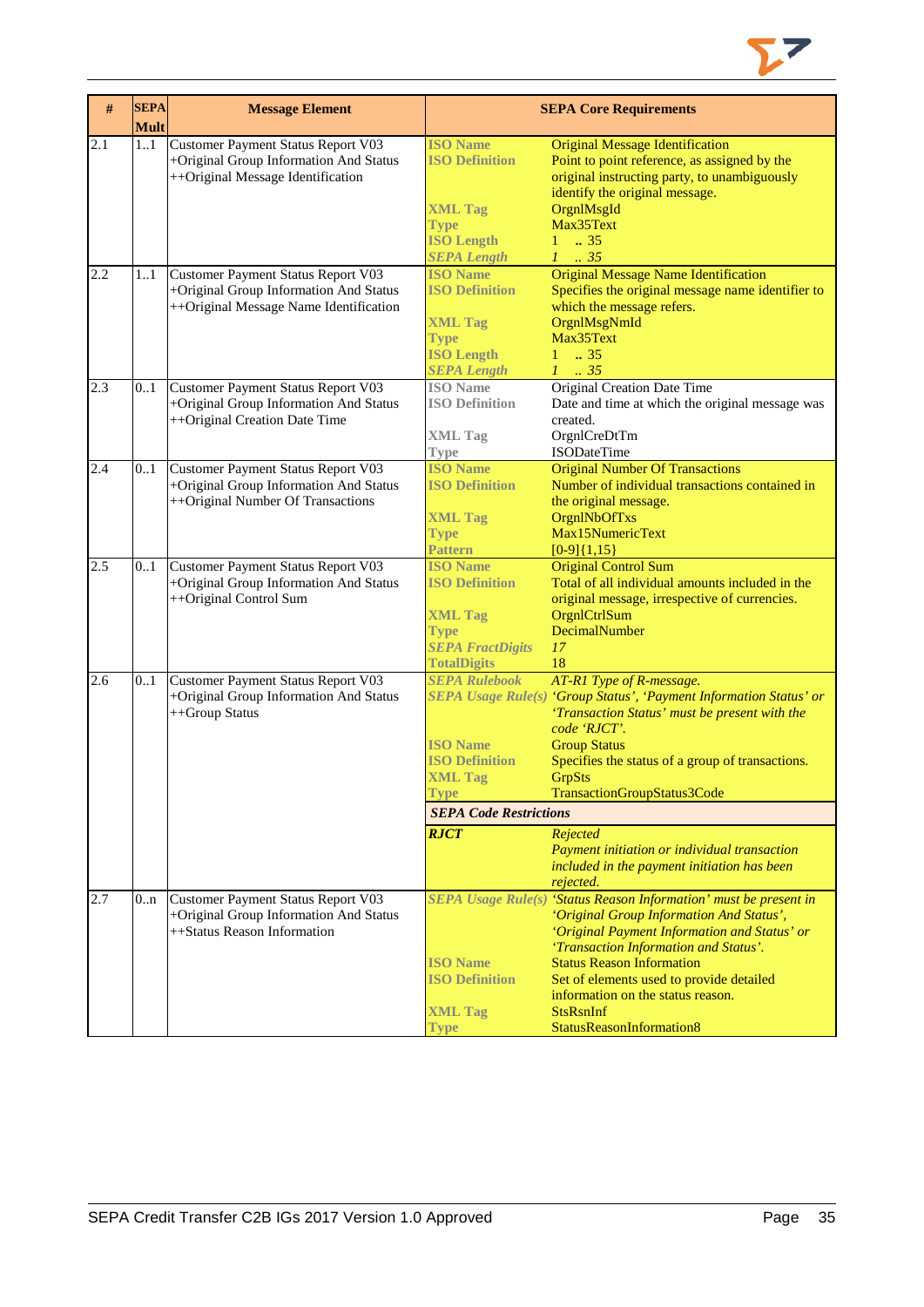

| #    | <b>SEPA</b><br><b>Mult</b> | <b>Message Element</b>                   |                                     | <b>SEPA Core Requirements</b>                       |
|------|----------------------------|------------------------------------------|-------------------------------------|-----------------------------------------------------|
| 2.8  | 11                         | Customer Payment Status Report V03       | <b>SEPA Rulebook</b>                | AT-R2 Identification of the Type of Party that      |
|      |                            | +Original Group Information And Status   |                                     | initiated the reject.                               |
|      |                            | ++Status Reason Information              | <b>SEPA Usage Rule(s) Mandatory</b> |                                                     |
|      |                            | +++Originator                            |                                     | Limited to BIC to identify the bank or CSM          |
|      |                            |                                          |                                     | originating the status or 'Name' to indicate a      |
|      |                            |                                          |                                     | CSM when it has no BIC.                             |
|      |                            |                                          |                                     | 'Name' is limited to 70 characters in length.       |
|      |                            |                                          | <b>ISO Name</b>                     | Originator                                          |
|      |                            |                                          | <b>ISO Definition</b>               | Party that issues the status.                       |
|      |                            |                                          | <b>XML Tag</b>                      | Orgtr                                               |
|      |                            |                                          | <b>Type</b>                         | PartyIdentification32                               |
| 2.9  | 1.1                        | Customer Payment Status Report V03       | <b>SEPA Rulebook</b>                | AT-R3 The reason code for non-acceptance of         |
|      |                            | +Original Group Information And Status   |                                     | the credit transfer.                                |
|      |                            | ++Status Reason Information              | <b>SEPA Usage Rule(s) Mandatory</b> |                                                     |
|      |                            | $+++$ Reason                             | <b>ISO Name</b>                     | Reason                                              |
|      |                            |                                          | <b>ISO Definition</b>               | Specifies the reason for the status report.         |
|      |                            |                                          | <b>XML Tag</b>                      | <b>R</b> sn                                         |
|      |                            |                                          | <b>Type</b>                         | StatusReason6Choice                                 |
|      | 1.1                        |                                          | <b>XML Tag</b>                      | xs:choice                                           |
| 2.10 |                            |                                          | <b>SEPA Rulebook</b>                |                                                     |
|      | 11                         | Customer Payment Status Report V03       | <b>ISO Name</b>                     | See Message Element Specifications below.<br>Code   |
|      |                            | +Original Group Information And Status   |                                     |                                                     |
|      |                            | ++Status Reason Information              | <b>ISO Definition</b>               | Reason for the status, as published in an external  |
|      |                            | $+++$ Reason                             |                                     | reason code list.                                   |
|      |                            | $+++Code$                                | <b>XML Tag</b>                      | C <sub>d</sub>                                      |
|      |                            |                                          | <b>Type</b>                         | ExternalStatusReason1Code                           |
|      |                            |                                          | <b>ISO Length</b>                   | $\ldots$ 4<br>1                                     |
|      |                            |                                          | <b>SEPA Length</b>                  | $1 \ldots 4$                                        |
| 2.11 | 11                         | Customer Payment Status Report V03       | <b>ISO</b> Name                     | Proprietary                                         |
|      |                            | +Original Group Information And Status   | <b>ISO Definition</b>               | Reason for the status, in a proprietary form.       |
|      |                            | ++Status Reason Information              | <b>XML Tag</b>                      | Prtry                                               |
|      |                            | +++Reason                                | Type                                | Max35Text                                           |
|      |                            | ++++Proprietary                          | <b>ISO Length</b>                   | $1-.35$                                             |
|      |                            |                                          | <b>SEPA</b> Length                  | $1-.35$                                             |
| 2.12 | 0 <sub>nn</sub>            | Customer Payment Status Report V03       | <b>ISO</b> Name                     | <b>Additional Information</b>                       |
|      |                            | +Original Group Information And Status   | <b>ISO Definition</b>               | Further details on the status reason.               |
|      |                            | ++Status Reason Information              |                                     |                                                     |
|      |                            | +++Additional Information                |                                     | Usage: Additional information can be used for       |
|      |                            |                                          |                                     | several purposes such as the reporting of repaired  |
|      |                            |                                          |                                     | information.                                        |
|      |                            |                                          | <b>XML</b> Tag                      | AddtlInf                                            |
|      |                            |                                          | Type                                | Max105Text                                          |
|      |                            |                                          | <b>ISO</b> Length                   | $\mathbf{1}$<br>$\ln 105$                           |
|      |                            |                                          | <b>SEPA Length</b>                  | .105<br>$\mathcal{I}$                               |
| 2.13 | 0 <sub>nn</sub>            | Customer Payment Status Report V03       | <b>ISO</b> Name                     | <b>Number Of Transactions Per Status</b>            |
|      |                            | +Original Group Information And Status   | <b>ISO Definition</b>               | Detailed information on the number of               |
|      |                            | ++Number Of Transactions Per Status      |                                     | transactions for each identical transaction status. |
|      |                            |                                          | <b>XML Tag</b>                      | <b>NbOfTxsPerSts</b>                                |
|      |                            |                                          | <b>Type</b>                         | NumberOfTransactionsPerStatus3                      |
| 3.0  | 0 <sub>nn</sub>            | Customer Payment Status Report V03       | <b>ISO Name</b>                     | <b>Original Payment Information And Status</b>      |
|      |                            | +Original Payment Information And Status | <b>ISO Definition</b>               | Information concerning the original payment         |
|      |                            |                                          |                                     | information, to which the status report message     |
|      |                            |                                          |                                     | refers.                                             |
|      |                            |                                          | <b>XML Tag</b>                      | OrgnlPmtInfAndSts                                   |
|      |                            |                                          | <b>Type</b>                         | OriginalPaymentInformation1                         |
| 3.1  | 1.1                        | Customer Payment Status Report V03       | <b>ISO Name</b>                     | <b>Original Payment Information Identification</b>  |
|      |                            | +Original Payment Information And Status | <b>ISO Definition</b>               | Unique identification, as assigned by the original  |
|      |                            | ++Original Payment Information           |                                     | sending party, to unambiguously identify the        |
|      |                            | Identification                           |                                     | original payment information group.                 |
|      |                            |                                          | <b>XML Tag</b>                      | OrgnlPmtInfId                                       |
|      |                            |                                          | <b>Type</b>                         | Max35Text                                           |
|      |                            |                                          | <b>ISO Length</b>                   | .35<br>$\mathbf{1}$                                 |
|      |                            |                                          | <b>SEPA Length</b>                  | $1 - .35$                                           |
|      |                            |                                          |                                     |                                                     |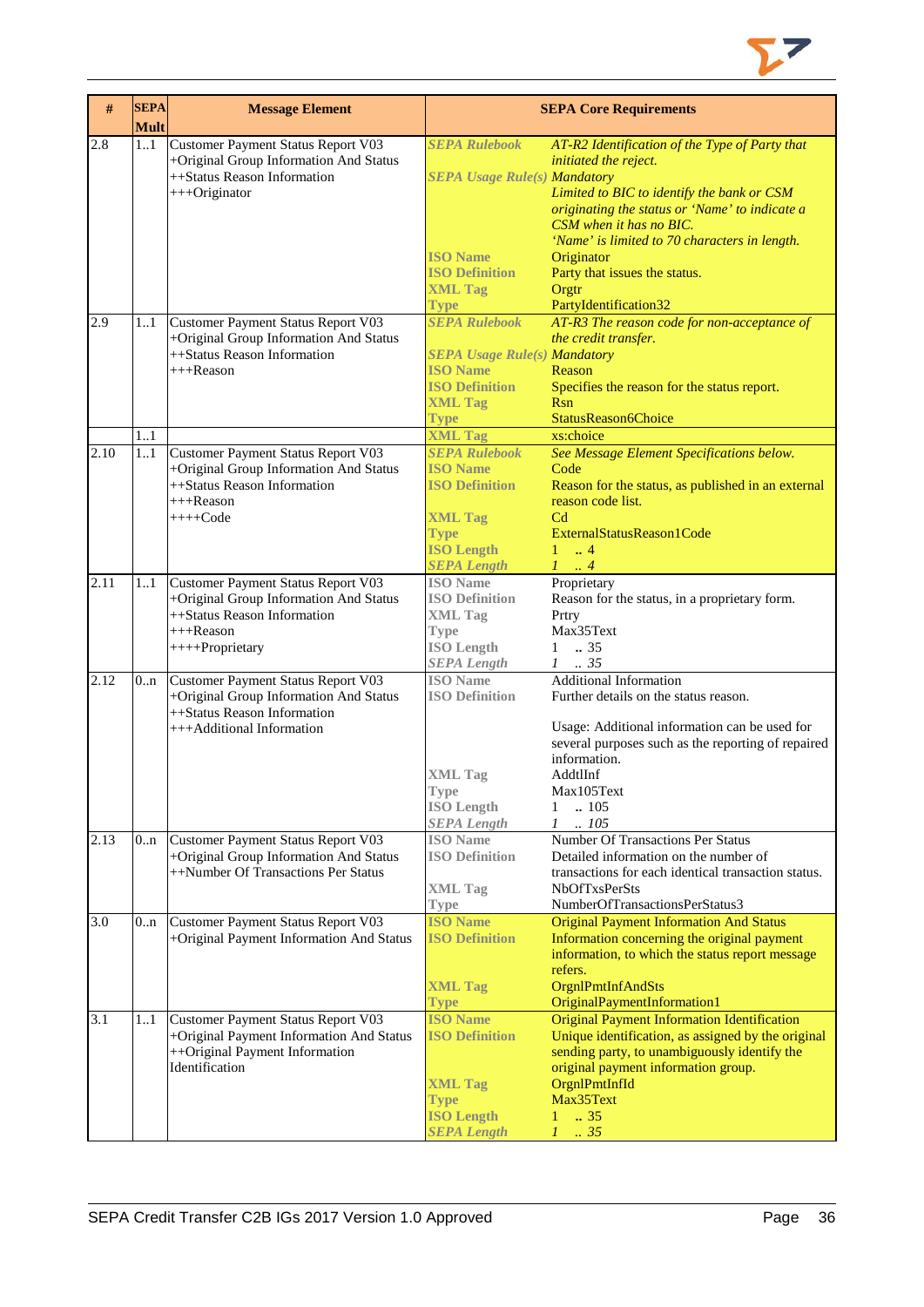

| $\#$             | <b>SEPA</b><br><b>Mult</b> | <b>Message Element</b>                                                                                                         |                                                                                                                                                   | <b>SEPA Core Requirements</b>                                                                                                                                                                                                                                                                                                                                                                                            |
|------------------|----------------------------|--------------------------------------------------------------------------------------------------------------------------------|---------------------------------------------------------------------------------------------------------------------------------------------------|--------------------------------------------------------------------------------------------------------------------------------------------------------------------------------------------------------------------------------------------------------------------------------------------------------------------------------------------------------------------------------------------------------------------------|
| 3.2              | 0.1                        | <b>Customer Payment Status Report V03</b><br>+Original Payment Information And Status<br>++Original Number Of Transactions     | <b>ISO Name</b><br><b>ISO Definition</b><br><b>XML Tag</b><br><b>Type</b><br>Pattern                                                              | <b>Original Number Of Transactions</b><br>Number of individual transactions contained in<br>the original payment information group.<br>OrgnlNbOfTxs<br>Max15NumericText<br>$[0-9]{1,15}$                                                                                                                                                                                                                                 |
| 3.3              | 0.1                        | Customer Payment Status Report V03<br>+Original Payment Information And Status<br>++Original Control Sum                       | <b>ISO Name</b><br><b>ISO Definition</b><br><b>XML Tag</b><br><b>Type</b><br><b>SEPA FractDigits</b><br><b>TotalDigits</b>                        | <b>Original Control Sum</b><br>Total of all individual amounts included in the<br>original payment information group, irrespective<br>of currencies.<br>OrgnlCtrlSum<br>DecimalNumber<br>17<br>18                                                                                                                                                                                                                        |
| 3.4              | 0.1                        | Customer Payment Status Report V03<br>+Original Payment Information And Status<br>++Payment Information Status                 | <b>SEPA Rulebook</b><br><b>ISO Name</b><br><b>ISO Definition</b><br><b>XML Tag</b><br><b>Type</b><br><b>SEPA Code Restrictions</b><br><b>RJCT</b> | AT-R1 Type of R-message.<br>SEPA Usage Rule(s) 'Group Status', 'Payment Information Status' or<br>'Transaction Status' must be present with the<br>code 'RJCT'.<br><b>Payment Information Status</b><br>Specifies the status of the payment information<br>group.<br>PmtInfSts<br>TransactionGroupStatus3Code<br>Rejected<br>Payment initiation or individual transaction<br>included in the payment initiation has been |
| $\overline{3.5}$ | 0.n                        | Customer Payment Status Report V03<br>+Original Payment Information And Status<br>++Status Reason Information                  | <b>ISO Name</b><br><b>ISO Definition</b><br><b>XML Tag</b><br><b>Type</b>                                                                         | rejected.<br>SEPA Usage Rule(s) 'Status Reason Information' must be present in<br>'Original Group Information and Status',<br>'Original Payment Information and Status' or<br>'Transaction Information and Status'.<br><b>Status Reason Information</b><br>Set of elements used to provide detailed<br>information on the status reason.<br><b>StsRsnInf</b><br>StatusReasonInformation8                                 |
| 3.6              | 1.1                        | Customer Payment Status Report V03<br>+Original Payment Information And Status<br>++Status Reason Information<br>+++Originator | <b>SEPA Rulebook</b><br><b>SEPA Usage Rule(s) Mandatory</b><br><b>ISO</b> Name<br><b>ISO Definition</b><br><b>XML Tag</b><br><b>Type</b>          | AT-R2 Identification of the Type of Party that<br>initiated the "R3" message.<br>Limited to BIC to identify the bank or CSM<br>originating the status or 'Name' to indicate a<br>CSM when it has no BIC.<br>'Name' is limited to 70 characters in length.<br>Originator<br>Party that issues the status.<br>Orgtr<br>PartyIdentification32                                                                               |
| 3.7              | 1.1                        | Customer Payment Status Report V03<br>+Original Payment Information And Status<br>++Status Reason Information<br>+++Reason     | <b>SEPA Rulebook</b><br><b>SEPA Usage Rule(s) Mandatory</b><br><b>ISO</b> Name<br><b>ISO Definition</b><br><b>XML Tag</b><br><b>Type</b>          | AT-R3 The reason code for non-acceptance of<br>the credit transfer.<br>Reason<br>Specifies the reason for the status report.<br>Rsn<br>StatusReason6Choice                                                                                                                                                                                                                                                               |
|                  | 11                         |                                                                                                                                | <b>XML Tag</b>                                                                                                                                    | xs:choice                                                                                                                                                                                                                                                                                                                                                                                                                |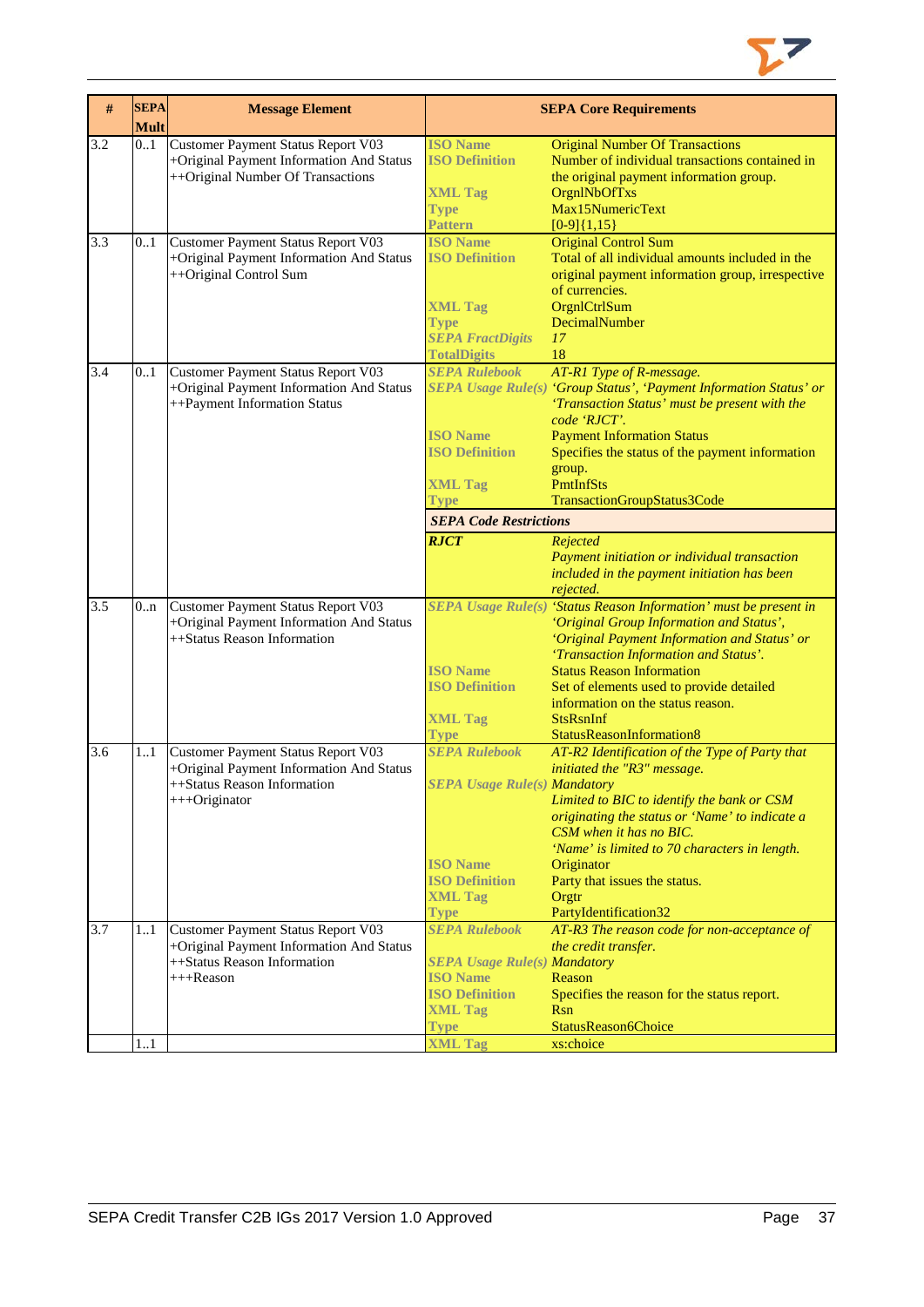

| #    | <b>SEPA</b><br><b>Mult</b> | <b>Message Element</b>                                                                                                                                           |                                                                                                                                              | <b>SEPA Core Requirements</b>                                                                                                                                                                                                                                                                                                                                                                                                                                        |
|------|----------------------------|------------------------------------------------------------------------------------------------------------------------------------------------------------------|----------------------------------------------------------------------------------------------------------------------------------------------|----------------------------------------------------------------------------------------------------------------------------------------------------------------------------------------------------------------------------------------------------------------------------------------------------------------------------------------------------------------------------------------------------------------------------------------------------------------------|
| 3.8  | 1.1                        | Customer Payment Status Report V03<br>+Original Payment Information And Status<br>++Status Reason Information<br>+++Reason<br>$+++Code$                          | <b>SEPA Rulebook</b><br><b>ISO Name</b><br><b>ISO Definition</b><br><b>XML Tag</b><br><b>Type</b><br><b>ISO Length</b><br><b>SEPA Length</b> | See Message Element Specifications below.<br>Code<br>Reason for the status, as published in an external<br>reason code list.<br>C <sub>d</sub><br>ExternalStatusReason1Code<br>$1 \dots 4$<br>$1 \ldots 4$                                                                                                                                                                                                                                                           |
| 3.9  | 11                         | Customer Payment Status Report V03<br>+Original Payment Information And Status<br>++Status Reason Information<br>$+++$ Reason<br>++++Proprietary                 | <b>ISO</b> Name<br><b>ISO Definition</b><br><b>XML Tag</b><br><b>Type</b><br><b>ISO Length</b><br><b>SEPA</b> Length                         | Proprietary<br>Reason for the status, in a proprietary form.<br>Prtry<br>Max35Text<br>$1 \t . 35$<br>$1 \t . 35$                                                                                                                                                                                                                                                                                                                                                     |
| 3.10 | 0n                         | Customer Payment Status Report V03<br>+Original Payment Information And Status<br>++Status Reason Information<br>+++Additional Information                       | <b>ISO</b> Name<br><b>ISO Definition</b><br><b>XML Tag</b><br><b>Type</b><br><b>ISO Length</b><br><b>SEPA</b> Length                         | <b>Additional Information</b><br>Further details on the status reason.<br>Usage: Additional information can be used for<br>several purposes such as the reporting of repaired<br>information.<br>AddtlInf<br>Max105Text<br>$1 \quad .105$<br>$1 \quad .105$                                                                                                                                                                                                          |
| 3.11 | 0 <sub>nn</sub>            | Customer Payment Status Report V03<br>+Original Payment Information And Status<br>++Number Of Transactions Per Status                                            | <b>ISO</b> Name<br><b>ISO Definition</b><br><b>XML Tag</b><br><b>Type</b>                                                                    | Number Of Transactions Per Status<br>Detailed information on the number of<br>transactions for each identical transaction status.<br><b>NbOfTxsPerSts</b><br>NumberOfTransactionsPerStatus3                                                                                                                                                                                                                                                                          |
| 3.12 | 0 <sub>nn</sub>            | Customer Payment Status Report V03<br>+Original Payment Information And Status<br>++Transaction Information And Status                                           | <b>ISO</b> Name<br><b>ISO Definition</b><br><b>XML Tag</b><br><b>Type</b>                                                                    | <b>Transaction Information And Status</b><br>Set of elements used to provide information on<br>the original transactions to which the status report<br>message refers.<br><b>TxInfAndSts</b><br>PaymentTransactionInformation25                                                                                                                                                                                                                                      |
| 3.13 | 0.1                        | Customer Payment Status Report V03<br>+Original Payment Information And Status<br>++Transaction Information And Status<br>+++Status Identification               | <b>SEPA Rulebook</b><br><b>ISO Name</b><br><b>ISO Definition</b><br><b>XML Tag</b><br><b>Type</b><br><b>ISO Length</b><br><b>SEPA Length</b> | AT-R5 Specific reference of the bank that<br>initiated the reject.<br><b>Status Identification</b><br>Unique identification, as assigned by an<br>instructing party for an instructed party, to<br>unambiguously identify the reported status.<br>Usage: The instructing party is the party sending<br>the status message and not the party that sent the<br>original instruction that is being reported on.<br><b>StsId</b><br>Max35Text<br>$1 \t . 35$<br>$1 \t35$ |
| 3.14 | 0.1                        | Customer Payment Status Report V03<br>+Original Payment Information And Status<br>++Transaction Information And Status<br>+++Original Instruction Identification | <b>ISO Name</b><br><b>ISO Definition</b><br><b>XML Tag</b><br><b>Type</b><br><b>ISO Length</b><br><b>SEPA Length</b>                         | <b>Original Instruction Identification</b><br>Unique identification, as assigned by the original<br>instructing party for the original instructed party,<br>to unambiguously identify the original<br>instruction.<br>OrgnIInstrId<br>Max35Text<br>$\overline{35}$<br>$\mathbf{1}$<br>$1-.35$                                                                                                                                                                        |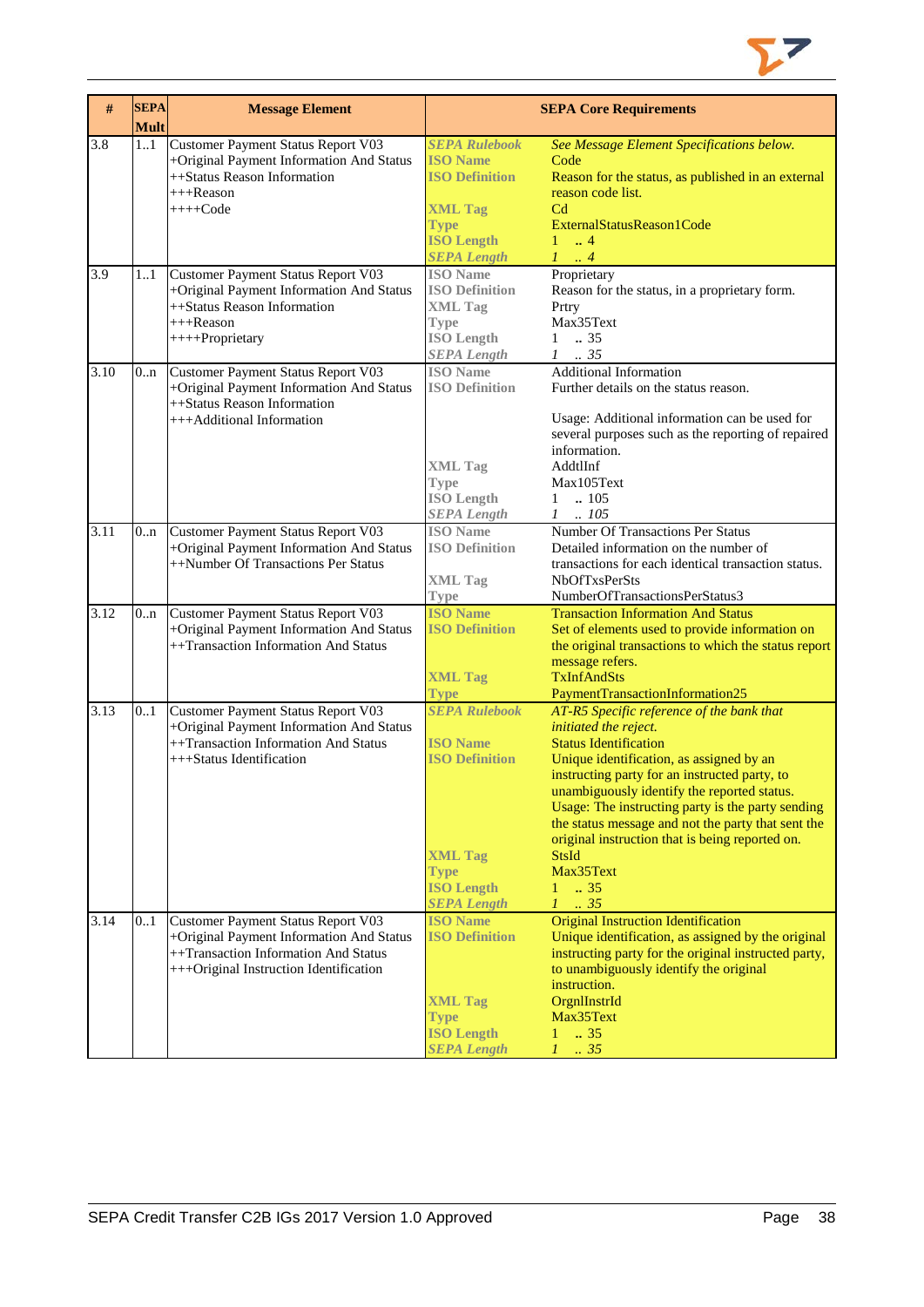

| #    | <b>SEPA</b><br><b>Mult</b> | <b>Message Element</b>                                                                                                                                                                |                                                                                                                                              | <b>SEPA Core Requirements</b>                                                                                                                                                                                                                                                                                                                                               |
|------|----------------------------|---------------------------------------------------------------------------------------------------------------------------------------------------------------------------------------|----------------------------------------------------------------------------------------------------------------------------------------------|-----------------------------------------------------------------------------------------------------------------------------------------------------------------------------------------------------------------------------------------------------------------------------------------------------------------------------------------------------------------------------|
| 3.15 | 0.1                        | Customer Payment Status Report V03<br>+Original Payment Information And Status<br>++Transaction Information And Status<br>+++Original End To End Identification                       | <b>SEPA Rulebook</b><br><b>ISO</b> Name<br><b>ISO Definition</b><br><b>XML Tag</b><br><b>Type</b><br><b>ISO Length</b><br><b>SEPA Length</b> | AT-41 Originator's reference of the credit<br>transfer transaction.<br>Original End To End Identification<br>Unique identification, as assigned by the original<br>initiating party, to unambiguously identify the<br>original transaction.<br>OrgnlEndToEndId<br>Max35Text<br>$1 \t . 35$<br>$1 \t 35$                                                                     |
| 3.16 | 0.1                        | <b>Customer Payment Status Report V03</b><br>+Original Payment Information And Status<br>++Transaction Information And Status<br>+++Transaction Status                                | <b>SEPA Rulebook</b><br><b>ISO Name</b><br><b>ISO Definition</b><br><b>XML Tag</b><br><b>Type</b>                                            | AT-R1 Type of R-message.<br>SEPA Usage Rule(s) 'Group Status', Payment Information Status' or<br>'Transaction Status' must be present with the<br>code 'RJCT'.<br><b>Transaction Status</b><br>Specifies the status of a transaction, in a coded<br>form.<br><b>TxSts</b><br>TransactionIndividualStatus3Code                                                               |
|      |                            |                                                                                                                                                                                       | <b>SEPA Code Restrictions</b>                                                                                                                |                                                                                                                                                                                                                                                                                                                                                                             |
|      |                            |                                                                                                                                                                                       | <b>RJCT</b>                                                                                                                                  | Rejected<br>Payment initiation or individual transaction<br>included in the payment initiation has been<br>rejected.                                                                                                                                                                                                                                                        |
| 3.17 | 0.n                        | Customer Payment Status Report V03<br>+Original Payment Information And Status<br>++Transaction Information And Status<br>+++Status Reason Information                                | <b>ISO Name</b><br><b>ISO Definition</b><br><b>XML Tag</b><br><b>Type</b>                                                                    | SEPA Usage Rule(s) 'Status Reason Information' must be present in<br>'Original Group Information and Status',<br>'Original Payment Information and Status' or<br>'Transaction Information and Status'.<br><b>Status Reason Information</b><br>Set of elements used to provide detailed<br>information on the status reason.<br><b>StsRsnInf</b><br>StatusReasonInformation8 |
| 3.18 | 11                         | Customer Payment Status Report V03<br>+Original Payment Information And Status<br>++Transaction Information And Status<br>+++Status Reason Information<br>$+++O$ riginator            | <b>SEPA Rulebook</b><br><b>SEPA Usage Rule(s) Mandatory</b><br><b>ISO Name</b><br><b>ISO Definition</b><br><b>XML Tag</b><br><b>Type</b>     | AT-R2 Identification of the Type of Party that<br>initiated the reject.<br>Usage Rule: 'Name' is limited to 70 characters<br>in length.<br>Usage Rule: Limited to BIC to identify the bank<br>or CSM originating the status or 'Name' to<br>indicate a CSM when it has no BIC."<br>Originator<br>Party that issues the status.<br>Orgtr<br>PartyIdentification32            |
| 3.19 | 11                         | Customer Payment Status Report V03<br>+Original Payment Information And Status<br>++Transaction Information And Status<br>+++Status Reason Information<br>$+++$ Reason                | <b>SEPA Rulebook</b><br><b>SEPA Usage Rule(s) Mandatory</b><br><b>ISO Name</b><br><b>ISO Definition</b><br><b>XML Tag</b><br><b>Type</b>     | AT-R3 The reason code for non-acceptance of<br>the credit transfer.<br>Reason<br>Specifies the reason for the status report.<br><b>Rsn</b><br>StatusReason6Choice                                                                                                                                                                                                           |
|      | 11                         |                                                                                                                                                                                       | <b>XML Tag</b>                                                                                                                               | xs:choice                                                                                                                                                                                                                                                                                                                                                                   |
| 3.20 | 11                         | Customer Payment Status Report V03<br>+Original Payment Information And Status<br>++Transaction Information And Status<br>+++Status Reason Information<br>$++++Reason$<br>$+++++Code$ | <b>SEPA Rulebook</b><br><b>ISO Name</b><br><b>ISO Definition</b><br><b>XML Tag</b><br><b>Type</b><br><b>ISO Length</b><br><b>SEPA Length</b> | See Message Element specifications below.<br>Code<br>Reason for the status, as published in an external<br>reason code list.<br>C <sub>d</sub><br>ExternalStatusReason1Code<br>$\overline{4}$<br>1<br>$\cdot$ 4                                                                                                                                                             |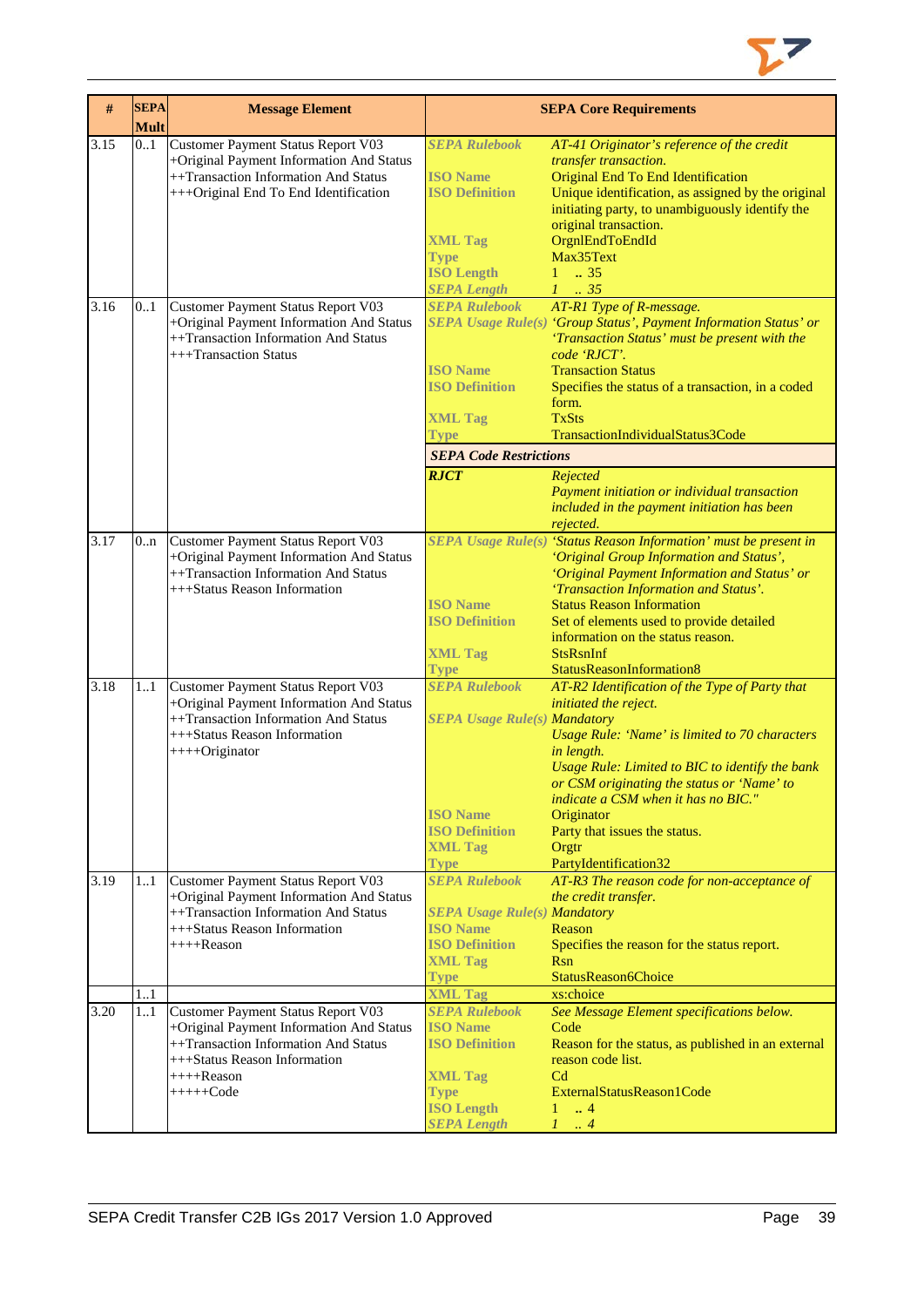

| #    | <b>SEPA</b><br><b>Mult</b> | <b>Message Element</b>                                                                                                                                                                   |                                                                                                                      | <b>SEPA Core Requirements</b>                                                                                                                                                                                                                                                                                                                                                                                                                                                                                         |
|------|----------------------------|------------------------------------------------------------------------------------------------------------------------------------------------------------------------------------------|----------------------------------------------------------------------------------------------------------------------|-----------------------------------------------------------------------------------------------------------------------------------------------------------------------------------------------------------------------------------------------------------------------------------------------------------------------------------------------------------------------------------------------------------------------------------------------------------------------------------------------------------------------|
| 3.21 | 11                         | Customer Payment Status Report V03<br>+Original Payment Information And Status<br>++Transaction Information And Status<br>+++Status Reason Information<br>++++Reason<br>+++++Proprietary | <b>ISO</b> Name<br><b>ISO Definition</b><br><b>XML Tag</b><br><b>Type</b><br><b>ISO Length</b><br><b>SEPA Length</b> | Proprietary<br>Reason for the status, in a proprietary form.<br>Prtry<br>Max35Text<br>$\therefore$ 35<br>$\mathbf{1}$<br>$\mathcal{I}$<br>$\therefore$ 35                                                                                                                                                                                                                                                                                                                                                             |
| 3.22 | 0.n                        | Customer Payment Status Report V03<br>+Original Payment Information And Status<br>++Transaction Information And Status<br>+++Status Reason Information<br>++++Additional Information     | <b>ISO</b> Name<br><b>ISO Definition</b><br><b>XML Tag</b><br><b>Type</b><br><b>ISO Length</b><br><b>SEPA Length</b> | <b>Additional Information</b><br>Further details on the status reason.<br>Usage: Additional information can be used for<br>several purposes such as the reporting of repaired<br>information.<br>AddtlInf<br>Max105Text<br>.105<br>$\mathbf{1}$<br>.105<br>$\mathcal{I}$                                                                                                                                                                                                                                              |
| 3.23 | 0.n                        | Customer Payment Status Report V03<br>+Original Payment Information And Status<br>++Transaction Information And Status<br>+++Charges Information                                         | <b>ISO</b> Name<br><b>ISO Definition</b><br><b>XML Tag</b><br><b>Type</b>                                            | Charges Information<br>Provides information on the charges related to the<br>processing of the rejection of the instruction.<br>Usage: This is passed on for information<br>purposes only. Settlement of the charges will be<br>done separately.<br>ChrgsInf<br>ChargesInformation5                                                                                                                                                                                                                                   |
| 3.24 | 0.1                        | Customer Payment Status Report V03<br>+Original Payment Information And Status<br>++Transaction Information And Status<br>+++Acceptance Date Time                                        | <b>ISO</b> Name<br><b>ISO Definition</b><br><b>XML Tag</b><br><b>Type</b>                                            | Acceptance Date Time<br>Point in time when the payment order from the<br>initiating party meets the processing conditions of<br>the account servicing agent. This means that the<br>account servicing agent has received the payment<br>order and has applied checks such as<br>authorisation, availability of funds.<br>AccptncDtTm<br><b>ISODateTime</b>                                                                                                                                                            |
| 3.25 | 0.1                        | Customer Payment Status Report V03<br>+Original Payment Information And Status<br>++Transaction Information And Status<br>+++Account Servicer Reference                                  | <b>ISO</b> Name<br><b>ISO Definition</b><br><b>XML Tag</b><br><b>Type</b><br><b>ISO</b> Length<br><b>SEPA Length</b> | <b>Account Servicer Reference</b><br>Unique reference, as assigned by the account<br>servicing institution, to unambiguously identify<br>the instruction.<br>AcctSvcrRef<br>Max35Text<br>$\mathbf{1}$<br>$\therefore$ 35<br>$\mathcal{I}$<br>$\frac{1}{2}$ 35                                                                                                                                                                                                                                                         |
| 3.26 | 0.1                        | Customer Payment Status Report V03<br>+Original Payment Information And Status<br>++Transaction Information And Status<br>+++Clearing System Reference                                   | <b>ISO</b> Name<br><b>ISO Definition</b><br><b>XML Tag</b><br><b>Type</b><br><b>ISO Length</b><br><b>SEPA Length</b> | <b>Clearing System Reference</b><br>Unique reference, as assigned by a clearing<br>system, to unambiguously identify the<br>instruction.<br>ClrSysRef<br>Max35Text<br>.35<br>$\mathbf{1}$<br>.35<br>$\mathcal{I}$                                                                                                                                                                                                                                                                                                     |
| 3.27 | 0.1                        | Customer Payment Status Report V03<br>+Original Payment Information And Status<br>++Transaction Information And Status<br>+++Original Transaction Reference                              | <b>SEPA Rulebook</b><br><b>ISO Name</b><br><b>ISO Definition</b><br><b>XML Tag</b><br>Type                           | An exact copy of all attributes of the received<br>DS-02 or DS-01 which is being rejected.<br>SEPA Usage Rule(s) The message elements under 'Original<br>Transaction Reference' must be populated with<br>the same value as the message elements of the<br>original instruction, as defined within the<br>following elements.<br><b>Original Transaction Reference</b><br>Set of key elements used to identify the original<br>transaction that is being referred to.<br>OrgnITxRef<br>OriginalTransactionReference13 |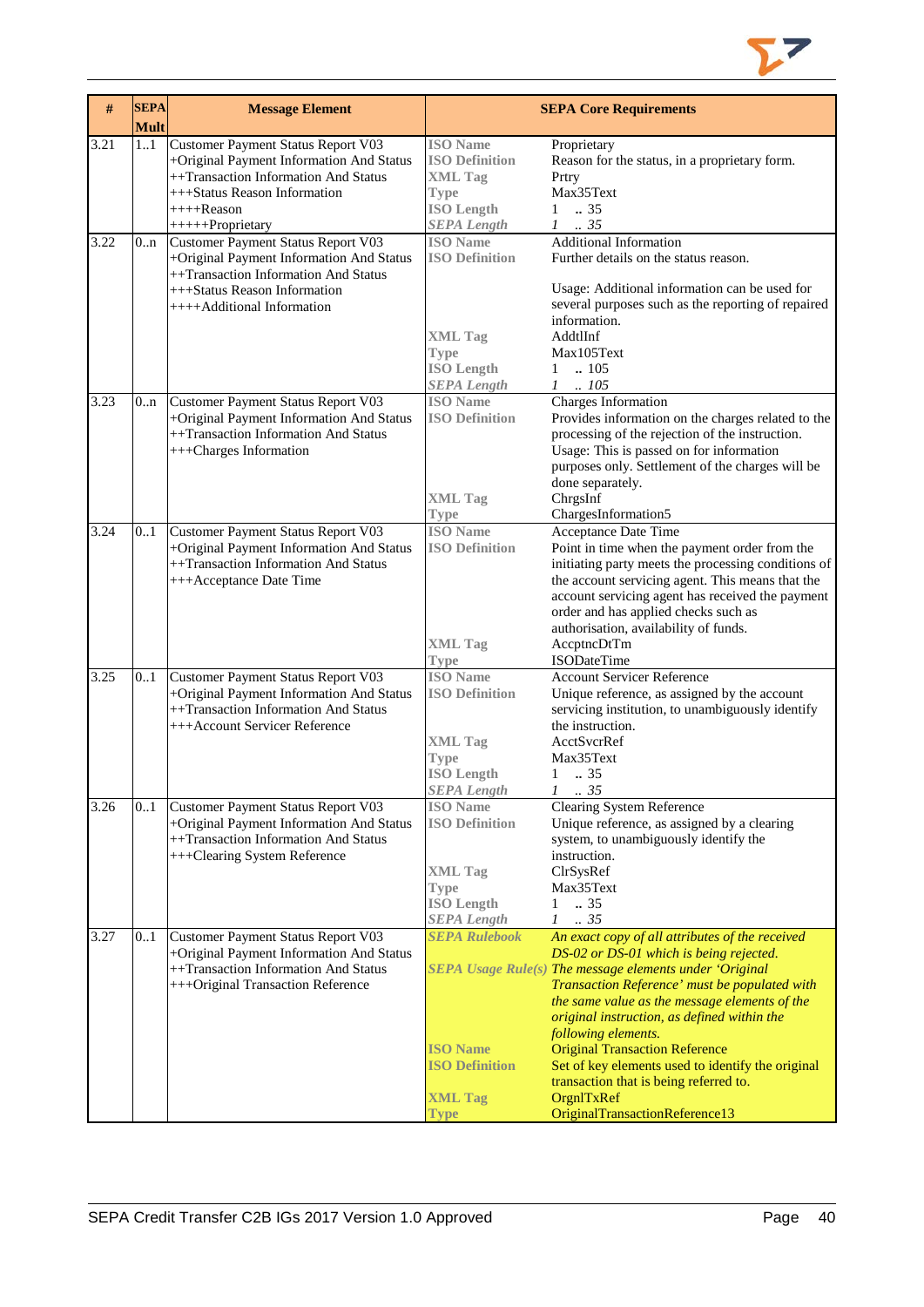

| #    | <b>SEPA</b><br><b>Mult</b> | <b>Message Element</b>                                                                                                                                                                              |                                                                                                                                                     | <b>SEPA Core Requirements</b>                                                                                                                                                                                                                                                                                                                                                                   |
|------|----------------------------|-----------------------------------------------------------------------------------------------------------------------------------------------------------------------------------------------------|-----------------------------------------------------------------------------------------------------------------------------------------------------|-------------------------------------------------------------------------------------------------------------------------------------------------------------------------------------------------------------------------------------------------------------------------------------------------------------------------------------------------------------------------------------------------|
| 3.28 | 0.1                        | Customer Payment Status Report V03<br>+Original Payment Information And Status<br>++Transaction Information And Status<br>+++Original Transaction Reference<br>++++Interbank Settlement Amount      | <b>ISO Name</b><br><b>ISO Definition</b><br><b>XML Tag</b><br><b>Type</b><br><b>SEPA FractDigits</b><br><b>TotalDigits</b><br><b>SEPA Inclusive</b> | <b>Interbank Settlement Amount</b><br>Amount of money moved between the instructing<br>agent and the instructed agent.<br><b>IntrBkSttlmAmt</b><br>ActiveOrHistoricCurrencyAndAmount<br>5 <sub>1</sub><br>18<br>$\theta$                                                                                                                                                                        |
| 3.29 | 0.1                        | <b>Customer Payment Status Report V03</b><br>+Original Payment Information And Status<br>++Transaction Information And Status<br>+++Original Transaction Reference<br>$++++$ Amount                 | <b>SEPA Rulebook</b><br><b>ISO Name</b><br><b>ISO Definition</b><br><b>XML Tag</b><br><b>Type</b>                                                   | AT-04 Amount of the credit transfer in Euro.<br>Amount<br>Amount of money to be moved between the<br>debtor and creditor, before deduction of charges,<br>expressed in the currency as ordered by the<br>initiating party.<br>Amt<br>AmountType3Choice                                                                                                                                          |
| 3.30 | 0.1                        | <b>Customer Payment Status Report V03</b><br>+Original Payment Information And Status<br>++Transaction Information And Status<br>+++Original Transaction Reference<br>++++Interbank Settlement Date | <b>ISO Name</b><br><b>ISO Definition</b><br><b>XML</b> Tag<br>Type                                                                                  | <b>Interbank Settlement Date</b><br>Date on which the amount of money ceases to be<br>available to the agent that owes it and when the<br>amount of money becomes available to the agent<br>to which it is due.<br><b>IntrBkSttImDt</b><br><b>ISODate</b>                                                                                                                                       |
| 3.31 | 0.1                        | <b>Customer Payment Status Report V03</b><br>+Original Payment Information And Status<br>++Transaction Information And Status<br>+++Original Transaction Reference<br>++++Requested Collection Date | <b>ISO Name</b><br><b>ISO Definition</b><br><b>XML Tag</b><br><b>Type</b>                                                                           | <b>Requested Collection Date</b><br>Date and time at which the creditor requests that<br>the amount of money is to be collected from the<br>debtor.<br><b>ReqdColltnDt</b><br><b>ISODate</b>                                                                                                                                                                                                    |
| 3.32 | 0.1                        | Customer Payment Status Report V03<br>+Original Payment Information And Status<br>++Transaction Information And Status<br>+++Original Transaction Reference<br>++++Requested Execution Date         | <b>SEPA Rulebook</b><br><b>ISO Name</b><br><b>ISO Definition</b><br><b>XML Tag</b><br>Type                                                          | AT-07 Requested execution date of the<br><i>instruction.</i><br><b>Requested Execution Date</b><br>Date at which the initiating party requests the<br>clearing agent to process the payment.<br>Usage: This is the date on which the debtor's<br>account is to be debited. If payment by cheque,<br>the date when the cheque must be generated by<br>the bank.<br>ReqdExctnDt<br><b>ISODate</b> |
| 3.33 | 0.1                        | Customer Payment Status Report V03<br>+Original Payment Information And Status<br>++Transaction Information And Status<br>+++Original Transaction Reference<br>++++Creditor Scheme Identification   | <b>ISO</b> Name<br><b>ISO Definition</b><br><b>XML Tag</b><br>Type                                                                                  | <b>Creditor Scheme Identification</b><br>Credit party that signs the mandate.<br><b>CdtrSchmeId</b><br>PartyIdentification32                                                                                                                                                                                                                                                                    |
| 3.34 | 0.1                        | Customer Payment Status Report V03<br>+Original Payment Information And Status<br>++Transaction Information And Status<br>+++Original Transaction Reference<br>++++Settlement Information           | <b>ISO Name</b><br><b>ISO Definition</b><br><b>XML Tag</b><br><b>Type</b>                                                                           | <b>Settlement Information</b><br>Specifies the details on how the settlement of the<br>original transaction(s) between the instructing<br>agent and the instructed agent was completed.<br><b>SttlmInf</b><br>SettlementInformation13                                                                                                                                                           |
| 3.35 | 01                         | Customer Payment Status Report V03<br>+Original Payment Information And Status<br>++Transaction Information And Status<br>+++Original Transaction Reference<br>++++Payment Type Information         | <b>SEPA Rulebook</b><br><b>ISO Name</b><br><b>ISO Definition</b><br><b>XML Tag</b><br><b>Type</b>                                                   | AT-40 Identification code of the Scheme.<br>AT-45 Category purpose of the Credit Transfer.<br><b>Payment Type Information</b><br>Set of elements used to further specify the type of<br>transaction.<br>PmtTpInf<br>PaymentTypeInformation22                                                                                                                                                    |
| 3.36 | 0.1                        | Customer Payment Status Report V03<br>+Original Payment Information And Status<br>++Transaction Information And Status<br>+++Original Transaction Reference<br>++++Payment Method                   | <b>ISO Name</b><br><b>ISO Definition</b><br><b>XML Tag</b><br>Type                                                                                  | <b>Payment Method</b><br>Specifies the means of payment that will be used<br>to move the amount of money.<br>PmtMtd<br>PaymentMethod4Code                                                                                                                                                                                                                                                       |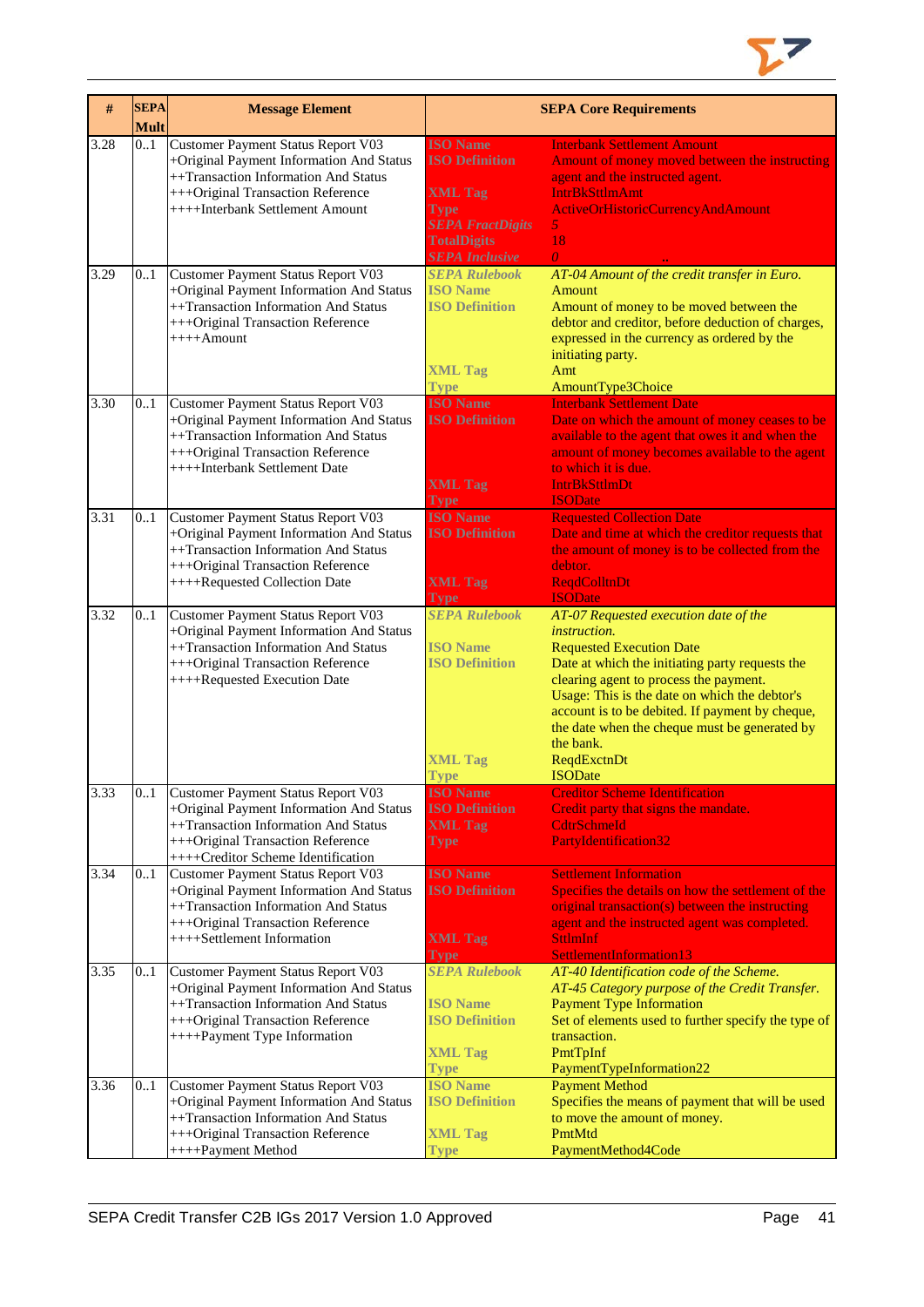

| #    | <b>SEPA</b><br><b>Mult</b> | <b>Message Element</b>                                                                                                                                                                         | <b>SEPA Core Requirements</b>                                                                     |                                                                                                                                                                                                                                                                                                      |  |  |
|------|----------------------------|------------------------------------------------------------------------------------------------------------------------------------------------------------------------------------------------|---------------------------------------------------------------------------------------------------|------------------------------------------------------------------------------------------------------------------------------------------------------------------------------------------------------------------------------------------------------------------------------------------------------|--|--|
|      |                            |                                                                                                                                                                                                | <b>SEPA Code Restrictions</b>                                                                     |                                                                                                                                                                                                                                                                                                      |  |  |
|      |                            |                                                                                                                                                                                                | <b>TRF</b>                                                                                        | <b>CreditTransfer</b><br>Transfer of an amount of money in the books of<br>the account servicer.                                                                                                                                                                                                     |  |  |
| 3.37 | 0.1                        | Customer Payment Status Report V03<br>+Original Payment Information And Status<br>++Transaction Information And Status<br>+++Original Transaction Reference<br>++++Mandate Related Information | <b>ISO Name</b><br><b>ISO Definition</b><br><b>XML Tag</b><br>Type                                | <b>Mandate Related Information</b><br>Set of elements used to provide further details of<br>the mandate signed between the creditor and the<br>debtor.<br><b>MndtRltdInf</b><br>MandateRelatedInformation6                                                                                           |  |  |
| 3.38 | 01                         | Customer Payment Status Report V03<br>+Original Payment Information And Status<br>++Transaction Information And Status<br>+++Original Transaction Reference<br>++++Remittance Information      | <b>SEPA Rulebook</b><br><b>ISO Name</b><br><b>ISO Definition</b><br><b>XML Tag</b><br><b>Type</b> | AT-05 Remittance information.<br><b>Remittance Information</b><br>Information supplied to enable the matching of<br>an entry with the items that the transfer is<br>intended to settle, such as commercial invoices in<br>an accounts' receivable system.<br><b>RmtInf</b><br>RemittanceInformation5 |  |  |
| 3.39 | 0.1                        | Customer Payment Status Report V03<br>+Original Payment Information And Status<br>++Transaction Information And Status<br>+++Original Transaction Reference<br>++++Ultimate Debtor             | <b>SEPA Rulebook</b><br><b>ISO</b> Name<br><b>ISO Definition</b><br><b>XML Tag</b><br><b>Type</b> | AT-08 Name of the Originator Reference Party.<br>AT-09 Identification code of the Originator<br>Reference Party.<br><b>Ultimate Debtor</b><br>Ultimate party that owes an amount of money to<br>the (ultimate) creditor.<br><b>UltmtDbtr</b><br>PartyIdentification32                                |  |  |
| 3.40 | 0.1                        | Customer Payment Status Report V03<br>+Original Payment Information And Status<br>++Transaction Information And Status<br>+++Original Transaction Reference<br>$+++$ Debtor                    | <b>SEPA Rulebook</b><br><b>ISO Name</b><br><b>ISO Definition</b><br><b>XML Tag</b><br><b>Type</b> | AT-02 Name of the Originator.<br>AT-03 Address of the Originator.<br>AT-10 Originator identification code.<br>Debtor<br>Party that owes an amount of money to the<br>(ultimate) creditor.<br>Dbtr<br>PartyIdentification32                                                                           |  |  |
| 3.41 | 0.1                        | Customer Payment Status Report V03<br>+Original Payment Information And Status<br>++Transaction Information And Status<br>+++Original Transaction Reference<br>++++Debtor Account              | <b>SEPA Rulebook</b><br><b>ISO Name</b><br><b>ISO Definition</b><br><b>XML Tag</b><br><b>Type</b> | AT-01 IBAN of the Originator.<br><b>Debtor Account</b><br>Unambiguous identification of the account of the<br>debtor to which a debit entry will be made as a<br>result of the transaction.<br>DbtrAcct<br>CashAccount16                                                                             |  |  |
| 3.42 | 0.1                        | Customer Payment Status Report V03<br>+Original Payment Information And Status<br>++Transaction Information And Status<br>+++Original Transaction Reference<br>++++Debtor Agent                | <b>SEPA Rulebook</b><br><b>ISO</b> Name<br><b>ISO Definition</b><br><b>XML Tag</b><br><b>Type</b> | AT-06 BIC code of the Originator Bank (if<br>present in DS-01)<br><b>Debtor Agent</b><br>Financial institution servicing an account for the<br>debtor.<br><b>DbtrAgt</b><br>BranchAndFinancialInstitutionIdentification4                                                                             |  |  |
| 3.43 | 0.1                        | Customer Payment Status Report V03<br>+Original Payment Information And Status<br>++Transaction Information And Status<br>+++Original Transaction Reference<br>++++Debtor Agent Account        | <b>ISO</b> Name<br><b>ISO Definition</b><br><b>XML Tag</b><br>Type                                | Debtor Agent Account<br>Unambiguous identification of the account of the<br>debtor agent at its servicing agent in the payment<br>chain.<br>DbtrAgtAcct<br>CashAccount16                                                                                                                             |  |  |
| 3.44 | 01                         | Customer Payment Status Report V03<br>+Original Payment Information And Status<br>++Transaction Information And Status<br>+++Original Transaction Reference<br>++++Creditor Agent              | <b>SEPA Rulebook</b><br><b>ISO Name</b><br><b>ISO Definition</b><br><b>XML Tag</b><br>Type        | AT-23 BIC code of the Beneficiary Bank (if<br>present in DS-01).<br><b>Creditor Agent</b><br>Financial institution servicing an account for the<br>creditor.<br>CdtrAgt<br>BranchAndFinancialInstitutionIdentification4                                                                              |  |  |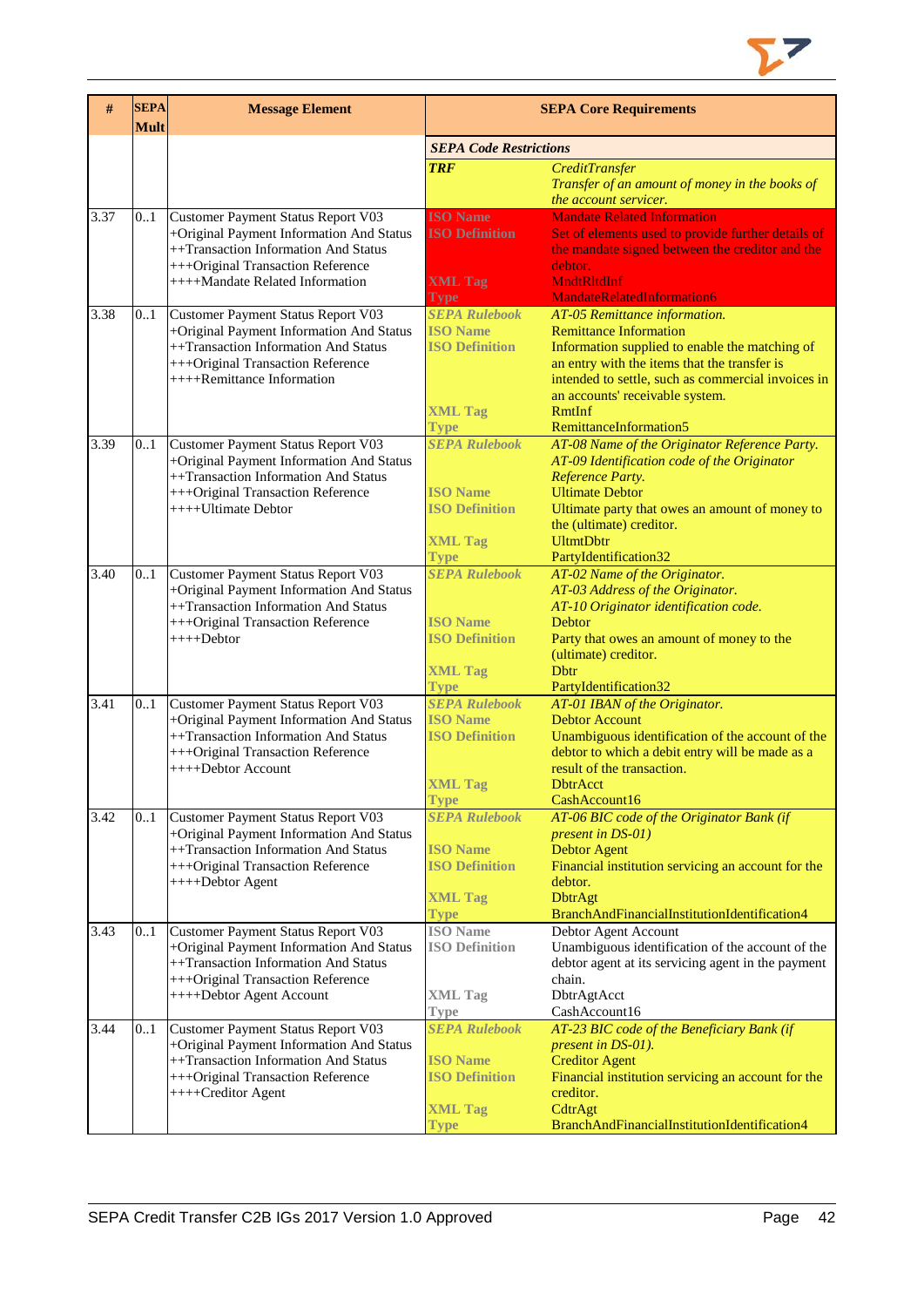

| #    | <b>SEPA</b><br><b>Mult</b> | <b>Message Element</b>                                                                                                                                                                    |                                                                                                   | <b>SEPA Core Requirements</b>                                                                                                                                                                                                                        |
|------|----------------------------|-------------------------------------------------------------------------------------------------------------------------------------------------------------------------------------------|---------------------------------------------------------------------------------------------------|------------------------------------------------------------------------------------------------------------------------------------------------------------------------------------------------------------------------------------------------------|
| 3.45 | 0.1                        | Customer Payment Status Report V03<br>+Original Payment Information And Status<br>++Transaction Information And Status<br>+++Original Transaction Reference<br>++++Creditor Agent Account | <b>ISO</b> Name<br><b>ISO Definition</b>                                                          | Creditor Agent Account<br>Unambiguous identification of the account of the<br>creditor agent at its servicing agent to which a<br>credit entry will be made as a result of the<br>payment transaction.                                               |
|      |                            |                                                                                                                                                                                           | <b>XML Tag</b><br><b>Type</b>                                                                     | CdtrAgtAcct<br>CashAccount16                                                                                                                                                                                                                         |
| 3.46 | 11                         | Customer Payment Status Report V03<br>+Original Payment Information And Status<br>++Transaction Information And Status<br>+++Original Transaction Reference<br>$++++Creditor$             | <b>SEPA Rulebook</b><br><b>ISO Name</b><br><b>ISO Definition</b><br><b>XML Tag</b><br><b>Type</b> | AT-21 Name of the Beneficiary.<br>AT-22 Address of the Beneficiary.<br>AT-24 Beneficiary identification code.<br>Creditor<br>Party to which an amount of money is due.<br>C <sub>dt</sub><br>PartyIdentification32                                   |
| 3.47 | 01                         | Customer Payment Status Report V03<br>+Original Payment Information And Status<br>++Transaction Information And Status<br>+++Original Transaction Reference<br>++++Creditor Account       | <b>SEPA Rulebook</b><br><b>ISO Name</b><br><b>ISO Definition</b><br><b>XML Tag</b><br><b>Type</b> | AT-20 IBAN of the Beneficiary.<br><b>Creditor Account</b><br>Unambiguous identification of the account of the<br>creditor to which a credit entry will be posted as a<br>result of the payment transaction.<br>CdtrAcct<br>CashAccount16             |
| 3.48 | 0.1                        | Customer Payment Status Report V03<br>+Original Payment Information And Status<br>++Transaction Information And Status<br>+++Original Transaction Reference<br>++++Ultimate Creditor      | <b>SEPA Rulebook</b><br><b>ISO Name</b><br><b>ISO Definition</b><br><b>XML Tag</b><br><b>Type</b> | AT-28 Name of the Beneficiary Reference Party.<br>AT-29 Identification code of the Beneficiary<br>Reference Party.<br><b>Ultimate Creditor</b><br>Ultimate party to which an amount of money is<br>due.<br><b>UltmtCdtr</b><br>PartyIdentification32 |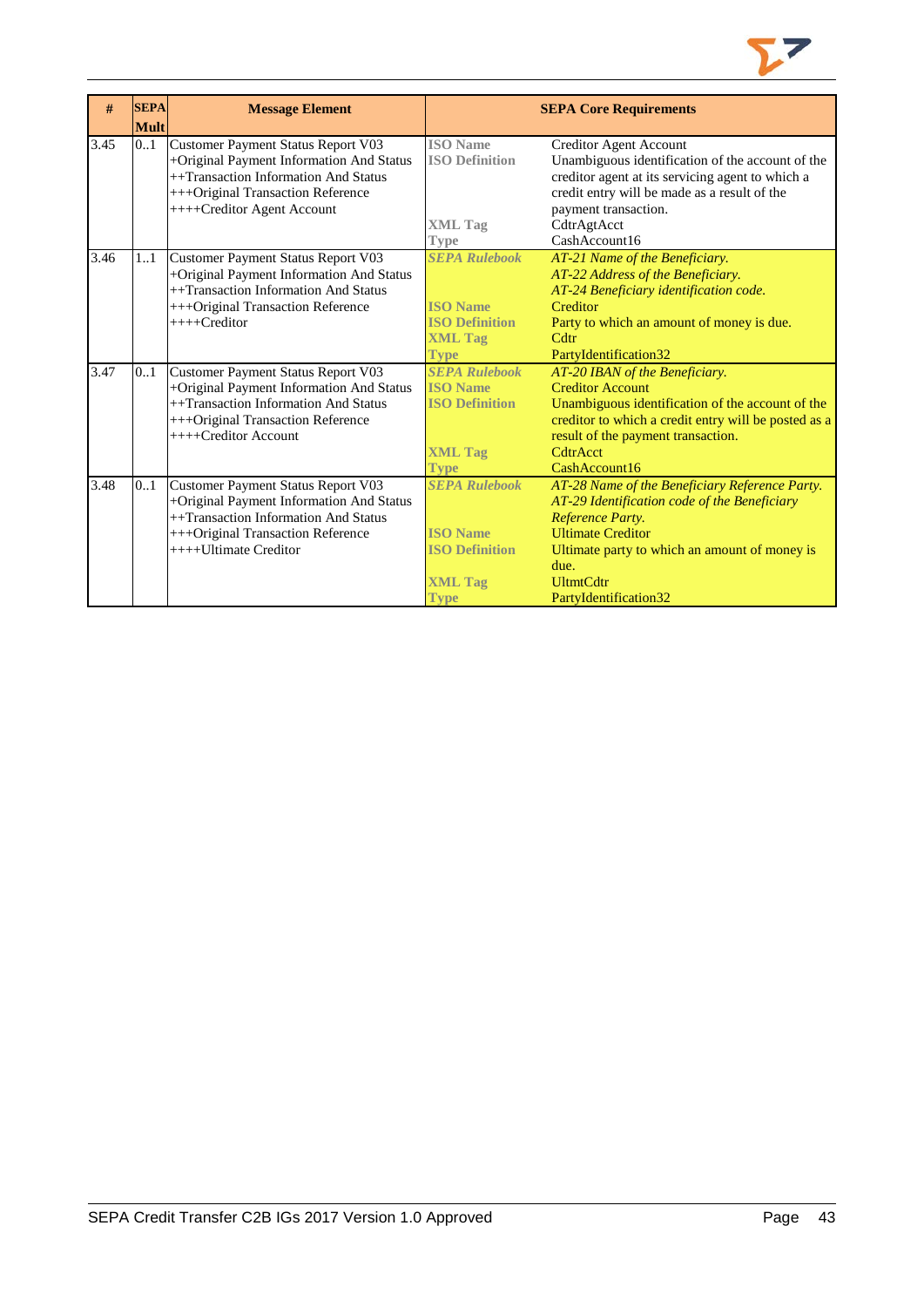

# <span id="page-44-0"></span>**2.2.2 Message Element Specifications**

The reasons for a **reject received from a bank or CSM which are passed on to the debtor** present in the Rulebook are mapped to ISO codes in the table below. Other ISO codes may be used when the Debtor Bank has rejected the message.

| <b>ISO Code</b>  | <b>ISO Name</b>                      | <b>SEPA Core Reason as specified in</b><br>the Rulebooks                                                                                   |
|------------------|--------------------------------------|--------------------------------------------------------------------------------------------------------------------------------------------|
| ACO1             | IncorrectAccountNumber               | Account identifier<br>incorrect<br>(i.e.<br>invalid IBAN)                                                                                  |
| <b>AG02</b>      | InvalidBankOperationCode             | Operation/transaction code incorrect,<br>invalid file format<br><b>Usage Rule: To be used for incorrect</b><br>operation/transaction code. |
| AM05             | Duplication                          | Duplicate payment                                                                                                                          |
| FF <sub>01</sub> | InvalidFileFormat                    | Operation/transaction code incorrect,<br>invalid file format                                                                               |
|                  |                                      | Usage Rule: To be used for invalid<br>file format.                                                                                         |
| <b>MS03</b>      | NotSpecifiedReasonAgentGenerated     | <b>Reason not specified</b>                                                                                                                |
| RC01             | BankIdentifierIncorrect              | Bank identifier incorrect (i.e. invalid<br>BIC                                                                                             |
| TM <sub>01</sub> | CutOffTime                           | File received after Cut-off Time                                                                                                           |
| <b>RR01</b>      | MissingDebtorAccountOrIdentification | <b>Regulatory Reason</b>                                                                                                                   |
| <b>RR02</b>      | MissingDebtorNameOrAddress           | <b>Regulatory Reason</b>                                                                                                                   |
| <b>RR03</b>      | MissingCreditorNameOrAddress         | <b>Regulatory Reason</b>                                                                                                                   |
| RR <sub>04</sub> | RegulatoryReason                     | <b>Regulatory Reason</b>                                                                                                                   |
| <b>DNOR</b>      | Debtor bank is not registered        | Debtor Bank is not registered under<br>this BIC in the CSM                                                                                 |
| <b>CNOR</b>      | Creditor bank is not registered      | Creditor Bank is not registered under<br>this BIC in the CSM                                                                               |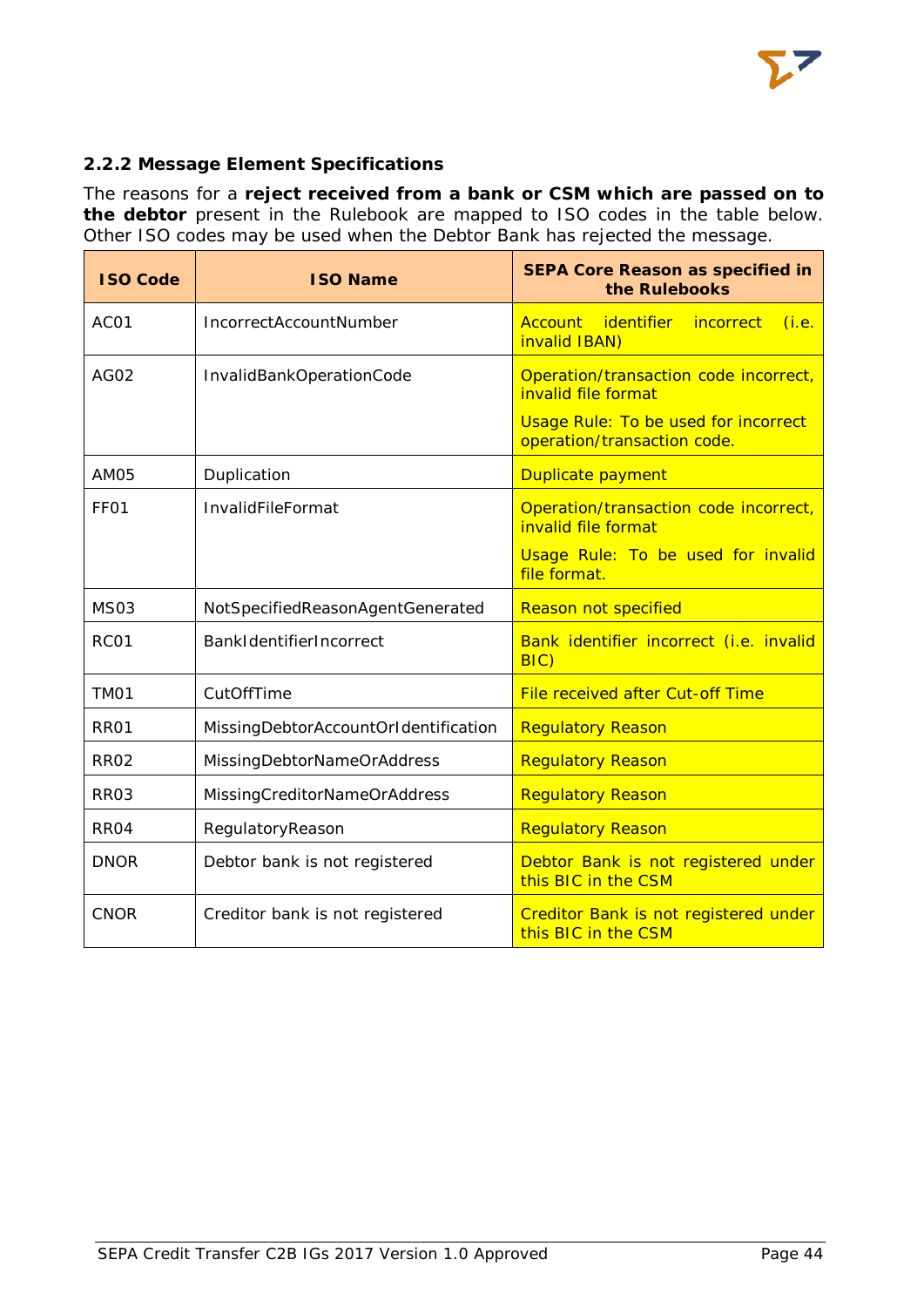# <span id="page-45-0"></span>**3 LIST OF CHANGES IN CREDIT TRANSFER C2B IMPLEMENTATION GUIDELINES RELATIVE TO V8.0**

# **(This list is for information – the changes included in the body of the document are the changes in effect)**

# **SYMBOLS USED**

- 1. Column one contains the identification number of the Change
- 2. Column two contains the reference(s) to the relevant Index Number
- 3. Column three contains the reference(s) to the relevant section or message element (including full path)
- 4. Column four contains a description of the change
- 5. Column five contains a status code:
	- REJ: Rejected by the SEM WG
	- PEN: Issue pending in the SEM WG
	- ACC: Accepted by the SEM WG in Guidelines
- 6. Column six contains the type of change:
	- TYPO: Typing and layout errors
	- CLAR: Clarification of the text
	- CHAN: Change in or further alignment with the Rulebook content

| $N^{\circ}$    | #   | Section /<br><b>Message Element</b>                                                                                      | <b>Description</b>                                                                                                                                               | <b>Status</b> | <b>Type</b> |
|----------------|-----|--------------------------------------------------------------------------------------------------------------------------|------------------------------------------------------------------------------------------------------------------------------------------------------------------|---------------|-------------|
| 1 <sub>1</sub> | N/A | 0.1 References                                                                                                           | Added reference to document EPC230-15<br>"Clarification Paper on the Use of Slashes<br>in<br>References, Identifications<br>and<br>Identifiers"                  | <b>ACC</b>    | CI AR       |
| 2 <sub>1</sub> | N/A | 1. Introduction<br>1.1 Coverage of<br>the SEPA C2B IGs<br>2. Mandatory C2B<br>and B2C messages                           | Editorial update:<br>As the C2B implementation guidelines are<br>now mandatory, all references related to<br>'recommended' have been replaced by<br>'mandatory'. | <b>ACC</b>    | <b>CHAN</b> |
| 3 <sub>1</sub> | N/A | 1.1 Coverage of the<br><b>SEPA IGS</b>                                                                                   | Following note was added to Figure 1:<br>"yellow fields can be used in a specific<br>way for an AOS."                                                            | ACC.          | CI AR       |
| $\mathbf{4}$ . | 1.4 | <b>Customer Credit</b><br><b>Transfer Initiation</b><br>V <sub>0</sub> 3<br>+Group Header<br>++Number Of<br>Transactions | Following clarification was added:<br>"The validation of this data element<br>depends on pre-agreed customer-to-bank<br>conditions."                             | <b>ACC</b>    | CI AR       |
| 5.             | 1.5 | <b>Customer Credit</b><br><b>Transfer Initiation</b><br>V <sub>03</sub>                                                  | Data element was made mandatory and<br>the following clarification was added:                                                                                    | <b>ACC</b>    | CHAN        |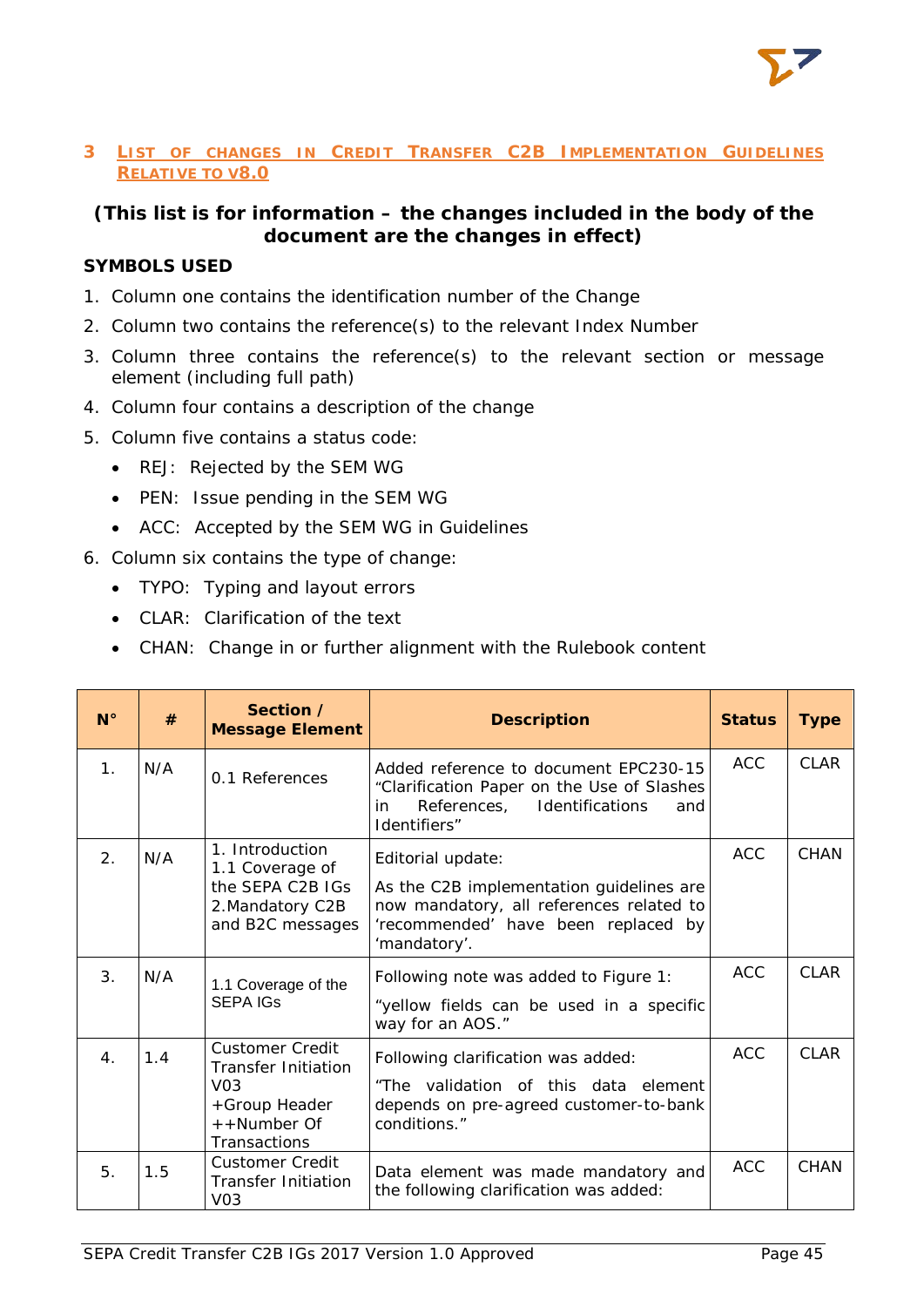

| $N^{\circ}$    | #    | Section /<br><b>Message Element</b>                                                                                                                                                  | <b>Description</b>                                                                                                                                                                                                                                                                                                                                                                                                                                                                                                                                               | <b>Status</b> | <b>Type</b> |
|----------------|------|--------------------------------------------------------------------------------------------------------------------------------------------------------------------------------------|------------------------------------------------------------------------------------------------------------------------------------------------------------------------------------------------------------------------------------------------------------------------------------------------------------------------------------------------------------------------------------------------------------------------------------------------------------------------------------------------------------------------------------------------------------------|---------------|-------------|
|                |      | +Group Header<br>++Control Sum                                                                                                                                                       | "The validation of this data element<br>depends on pre-agreed customer-to-bank<br>conditions."                                                                                                                                                                                                                                                                                                                                                                                                                                                                   |               |             |
| 6.             | 2.4  | <b>Customer Credit</b><br><b>Transfer Initiation</b><br>V <sub>03</sub>                                                                                                              | Data element was made mandatory and<br>the following clarification was added:<br>"The validation of this data element                                                                                                                                                                                                                                                                                                                                                                                                                                            | <b>ACC</b>    | <b>CHAN</b> |
|                |      | +Payment<br>Information<br>++Number Of<br>Transactions                                                                                                                               | depends on pre-agreed customer-to-bank<br>conditions."                                                                                                                                                                                                                                                                                                                                                                                                                                                                                                           |               |             |
| 7 <sub>1</sub> | 2.5  | <b>Customer Credit</b><br><b>Transfer Initiation</b><br>V <sub>03</sub>                                                                                                              | Data element was made mandatory and<br>the following clarification was added:                                                                                                                                                                                                                                                                                                                                                                                                                                                                                    | <b>ACC</b>    | <b>CHAN</b> |
|                |      | +Payment<br>Information<br>++Control Sum                                                                                                                                             | "The validation of this data element<br>depends on pre-agreed customer-to-bank<br>conditions."                                                                                                                                                                                                                                                                                                                                                                                                                                                                   |               |             |
| 8.             | 2.6  | <b>Customer Credit</b><br><b>Transfer Initiation</b><br>V <sub>03</sub><br>+Payment<br>Information<br>++Payment Type<br>Information                                                  | <b>Below Usage Rule:</b><br>"If used, it is recommended to be used<br>only at 'Payment Information' level and<br>at<br>Credit<br>Transfer<br>not<br>Transaction<br>Information' level. When<br>'Instruction<br>Priority' is to be used, 'Payment Type<br>Information' must be present at 'Payment<br>Information' level."                                                                                                                                                                                                                                        | <b>ACC</b>    | <b>CLAR</b> |
|                |      |                                                                                                                                                                                      | Was replaced by:<br>"'Payment Type Information' must be<br>present either here or under 'Credit<br>Transfer Transaction Information'."                                                                                                                                                                                                                                                                                                                                                                                                                           |               |             |
| 9.             | 2.15 | <b>Customer Credit</b><br><b>Transfer Initiation</b><br>V <sub>03</sub><br>+Payment<br>Information<br>++Requested<br><b>Execution Date</b>                                           | Following Usage Rule was added:<br>"AT-07 The Requested Execution Date of<br>the instruction."                                                                                                                                                                                                                                                                                                                                                                                                                                                                   | <b>ACC</b>    | <b>CLAR</b> |
| 10.            | 2.42 | <b>Customer Credit</b><br><b>Transfer Initiation</b><br>V <sub>03</sub><br>+Payment<br>Information<br>++Debtor Agent<br>+ + + Financial<br>Institution<br>Identification<br>$+++BIC$ | The attribute AT-06 was updated (bold<br>text):<br>AT-06 BIC of the Originator Bank (Only<br>mandatory when Originator Bank is<br>located in a non-EEA SEPA country or<br>territory).<br>The below text was removed:<br><b>BIC</b><br>optional for<br>"The<br>is i<br>national<br>transactions except if Member States use<br>the waiver as per Article 16(6) of EU<br>Regulation<br>260/2012.<br><b>BIC</b><br>The<br>is<br>EU/EEA<br>cross-border<br>mandatory<br>for<br>transactions until 31 January 2016 and it<br>will continue to be mandatory for non-EU | <b>ACC</b>    | <b>CLAR</b> |